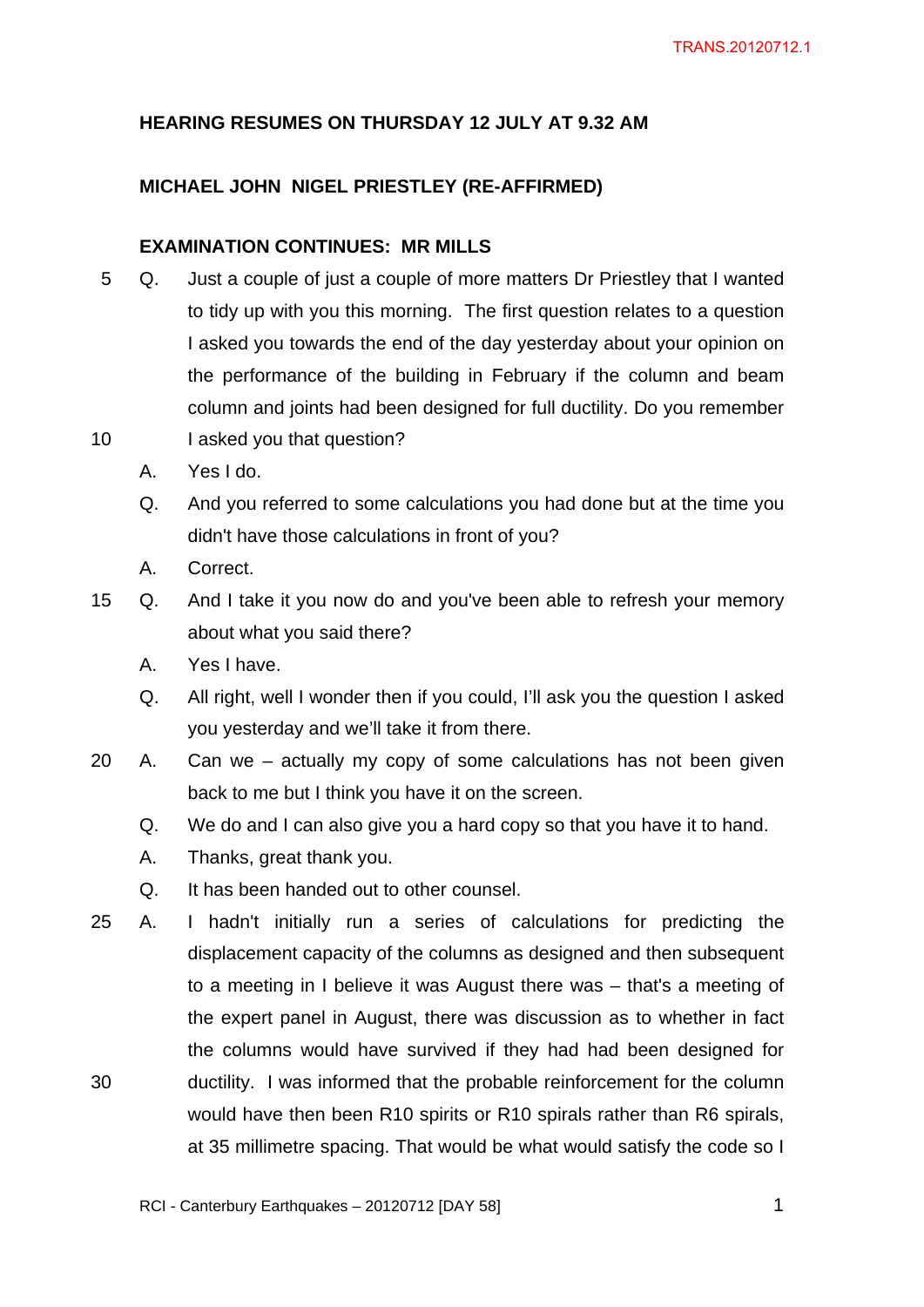ran some more analyses for these which you can see on these on the screen here.

yourself, about what constitutes compliance with code. You have been 5 told what would be and you've done your analysis on that basis?

Q. Just to get it clear that you haven't, you are not expressing a view

- A. Yes, that's on that basis so I can't be certain that that's the case. Maybe we could first blow it up a little bit so that we can see the diagrams a little better.
- Q. Want that larger still?
- 10 A. Well I was hoping that we could get the figure in the middle of it, to zoom in on that a little bit because it's rather hard to see at the moment. That's great. Okay in this here it's a plot of the moment curvature response predicted for the critical sections at the top and the bottom of a typical column with an axial load of about 1750 kilonewtons and the first 15 of these curves is the predicted response for the columns as designed and built. You can see it has rather low curvature capacity and once you get to the peak it drops off very rapidly. This curve here is what would be – what I'd predict anyway from my calculations to be the moment curvature response given that it was reinforced with R10 spirals 20 at 35 millimetre spacing which I understand was determined by others to be the code requirement or would satisfy the code requirement. First you can see that it's much more stable. The strength drops here as a consequence of spalling of the cover concrete as it does here, but then it picks up again due to confinement of the core and ends up with a 25 rather large curvature, this location here. I also did two other one. These ones are not particularly important. This one here is the same thing but with less cover concrete so only 30 millimetres instead of 50 millimetres of cover and you'll recall that I thought that the cover was excessive particularly for the diameter of the column itself and you can 30 see that with that degree of reduced cover that there is very little degradation in strength and there is a significant enhancement in the overall capacity in terms of moment and also in terms of curvature as a consequence. The fourth curve down here is one that I just did as an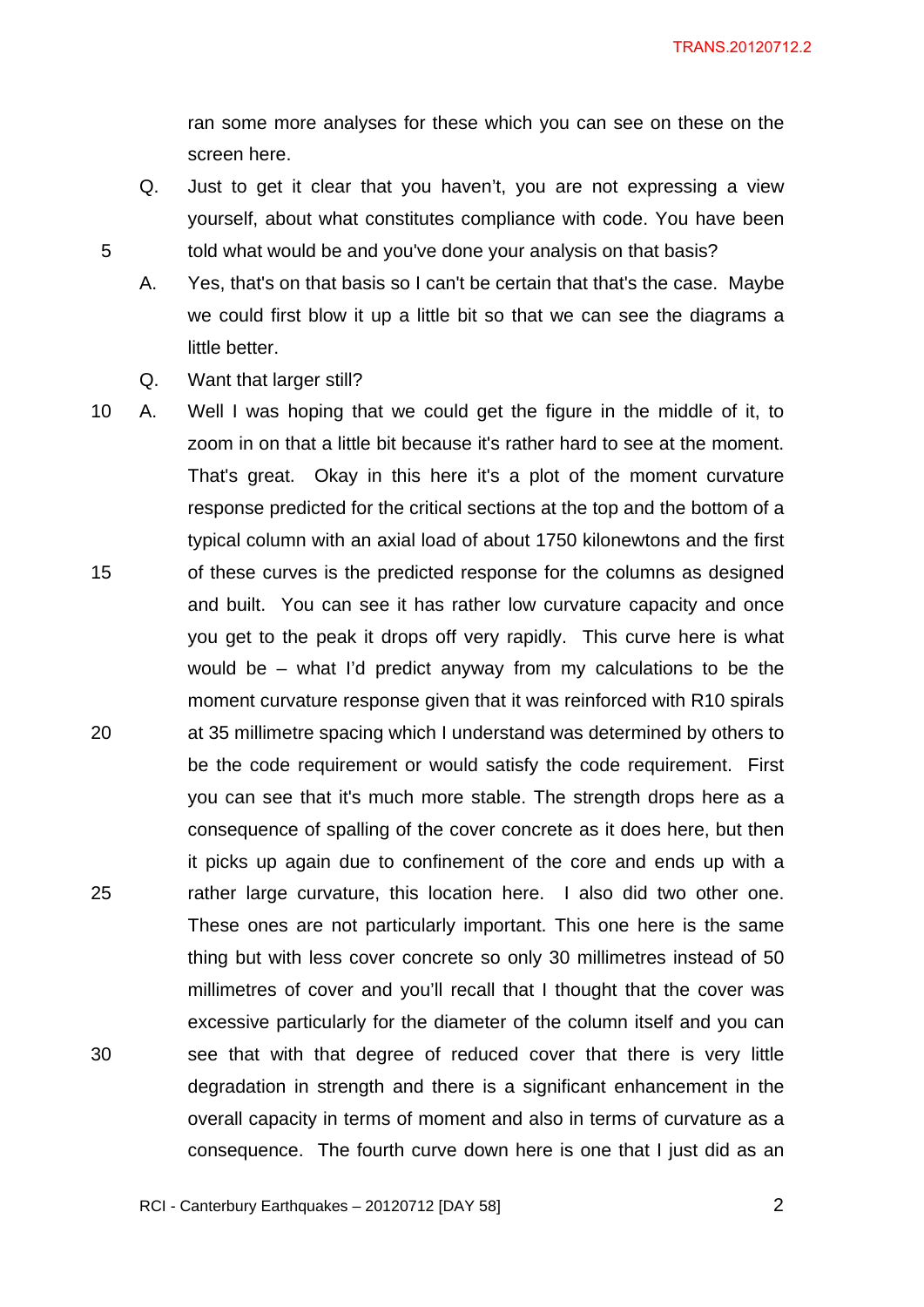example to see what would be the case if it still didn't satisfy the code but we had the R10 spirals at 80 millimetres spacing which is approximately, a little less than half of the code requirement as I understand it from others, and you can see that there is still a significant 5 drop off but the ultimate curvature is rather large. Now can you scroll down to the bottom of that page.

What I've done at the bottom here is to look at, well to show the results of some calculations to determine what the fixed end ultimate drift 10 capacity of the columns would be based on those moment curvature results and as designed then for an ultimate strain, ultimate compression strain of .004 then the fixed end curvature, there's a fixed end drift rather would be .007, that's .7 percent and that's very similar to what has been obtained by others in the analyses of this. I also looked 15 at what would be the case at a higher strain, extreme fibre compression strain of .007 and that increased it only marginally up to 1.1 percent. To these would need to be added the additional drift resulting from flexibility of the beams and flexibility of the joint but they're rather less than 50 percent of this value. This is the value then that I understand complies 20 with the code, that's the R10 at 35 millimetre spacing, and this gives us an ultimate drift of 6.7 percent so that's essentially 10 times the drift capacity of that. This corresponds to a displacement, an inter-storey displacement of 217 millimetres and I compare that with the maximum values that were obtained for the three records that were carried out in 25 time history analyses where the maximum inter-storey displacement was 90 millimetres, 110 millimetres and 115 millimetres so you can see that this value significantly increases this and the value corresponding to an 80 millimetre spacing of R10 with a cover of 50 millimetres would give a drift of 3.2 percent corresponding to a displacement of 104 30 millimetres which is very similar to these. Now in observing then that we would predict that the displacement capacity would exceed the displacements predicted by the time history analysis it's important to emphasise that the reinforcement in the columns as designed there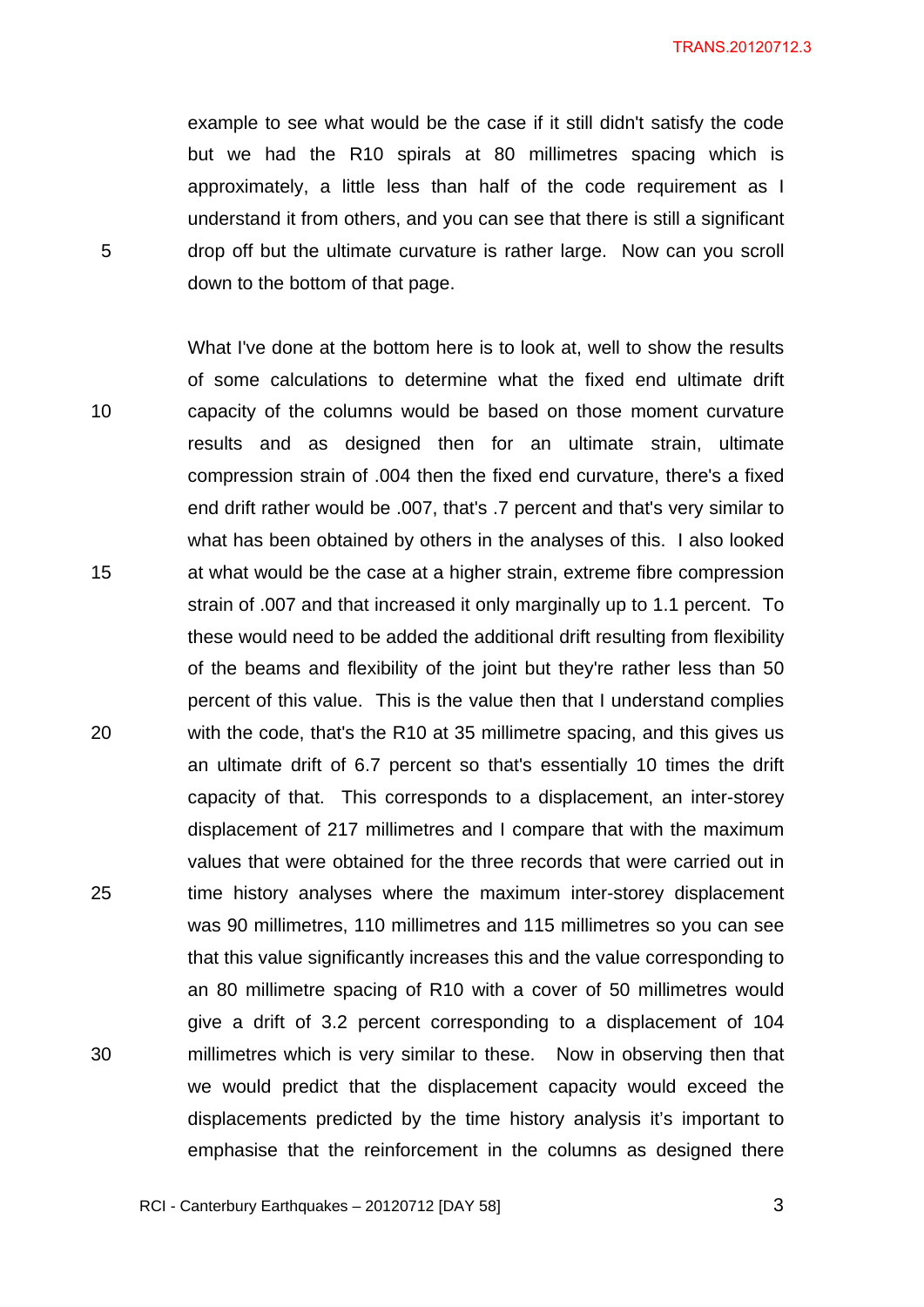would also have to be in the joints so if you had just reinforced the columns without reinforcing the joints they would not survive but my belief is that if the joint had also been reinforced with additional spiral reinforcement then the, I can't say that the structure would have 5 survived but I can say that the displacement capacities would have exceeded that predicted in the time history analyses and therefore the time history analyses would not have predicted failure.

0940

Q. Thank you Dr Priestley, that's very helpful. Just one final question for 10 you. Dr Mander, in the evidence that he's expected to give later today, has described the building as innovative and I wonder whether that's the term you would use to describe this building?

- A. No I would not. There are certainly have been other buildings designed in such a fashion with an external shear core but primarily in non-15 seismic regions. It's quite clear that from a seismic point of view this is an undesirable building configuration and very difficult to make it perform well. So it's one of the, to get a perhaps a comparison there's one of the worst things that we know about in earthquake engineering is what's called a soft storey mechanism where the columns in the lowest 20 level are so weak that they provide all of the inelastic displacement and it's like saying that a building that was designed in such a way would be innovative. It might be innovative but in a very undesirable sort of fashion. So I cannot accept that this is an innovative structure in a desirable form for seismic resistance.
- 25 Q. Thank you Dr Priestley. I'll just ask you to stay there and answer any questions from anyone.
	- A. Thank you.

#### **COMMISSIONER FENWICK:**

Q. Just a quick question on your load perfection diagrams. Normally we 30 look at the limit of deformation when you get to 80% of the moment capacity or the load lateral force drops to 80%, but there is some capacity beyond that just for resisting axial load with a loss of moment,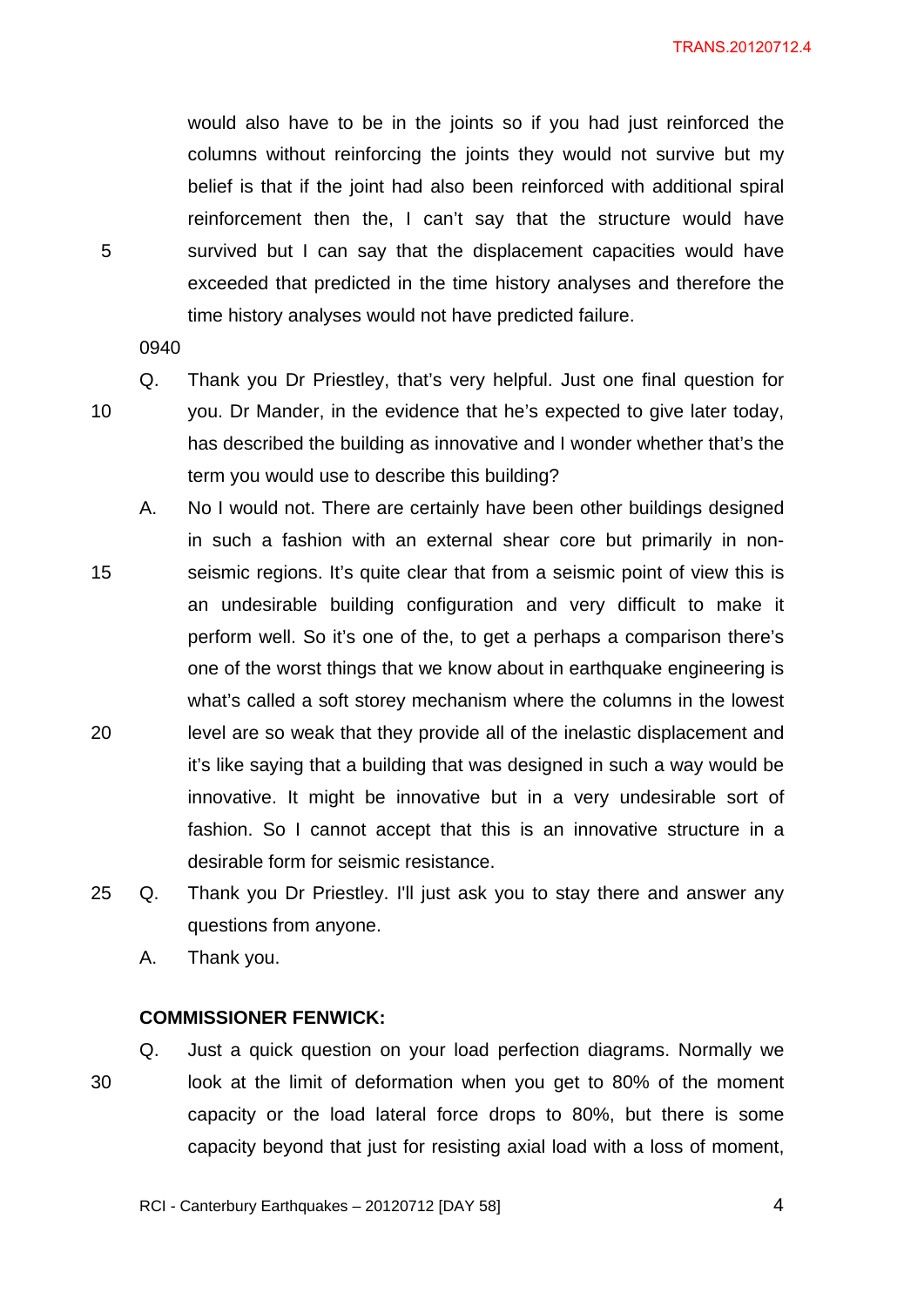of course very widely spaced spiral in this case. What I was wondering if there is any capacity that you would see for that column after the moment has dropped away and you're just relying on it to act purely as a prop?

5 A. I think in this particular case as I've mentioned the cover was very, very large and once you start to get to the ultimate compression strain which typically we start to see signs of spalling at about .004, maybe a little bit higher, and once that starts to happen the cover concrete becomes inoperable and the effective section size of the column for resisting 10 compression reduces dramatically as well, and because of the size of the cover and the comparative size of the core of the concrete to the maximum diameter then if it spalled back just to the core dimensions the columns would not have the axial load capacity in the lower levels to resist the axial force on them and of course normally we would expect 15 that in such a situation where we were getting spalling of the cover concrete that the core would be, that's the core being the region inside the reinforcing cage, would have sufficient integrity to be able to stop the spalling going any further and with a spiral reinforcement spacing of 250 millimetres this just wouldn't occur, so the spalling would continue 20 to go on inside and eventually you would get an explosive failure. This may well have happened in the lower floors. We really can't tell because the information isn't available after the collapse of the structure. I think that what we see in the column remnants are more associated with the higher levels and also perhaps the peripheral columns which were not 25 so heavily confined, not so heavily loaded, sorry.

Q. Thank you.

## **CROSS-EXAMINATION: MR ALLAN – NIL**

#### **CROSS-EXAMINATION: MR REID**

Q. Professor Priestley, I'm counsel for the Christchurch City Council.

30 A. Yes.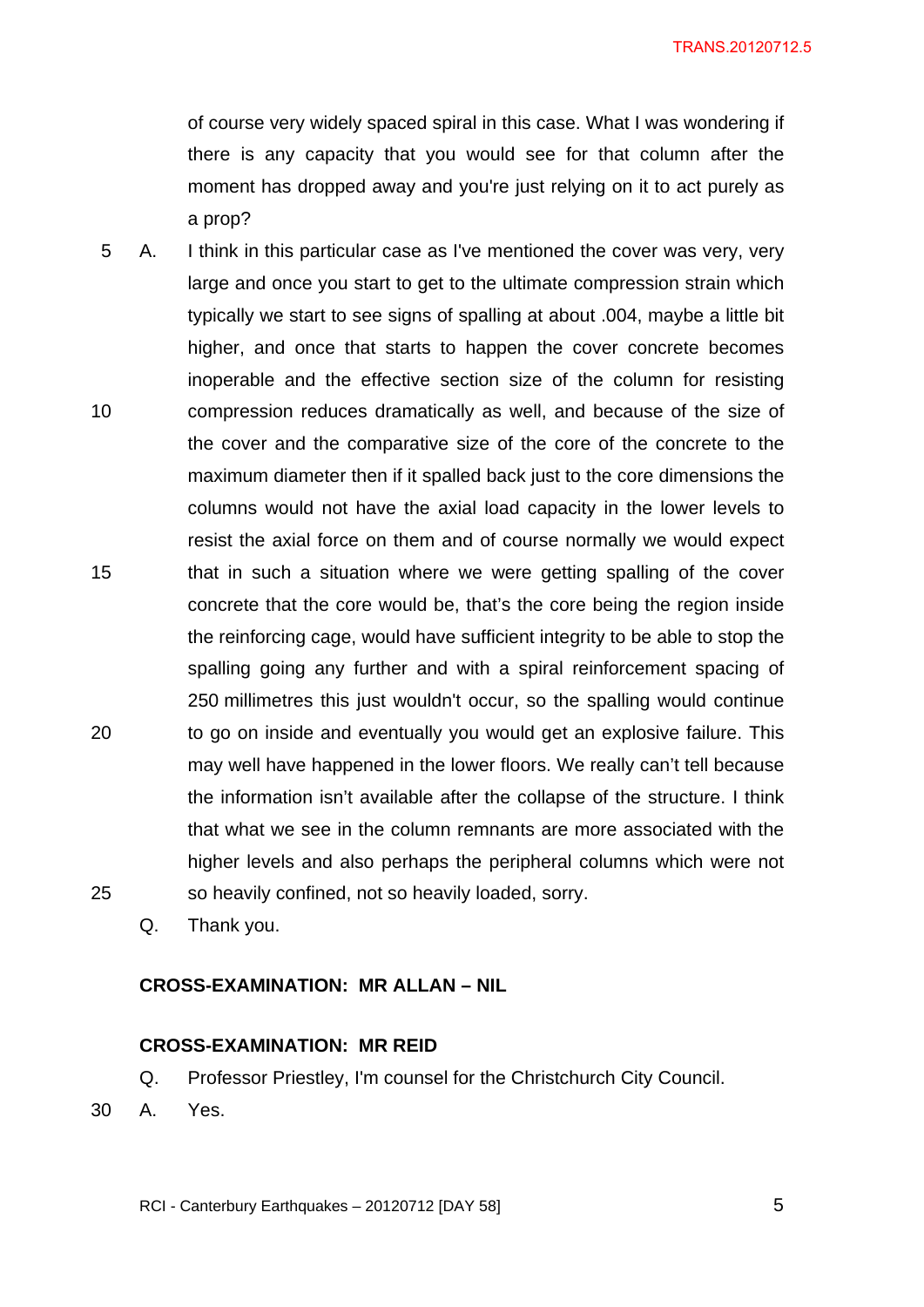- Q. And I have a number of questions. Firstly just in relation to the document that you've produced this morning, that's the one dealing with the code requirements as you were told they potentially were. Can you just confirm who it was that calculated the code requirements please?
- 5 A. I can't be certain. It was at one of the expert panel meetings but I understand it. My recollection is that it was Rob Jury that had done that calculations.
	- Q. Yes.
	- A. Although it may equally have been Clark Hyland or Ashley Smith.
- 10 Q. Yes, thank you. Now yesterday when you were responding orally to the questions that had been put forward to all of the experts appearing before the Commission -
	- A. Yes.

Q. – by the Commission, you made a reference to some of the evidence 15 that Dr O'Leary has put forward?

- A. Yes.
- Q. And I think you had a discussion with Dr O'Leary afterwards. Did that discussion affect your view of the interpretation of his evidence that you had conveyed to the Commission?
- 20 A. Yes, I think so. He was, what we discussed was in relation to the what appeared from his evidence to say that there were two different mechanisms available for resisting the torsion, two different sets of elements. One was the north and south walls, that's on line 1 and line 5, and the other were the walls CD, D and DE in the north south direction 25 and I've viewed that as saying that he'd viewed these as independent elements itself. When we discussed this it became apparent that in fact he was not intending that and we agreed that what his implication was that the north core had torsional resistance of its own which would provide the response, some torsional resistance to the structure as a 30 whole.
	- Q. Do you regard that as being correct?
	- A. Somewhat, though it's a little difficult to say that because it's an open section. If the box section had an additional wall on line 4 then certainly I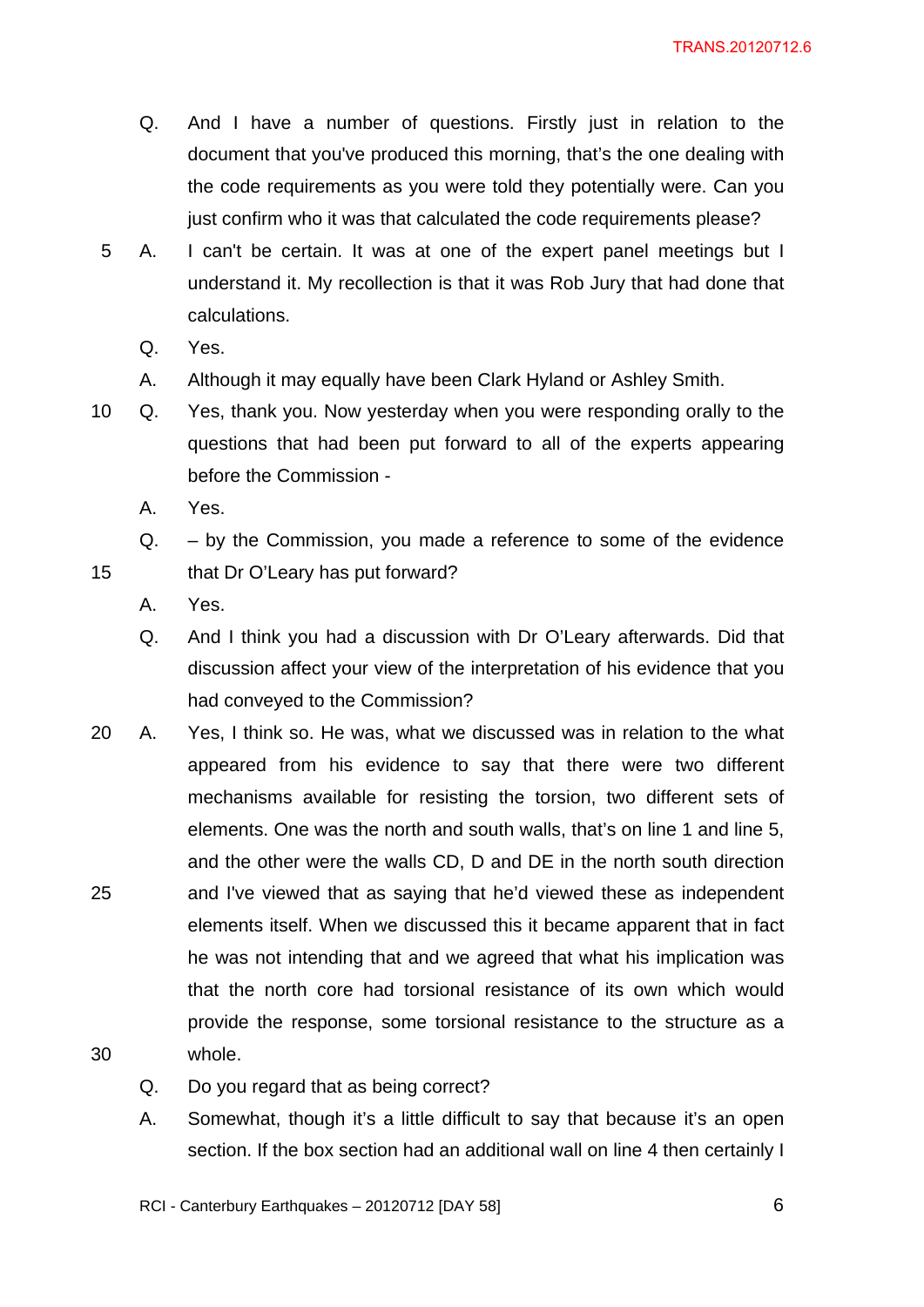would accept that it has significant torsional resistance but given that the structure itself if it was at maximum response then that, the capacity of the, of the core itself would be utilised for flexure and would not also be available for additional resistance due to shear. It's a rather, and 5 torsional shear in this case. It's a difficult element to understand completely and to describe in an easy sort of fashion but my view would be that the structure did not really have additional torsional resistance unless that north core was not responding inelastically.

Q. Yes, thank you. Now I don't know whether you've had a chance to read 10 Dr O'Leary's second brief of evidence?

- A. Yes I have.
- Q. Yes, so I think he makes it clear part of his second brief of evidence responds to your material?
- A. Yep.

15 Q. I think he makes it clear in that brief that he largely agrees with you –

- A. Yes.
- Q. on the vast majority I think of your material but there are some aspects in which he makes comments and a few aspects in which he disagrees?
- A. Yes.
- 20 Q. So I'd just like to put areas where he disagrees with you to you?
	- A. Yes.
	- Q. And allow you to comment?
	- A. Okay.
- Q. So I'm not sure whether this is a disagreement but in relation to your 25 evidence at paragraph 77 –
	- A. Yes.
	- Q. this is where you're talking about best practice in design?
	- A. Yes.
	- Q. Just to summarise his evidence, as I understand it, he's saying that from
- 30 a compliance perspective which is the perspective that the council
	- would be looking at it from –
	- A. Yes.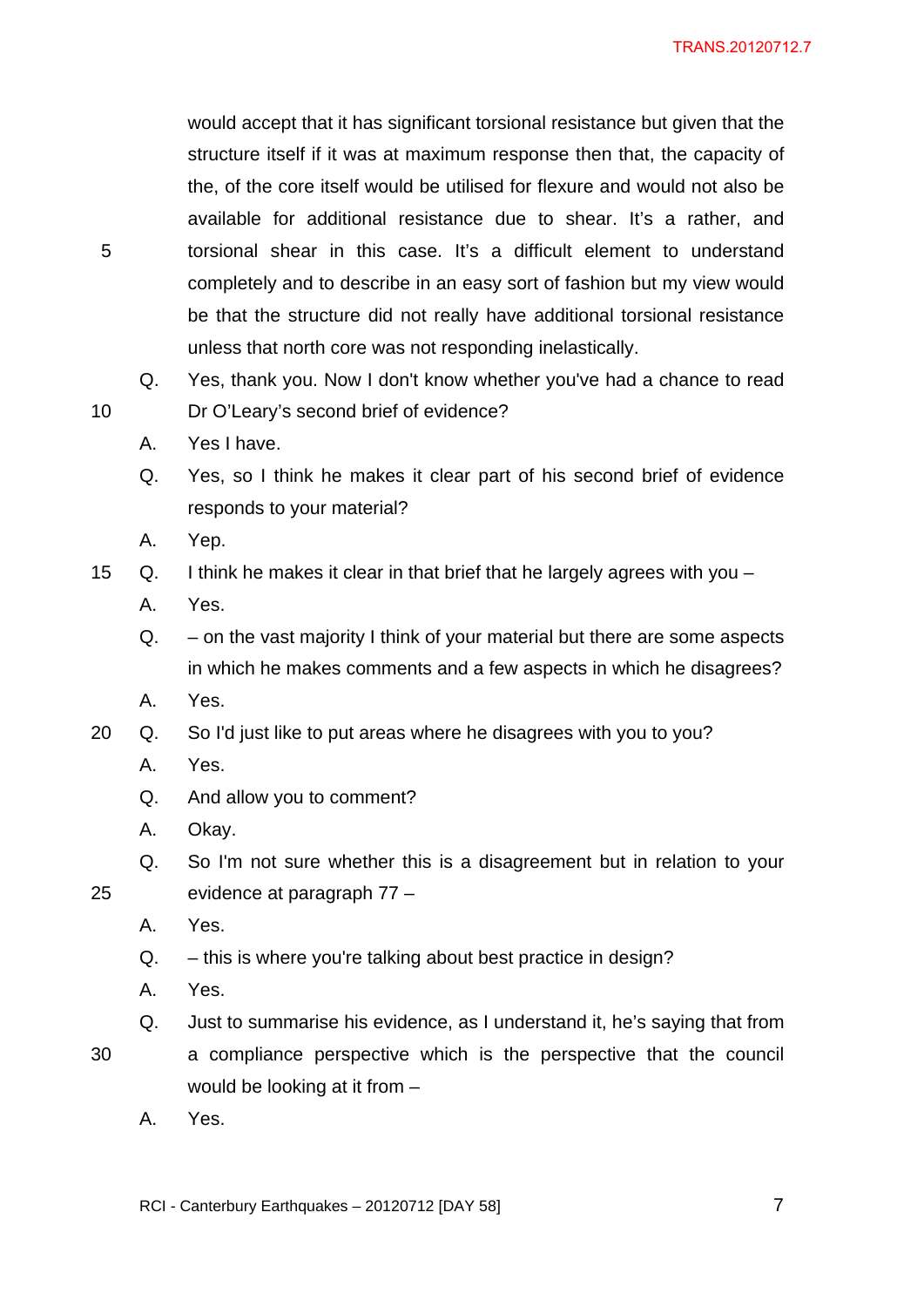- Q. best practice is not something that's able to be dealt with by the council as, would you agree with that?
- A. Yes, I completely agree with that.
- 0950
- 5 Q. Yes. Now at paragraph 17 of Dr O'Leary's second brief of evidence, he makes a comment that he will no doubt explain in some detail but this is an area where he, where you and him might disagree but I will allow you just to, I will read it to you so that you can comment. He says, "I do not consider that there were high levels of axial compression in the 10 columns. The columns complied in that respect with the standards and in my view reflected normal practice within the profession at the time."
- A. Yes I disagree with that in that the calculations I think they are presented in the Hyland report and the CTV report – indicate that for the specified concrete strength of the columns it would not have been 15 possible to have any further load on them. In other words the factored gravity loads got the columns up to the maximum possible level permitted by code, so that to me seems to be a very high level of compression force. Anything further would not have complied with the code so, and there is a lot of evidence that columns should really, this is 20 again not a code of compliance issue but columns in a seismic situation should be designed for reduced seismic load because of the sensitivity of their performance in terms of lateral drift when the loads are high.
- Q. So just in that answer you are making reference to the code requirements and is that based on your understanding of the code 25 requirements as explained to you in the context of the consultant's investigation?

A. Yeah, the consultant's investigation looked at gravity load design of the columns. The requirement at the time was that the calculated dead load, that is the weight of the structure, multiplied by a load factor of 1.4, plus 30 the calculated tributary live load calculated and multiplied by a factor of 1.7 which were the factors applying at the time I understand provided an axial load which was at the absolute upper limit of what was permitted. So they were heavily loaded columns there is no doubt about that.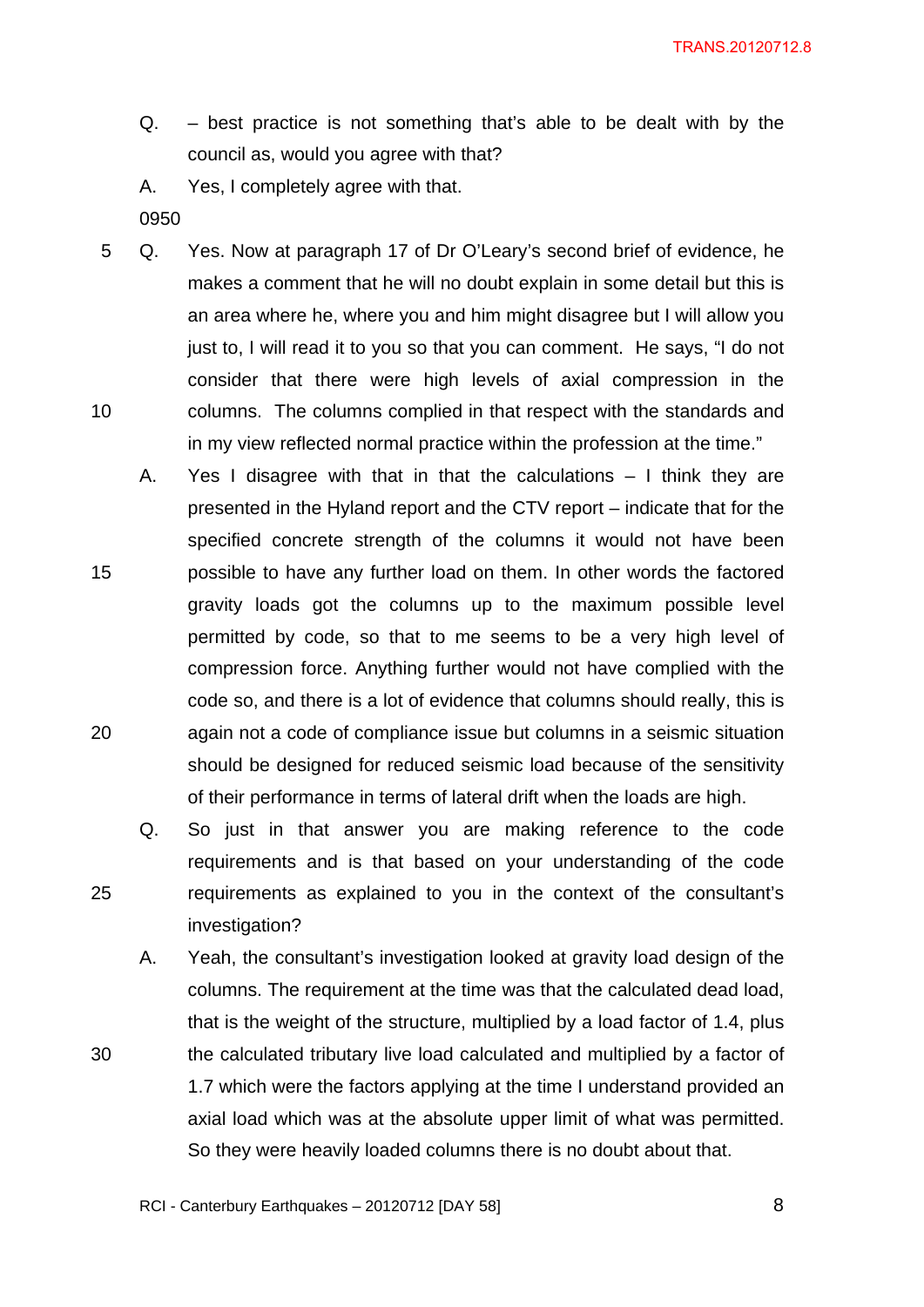- Q. So just so that we are clear though, your understanding of the code requirement in terms of axial load and so on, that is material you haven't independently calculated?
- A. No I haven't calculated, no.

### 5 **CROSS-EXAMINATION: MR RENNIE**

report." Do you see that?

- Q. Morning Professor Priestley. I think you are probably aware that I appear for Dr Reay and for Alan Reay Consultants Limited?
- A. Yes.
- Q. In your brief of evidence at paragraph 8, there were some words which 10 appear in the brief but which I didn't understand you to read yesterday and they appear five lines down where you say that, "The panel's report was more of a consensus document," and the words were, "...which was required by the panel's terms of reference to endorse the consultant's
- 15 A. Yes.
	- Q. Is that in fact evidence that you give and the view that you have?
	- A. Yes.
	- Q. And did that situation, namely a requirement for the panel to endorse the consultant's report, create the tension which has led to your giving
- 20 independent evidence today?
	- A. Yes.
	- Q. In the sense of the requirement you reference that to the terms of the panel's report?
	- A. Yeah.
- 25 Q. I am sorry to the terms of reference of the panel?
	- A. Yes.
	- Q. Was there any other instruction or direction to the panel to proceed in that way?
	- A. Not that I am aware of.
- 30 Q. No but certainly on your understanding that was a requirement that the panel align itself with what was found in the consultant's report?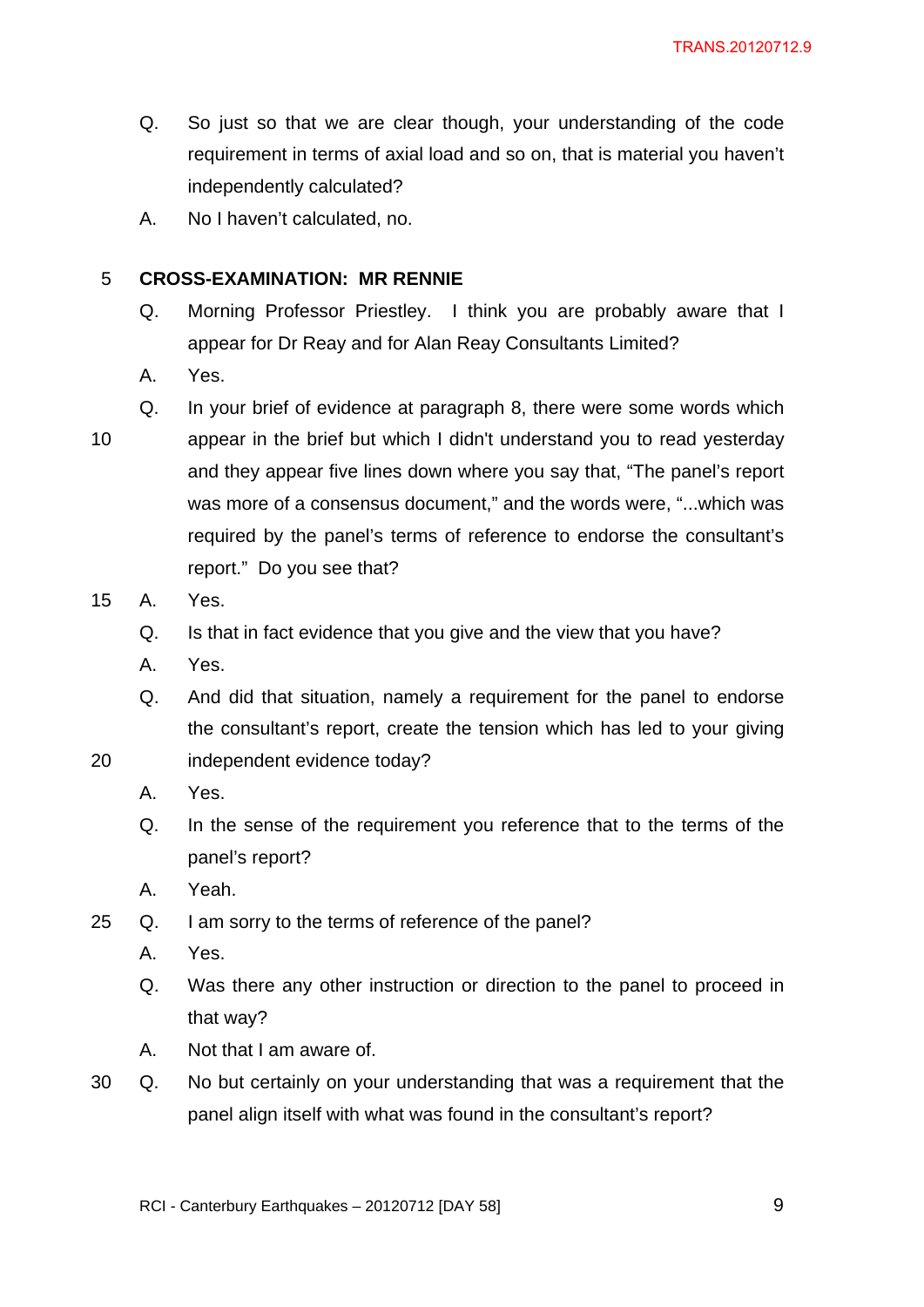- A. Yes it was rather difficult to determine exactly how this should be viewed given that there was disagreement on a number of issues and the way in which this was resolved was to mention in the report that there was some disagreement on some aspects.
- 5 Q. Yes, now you were the vice chair of this panel as I understand it?
	- A. Correct.
	- Q. And it met on five occasions, the last of which was on 20 October 2011?
	- A. Yep.
	- Q. I can have the minutes for that meeting put up if you wish?
- 10 A. No.
	- Q. They record that you were not there at that time?
	- A. That is correct.
	- Q. Had you by that stage reached this point of independent difference as to what should be in the report or did that arise later?
- 15 A. No there was there, the draft was still in a very draft form at that stage and there was still quite a lot of work done after that until the report was finalised I think in February so there was still a great deal of to-ing and fro-ing of correspondence between the various members of the committee and Dr Hyland and Mr Smith and also Dr Hopkins who did 20 much of the drafting of the final document.
	- Q. In that regard, Dr Hyland filed a reply brief in relation to your evidence?
	- A. Yes.
	- Q. Is that something you have had the opportunity to consider?
	- A. I have.
- 25 Q. And given the points that he raises in that, have you taken those into account in the evidence that you have given?
	- A. I have.
	- Q. And are you conscious of having modified or changed your view on any matter in the light of those?
- 30 A. Not in any significant fashion.
	- Q. Now the expert panel of which you were the vice chair was actually responsible for the reports on 4 separate buildings, wasn't it?
	- A. Correct.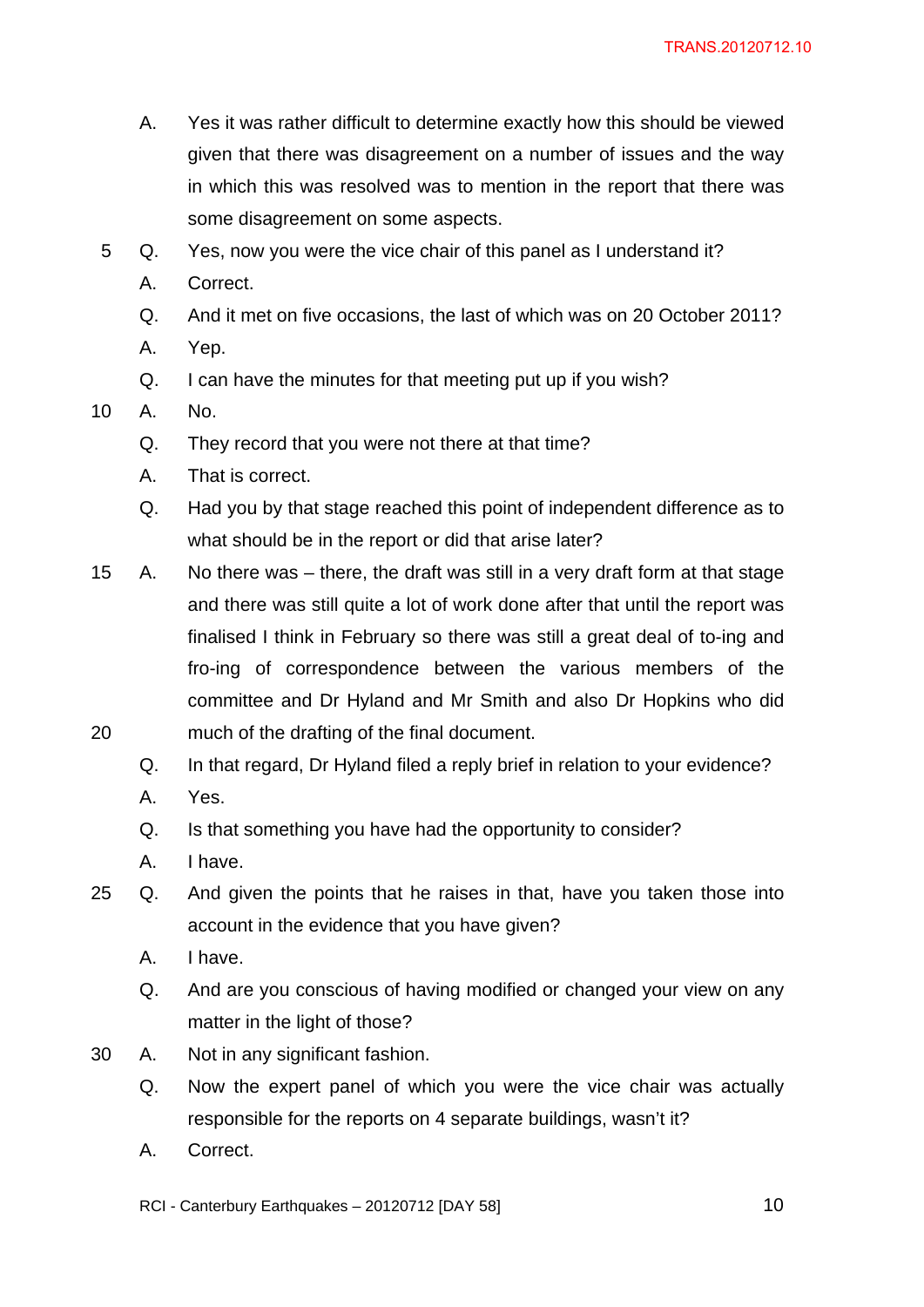- Q. And did the difficulty that you describe in relation to this building arise in respect of any of the other three?
- A. Not to anything like the same extent. I think that the final status of the reports on the other three buildings were ones that were essentially in 5 full agreement with the members of the panel.
	- Q. The panel had some 11 members and some of those would have been better qualified in a formal sense than others?
	- A. Yes.
	- Q. To reach views on the key issues of concern to you?
- 10 A. Yes.
	- Q. Did the panel in fact operate in a way which acknowledged that expertise when matters were dealt with?
	- A. I am not sure quite what you mean by that?
- Q. Well I will put it more bluntly, for example did the lawyer decide the 15 engineering issues?
	- A. I think that the advice that was given from all of the members in the committee were appropriate to their expertise.
- Q. Yes but when the final issue of consensus came, was consensus a failure in this case simply amongst the seismic experts on the panel or 20 was it wider than that?
	- A. Which are you talking about now, are you back to talking about the CTV building?
	- Q. Back to the CTV, yeah sorry?
- A. On the CTV the disagreement was largely I think between the people 25 involved, well the structural engineers.
	- Q. Now if we turn over to paragraph –
	- A. Well could I just clarify –
	- Q. I am sorry yes please do?
- A. I would just point out to people that when I say that the disagreement 30 was between the structural engineers it may not be apparent to everyone that the consultants who performed the work, that is Dr Hyland and Mr Smith, were structural engineers on the panel meeting so when I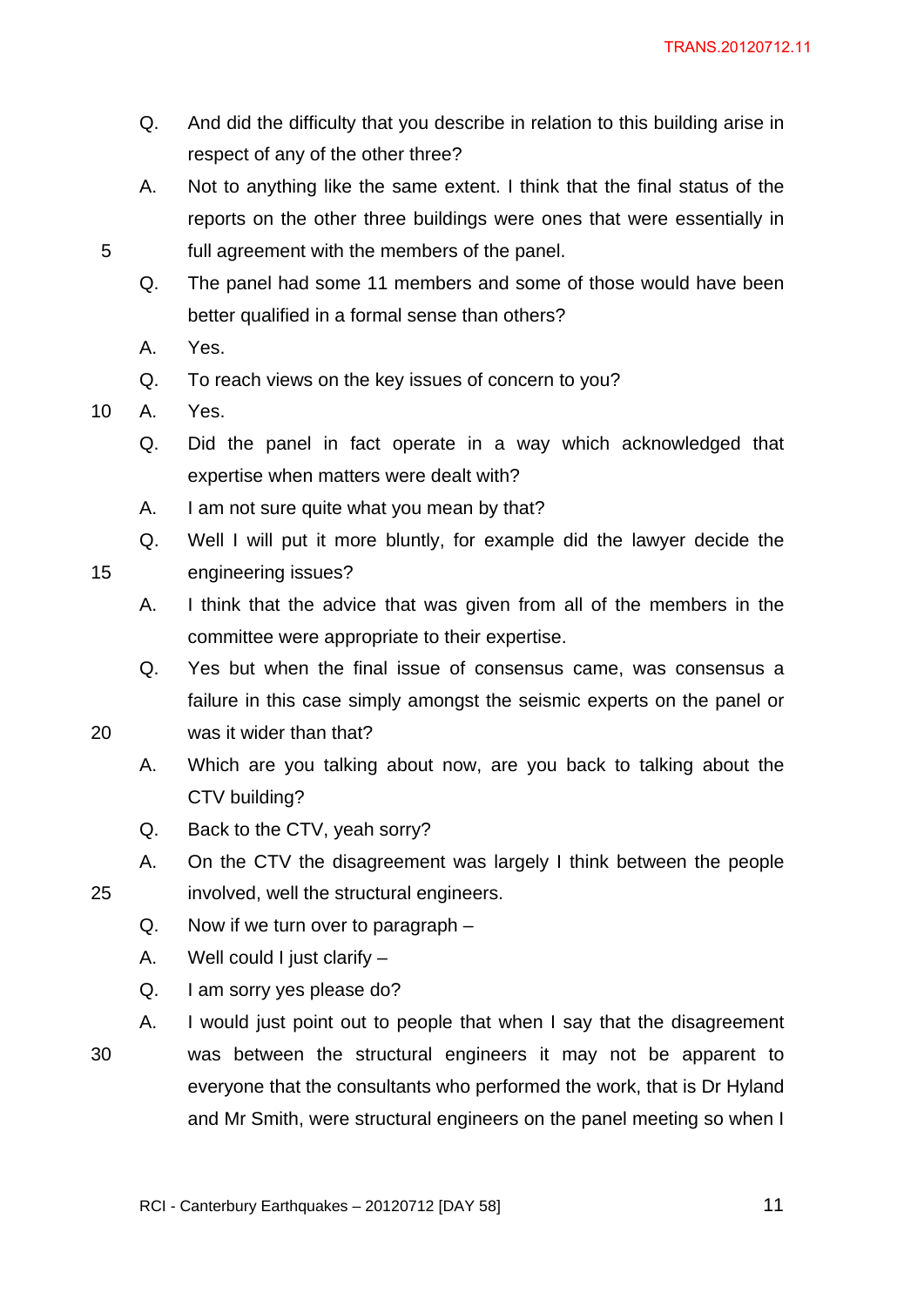say the disagreements it doesn't mean that were disagreements between panel members excluding those two but including those two.

- Q. Yes. Disagreement being the opposite of consensus?
- A. Yes I suppose.
- 5 Q. Because what we are talking about is a genuine professional dispute on these issues in respect of the matters you have addressed, isn't it?
	- A. I think that is putting it a little strongly because in many cases it is a matter of interpretation of the relative importance of various aspects. I would not call that dispute to the same extent.
- 10 Q. It is my understanding form the evidence-in-chief that you gave that you are not really addressing the concrete strength issues in any way at all?
- A. I have taken them as no I have not really considered those. There is evidence presented in the expert, in the CTV report materials and examination report indicating that concrete strengths may have been 15 low, and this may have had an influence on the response, but this is not viewed as a major factor.

1000

- Q. Yes and we have more recent evidence which we're going to come to later in the enquiry about the outcome of further testing on that, but 20 that's not an area you're addressing in your evidence?
	- A. No.
- Q. And in relation to code compliance is it my understanding is that although later in your brief you discuss what would have been in your view best practice in 1986, you're not making an assessment of code 25 compliance in 1986?
	- A. That's correct.
- Q. Now if we come to paragraph 35 of your brief and this is where we are talking about the – you just prior to this being talking about ERSA and the proper use of ERSA and then you were coming on to talk about the 30 input of the results from the various seismic measuring centres, and at paragraph 41 you talk about using an average of the spectrum from particular sites, you see that?
	- A. Yes.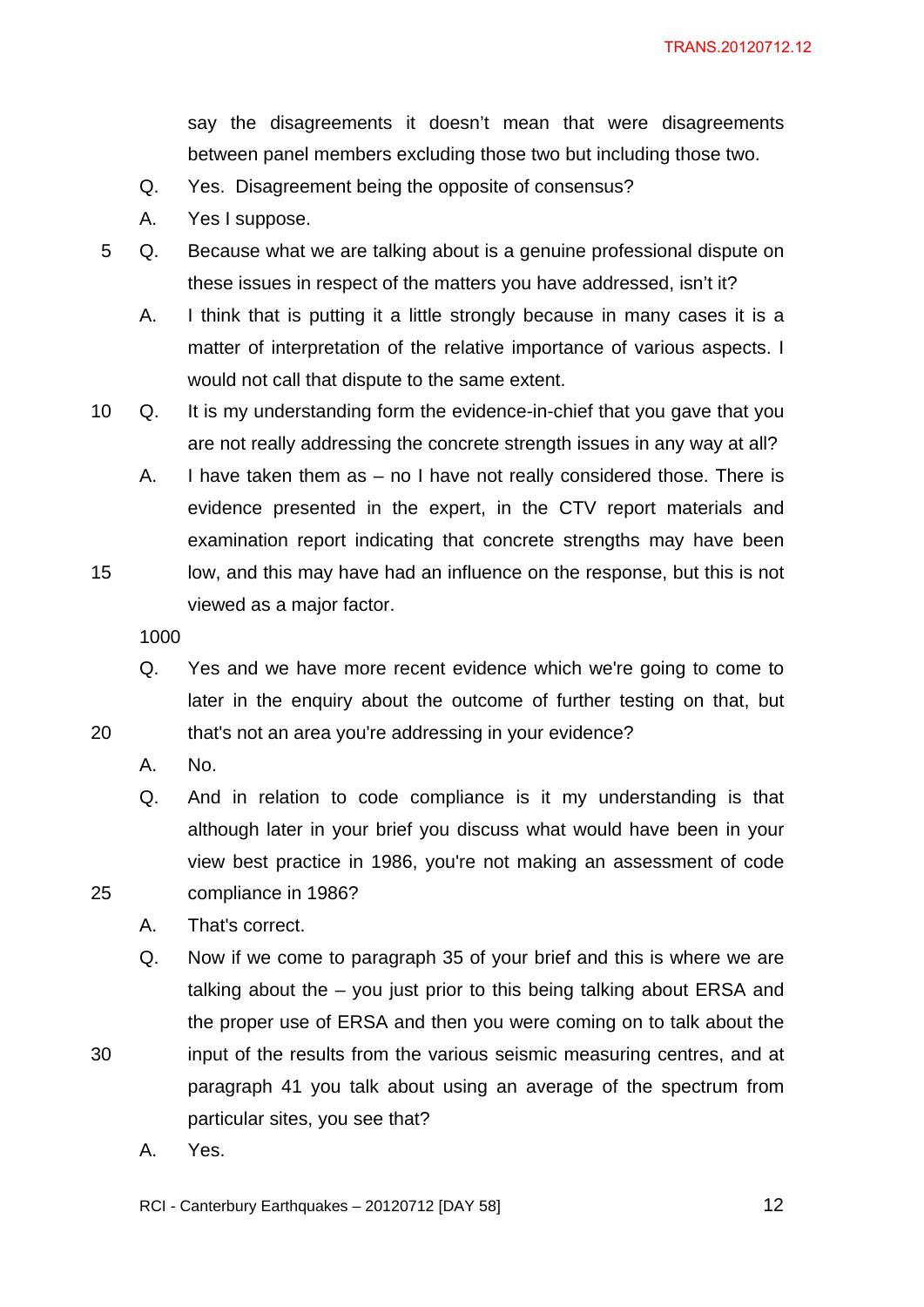- Q. In there you refer to the use of spectra from four sites, although it seems that the consultants discarded one site, the REHS site when arriving at their calculations. Is it your view that the REHS site should have been used?
- 5 A. No.
	- Q. Sorry.
	- A. No.
	- Q. No, and your reason for that?
- A. Because the geotechnical engineers Tonkin and Taylor who were giving 10 advice on the ground conditions indicated that in their view the ground conditions at the REH site were significantly different from those at the CTV site and therefore should not be used.
	- Q. Have you had the opportunity to consider the evidence to be given by Dr Brendon Bradley in this hearing?
- 15 A. No I haven't.

Q. No. Briefly Dr Bradley details evidence in respect of post 22 February 2011 tests on the CTV site itself and the comparison of that to data from four sites including the REHS site and his opinion which he'll be presenting is that all four sites should have been considered and 20 in addition some calibration obtained from testing on the CTV site. You have any view as to that approach?

- A. I take it that you're referring to information which is also provided in Dr Mander's –
- Q. Yes, doctor, the attachment of Dr Mander's evidence is Dr Bradley's 25 evidence.
- A. Yes. From what I've been able to see of that and I have read that information in Dr Mander's, is that you're referring to the recordings that were taken after February 22<sup>nd</sup> in a number of aftershocks and the results that are shown for these. I would point out I don't have any 30 particular strong view about these apart from the fact that the intensity of measured ground shaking was extremely low in comparison with that in the Christchurch earthquake and we know that spectral characteristics changed dramatically with intensity and this is quite apparent looking at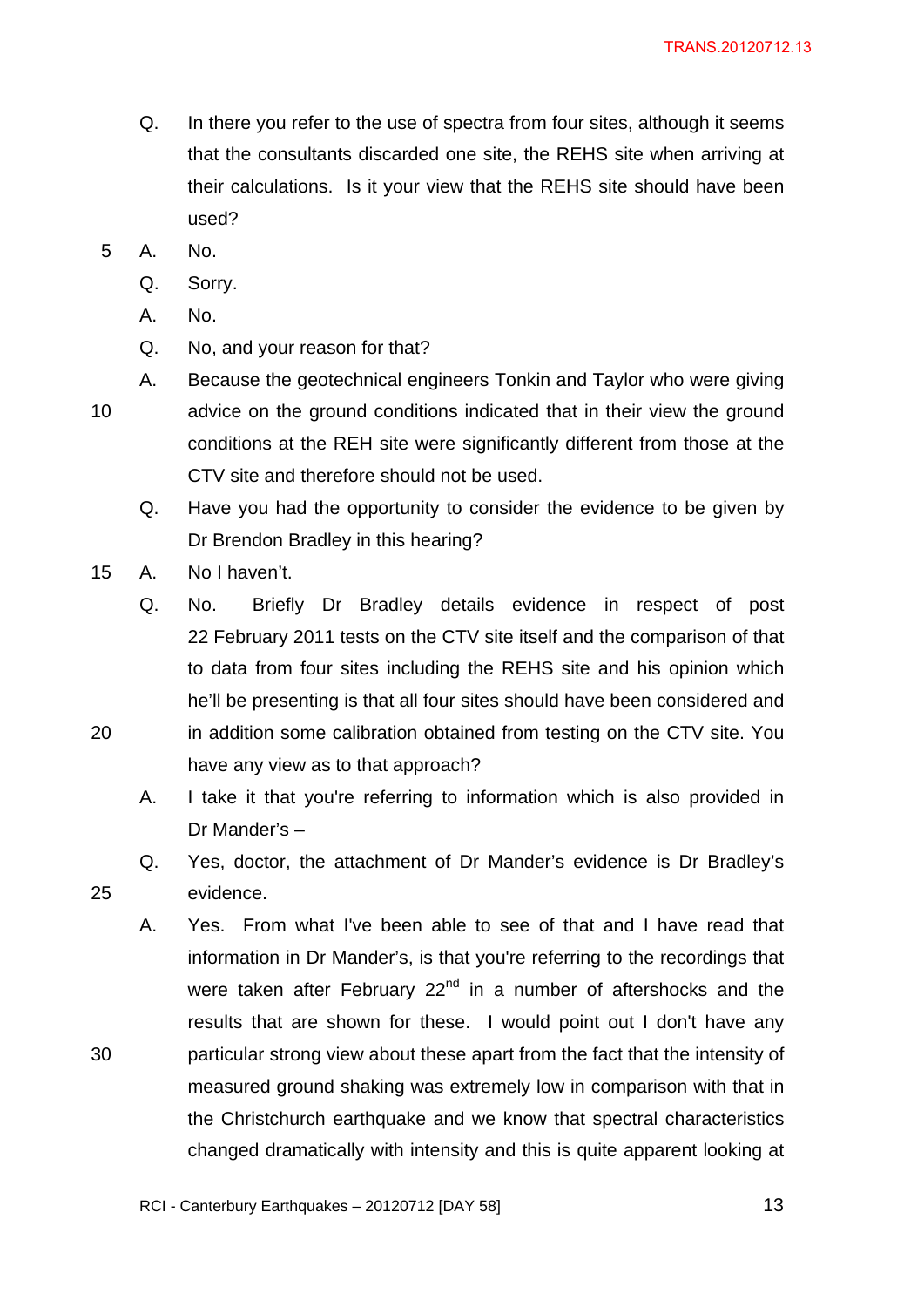the graphs of those four elements, so I think that the  $-$  at the period of response to the building at 1.0 seconds, the maximum response in these aftershocks was about two and a half percent of what was recorded in the Christchurch earthquake and that makes extrapolation 5 rather unreliable to that level.

- Q. And to be clear in terms of the extrapolation which you referred to, are you referring to extrapolation of each site's data for comparative purposes?
- A. Yeah, all of those ones.

10 Q. Yes.

- A. If you look at the shape first of the four records that are taken, they are very different from the shape that occurs in the February 22<sup>nd</sup> earthquake and the amplitude is very low in comparison so I would be reluctant to read too much into them.
- 15 Q. Yes, the interpretation more particularly relates to an assessment of whether the REHS site is appropriately included given its comparability of the other three sites. Do you have a view on that?
- A. Well again I think that I've already answered that. I just don't think that you can read too much into the comparisons. There's not a uniform 20 relationship between the REHS site and the other ones in terms of being more intense or less intense than the other ones. It depends on the individual record. But to me the most important thing is that the intensity of shaking that is recorded in these three aftershocks is not high enough to be able to draw any valid conclusions in my view about the relevance 25 and the applicability of the REHS site to the CTV site.
	- Q. And lastly on that point would you ascribe value to the data obtained by testing on the CTV site itself after 22 February?
	- A. Again I'm not sure of how this was obtained, whether the core of the north core of the building was still there at the time when that happened.
- 30 If it was then that would make the CTV recording rather suspect because it would be probably contaminated to some degree by the structural response of the building itself.
	- Q. The date we have for the removal of the north core is 12 May 2011.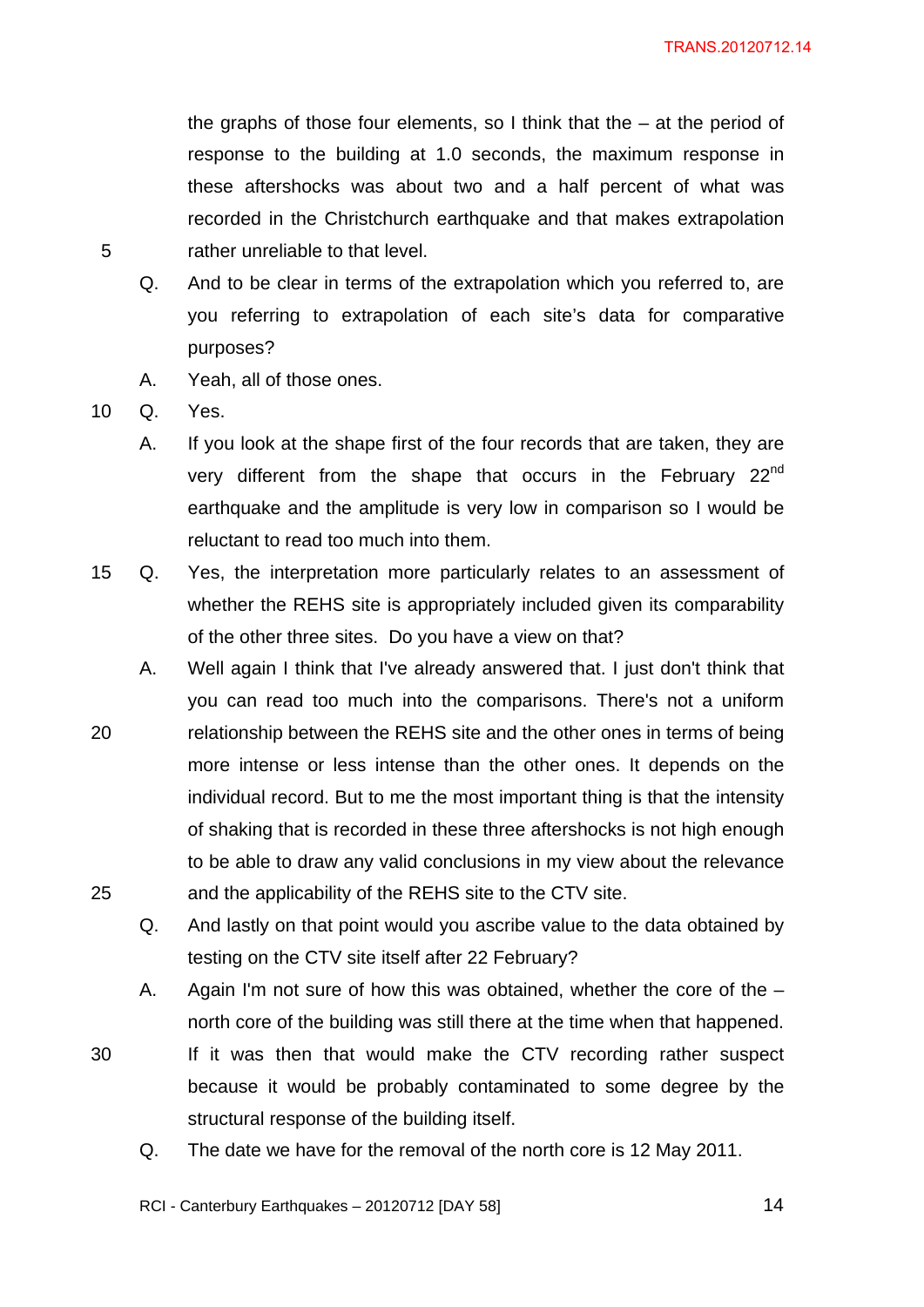- A. Yeah, okay, I'm taking (inaudible 10:06:48). Are you asking me a question or -
- Q. I was about to do that.
- A. informing me?
- 5 Q. I was about to add to that, give you the date and say tests after that would not be affected by the factor you mentioned?
	- A. Correct.
	- Q. Now at 62 where you refer to the Hi-Bond trays and then more particularly at 79 –
- 10 A. Which one should I be looking at?
	- Q. Well I'm taking you to 62 and then to 79.
	- A. Yes.
	- Q. Sixty-two you discuss the issue of delamination of the slab from the Hi-Bond.
- 15 A. Yes.
	- Q. And then in 79 you discuss the fact that even if there had been delamination in September 2010, the Hi-Bond trays and the east-west supporting beams would have continued to support the floor, you discuss that.
- 20 A. Yes.
	- Q. And you go onto say it's conceivable that separation did occur but was not picked up in the post earthquake inspections. Now is that essentially because the Hi-Bond remains sufficiently in place that you cannot ascertain the state of the slab above it from underneath?
- 25 A. That's partly the case, yes.
	- Q. Yes, so in terms of the skill and the knowledge that was available to people carrying out post 4 September inspections, can you accept that there's a possibility that they may have missed damage?
	- A. Yes.
- 30 Q. That had in fact occurred by reason of this factor.
	- A. That fact and other facts as well.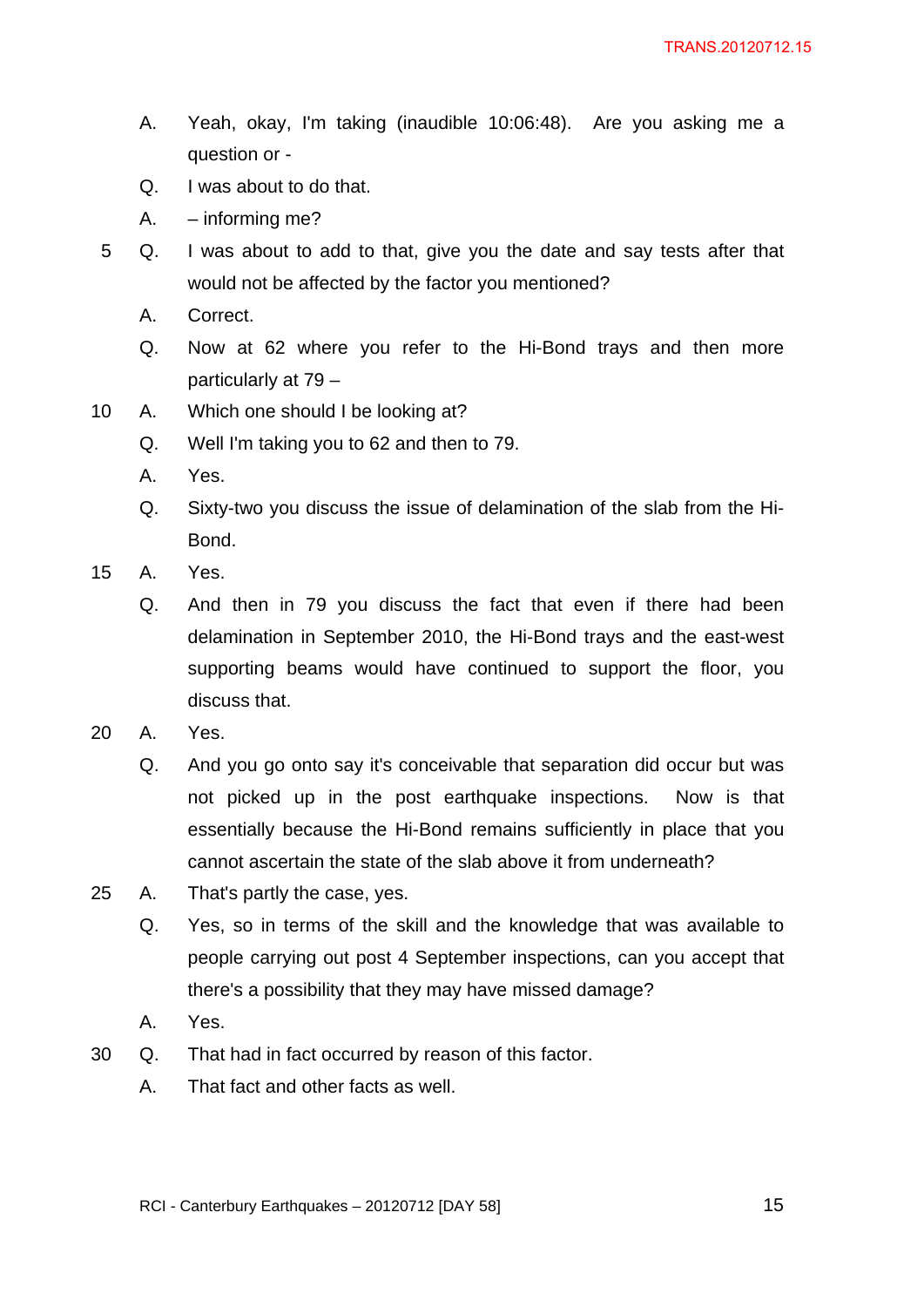- Q. Is this a situation which is something that has been learned from the Christchurch earthquakes as to the extent that which damage may be concealed from visibility?
- A. I think so. I think that, not just in the CTV building but in many buildings I 5 think that the – on not advice but the rules under which people did the investigations perhaps did not result in things being looked at as strongly as they could've, but it's important to recognise that the, you know in the immediate aftershock, aftereffects of an earthquake the important thing is to get in and to see what is obviously an unsafe 10 situation.
	- Q. Yes.
- A. And to identify that (inaudible 10:09:38) and then generally there is the second stage and maybe even a third stage of investigation being done. One of the things that has surprised, not surprised me but I feel that in 15 the later stages it's very important to have some idea of what the building plans are for the building, because that enables you to look more clearly into see what the actual response is likely to be and where to look for damage.

1010

- 20  $Q.$  The building's  $-$ 
	- A. You can't do that in the initial stages.
	- Q. And the building plans being preferably the "as built" or "post construction" plan.
	- A. Absolutely, yeah. With any modifications that might have been done.
- 25 Q. I was going to come onto that and then the whole consenting process is intended to catch the post-construction modifications so that a full current picture of the building is presented.
	- A. Yes, yes.
	- Q. You carried on in 79 to suggest that the, it may be that the increased

- 30 flexibility of the building noted by many of the occupants has an explanation in the possible slab damage and the de-lamination after the 4<sup>th</sup> of September.
	- A. That's correct. I put that as a possibility.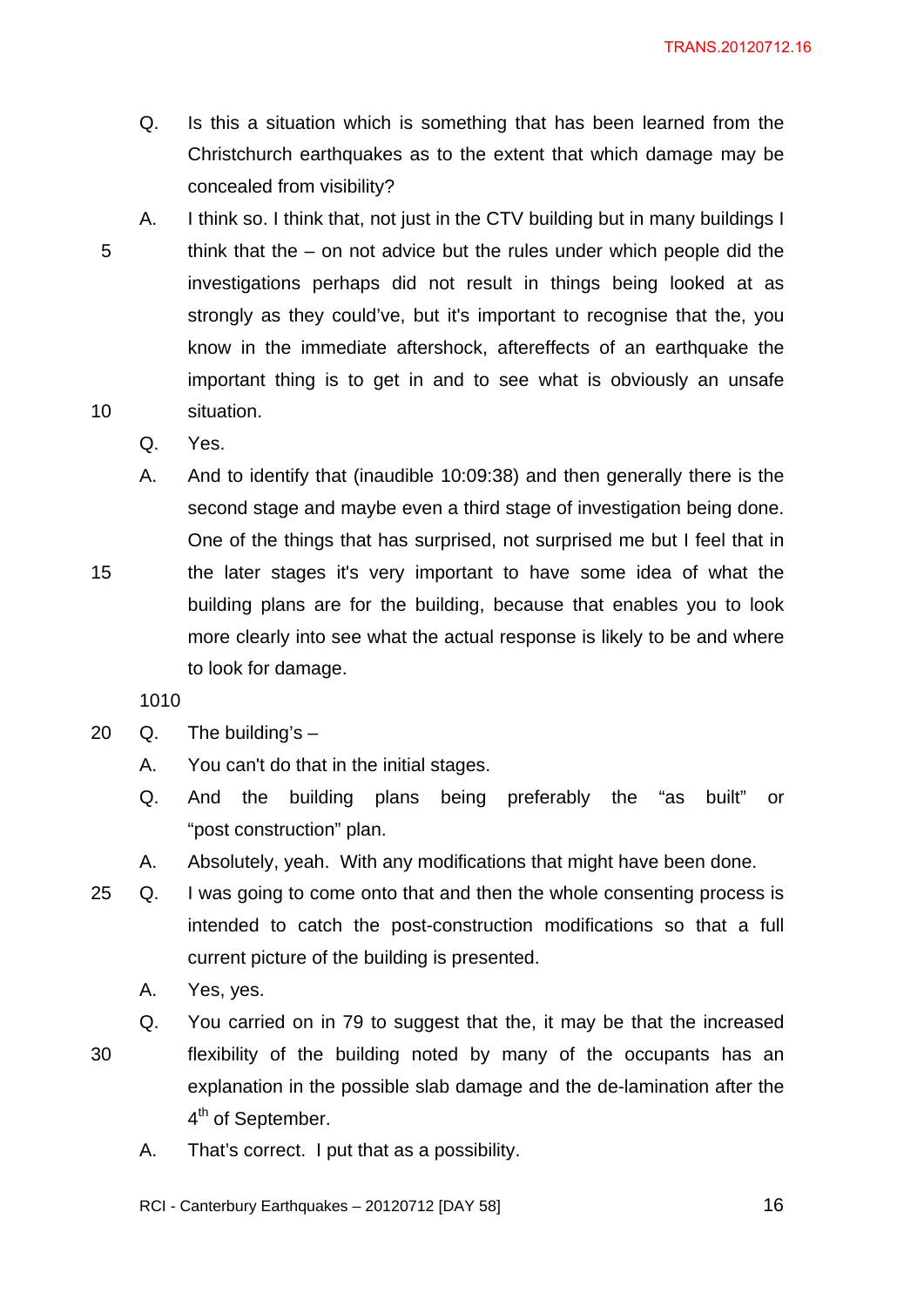- Q. Yes and we've had evidence from witnesses of such matters as, one witness talked of, in the 4 September quake, filing cabinets flying about. Another talked at a later stage after the Boxing Day earthquake of feeling seasick because of the extent of motion in the building and so 5 on. Are those the kind of occupant experiences that you're referring to?
- A. Those are some of them. I would have thought that the seasickness was most unlikely because that's normally associated with very low period response not with high period, sorry low frequency response. So a very slow sort of movement causes seasickness type things whereas 10 this, I think this effect would have been a very much higher frequency which is unlikely to be the case. However, I mean this is what I'm talking to the, the fact that there were reports of people being more sensitive. I would also mention though we have to be careful about those because we know very well that after an earthquake people 15 become sensitised to, to movements that they were not sensitive to beforehand. So we, we should not perhaps read too much into these things.
	- Q. No it's a matter in the end of evaluation of the aggregate of all the reported experiences isn't it?
- 20 A. Mmm.
- Q. We have had evidence, however, of a number of building occupants having a sufficient level of concern as to the state of the building, particularly after Boxing Day, that they raised the matter with either the manager of the work unit in which they were employed or with the 25 building manager. Would you attach significance to people going that far in terms of their enquiry?

#### **JUSTICE COOPER:**

After Boxing Day Mr Rennie.

30

#### **MR RENNIE:**

Sorry Sir?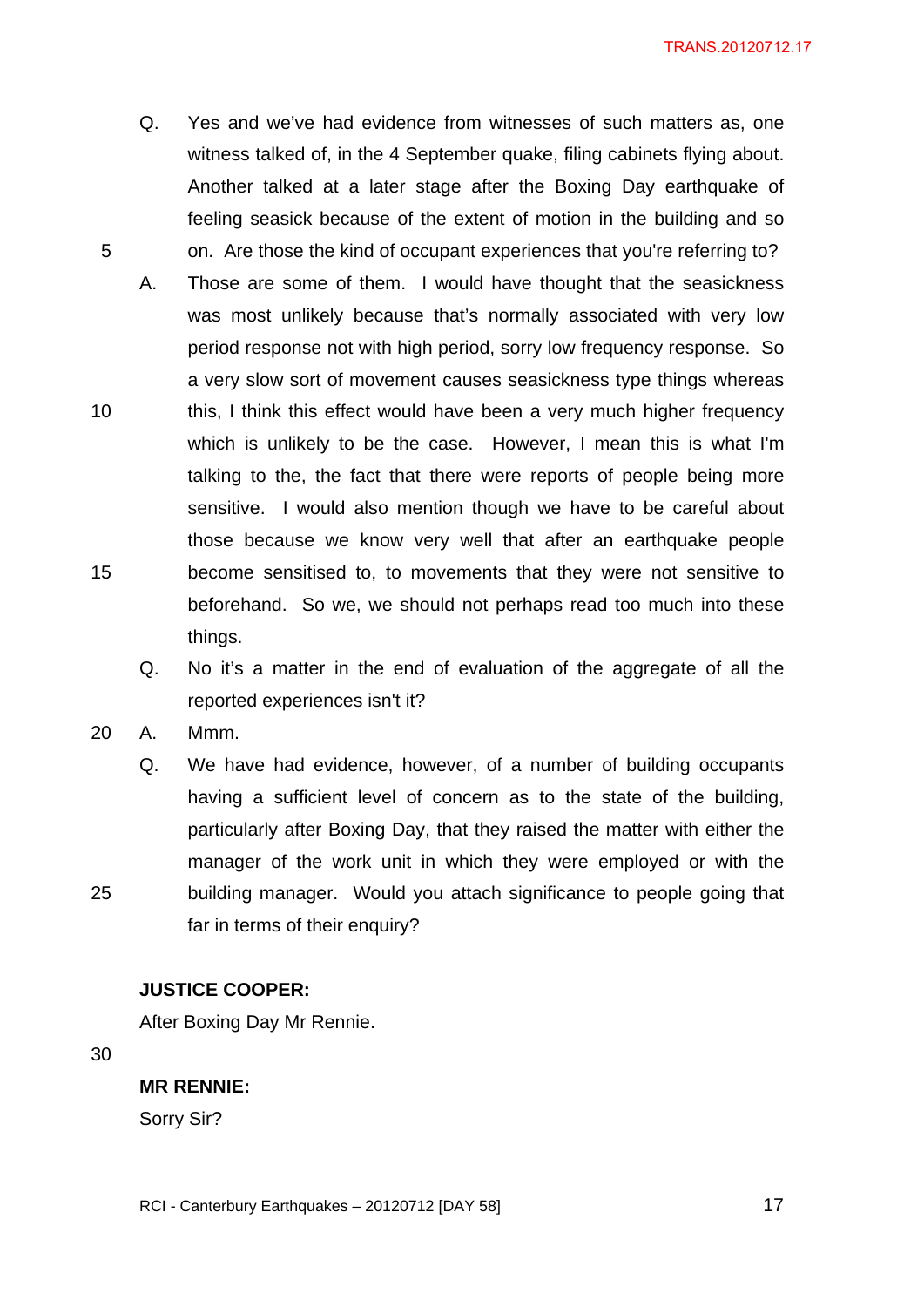## **JUSTICE COOPER:**

I think you mean to ask after Boxing Day.

# **MR RENNIE:**

5 After Boxing Day.

# **JUSTICE COOPER:**

Yes.

## 10 **MR RENNIE:**

Principally after Boxing Day Sir, yes.

## **CROSS-EXAMINATION CONTINUES: MR RENNIE**

- Q. So for the present purposes we can concentrate on that period.
- A. I think, yeah, I think that that indicates that certainly there was 15 considerable concern. I, I'm just very reluctant to try and read too much into witness reports of sensitivity to structure.
	- Q. Yeah.
	- A. So I think that others are probably better qualified to, to make that sort of judgment than I am.
- 20 Q. Yeah I, I'm not trying to draw you into the detail of that as you can see by not citing specific witnesses. I'm looking really to the question of the adequacy of future inspections should there, unfortunately, be further quakes.
- A. Yep. I think that that's, I think that perhaps we can state that, I think that 25 the job done by the, the engineers of Christchurch and New Zealand in assessing buildings was an exceptionally good job in general but there are certainly things that could be improved and that has been quite well recognised and I'm sure that there will be improvements in, in the assessment of buildings in future earthquakes.
- 30 Q. And plainly the parties that I represent would respectfully
	- A. Sorry what was that?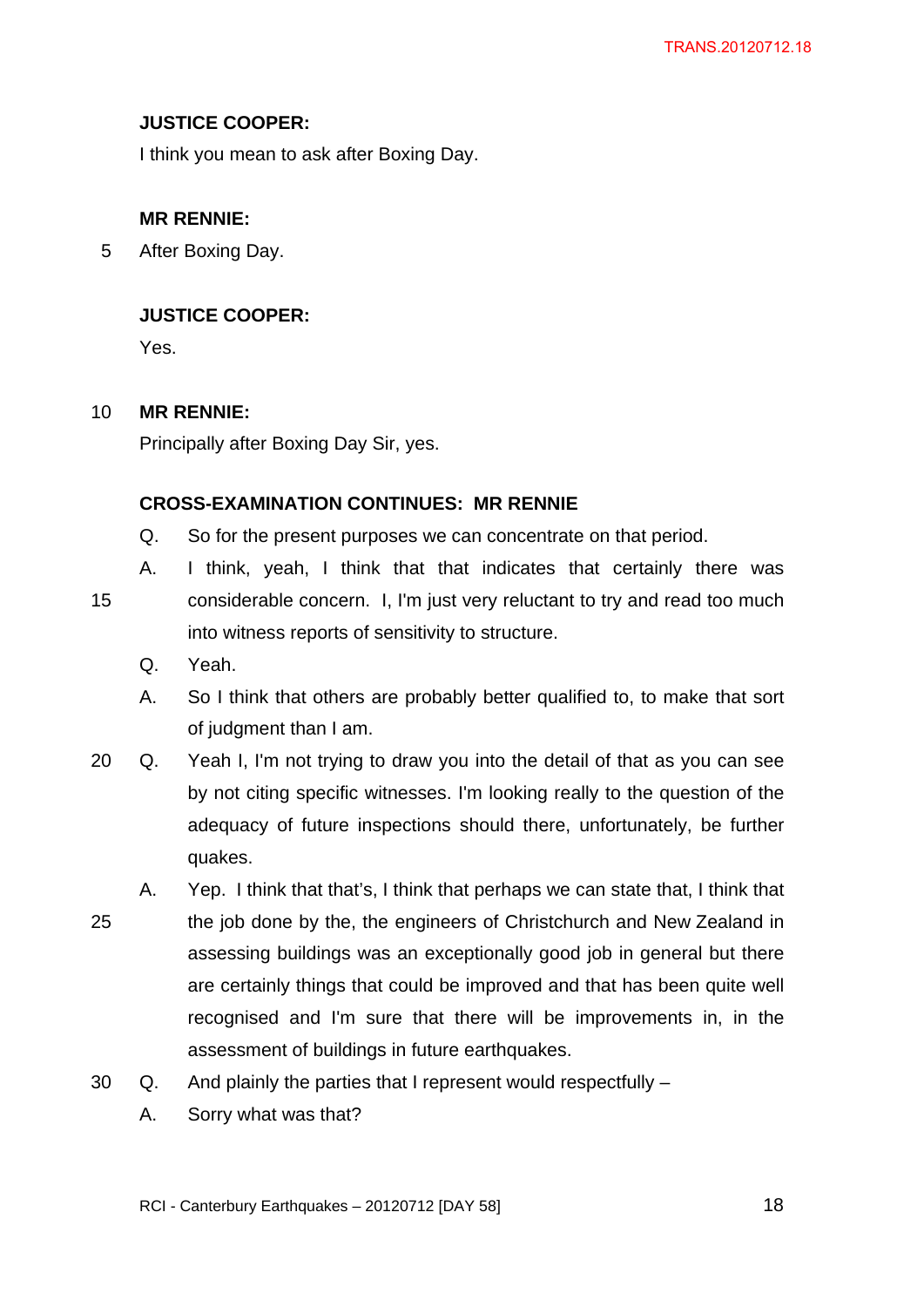- Q. Plainly the parties that I represent would respectfully accept your statement.
- A. Mmm.
- Q. Now you went onto refer to paragraph 80 of your brief to the matter of a 5 two millimetre crack being sufficient to identify a mesh break or failure underneath it. Do you recall that?
	- A. Mmm, I do.
	- Q. And your stated basis for that was an empirical basis, the actual findings in the Clarendon Tower in Christchurch.
- 10 A. That was one of the things that I did. I did also do calculations, given a knowledge of the ultimate strain capacity of the mesh, which is only about 3%, the spacing of the, of the bars in the mesh of 150 millimetres and that, that if you, if all of the steel between the mesh actually expanded uniformly which would not happen you would get a failure 15 displacement of six millimetres. Bond will reduce that because you have a crack just through the middle and my estimate was that it would be about one and a half to two millimetres would be sufficient in the crack widths to, to cause fracture and the fact that this agrees very well with Clarendon's, the experience in Clarendon I think confirms that.
- 20 Q. And in this we're discussing fracture in the slab floor, aren't we?
	- A. Yes.
	- Q. And so the observed width of the crack post-earthquake will be partly influenced by how that floor resettled post quake? The crack may have stayed open, may close, may partially close?
- 25 A. Yeah, it could do.
	- Q. So two millimetres is the observed width in Clarendon but isn't necessarily the minimum figure that need be found before mesh failure could be assumed, or suspected might be a better word?
	- A. It's, it's unlikely that the slab will close up sufficiently on that.
- 30 Q. Mmm.
	- A. But it's, it's just like any crack in a building. After an earthquake it's what the crack is now. It's not necessarily what the maximum crack was.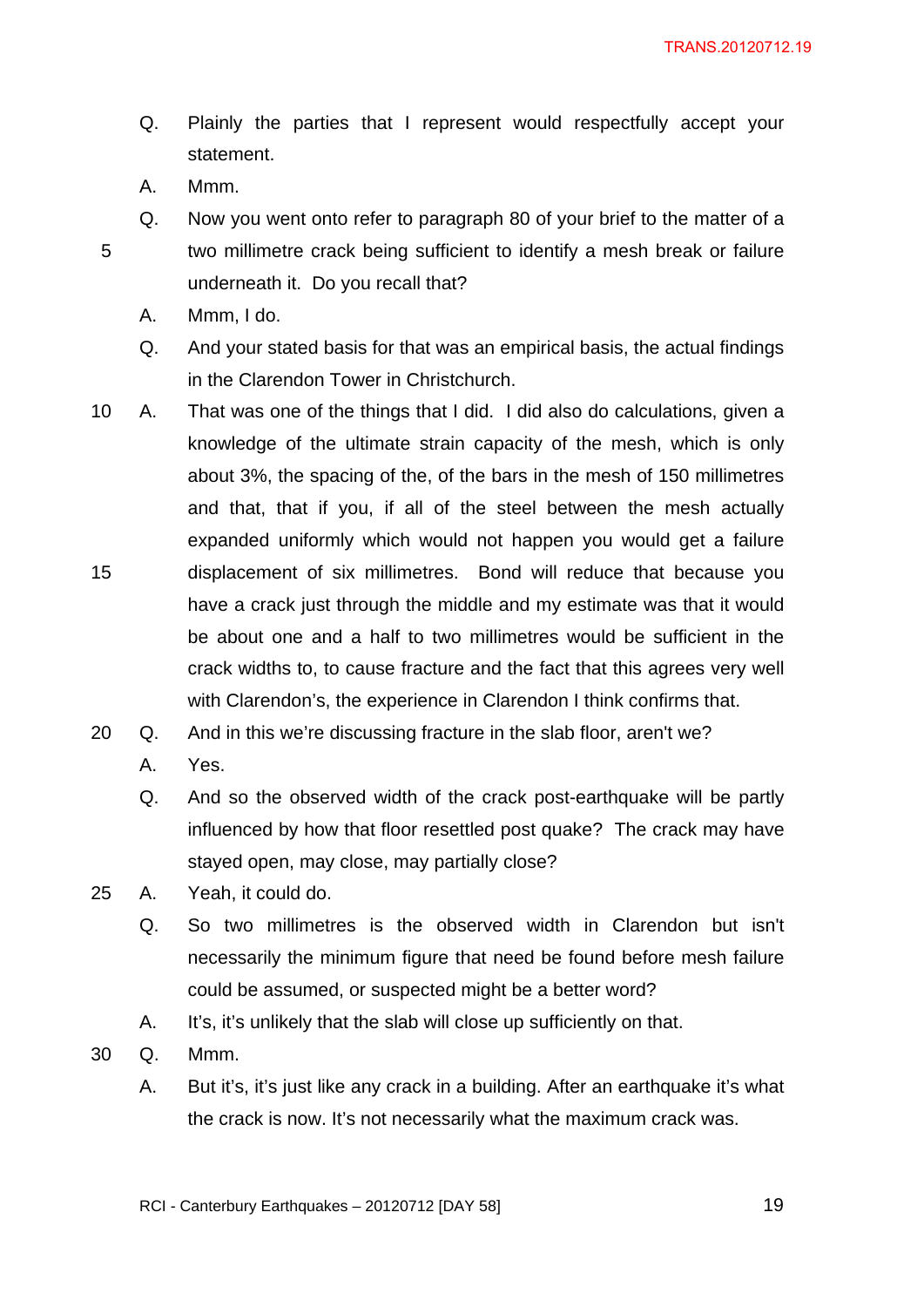- Q. Yes. At paragraph 83 of your brief you referred to the explosive failure, last line, of the columns and joints.
- A. Mmm.

Q. Now that word "explosive" could have a variety of meanings ranging 5 from a actual explosion which one would not associate so much with concrete as perhaps with gun powder or something of that kind, or an extensive fracturing of the whole of the joint or large parts of the joint. Just what exactly is the feature that you're describing there?

A. If you do tests on a concrete cylinder which is tested very rapidly and 10 where there is a reduction in the area of the concrete it can behave in a manner which when you observe it, it looks like an explosion in that the concrete over a region actually flies out.

- Q. Yes.
- A. So it's something or other which is rather impressive to watch. It's not 15 just a gentle crumbling which may happen if you do slow speed testing.
	- Q. Does it follow that in relation to the joints, this is the beam column joints that you're talking about isn't it?
	- A. I'm talking about the columns as well as the joints.
	- Q. I was coming to the columns. I was starting with the joints.
- 20 A. Well this refers to both of these.
	- Q. So you're seeing it as a single explosive mechanism in which the –
- A. It would be more, it would tend to be more explosive in the, I would believe, in the columns than in the joints themselves because the joints have some degree of confinement laterally by the beams on the two 25 sides of them as well.
	- Q. Yes and the part of the column that you are seeing as exploding in those circumstances?
- A. I can't tell you that. It would depend. There are a number of regions where it could occur. My belief is that it would be more likely to occur 30 close to the top of the column rather than anywhere else for a number of reasons. One, when you place concrete the concrete strength tends to vary from the bottom to the top. It tends to be stronger at the bottom of the column than it does at the top of the column and this is just due to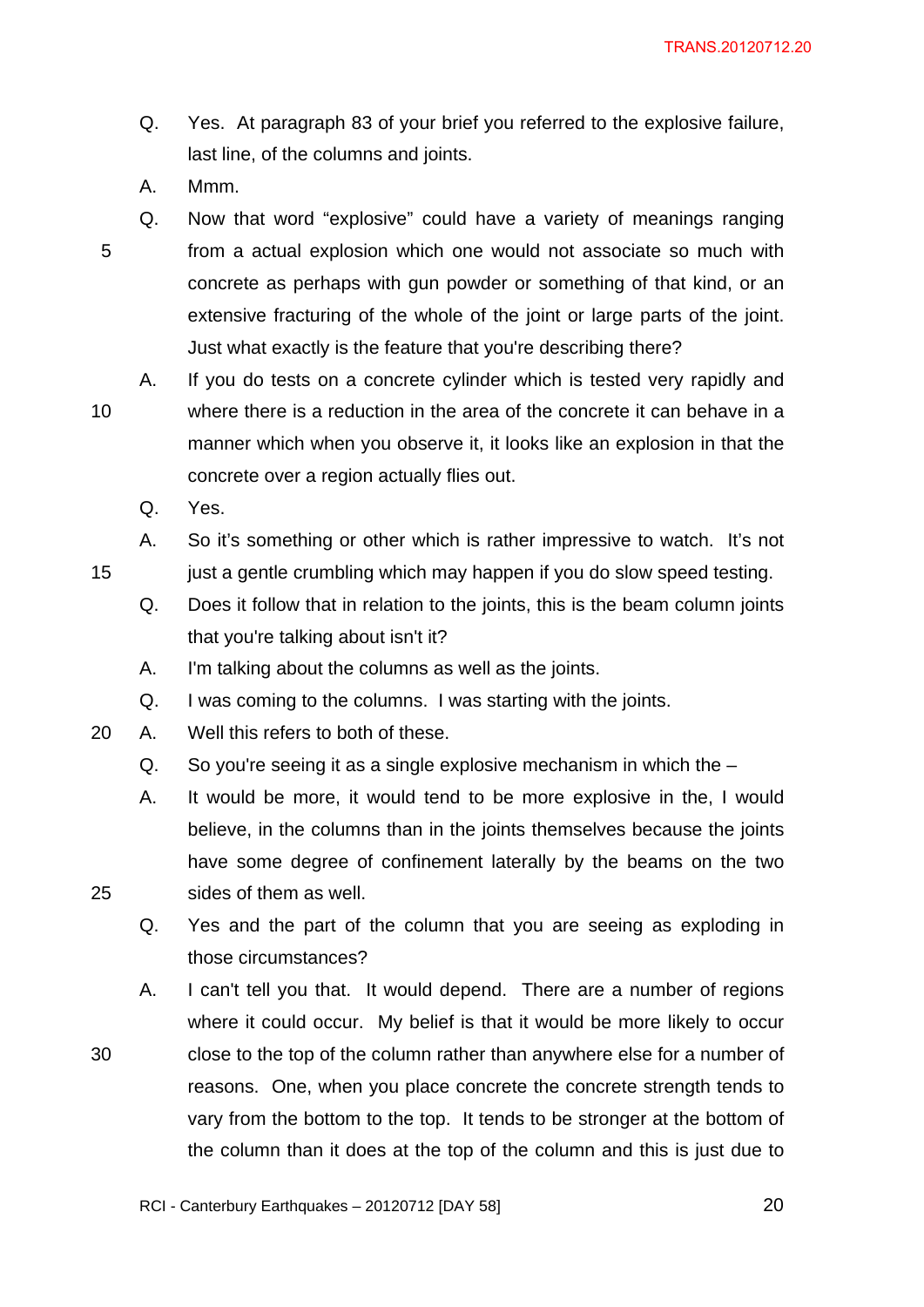segregation and movement of the moisture up there. So when you say a particular concrete strength for a column it doesn't necessarily apply for the full column strength. So (inaudible 10:19:48) full height of the column, it's likely that the column will be weaker at the top than at the 5 bottom. So that's a more likely region. Also it's a, it's partly influenced by the lateral drift that occurs. It's influenced by the – and the top and the bottom are the regions where the combined effects of moment and axial load will be greatest. And then also another region at the top of the lap splice is a region where there may be additional weakness 10 associated with that, with the compression forces from the terminated vertical reinforcing bars causing local distress to the concrete immediately above it and then creating a situation where you may get failure there.

1020

15 Q. At a meeting in April 2011 between the consultants, Dr Hyland and Mr Smith on the one hand and five USAR engineers who had had an involvement in this building, the minutes of that meeting record that the engineers reported that in virtually every case their finding was that the beams had disengaged from the columns. Is that consistent with the 20 explosion that you're describing?

A. No. Not particularly. It would not be an explosive failure associated with that.

Q. Now, my friend Mr Mills put to you a statement that appeared in Dr Mander's evidence. He simply said that Dr Mander said that the 25 building was an innovative building. The reference which is 4.1 in Dr Mander's brief, the sentence reads, "The CTV building was designed and constructed in an innovative fashion." I take it that's the reference that you're thinking of?

A. I, I can't be certain. I think he might've used it more than once in the, in 30 his evidence, but that will be certainly one.

Q. Yes. Well to the extent that one can rely on Microsoft to do word searches on documents I can tell you that that's the only instance that I could find yes.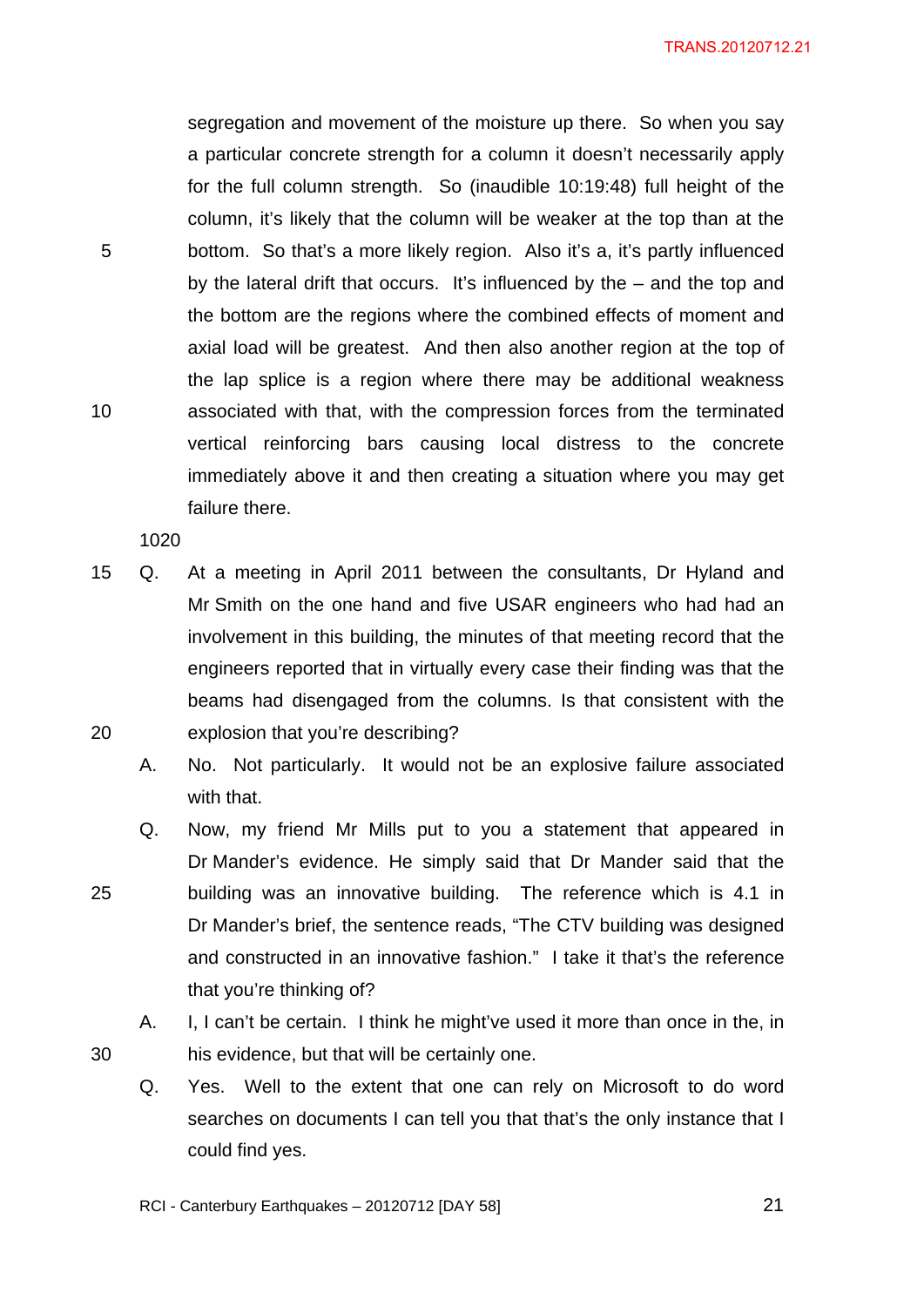- A. Well then it must be that. Certainly it took my, it caught my eye when I read the report.
- Q. The statement therefore related to both the design of the building and the construction of the building, I can read it to you again if you wish? 5 "The CTV building was designed and constructed in an innovative fashion". Now, he then went on to say, "This structure was one of the first in a new generation of multi-storey buildings in the 1980s that used precast components". Do you accept that?
- A. I know that about that time it was the, the start of using more precast 10 concrete in New Zealand construction as an alternative to cast in place.
	- Q. And then Dr Mander continues, "Instead of using a ductile moment frame as had been the custom for cast in place structures of the day, the CTV building was designed with a "strong" wall system coupled with a "elastic" frame of columns and beams to support a proprietary type of
- 15 floor system composed of a lightly reinforced slab cast "

#### **JUSTICE COOPER:**

Mr Rennie this is a bit too long.

20 **MR RENNIE:** 

A bit too long?

### **JUSTICE COOPER:**

A bit too long we –

25

# **MR RENNIE:**

I can have it put then Sir.

### **JUSTICE COOPER:**

30 – can display it surely?

### **MR RENNIE:**

Indeed Sir. The reference is BUI.MAD249.0446.48.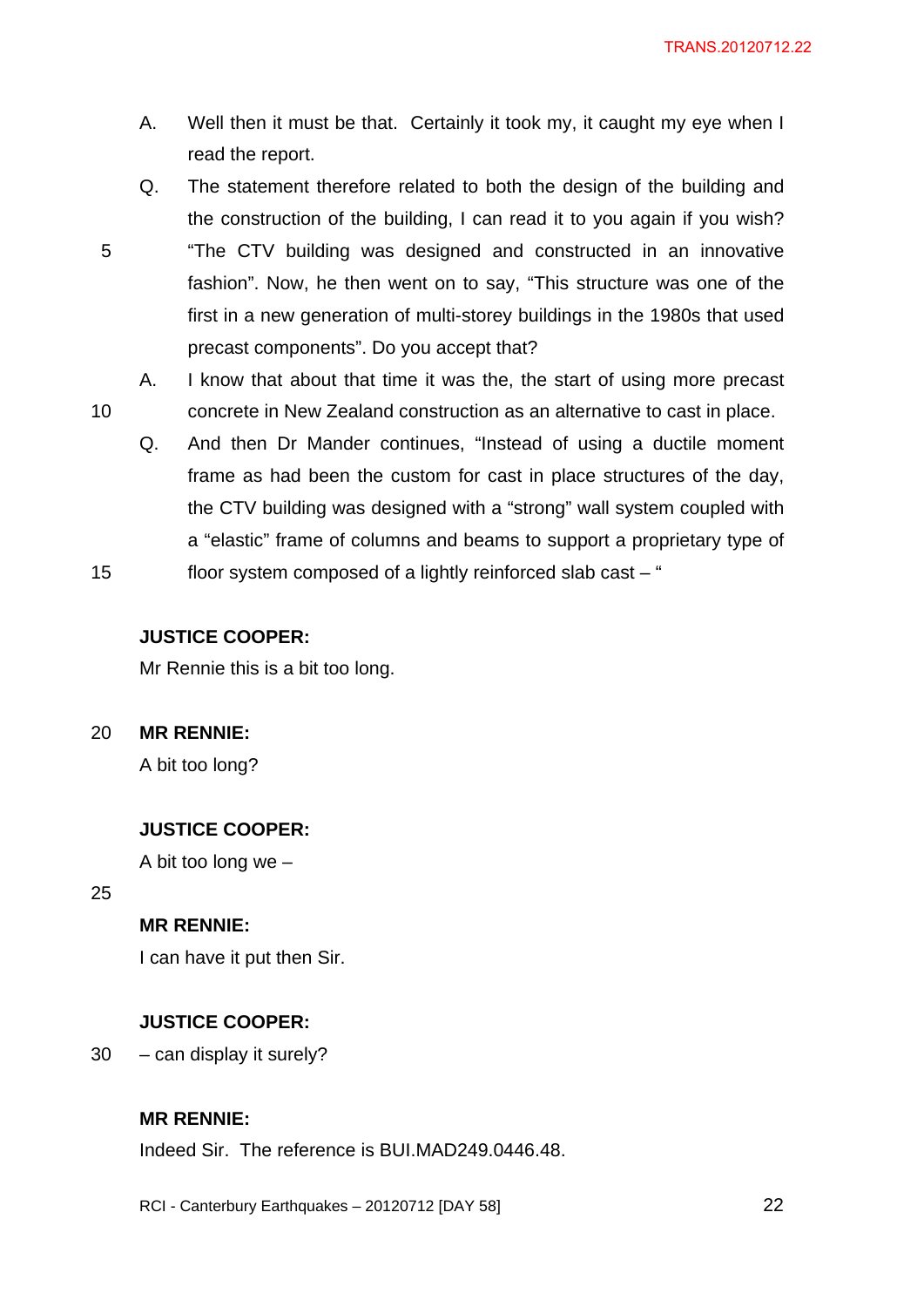# **CROSS-EXAMINATION CONTINUES: MR RENNIE**

Q. It's 4.1.

# **WITNESS REFERRED TO SLIDE – DOCUMENT**

- A. Yes.
- 5 Q. I'll just give you a moment to read it through which I'm sure you'll find easier than listening to my voice.
	- A. Yes I've read it.
	- Q. Now firstly you'll see that Dr Mander's use of the word "innovative" related to the type of building as much as to this particular building. Do
- 10 you accept that?
	- A. I think you can interpret it that way but I'm not sure that's particularly implied. I can say that, "Was designed in an innovative fashion," so you're saying that it's the design process rather than the structure is what we're talking about?
- 15 Q. Well what I'm saying is really that he was discussing this as being one of the first of a new generation of multi-storey buildings. Do you see that?
	- A. I'm not aware of there being a great number of other ones built with eccentric shear cores poorly connected to the floor system.
- 20 Q. Well if we remove from that for the moment the question of the connection of the floor system and just concentrate on buildings which had separated cores, that was a new feature of this time?
	- A. I don't think I'm qualified to answer that.
- Q. Because the point I was coming to was that one of the design 25 challenges in this building therefore was to understand how the shear connection to the floors would be provided, wasn't it?

A. It would be, yep. In fact given, if you, given that it perhaps was different from other structures than had been built before, I would expect there to be an increased level of design investigation as to the probable 30 performance.

Q. Yes. Well the evidence will be that there had been in Christchurch buildings of a similar, shall we say –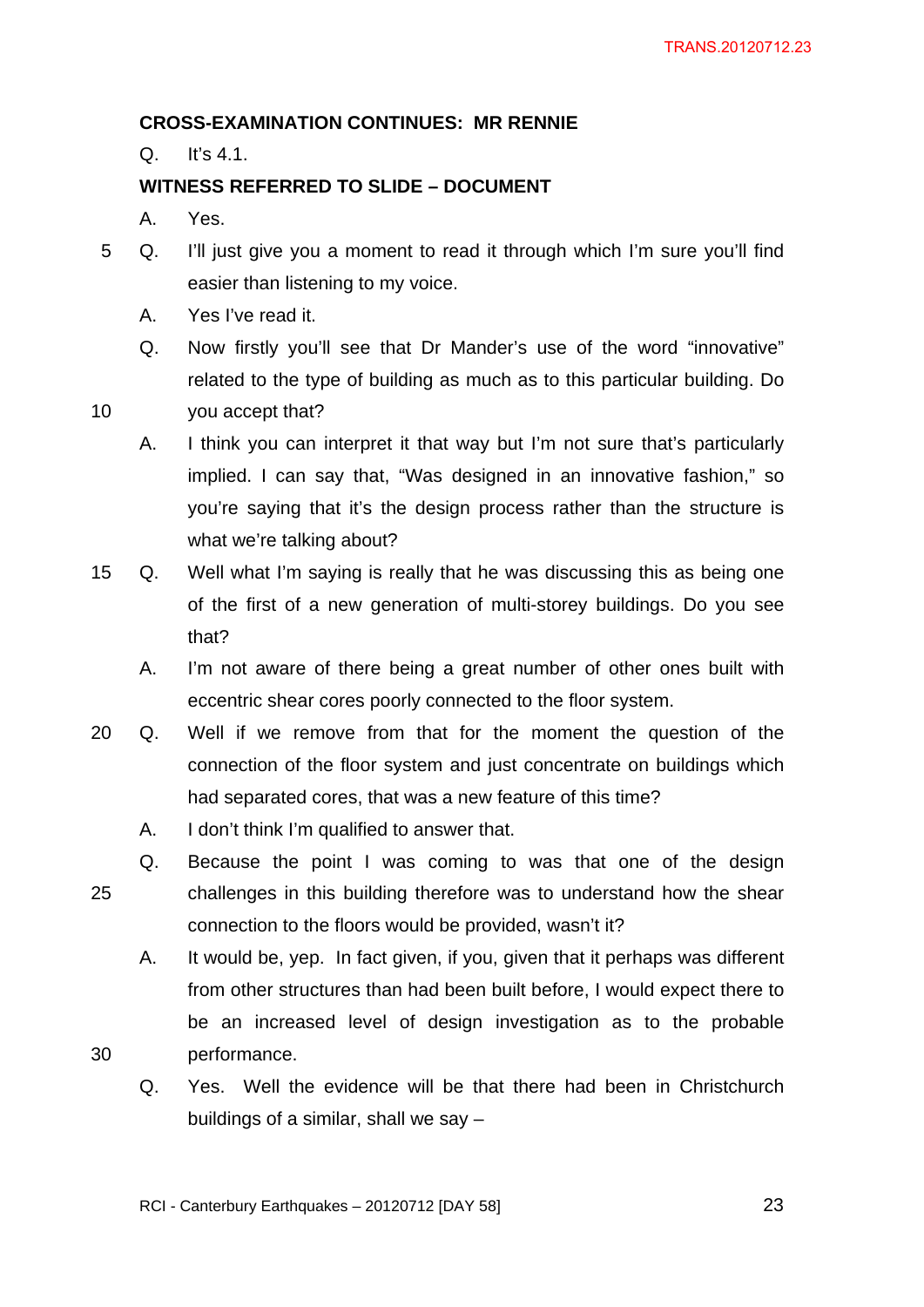# **JUSTICE COOPER:**

Mr Rennie just help me. I'm sorry to interrupt. I'm trying to find that paragraph that's displayed in my version of –

# 5 **MR PRIESTLEY:**

It's in the conclusions.

# **JUSTICE COOPER:**

– Mr Mander's?

#### 10

## **MR RENNIE:**

It's page 48 of Dr Mander's brief Sir. It's, it has a secondary reference which is WIT.MANDER.0001 –

# 15 **JUSTICE COOPER:**

I've got it now thank you.

## **CROSS-EXAMINATION CONTINUES: MR RENNIE**

- Q. The evidence will be that there had been some buildings of a similar type in Christchurch before but –
- 20 A. I'm aware of that, the Landsborough building which was rather different in that it was smaller, the core was internal to the building footprint which makes the force transfer very much more successful, and that there was a closed form of wall, in other words as a box rather than as an open one like a cone. If we get back to, you know, to this business 25 of being designed in an innovative fashion. My impression from reading the testimony and the evidence of David Harding that the design was not, the design process was rather straightforward and similar to what had been used before, so I'm not clear what innovative aspects of design, of the design process were used in this building, and I have not 30 seen evidence of that.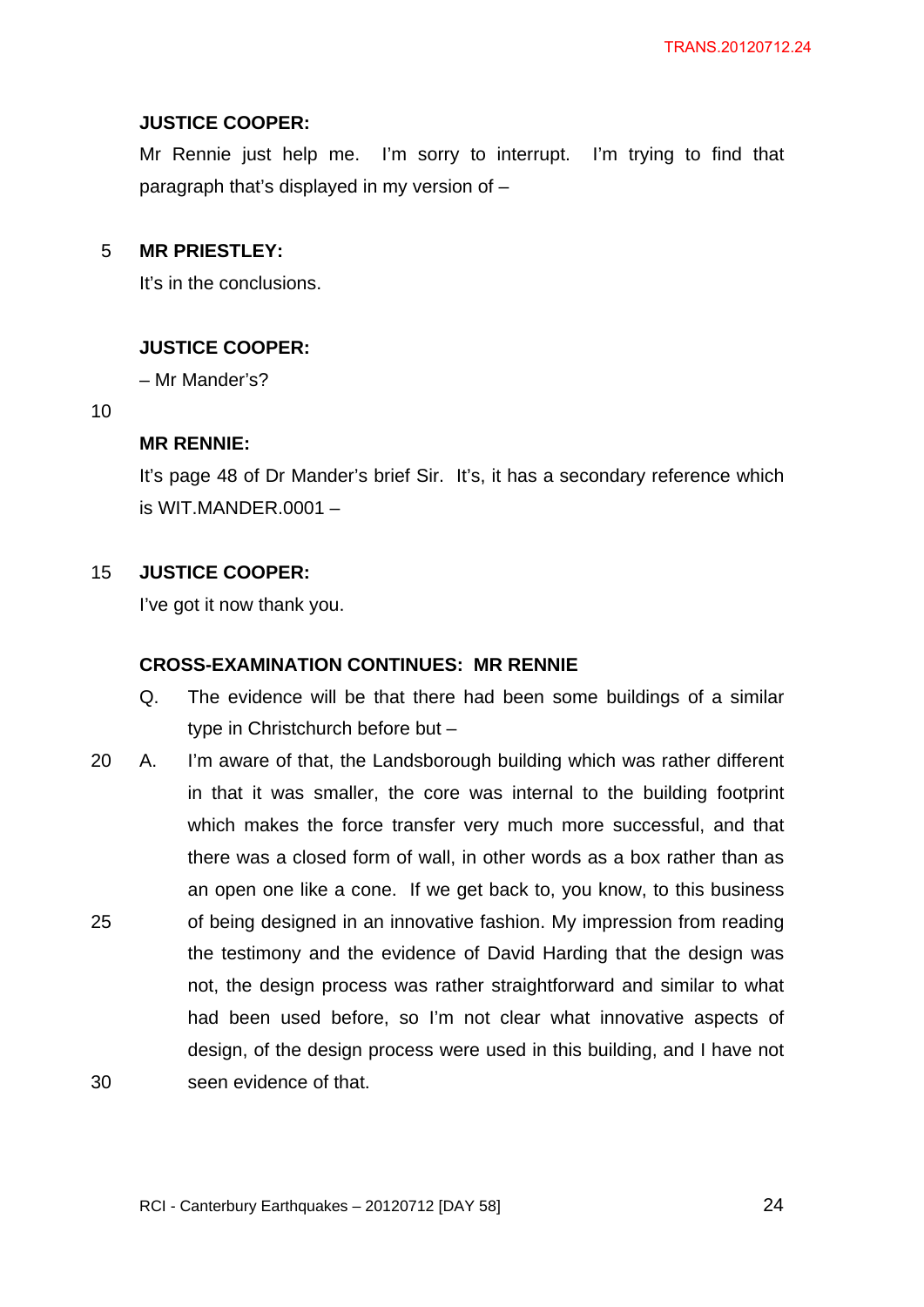- Q. I understand Dr Mander's reference but it will be a matter for him to discuss in due course, to relate to the concept, if you like, the architectural concept of the building to be innovative?
- A. So he's not talking about the structural design, you don't believe?
- 5 Q. Well I'm coming to that in stages, and the question then is the design response of the engineer to the concept of the structure, because as Mr Harding explains, it began as a concept which did not have a south shear wall and the south shear wall was introduced as part of the design process to try and work out how to achieve a building which met the 10 architectural concept. That's the point I'm coming to. Follow that?
	- A. I think so.
	- Q. Because the point I want to put to you is that the requirements which then existed in the code really did not contemplate a building of this, I'm calling it an architectural concept, did they?
- 15 A. I think that, I don't believe that you could draw that conclusion. The, the building codes are genera. They are not built around the concept of different structural forms, and certainly if there was some doubt as to the applicability of the code to this particular building, then what I have mentioned already, that is that the building would need to be designed 20 to best practice, and with considerable additional care in the design, and there, in my view there is not evidence that that was done.
- Q. Yes well I'm going to come on and ask you about the best practice point in a moment because my understanding is that you have not yourself assessed the design in 1986 against the code in 1986. You've assessed 25 it against best practice. Is that right?
	- A. I haven't, I've just looked at it in terms of the performance of the structure itself.

1030

- Q. Yes.
- 30 A. I've certainly not done a code compliance check.
	- Q. In about 1985 or 1986 there was in fact a seminar in Christchurch at which you were a presenter on the issue of the requirements of the new generation of reinforced concrete buildings. Do you recall that?
	- RCI Canterbury Earthquakes 20120712 [DAY 58]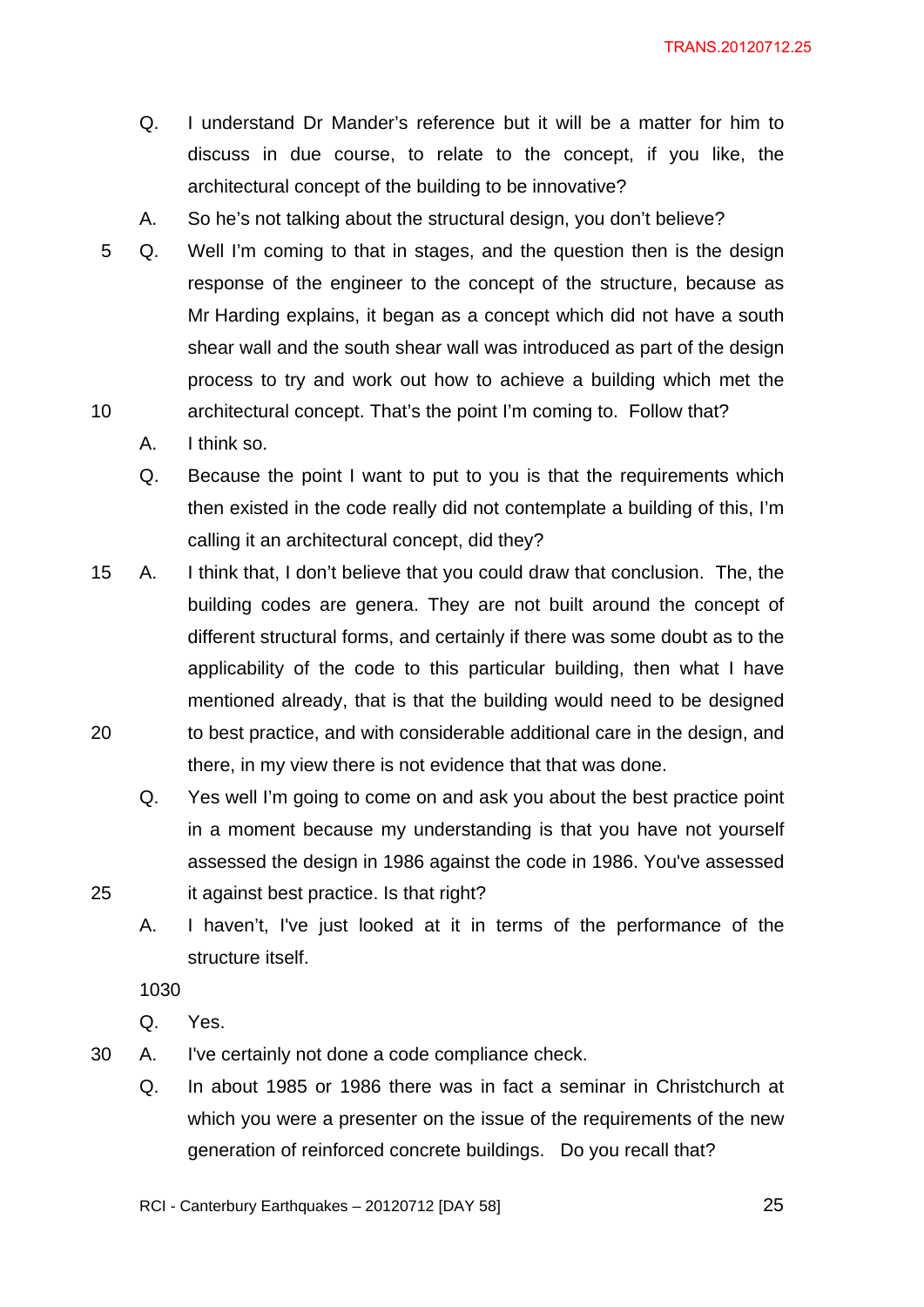- A. No, no I don't.
- Q. No. Well the evidence will be that Mr Harding had gone to that seminar, it was a one day working session with developed papers as part of his consideration of the design. Would you regard that as a prudent step 5 for him to take?
	- A. Certainly but as I said I can't recall the seminar or what was presented in it. Can you tell me what the title of the seminar was?
- Q. I will be able to in a moment because I'll get my junior to find it for you. We – I believe have succeeded in locating the seminar papers. If you 10 would like a copy for your library I can probably arrange that later. The – 249.0469.1 will come up on the screen. Point 3 please, does that help bring it back?
	- A. I see that my involvement in this was on structures for the storage of liquids, and masonry structures.
- 15 Q. Yes the main thrust seems to have been Professors Park and Pauley who you mention in the best practice -
	- A. Indeed.
	- $Q. in$  your brief.
- A. And I see that there is a session there on reinforced concrete beam 20 column joints, concrete members with shear and torsion, reinforced concrete members with flexure within or without axial loads and the various aspects there I would imagine if Mr Harding had attended these he would have – I'm surprised then if he would not have, or perhaps he did consider them in his design but I'm not sure quite what the – what 25 you're getting at at this stage.
- Q. Well several points Professor, but the first is in relation to your contention that an engineer should design to best practice. I'm inviting you to think about Mr Harding, he had quite a number of years experience as an engineer in Christchurc. He had but recently joined 30 this firm.
	- A. I understand he had not had the experience in multi-storey building design before that.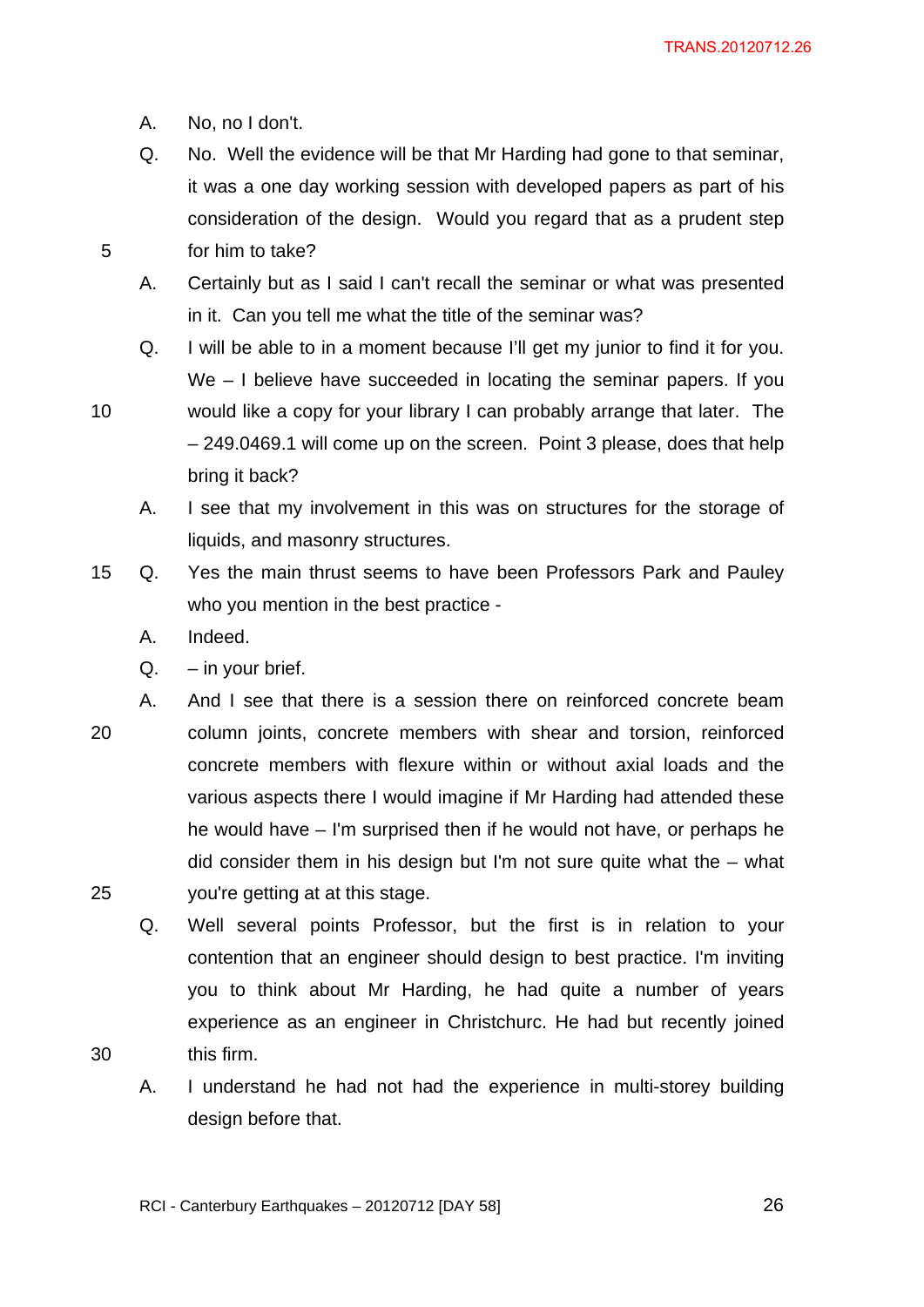Q. Maybe one previous example, maybe some previous computer modelling.

# **JUSTICE COOPER:**

5 Which was the previous example?

## **MR RENNIE:**

10 Well I just said Sir, maybe one previous example, because it's a matter I'm meant to put to Mr Harding Sir.

## **JUSTICE COOPER:**

Without going into detail then how many storeys?

#### 15

# **MR RENNIE:**

My junior's departed from me Sir probably to get the information. I will come back to you on that Sir.

## **CROSS-EXAMINATION CONTINUES: MR RENNIE**

- 20 Q. But the point I'm coming to is if we're thinking of this you can think of Dr Reay in this situation as well in 1986, and we've lost that list I'm sorry can we have it back please. The familiarisation with best practice for an engineer working in that situation in Christchurch, one effective way of dealing with it would be to go through a three day course of this kind?
- 25 A. Certainly.
	- Q. And I understood you to say that if Mr Harding attended then you would have expected him to take away, yeah, would have expected him to take away an understanding of many of the best practice matters that you've been talking about?
- 30 A. Certainly some of them, without actually seeing what was presented in the seminar again I can't be too specific about that.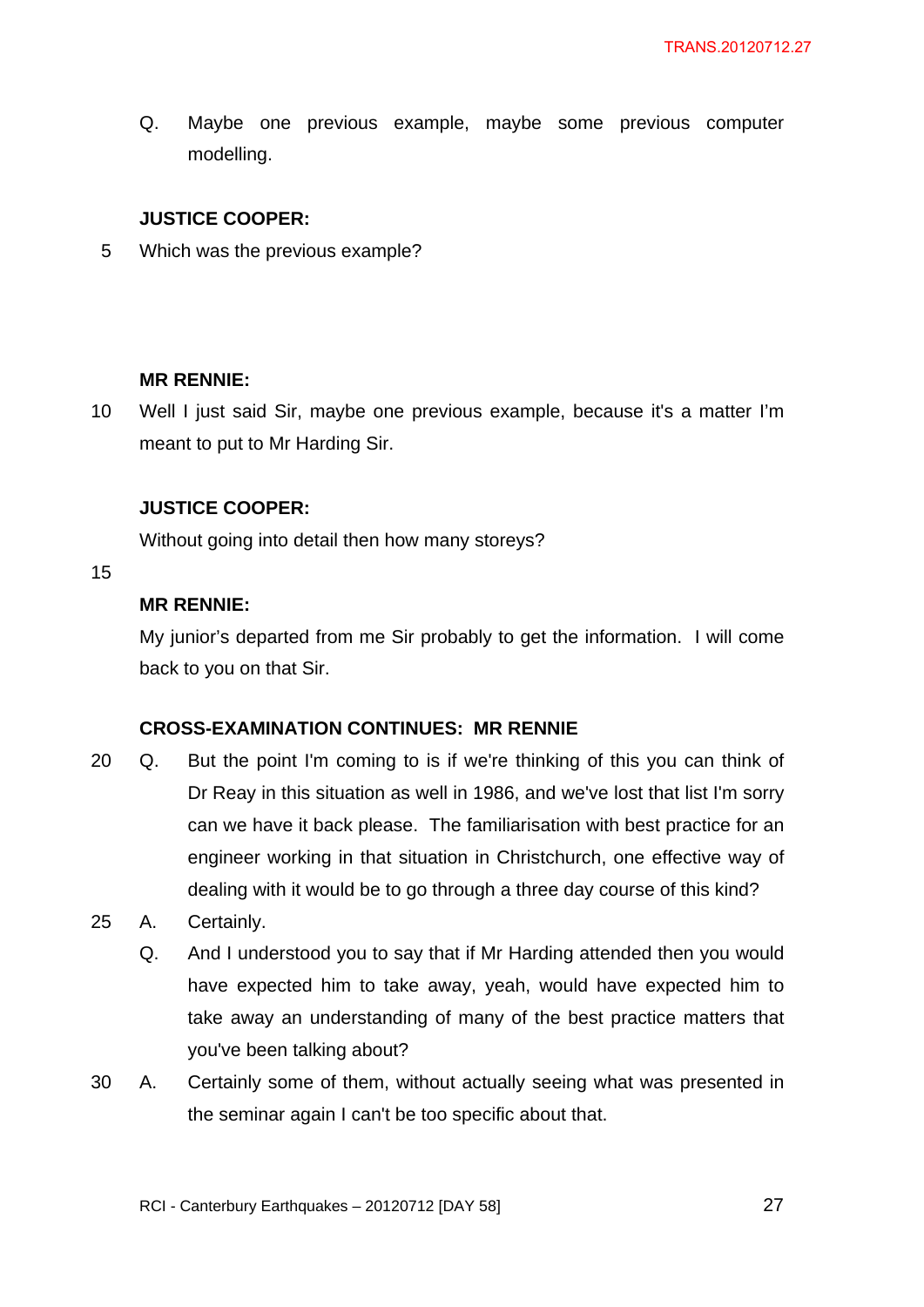Q. Well you have the headings there and it would be maybe not instantly possible to provide you with copies of the papers but the point I'm making is that Mr Harding then went away and one of the matters that –

#### 5 **JUSTICE COOPER:**

I think the papers are available and maybe the fair thing is to let the witness just have a look at it.

#### 10 **MR RENNIE:**

Sir we've been conducting a search for the seminar papers and I believe – apparently if we keep going through the pages we'll find the papers. Can we just go through the next three or four pages and we'll see what's there. So it's 249.0519.1.

#### 15 **CROSS-EXAMINATION CONTINUES: MR RENNIE**

- Q. This is the document we located a few days ago. We turn to the first page so this page is actually a calculation sheet, sorry it's the second page, .3. That's simply a calculation or a note that Mr Harding, we understand made at the seminar so if we move on from there, .5, this is 20 a description of the seminar, .7 is a more detailed contents page, .9 is Professor Park's paper on ductile design approach for reinforced concrete frames, just go through .10, .11. I'm happy Professor to take you through as many pages of this as is helpful but –
	- A. No I don't think it's particularly helpful, no.
- 25 Q. But what I'm putting to you is that this is a presentation of best practice as at July 1986, you'd accept that?
	- A. Yes I would believe so, at least in the topics that were covered by it.
- Q. Yes, so that an engineer confronted with delivering a structural design for a building concept of the CTV type would be acting prudently in 30 going to such a seminar?
	- A. Certainly.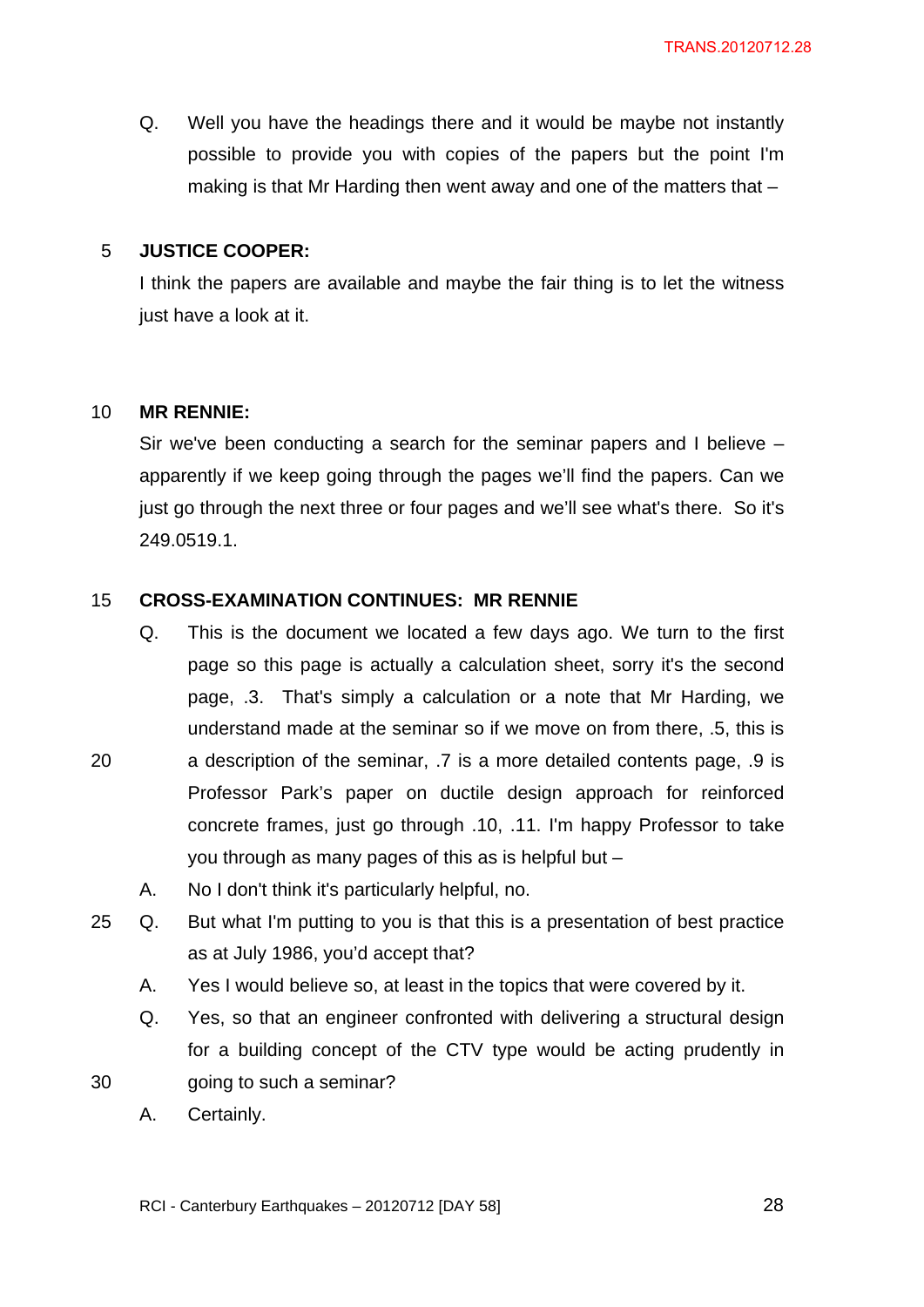- Q. If an outcome of that is the introduction to that concept of a south shear wall that is an attempt to respond to the issues identified?
- A. I'm sorry could you –
- Q. In the an engineer who's then attempting to respond to the 5 architectural concept who introduces a south shear wall to the design.
	- A. Yes.
	- Q. Is acting prudently?
	- A. Yes, well his calculations showed that the drifts were too high without it and therefore if he wished to put that in, yes.
- 10 Q. An engineer who then uses the resources of the University of Canterbury to provide an ETABS analysis, E-T-A-B-S analysis of the design requirements is acting prudently?
	- A. It's certainly he was required to do a modal analysis by the type of the structure that was being designed.
- 15 1040
	- Q. Yes.
	- A. Yes.
	- Q. So in relation to the proposition that my friend put that this was an innovative building do you accept that the steps that were taken in
- 20 response to it appear to have been appropriate even if the outcome may have had issues about it?
	- A. I think that the, I suppose so, they would be required for any building really, whether it was innovative or not.
- Q. Now my understanding is that when you come to the section in your 25 evidence which relates to best practice which I think starts at paragraph 77, you, the test which you apply as to the design is a best practice test not a code compliance test?
	- A. Correct.
- Q. Now the question of code compliance which the Commission in fact 30 intends to deal with on another day was a matter which was investigated by the consultants, wasn't it?
	- A. Yes.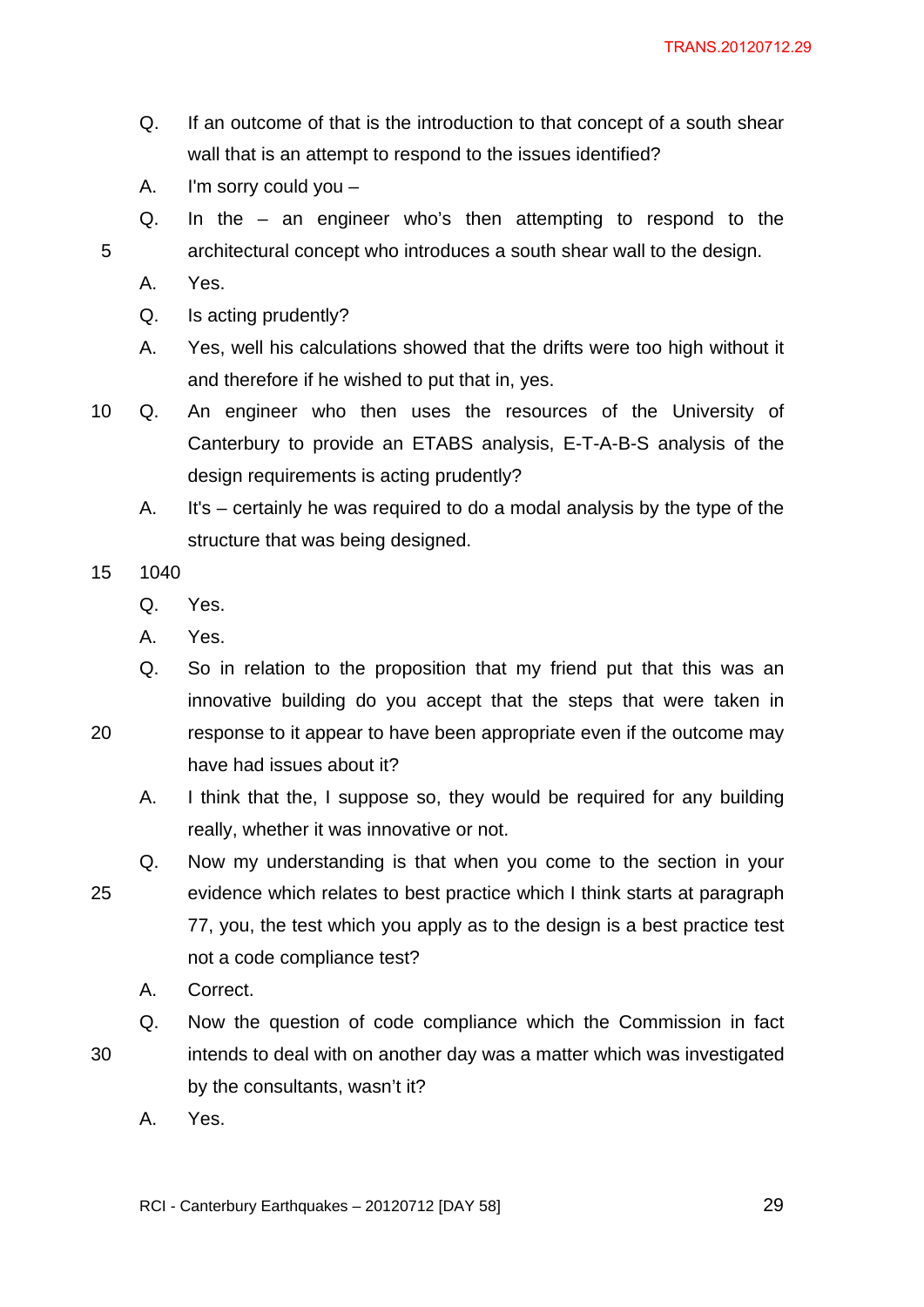- Q. You will be aware I think that there is some controversy as to whether the building as designed was or was not code compliant?
- A. Yes.
- Q. Now the first issue that you raise tested against best practice is the lack 5 of ductile detailing for the columns? You say that?
	- A. Correct.
- Q. Yes. The evidence will be that, well some evidence will be from the parties that I represent that the columns as detailed met the standard code provisions that is for members which were not designed for 10 earthquake loading. Now your test steps aside from that to identify that these were columns which in your view in best practice would have been detailed for a ductile column, that's what you say isn't it?
	- A. I'm saying that the requirements were, would have been that the and in fact my understanding of the code at the time also is that the test was
- 15 that the columns, if, the columns were required to respond elastically to the deformations that were predicted by the design process itself and if they did not, if that test was not met, then they had to be designed as either limited ductile or ductile columns.
- Q. Well the point that I'm addressing and the expert witness for the 20 Christchurch Council will also address is this issue about whether the code required the columns to be ductile?
	- A. Well –
	- Q. If an engineer in 1986 arrived at the view that these columns could be designed as standard columns within the code, you disagree with that?
- 25 A. My, I'm not sure quite sure what you're asking me to disagree with?
	- Q. Well –
	- A. My, my view is that they could not have been designed as non-ductile columns because of the deformations that were predicted.
	- $Q.$  And  $-$
- 30 A. And calculations that I have done would indicate that that the level of displacement that was expected from the design itself were significantly larger than the elastic limit of the columns and therefore they needed to be.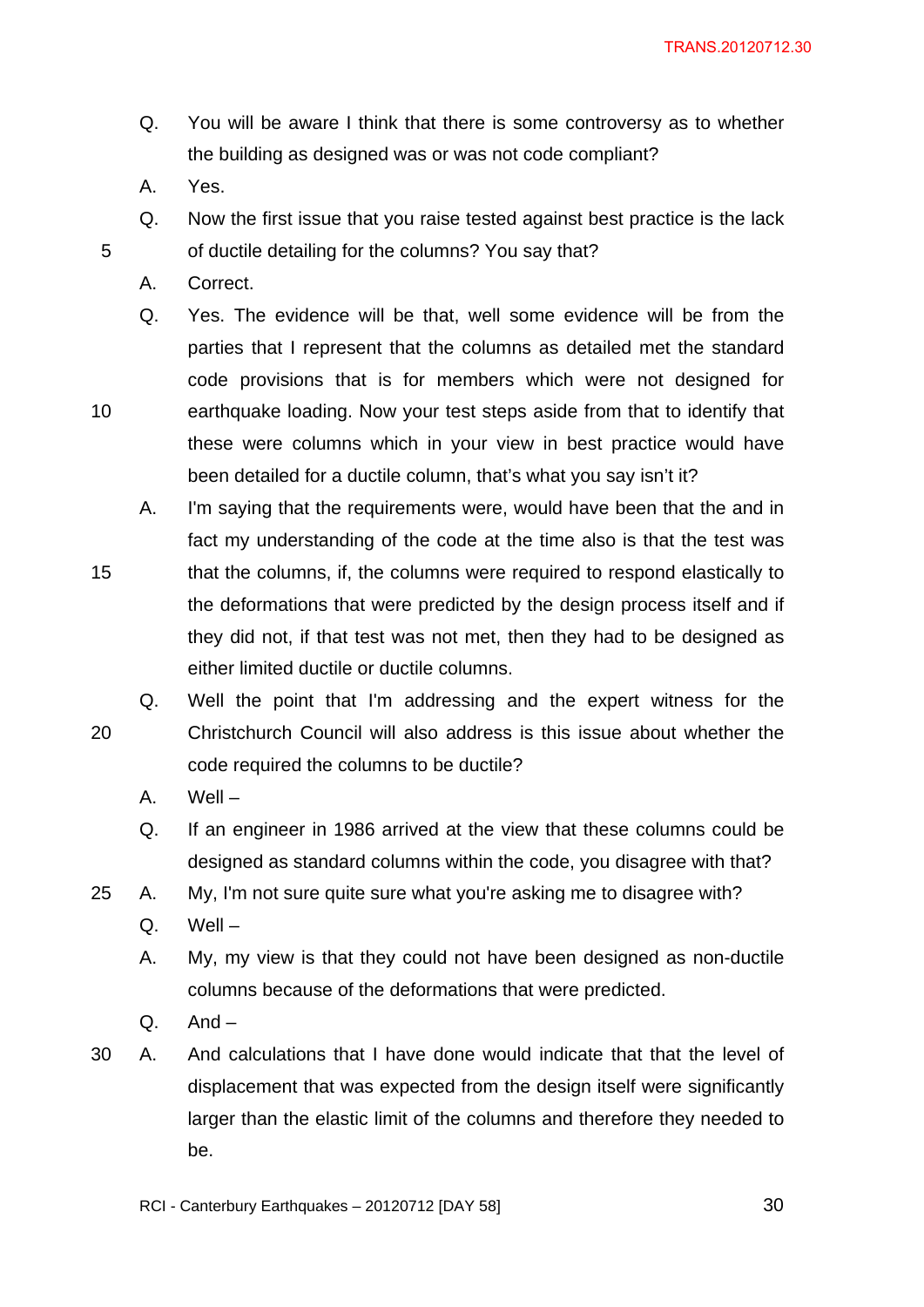- Q. So although in this case you have said in your evidence you're testing this issue against best practice –
- A. Well certainly –
- $Q. in -$
- 5 A. in that case I'm, I am going on the basis of what others have told me is in the code –
	- Q. Yes.
	- A.  $-$  so certainly that can be clarified by others.
	- Q. Yes.
- 10 A. I have read various aspects of the code. I just don't consider myself to be as experienced and informed as many of the designers who are designing on an everyday basis –
	- Q. Yes.
- A. with aspects of the code, but reading the aspects that I have I find it 15 very difficult to imagine how it would be possible for these columns to be designed as non-seismic columns unless you take the evidence of Mr Harding who says that they were designed as pin-ended columns.
	- Q. Yes.

A. Which they were not. And that's not a matter of good practice or 20 anything that's just a matter of fact.

- Q. Yes.
- A. They were not pin-ended columns.
- Q. Now the second matter you referred to is the excessive splicing of the transverse reinforcement, see that?
- 25 A. Mhm. Yes.
	- Q. Again, there will be evidence that this complied with the code. Are you resting on best practice or on a code in that regard?
- A. I am not, certainly I'm on, on code, I'm not on code requirements, I've not looked at that particularly but I don't believe that the code would 30 have permitted for an element which is subjected to shear which these columns certainly were and quite high shear associated with the development of their strength that would have occurred at rather small displacements that a spacing of greater than half of the diameter of the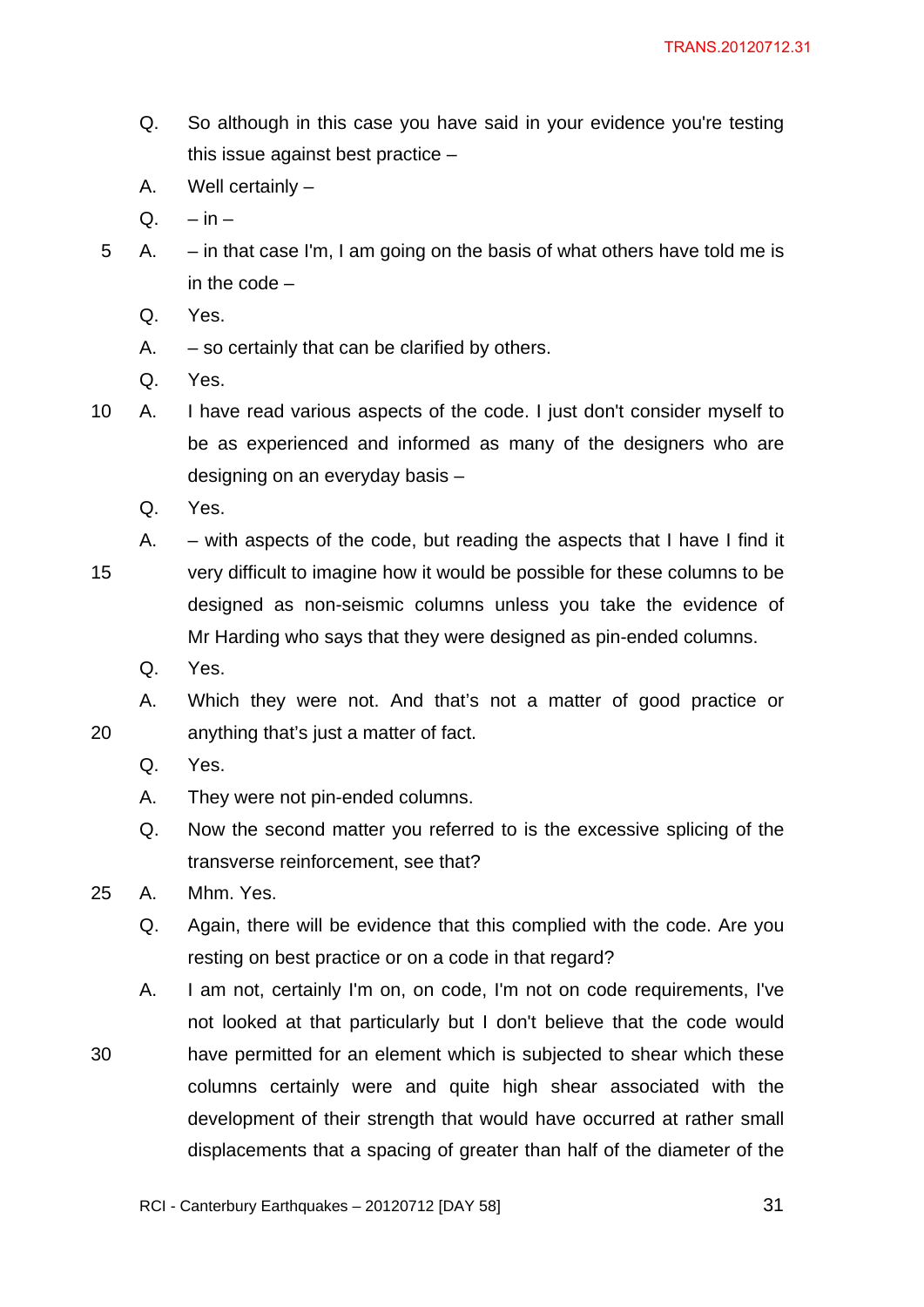column would be acceptable. Certainly not from the point of view of resistance to shear.

- Q. Now you then refer to the question of excessive cover. If we could have put up please ENG.CCANZ.0002.48? When we get it Professor you'll 5 find that this is a chart from the New Zealand Reinforced Concrete Design Handbook in relation to NZS3101:1982. Right, we now have
	- A. Yes.

that?

- Q. Would you regard it as reasonable for an engineer in 1986 to rely on this 10 handbook in the interpretation of this requirement?
	- A. Of what requirement? Of this, of the cover (inaudible 10:48:00)
	- Q. Of excessive cover? Well cover.
	- A. You'll have to explain to me what G means?
- Q. G is a value which relates to various levels of column sizes and 15 reinforcing bar sizes and the figure for the CTV G was 0.7.
	- A. But I am not, I am not, it's not clear to me what G means. Perhaps I should know but perhaps you can explain?
	- Q. The odds are Professor you're more likely to know than me but I, my understanding was as I've just put it to you. I'll put the question this way.
- 20 If it is correct that the CTV value for G was 0.7, does it appear from that that the design was within the limits in that chart?
	- A. It's quite, I don't think you need to go to that level.
	- Q. Mmm.
- A. (inaudible 10:49:12) in saying that it was the cover was excessive in 25 itself. What I've said is that the excessive cover to the reinforcement. In my testimony yesterday I mentioned that it was a very large amount of cover for a very highly loaded column of small diameter because in the event that the cover concrete spalled then the core concrete would not have sufficient strength to support the level of axial loads that they were 30 designed for. So I think that's a completely separate issue from what is shown in this -
	- Q. Yes but –
	- A. graph here.
	- RCI Canterbury Earthquakes 20120712 [DAY 58] 32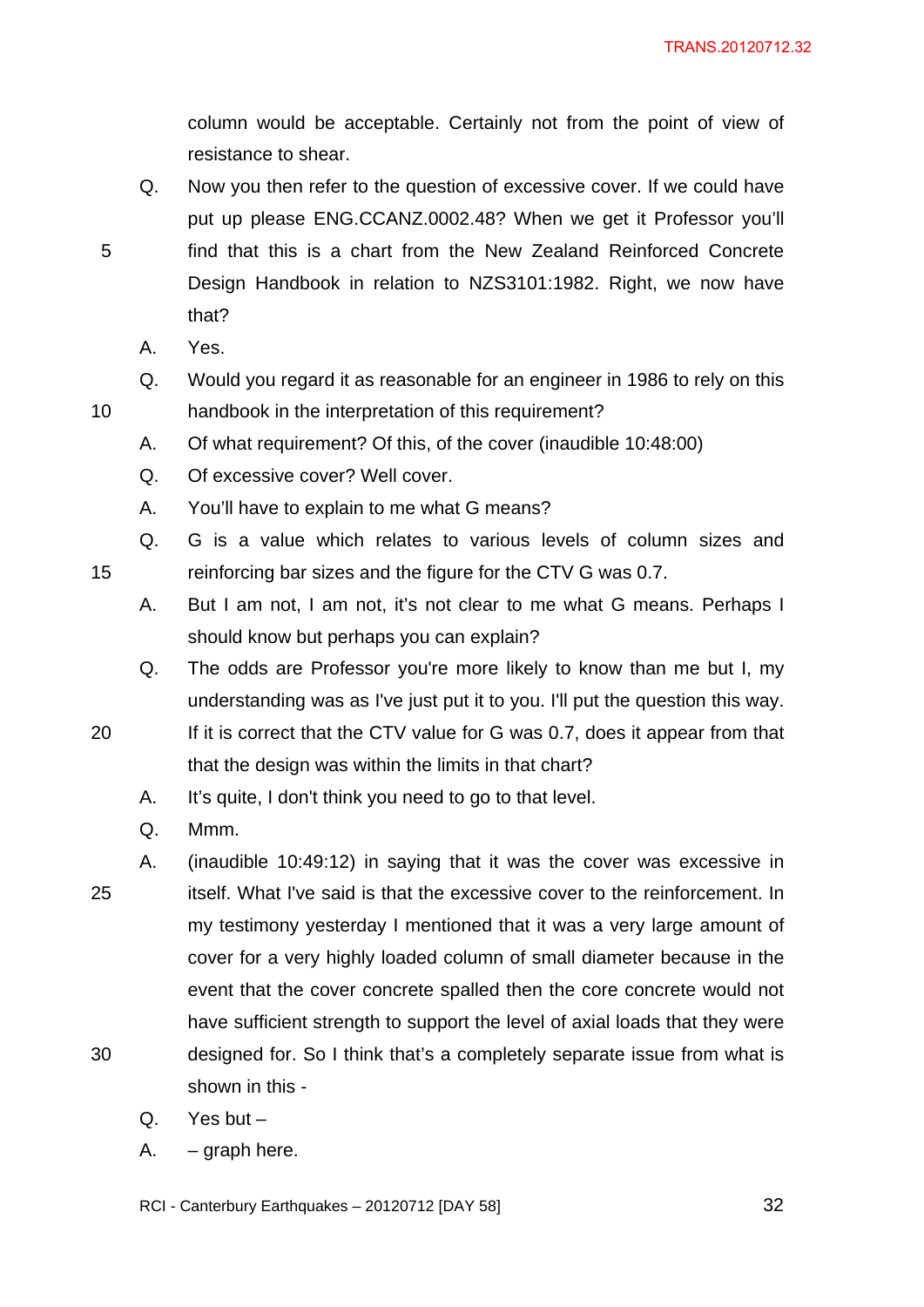- Q. Professor your evidence in relation to what should have occurred is acknowledged. I am looking at an engineer in 1986 endeavouring to achieve design compliance. G I am now told is the ratio of core to gross area which is where 0.7 comes from. Would you regard it as best 5 practice for an engineer at that time to refer to this reference work for that information?
	- A. It is important and it depends on how he uses it.

1050

Q. Yes.

10 A. If that is the case but you are saying that – I don't believe that the value of G is the relationship of, is the ratio of core concrete to.

### **COMMISSIONER FENWICK:**

- Q. Can I just intervene, Mr Rennie, G is the distance between the ratio of
- 15 distance between the centre of the bars to the dimension of the column.
	- A. So it is the distance it is not the area ratio.
	- Q. Yes, it is not the area, it is the distance and –
	- A. Okay so that should be the square of that so it would be .49 in terms of the area and that indicates that if the cover concrete is spalled off the
- 20 effective area that would be left is less than 50% of the gross area and the stress levels under the very high levels of axial load on the columns would then be extremely severe.

# **CROSS-EXAMINATION CONTINUES: MR RENNIE**

Q. Yes that is acknowledged.

25

### **JUSTICE COOPER**:

Mr Rennie I don't know if you would like time to confer with your junior here or whoever it is who is advising you on this matter I will give you five minutes because I wouldn't want there to be any misapprehension about this.

30

## **MR RENNIE:**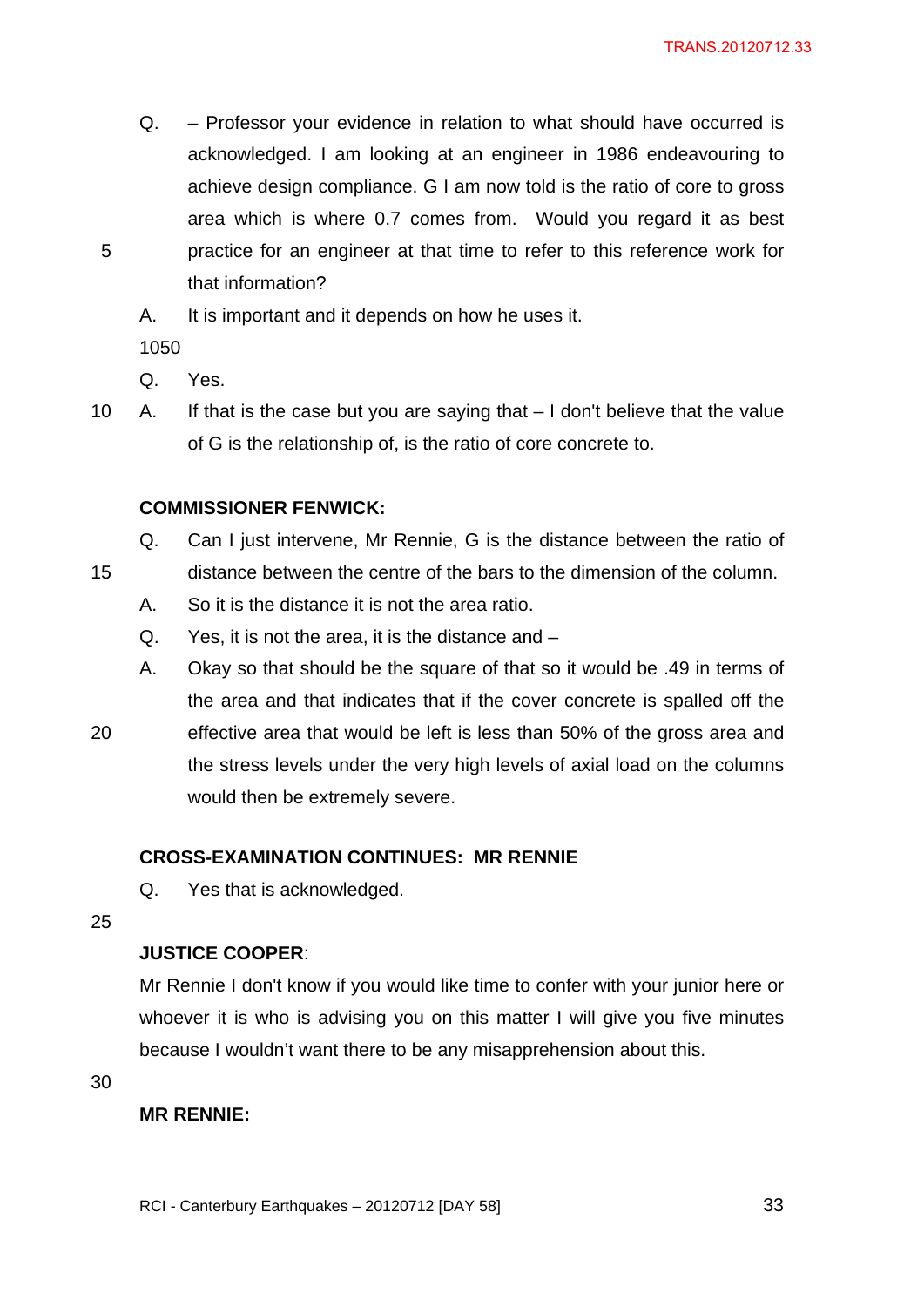Well I am obliged to you Sir but I am able to move forward because I am not attempting to defend the calculation that was made on this. I am attempting to identify whether the process that was used involved going to best practice.

# 5 **JUSTICE COOPER:**

Yes I don't see how you can if there is lack of clarity about this point. That is my concern.

# **MR RENNIE:**

10 Well I acknowledge that Sir and I appreciate –

# **JUSTICE COOPER**:

I will give you five minutes.

# 15 **MR RENNIE:**

I think I will take the five minutes.

**HEARING ADJOURNS: 10.52 AM** 

**HEARING RESUMES: 11.04 AM** 

## 20 **CROSS-EXAMINATION CONTINUES: MR RENNIE**

- Q. I did have 112 up if you could put it up again.
- A. Would you mind speaking into the microphone.
- Q. No, I will. Now Professor the page now in front of you is 112 of the same handbook that we were referring to before. This is the column
- 25 design chart which was used in relation to the design of the columns on the CTV building. Have you had an opportunity to look at that while we had the break?
- A. This has only just come up recently but I can see that it's a standard moment, a moment axial load interaction diagram and I see that the 30 value of G that you're putting up before is something or other that is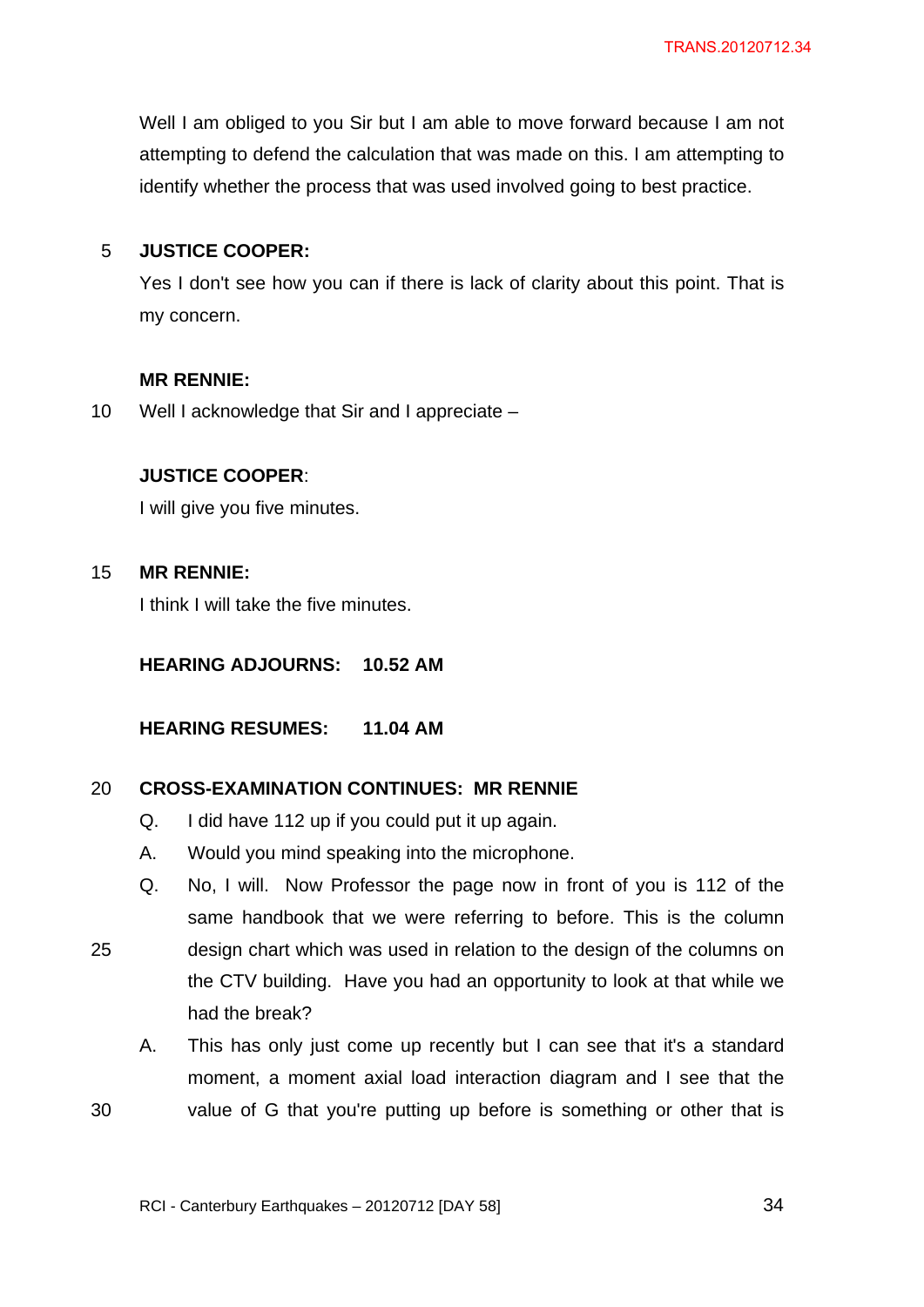hardly necessary to be in a chart. It would take any engineer about five seconds to calculate itself, but that is the case.

- Q. Yes. So that –
- A. Could I ask you a question though associated with that 'cos you've said 5 that this was used in the design of the columns whereas Mr Harding has said that he designed these as pin-ended columns which would not have any moment on them.
	- Q. Well all I can tell you is that the advice I'm given is that this was used and you're saying, look, the two statements would be inconsistent.
- 10 A. They're in conflict.
	- Q. If that identifies an error in the design is it nonetheless the case that the use of this handbook by an appropriate – is the appropriate best practice approach to this design?
	- A. It's an approach. It's not necessarily best practice, it provides a means
- 15 for determining the moment capacity, it does not give you a means for determining the displacement which is the primary area that we're all looking at.
	- Q. Which drives you back to the code as your other reference source?
	- A. Not necessarily.
- 20 Q. One of the issues in relation to the code is the extent to which it is the prescription of a minimum standard as opposed to the presentation of a safe set of instructions to any engineer as to how to design a safe building. Do you follow the difference?
	- A. I don't think that there is a difference.
- 25 Q. No.
	- A. Because –
	- Q. In other words, sorry –
- A. the minimum standards are the minimum standards required to build a safe structure so there is not a conflict between them. It's just the 30 second half of the same standards.
	- Q. Any engineers commencing the design of a building of this scale, one of the first, even the first that that engineer has done, should be driven primarily by the standards. Do you agree?
	- RCI Canterbury Earthquakes 20120712 [DAY 58] 35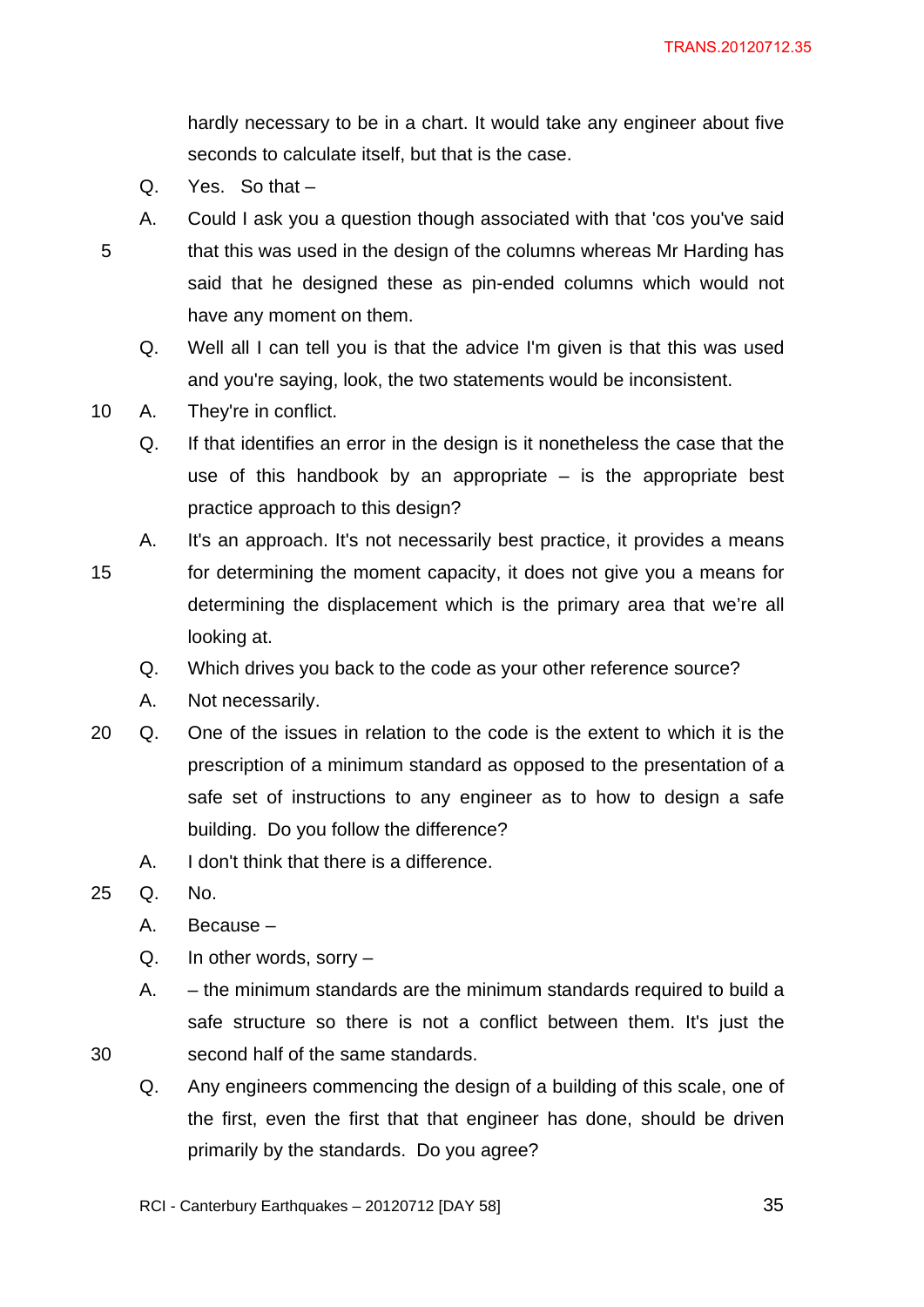- A. Not necessarily, I think that if it's a new type of structure and the person does not have confidence that the code would cover it, he would be required to use – to go beyond the code to determine how to design it, ensuring of course that the code requirements are met but not 5 necessarily that being the limit to what was being done.
	- Q. Now if you have a look at your paragraph 78 you cite a reference from Professors Park and Pauley in support of your view that, well in fact you cite them as saying that the work described there is potentially dangerous.
- 10 A. Yeah, that's well let me see, identified yeah as a dangerous situation that are poorly designed columns with high axial load levels.
	- Q. If the drifts were small enough to ensure that the columns remained elastic, that would nonetheless comply with the code at the time would it not?
- 15 A. It would I believe.
	- Q. Yes.
	- A. As far as I understand.
	- Q. And is it not the case that Professors Pauley and Park were actually members of the code committee for NZS 3101:1982?
- 20 A. Correct.
	- Q. So an engineer seeking to follow best practice in the situation that you refer to there, are you saying that an engineer should follow their book or should follow the code?
	- A. I think they should do both.
- 25 Q. So the book becomes a gloss on the code as it were?
- A. No the book the code is an absolute minimum that can be done. It doesn't describe all of the circumstance. It doesn't necessarily reflect the state of knowledge at the time that the person who is doing the design. It reflects a consensus of the code committee. There are a 30 number of aspects which mean at least to me that if there is an area of some conflict then you'd better look up what has been done in terms of research and in terms, particularly of text books, talking about that sort of an item and seeing if there is any concerns associated with it.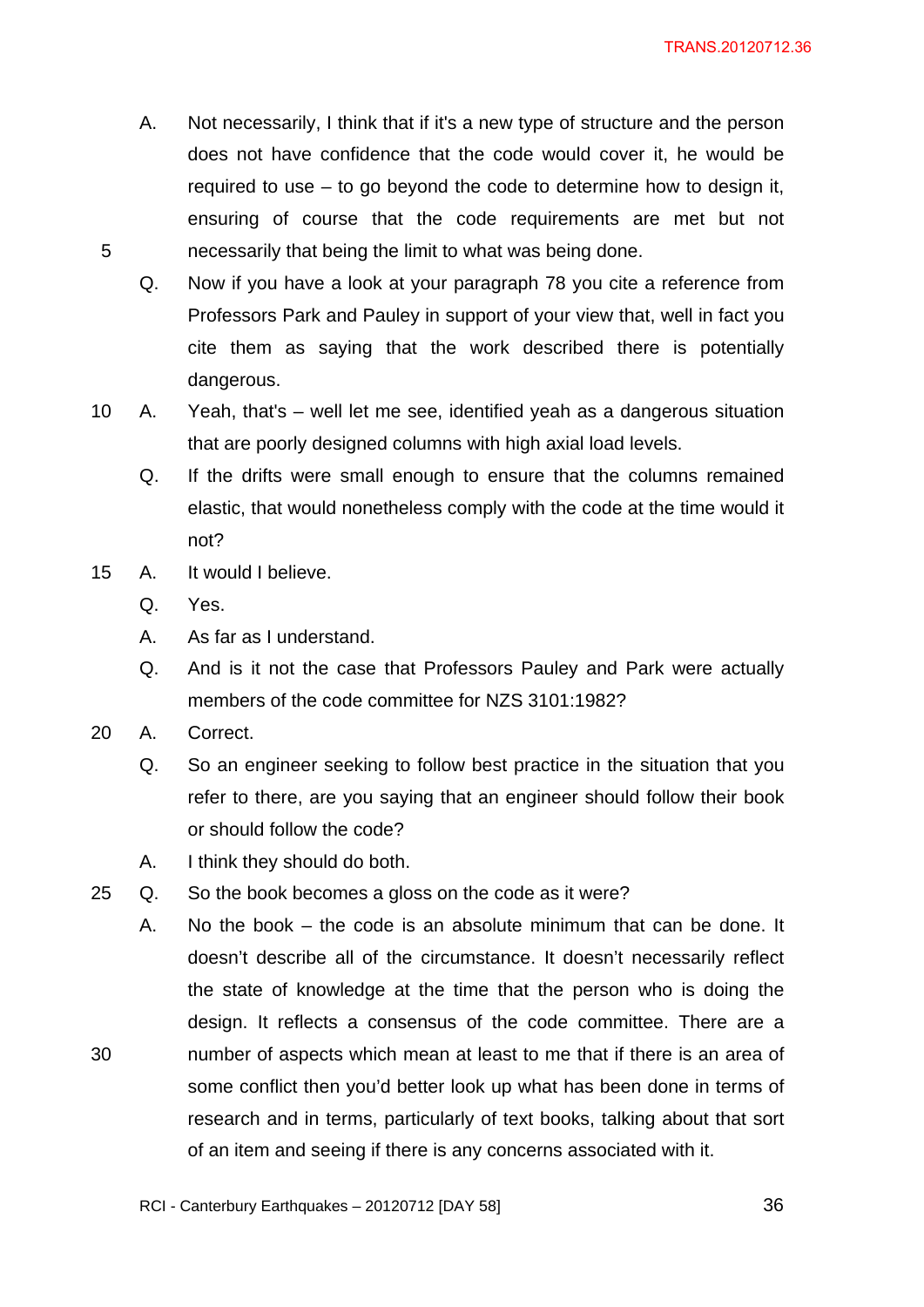1110

- Q. That involves –
- A. Which I believe would certainly be the case and be apparent, I would have thought, to pretty much all practising engineers in New Zealand at 5 the time.
	- Q. That involves, first, perceiving that there is a conflict.
	- A. Yes.
- Q. In terms of the average New Zealand engineer in 1986, that's to say those that were engaged in the design and worked by day-by-day in 10 this, are you saying that that is a conflict that should have been perceived?
- A. I would say that it is impossible for a designer to just design in accordance with the code. I always use reference books in addition to that and the reference book that would almost, in my view would have 15 certainly been used in New Zealand at that time was the very well received book, *Reinforced Concrete Structures* by Park and Pauley. Internationally recognised as one of the most important books in reinforced concrete design, particularly for seismic structures, worldwide and I think the particular problem area here is, is well discussed in, in 20 the book and it seems to me that the, the major issue revolves around the, the point that the designer, that is, Mr Harding conceived of the columns as being pin-ended in accordance with his evidence. If he believed them to be pin-ended then there would be very little need for him to worry about the, the lateral displacement capacity because the 25 lateral displacements would not induce any moments in the columns and therefore the chart that you had up there would be completely irrelevant. So there is a conflict there.
- Q. Just to complete this aspect and going back to your paragraph 77, you also refer to very high levels, this is your little paragraph b., very high 30 levels, just give me a moment, of axial compression.
	- A. Yes.
	- Q. Acknowledging that they nonetheless, the design in relation to those nonetheless complied with the code didn't it?
	- RCI Canterbury Earthquakes 20120712 [DAY 58]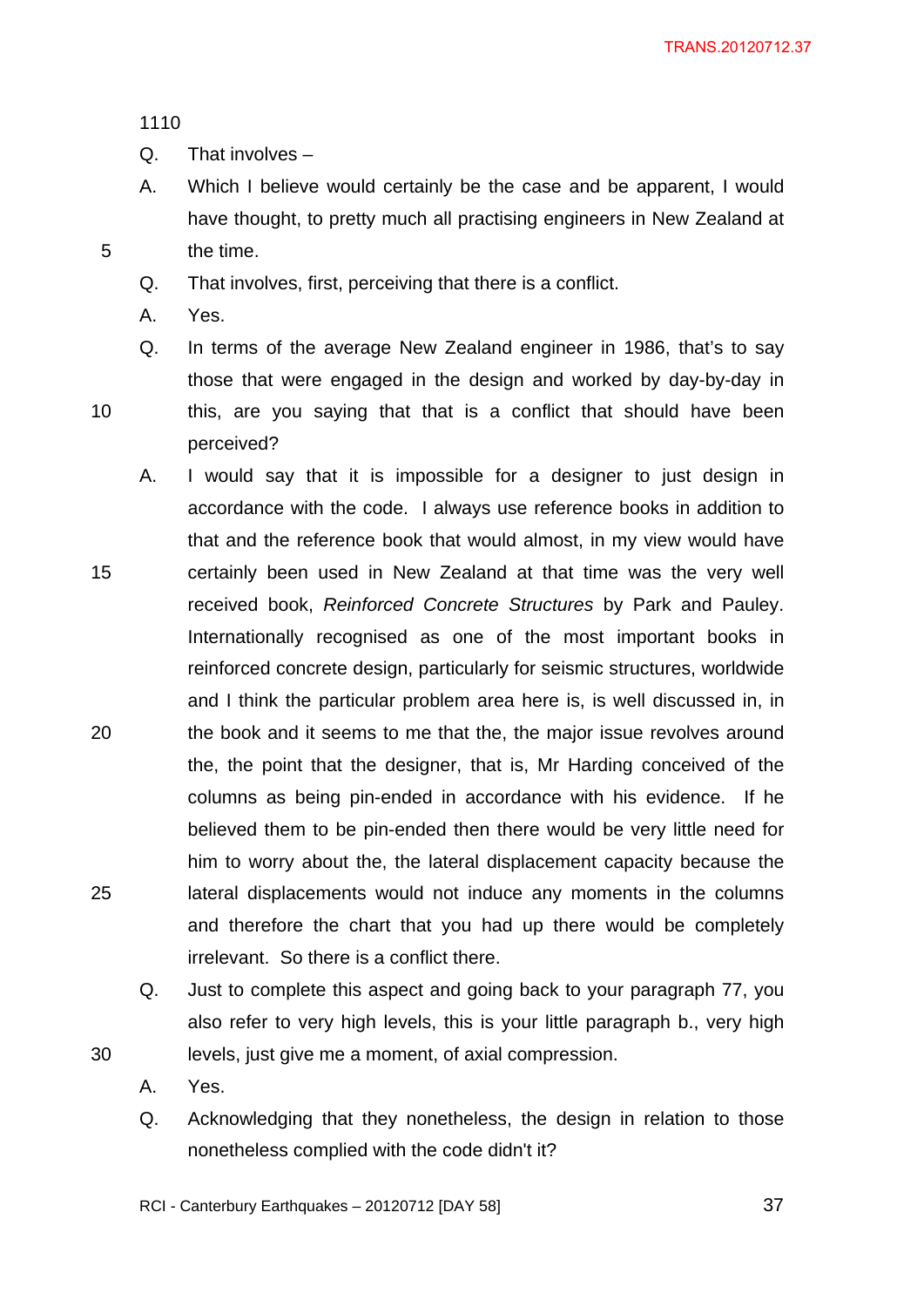- A. My, I'm relying here on the report by Hyland and Smith on the CTV and their calculation that the axial load at, in the columns was at or slightly above the maximum level that could be permitted for straight axial load.
- Q. Yes.
- 5 A. So I'm not sure whether they actually complied or just slightly missed out. But that is, I think again any designer who is designing at the absolute limit to a code would suck his teeth a little bit and have a look further into it – I would hope.
- Q. And to some extent is it your strong concern that design should be at 10 best practice and not simply at code compliance level that led you to present independent evidence in this enquiry?
	- A. No.
- Q. Now we've made some reference already to the evidence to be given by Professor Mander and I take it from your earlier answer that you've had 15 an opportunity to consider that evidence.
	- A. I've had a brief read of the first evidence that he has written. I understand there's a second one which I have not seen.
- Q. Yes there's a supplementary brief with some additional technical material. I'm just going to, I'm not going to go into great detail but I'm 20 just going to put to you the key points from the first brief to provide you with an opportunity to respond to them.
	- A. Yep.
- Q. He begins with a critique of a DBH report and you and I have already traversed your own concerns about elements of that. He then suggests 25 or proposes that the DBH report essentially neglects the effect of the pre-22 February earthquakes on the structure of the building and his opinion is that it's evident that the structure must have sustained hidden damage in the earlier earthquakes. Your view about that?
	- A. My view is that it's possible but it's supposition.
- 30 Q. And, and in that sense something we will never know.
	- A. Indeed.
	- Q. Just pausing on that, given your level of involvement with the expert panel and the overview of the investigation by the consultants in that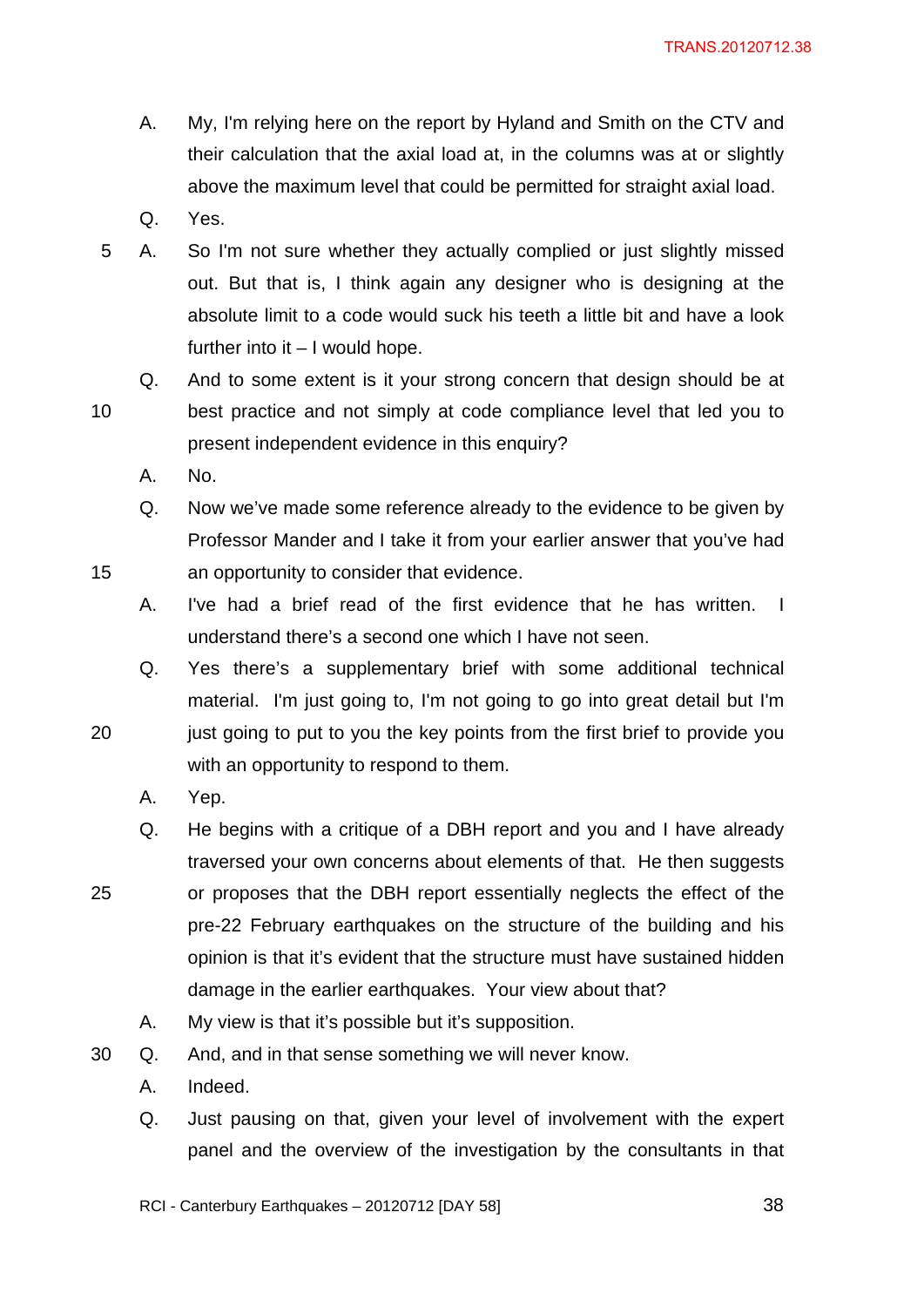process in relation to the CTV building, is it of concern to you that there was not more preservation of the remains of the building for further investigation?

- A. No it's not been a concern of mine.
- 5 Q. One of the matters that we have identified in the evidence to the Commission is that there were, as you heard yesterday, two vertical breaks or fissures in the north tower in the lift well area.
	- A. Mmm.
- 
- Q. The impact on that tower of east-west motion and, and the extent to 10 which either of those fissures or both of them may be related to that is not a matter that can now readily be assessed without the tower is it?
	- A. I think if there is knowledge of the crack widths and their location it can be assessed as easily now as it could have been if it was still standing.
	- Q. And the reference material you would use for that purpose?
- 15 A. The idea of what the crack widths are and the location of the cracks.
	- Q. Would you expect there to be a photographic record with the dimensional reference in it for example?
	- A. I'm not aware of what evidence is there.
	- Q. No I'm talking about best practice of post-earthquake investigation.
- 20 A. Clearly it would be desirable to have some idea as to what the crack widths would be. I imagine there must be some information associated with that. In fact if I recall correctly Dr Fenwick did mention yesterday what the crack widths were in the vicinity of up to 0.8 millimetres in diameter. Is that correct?
- 25

# **COMMISSIONER FENWICK:**

Yes.

# **CROSS-EXAMINATION CONTINUES: MR RENNIE**

- A. So it seems that information is available to you.
- 30 Q. It's, as I understand it, eyewitness information from somebody who was able to inspect the lift well rather than direct forensic evidence of a, of a nature of measured photographs and so forth.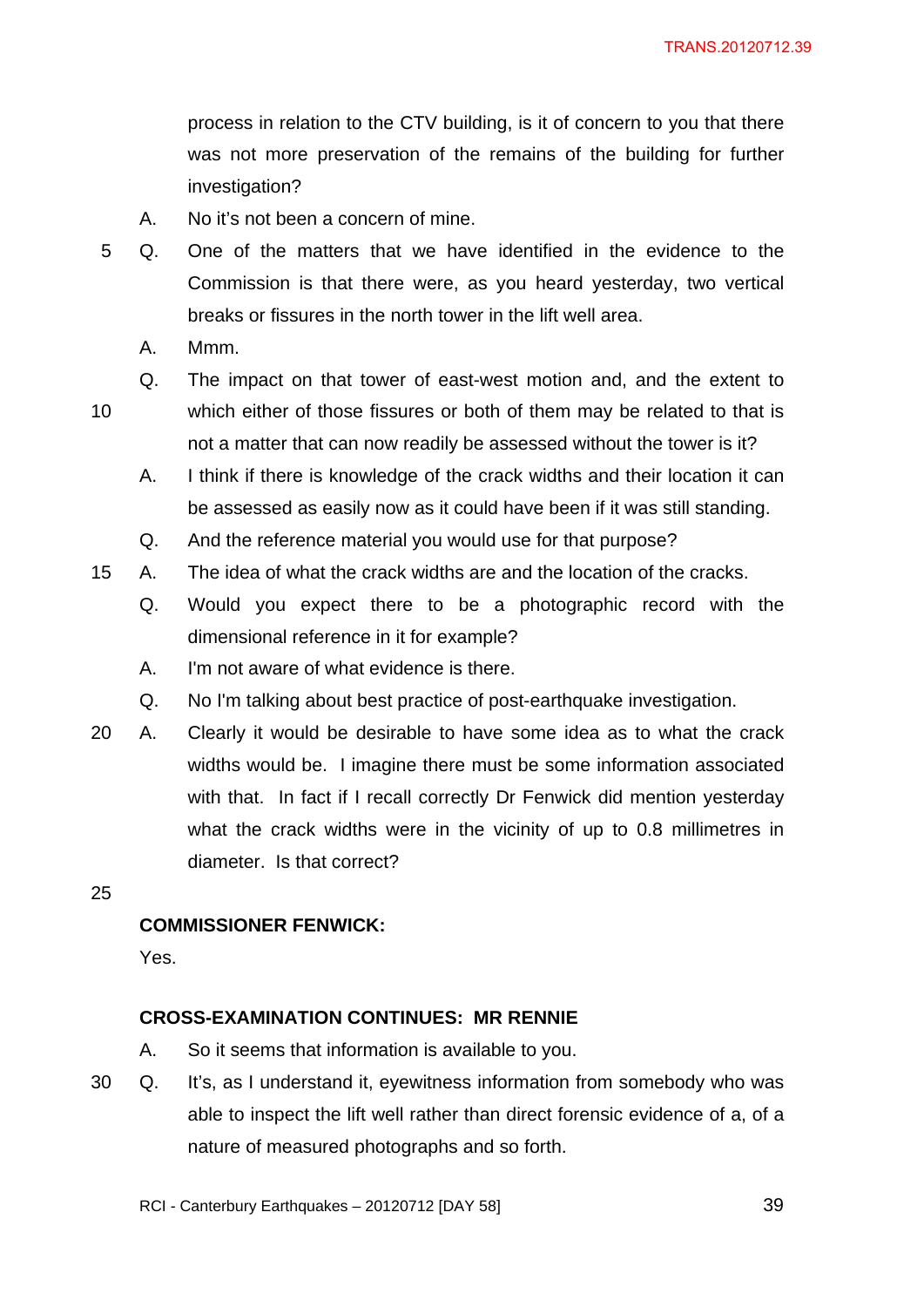### **JUSTICE COOPER:**

Commissioner Fenwick's recall of that evidence is that it was measured for repair purposes.

5

### **MR RENNIE:**

Yes, yes. I'm, I'm referring to forensic level investigation with calibrated photographs.

### 10 **JUSTICE COOPER:**

Well he was a, a workman on the site.

### **MR RENNIE:**

Yes I'm not demeaning evidence as far as it goes Sir.

15

# **JUSTICE COOPER:**

No. All right.

# **MR RENNIE:**

20 I'm pursuing a contention which we will develop in closing that the level of forensic records which appear to be available in matters of this kind are significantly less than those that are used, for example, in the work of the Transport Accident Investigation Commission.

# 25 **JUSTICE COOPER:**

Right.

# **CROSS-EXAMINATION CONTINUES: MR RENNIE**

- Q. Now the next point in Dr Mander's evidence is that he supports the DBH conclusion that exceptionally high vertical ground motions helped lead
- 30 to the demise of the building but he feels that the two consultants essentially neglect the effect of the earlier earthquakes and he contends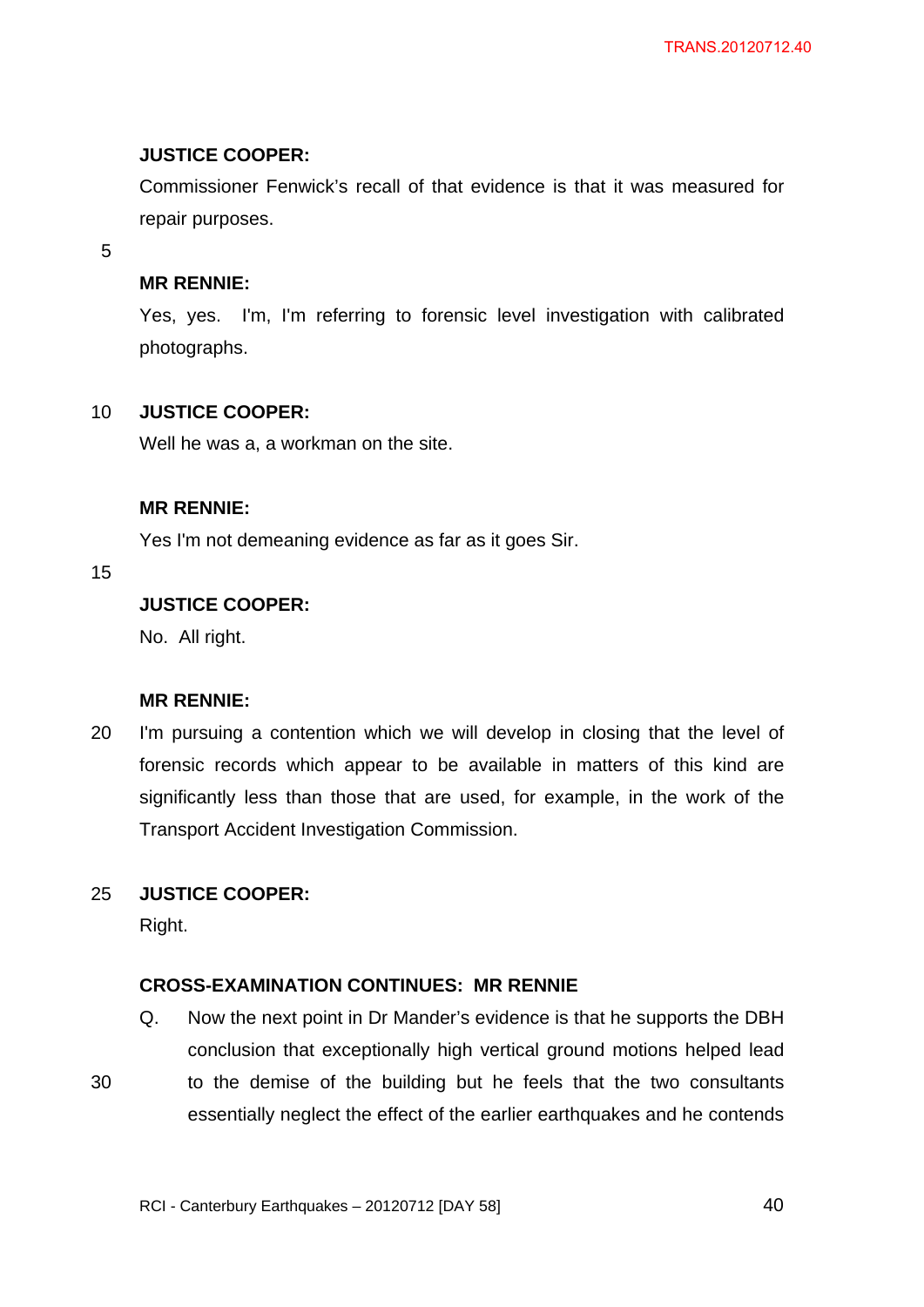that the exceptionally high vertical ground motions were a primary contributor to the CTV building failure and collapse. Your view on that?

- A. The exceptionally high vertical accelerations are you referring to the Darfield earthquake or the Christchurch earthquake because –
- 5 Q. More particularly the 22 February earthquake.
	- A. Yes because I believe he, he describes the accelerations in the Darfield earthquake also as being exceptionally high.
	- Q. Yep.

A. Which was not the case, but certainly I have the, I have the opinion that 10 vertical accelerations were very important in the failure of the CTV building.

1120

- Q. In relation to the columns of the building, he expresses the opinion that although they did not have substantial transverse reinforcing this was 15 neither a problem nor a cause of failure, your view on that?
	- A. I disagree.

Q. In relation to the interaction of the perimeter columns with the spandrel panels on the building his opinion is that this may have been a contributing factor in the final demise of the structure but was neither the 20 trigger nor the cause of the collapse?

- A. I agree with that.
- Q. In relation to –
- A. Well I agree that that's probably the case. I still, I still believe there is some small possibility that the spandrels on line 1 not line F may have 25 caused initial problems.
	- Q. Yes, in relation to the matter of the floor slabs, we've discussed that and the question of the separation. He expresses a view on that, and he expresses the opinion that the DBH report overstates the impact of the asymmetry of the shear wall layout. Your view on that?
- 30 A. I think that there are two somewhat conflicting aspects in the DBH report, and that the time history results do indicate to some eccentricity but that the ERSA results indicate much larger, and I've already given evidence that I think that the ERSA torsional response is over estimated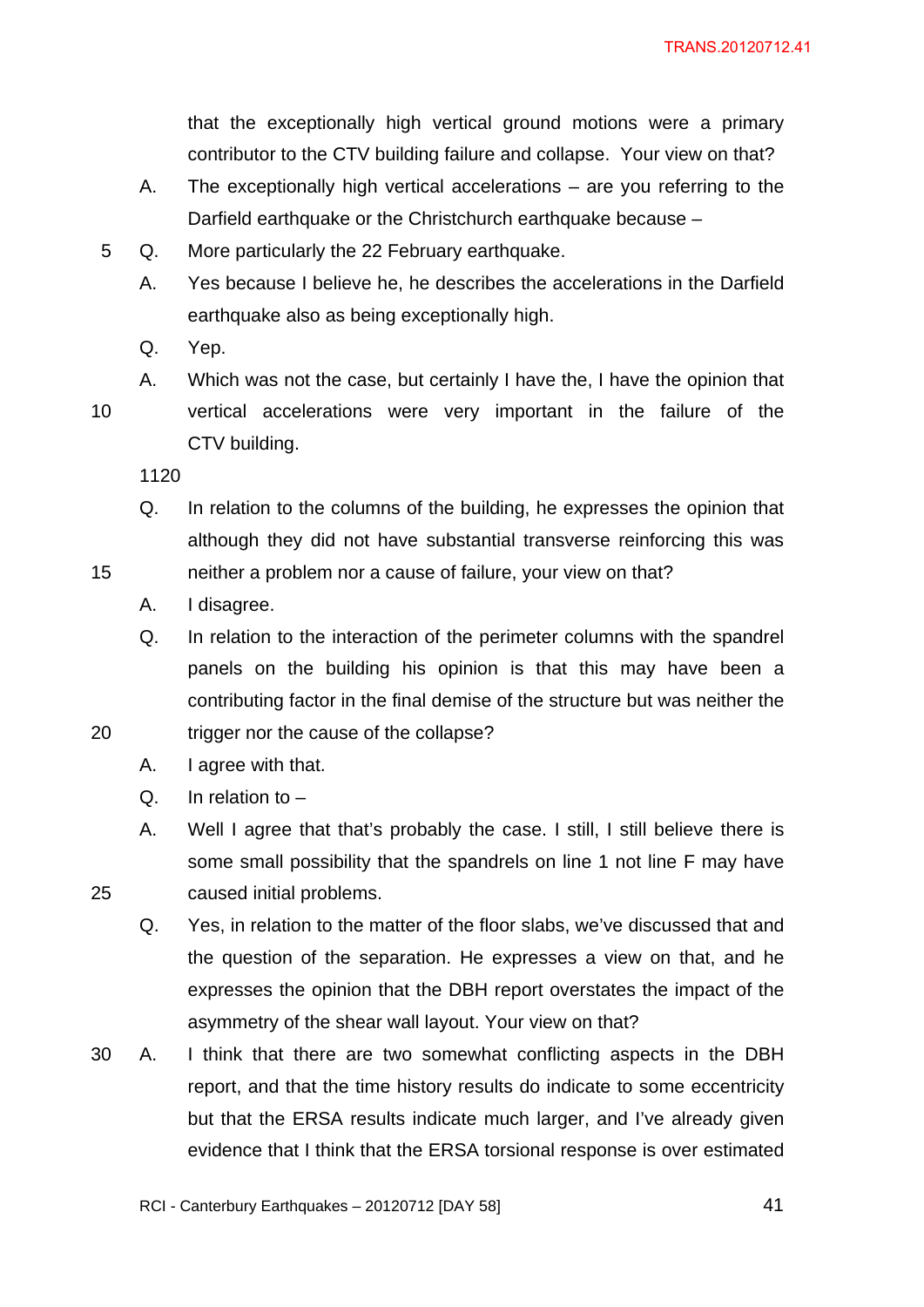for good reason, we know that's the case, but there is still very high evidence in the time history results of eccentric results. If you compare the displacements on line 1, the predicted displacements on line 1 with those on line 4 you see a factor of about four difference between them, 5 indicating very significant torsional response of the structure.

- Q. And Dr Mander strongly criticises the use of ERSA and I understand you to have a similar view on it?
- A. Yes I do.

- Q. When you were on the expert panel you indicated that at some point the 10 panel learned that the consultants had suspended use of the NTHA investigation and proceeded with the ERSA investigation. Do you recall referring to that?
- A. I recall, that's not quite what I said, I said it was my, I was not aware of it before that time and I wasn't sure whether the panel was, but my feeling 15 was that, well my sense is that the panel wasn't aware of it. I may be wrong. I certainly wasn't aware of it.
- Q. Oh, well that may present a difficulty for my next question, but I'll ask you just to give you the opportunity because I was going to put to you. Is that change of investigative procedure something that you would've 20 expected to have been taken to the panel and formally approved?
	- A. To stop the, yes I think I would've, if that had been the case.
	- Q. But terms of reference essentially contemplated that the expertise of the panel overlay the work of the investigators, would you agree with that?
- A. We were there to give advice to them and to confirm the results. I think 25 that it was more considered to be co-operation between the consultants and the panel itself. It wasn't the matter of the, the panel instructing the consultants how to do their job, but to give advice.
	- Q. But the concept of an expert panel suggests that the primary expertise lay with the panel rather than with the investigators?
- 30 A. I, I think that that's unfair because the consultants were members of the panel itself. It's rather difficult to separate the two.
	- Q. Now finally Dr Mander in his first brief presents an alternative collapse scenario. Have you had an opportunity to look at that?

RCI - Canterbury Earthquakes – 20120712 [DAY 58] 42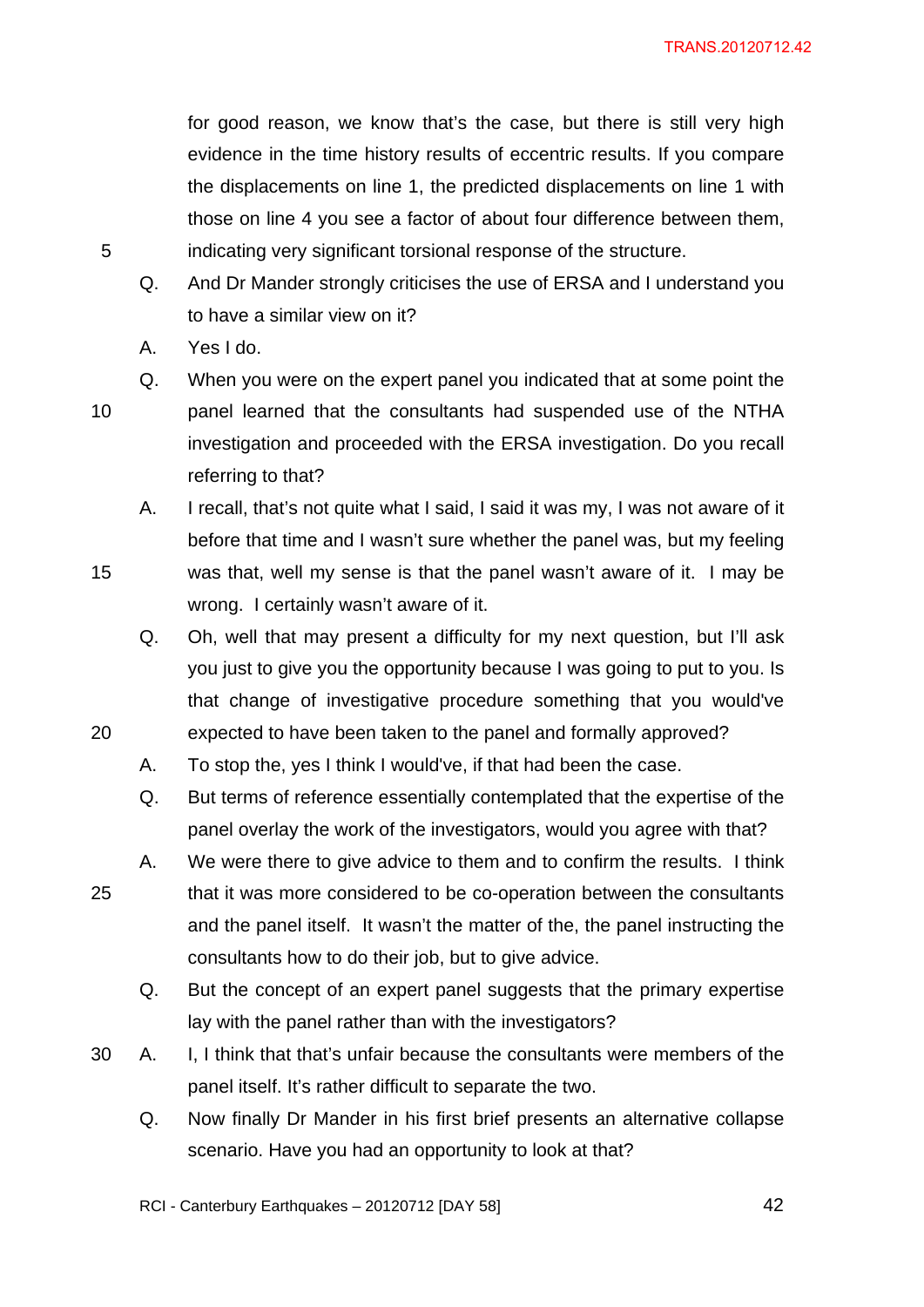- A. He provides several alternative collapse scenarios.
- Q. Yes well perhaps more accurately he presents a single hypothesis and then several scenarios?
- A. Yes.
- 5 Q. And you have had an opportunity to look at that?
	- A. I have, yes.
	- Q. And do you dealing first with the hypothesis?
	- A. You will have to describe the hypothesis again as I will have to –
	- Q. Well he contemplates clarity –
- 10 A. Give me the reference in terms of the paragraph if you can?
	- Q. I can and I will probably, I can probably have it put up if that is of assistance to you?
	- A. Yep that would be good. That will refresh my memory.

#### 15 **JUSTICE COOPER**:

3.1 Mr Rennie, overview of alternative hypothesis –

#### **CROSS-EXAMINATION CONTINUES: MR RENNIE**

- Q. Yes indeed Sir that is the reference I was about to give Sir. It seems to travel with two references perhaps WIT.MANDER.0001.79. Now I am
- 20 not sure Professor whether you wanted to quickly look through that or even slowly look?
	- A. I would like to yes spend a few minutes just going through it again.

**HEARING ADJOURNS: 11.26 AM** 

25 **HEARING RESUMES: 11.44 AM** 

#### **CROSS-EXAMINATION CONTINUES: MR RENNIE**

Q. Professor Priestley, have you had, given the time in these hearings there's never sufficient, but have you reasonable time to familiarise yourself with that section of the brief again?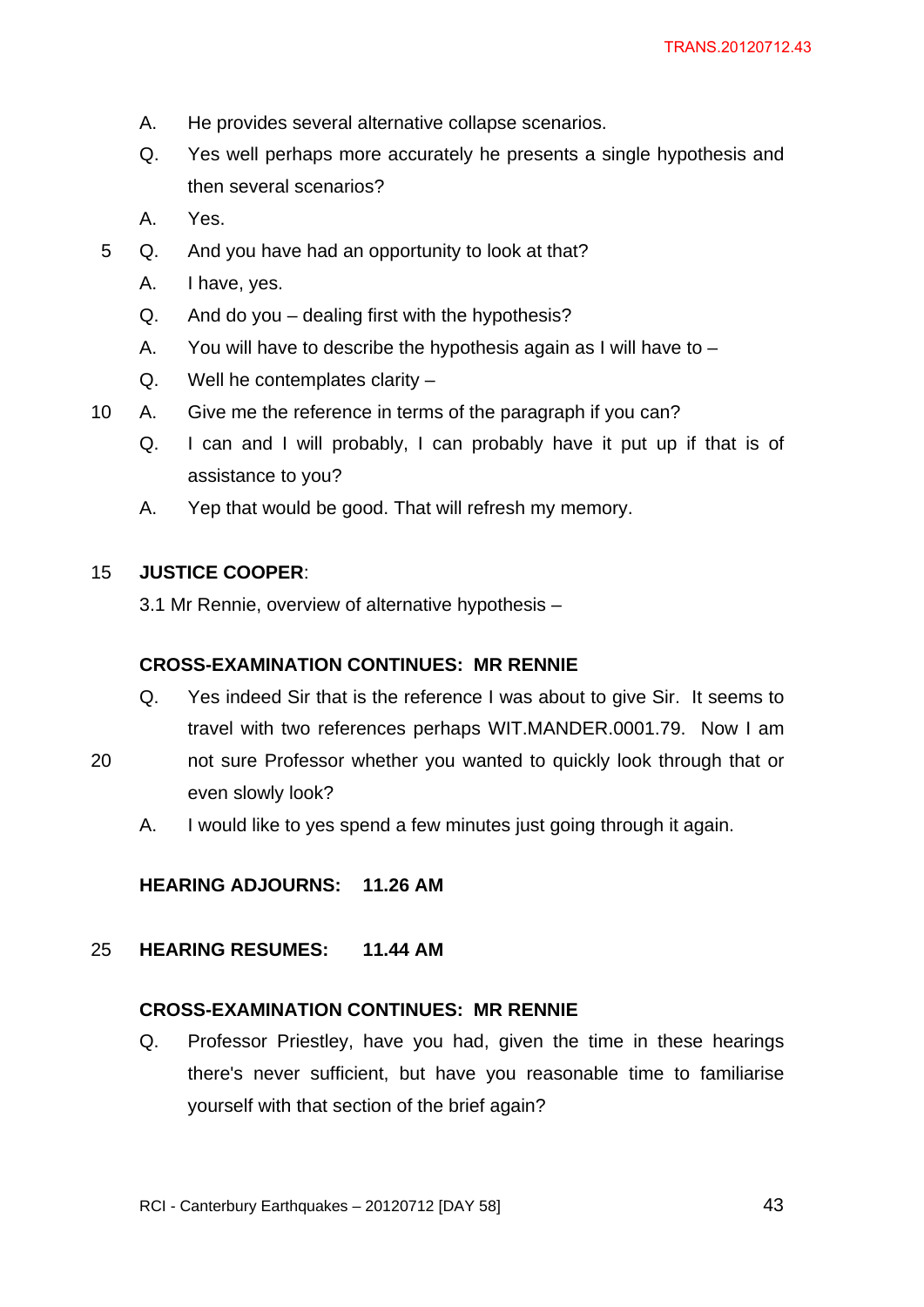- A. Not really but I'll have to rely on the notes that I made beforehand and I'll probably just read from those.
- Q. I was going to invite you to do that rather than my asking you questions and you trying to fit your view around that because my question you 5 may recall was whether you had a view on the hypothesis and then whether you had a view in relation to each of the scenarios.
- A. Yes, I don't find either the hypothesis or the scenarios very convincing I'm afraid due to a number of assumptions that are made in this, suppositions which are basically stated as facts and I find this rather 10 difficult. The notes that I've got are rather brief so I'll just read them out and see where we go from there perhaps.

In relation to section 3.1, in the second sentence on this and on page 38. The fundamental period of the building one second, the average 15 recorded intensity was less, this is referring to the Darfield earthquake, was less than the 1984 design intensity. The statement by Mander is incorrect. The same comment on paragraph 2, the first sentence; also in the second paragraph, Mander claims that the vertical acceleration response in the Darfield record was exceptionally high and I see no 20 evidence of that. Just when relooking at the accelerograms for the CHHC, looking at the wrong one, at the Darfield record which is the CBGS record where we have peak horizontal accelerations up to .15 g, peak vertical accelerations to .1 g which is two-thirds, which is the standard expected value itself, and if we look at the response spectrum 25 for the vertical accelerations, the horizontal plateau is .5 g and twothirds of that would be .33 g and that's around about what was occurring for the vertical response. So I don't accept that the Darfield earthquake had exceptionally high vertical acceleration. Certainly that was the case for the Lyttelton earthquake where they were exceptionally high and 30 would have caused considerable problems.

> In section 3.1 I don't find the trigger to be feasible. First the drifts on line two and three are a little lower than Mander assumes which he is taking

RCI - Canterbury Earthquakes – 20120712 [DAY 58]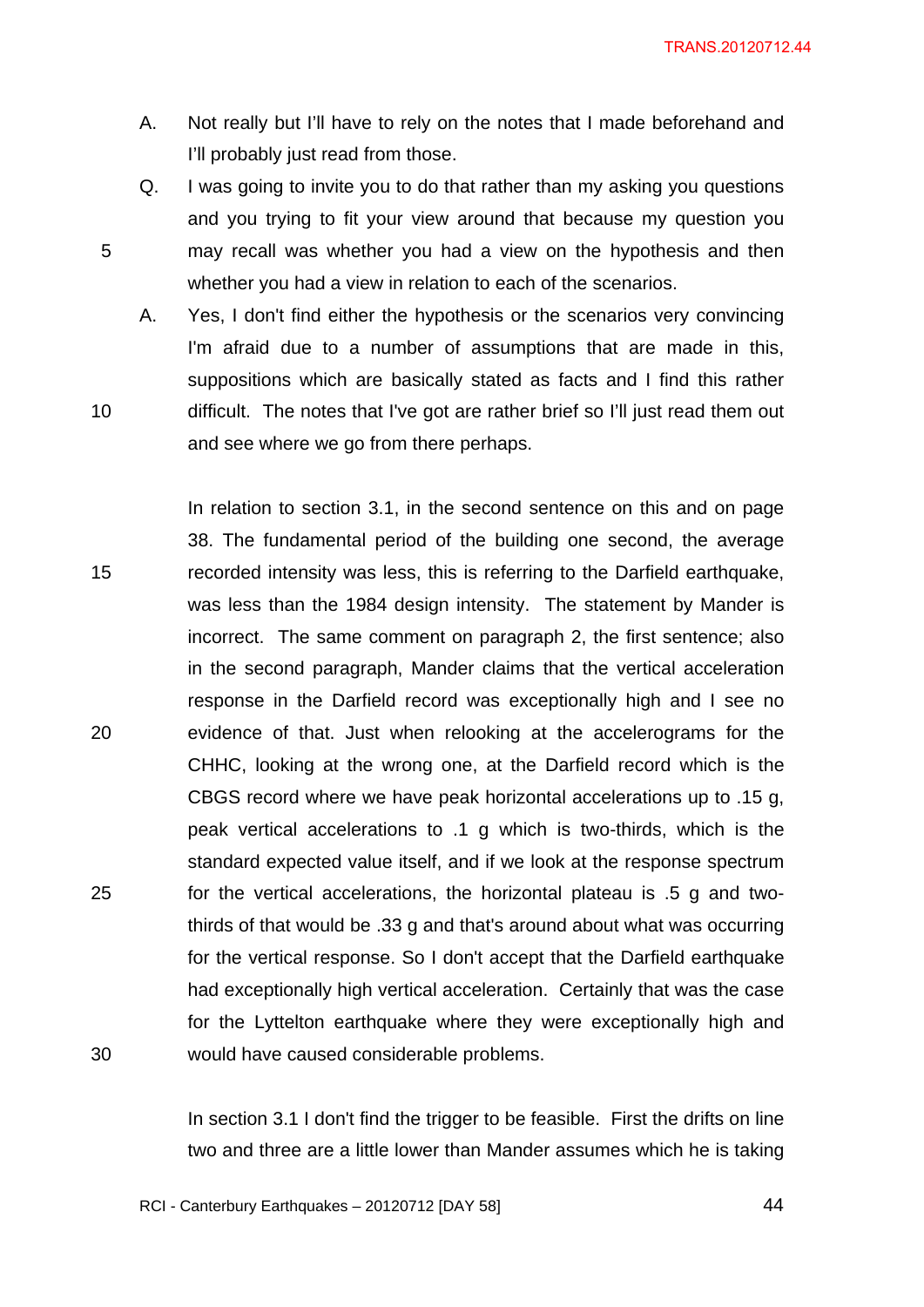a 3 percent drift and the average I think from the three records would come out closer to 2 percent drift on lines two and three and I'm wondering if he's using the values on line one which were significantly larger than on lines two and three for that level. Second the moment 5 capacity of the beam framing into the columns on line A is more than twice the capacity of the supporting 300 by 400 column. So in other words we would not expect that there would be column hinging, sorry we would not expect the beams to hinge first in this region before the columns got to its capacity. I did some rough calculations to support 10 that, certainly the column capacity is such that we would not expect that there would be spalling of the beam soffit to occur before the columns start to hinge in this region. This means that spalling of the beams soffit would not occur and elastic action would develop in the column. According to Mander's statements elsewhere the columns are unable to 15 form hinging before joint failure occurs and hence the opening out of the beam column of his trigger would not occur. And I would also comment that I do not believe that his mechanism for describing joint failure is a one that is well supported by other theories and by experimental evidence. It's very conservative and it's very unusual in my experience 20 to see a failure of a beam column joint at something like 70 percent of the capacity of the members framing into it. Almost always the capacity of the critical elements, either the beams or the columns is reached first and then as an elastic action develops we get degradation of the columns themselves.

25

The column buckling scenario seems unlikely. It requires very little lateral restraint to inhibit lateral or buckling and for his mechanism to occur there has to be total separation from the floor and the beams and the columns itself, and this as it says, it seems inconceivable at least to 30 me that lateral restraint sufficient to inhibit buckling would not remain on both lines one and, sorry line A and line B after joint damage at line A. This restraint would occur as a consequence of reinforcement connection of the beams to the columns and also due to the connection

RCI - Canterbury Earthquakes – 20120712 [DAY 58]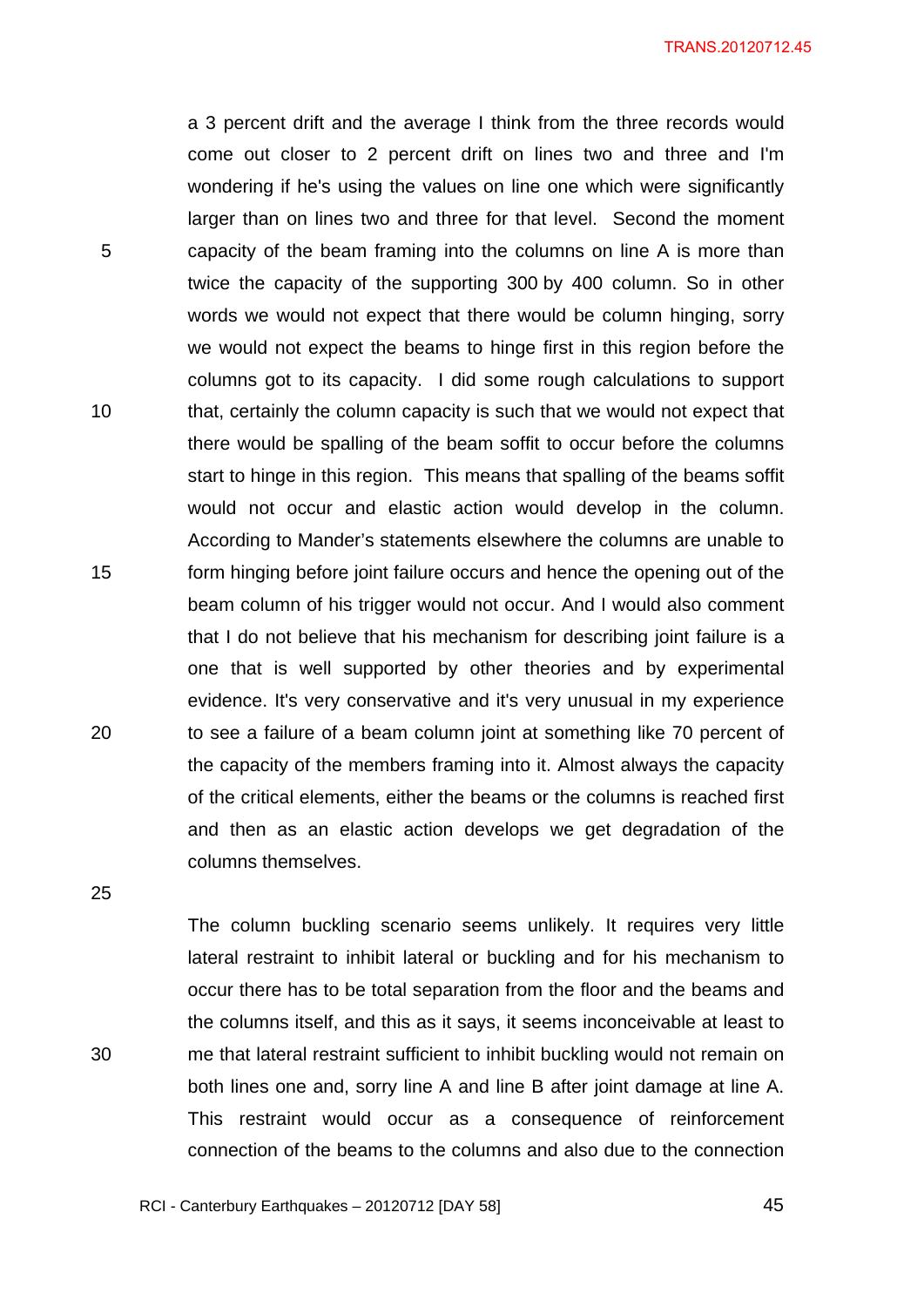between the slabs and the perimeter beams. So there is very little strength required to inhibit a buckling mode that goes over several storey heights.

5 Section 3.3.1, the trigger requires the slabs to de-bond from the Hi-Bond trays and form catenary action. The implication is that this occurred as a consequence of the Darfield earthquake. I agree that the de-bonding may have occurred and this may well have happened before Darfield due to pre-cambering of the Hi-Bond during concreting or due to cretin 10 shrinkage in live load action. However my understanding from Mr Harding's evidence was that the mesh in the slabs was designed to be able to carry the design dead plus live load to ensure that safety under fire when the tensile capacity of the Hi-Bond could not be relied on would occur. I think there's a requirement under these things that if 15 you're going to rely on the Hi-Bond as a tensile element of the slab then you have to protect it by providing special material to provide the fire rating and I don't believe that that was done. What Mr Harding mentions to my recollection from his analysis, sorry from his evidence is that they chose to put sufficient reinforcement in the slab for it to be able to carry 20 its own weight in the event that the Hi-Bond was heated and lost its tensile capacity. In this case the de-bonding of the slab, concrete and Hi-Bond would not result in catenary action. Further if catenary action had developed after Darfield it would have been apparent in terms of greatly increased vertical displacement of the floor because the 25 catenary action cannot occur without very large displacements. There maybe, have some of this that may have occurred but I don't think to any great extent. Finally the Hi-Bond would have continued to support the floor due to its own flexural strength in this case. If catenary action could develop due to de-bonding then the structure would have been 30 unsafe and the fire loading and the pulling action on the columns would have been the same. The final two sentences of 3.3.1 do not follow from the preceding sentences. He refers to the diaphragm ie in-plane stiffness but I think he means the flexural, that is out of plane stiffness.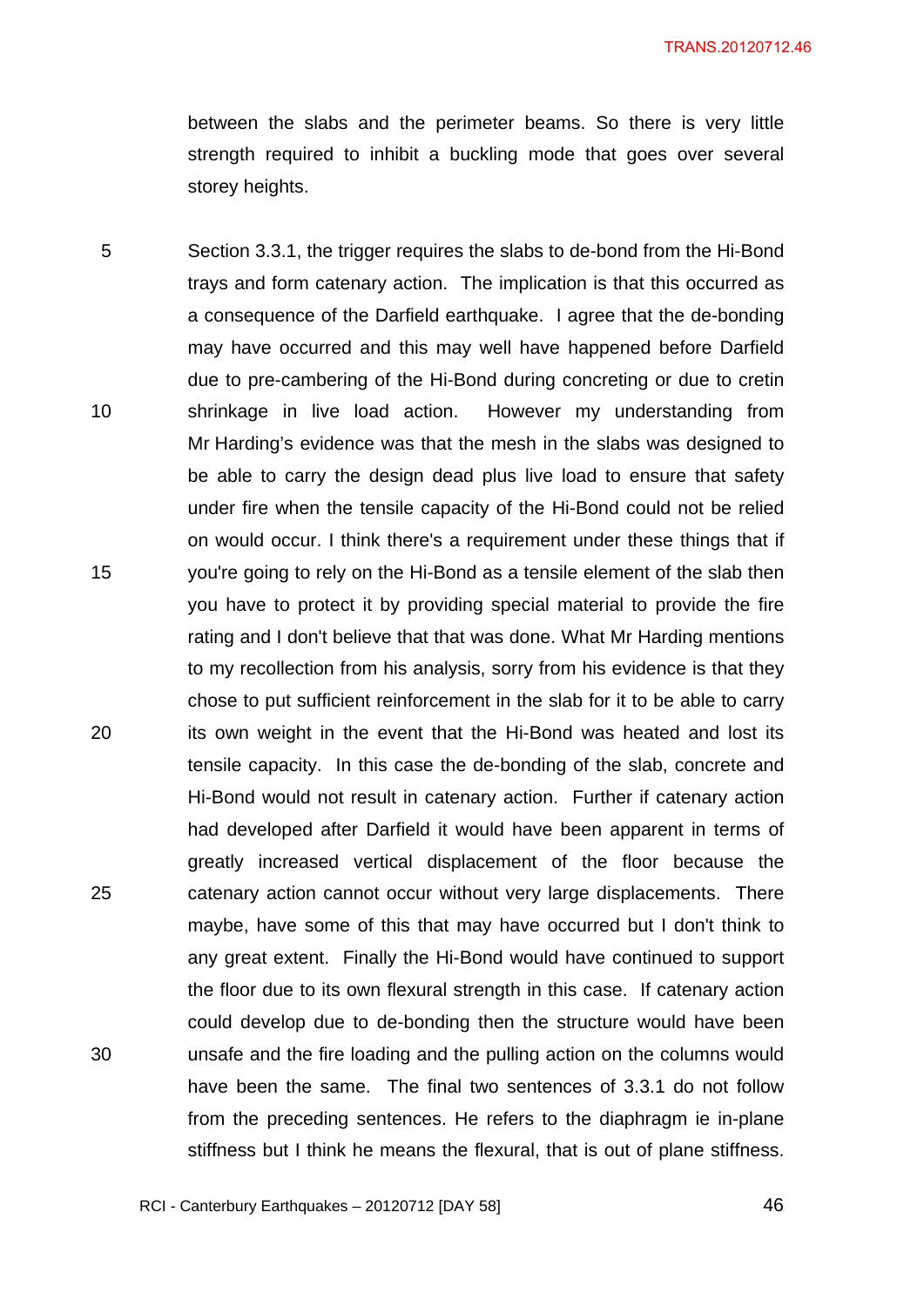It should be noted that Mander has suggested a flexural stiffness of only 10 percent of the gross stiffness in the flexural stiffness of the slab. Given the low reinforcement ratio provided by the mesh it would be very substantial tension stiffening and I believe that Mander's value is too low 5 and I find this trigger to be unconvincing.

Section 3.3.2 the southward mechanism. The trigger here, failure of the very weak connection between the floor diaphragms and the north core is more reasonable and was included in the non-linear time history 10 analysis carried out by Compusoft. However for the displacement of the columns on lines two and three to follow this and to provide the potential for column buckling, other restraining mechanisms must fail. In other words the floor slab is essentially rigid in its plane and hence the displacements along lines A and F must also increase by the same 15 amount for this to occur. "The general behaviour may make the columns on lines 2 and 3 more susceptible to failure but at the same time the connection forces between slab and north core at level 4 must increase leading to increased probability of connection failure and increased column drift". These are written in some haste and I've only had a look 20 at the thing recently –

1154

Q. Yes.

A. – but my general impression of the mechanisms suggested and the conclusions drawn from them is that they're somewhat simplistic. They 25 do not appear to be adequately supported by any calculations that I've seen anyway on this side and I believe that the mechanisms that I've presented earlier are more likely than this.

Q. Thank you Professor. One point arising from what you've just been through, you were indicating that if catenary action did occur after the 30 Darfield earthquake you would expect to see that evidenced in the slab, in the floor I think you said?

A. Mmm.

Q. In what way would you expect to see that evidence?

RCI - Canterbury Earthquakes – 20120712 [DAY 58]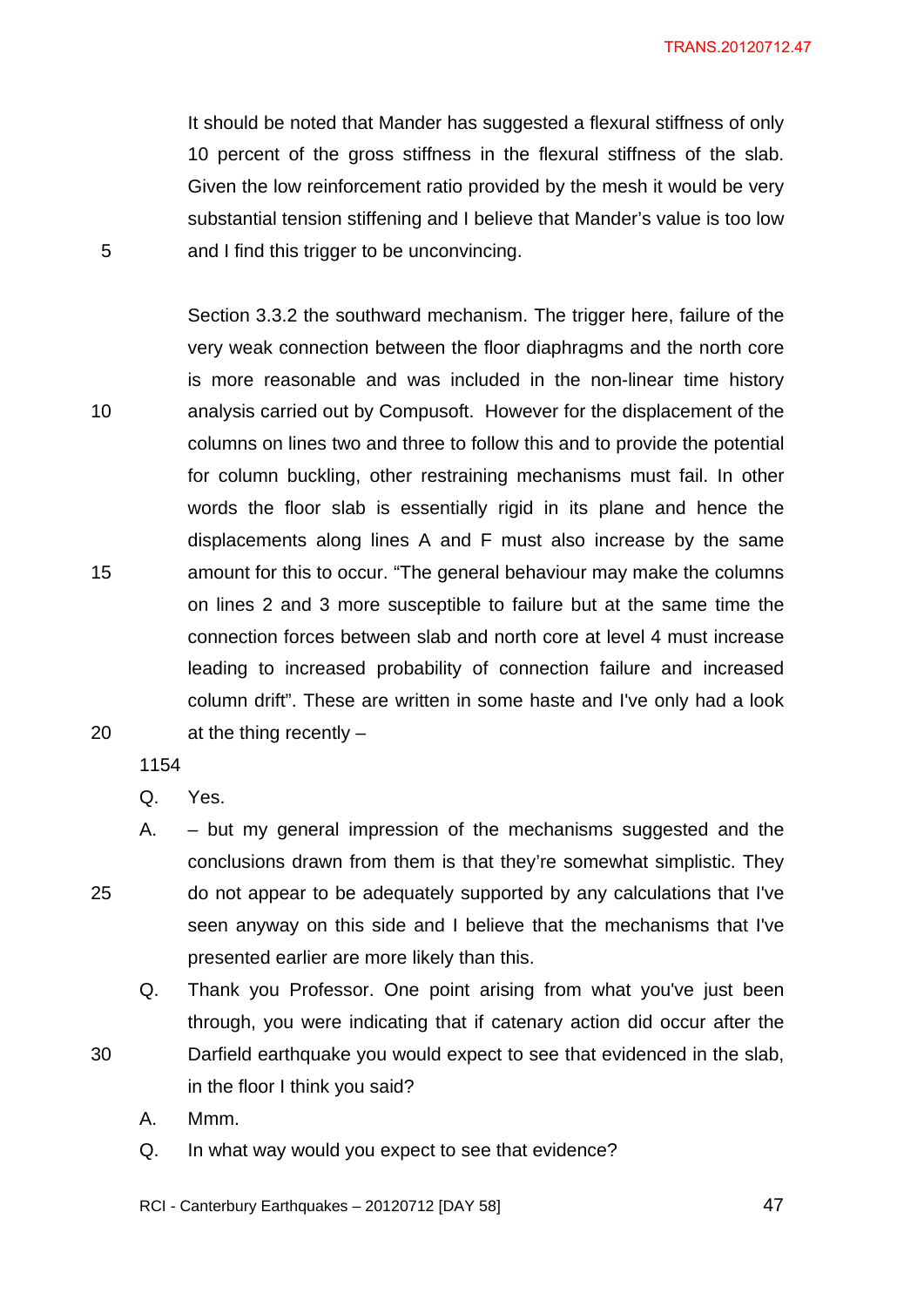- A. I'd expect to see it, well first in greatly increased displacements in the region midway between perhaps lines F and, sorry, between lines 4 and 3 and between 3 and 2.
- Q. And in displacement you're referring to the surface alignment of the 5 slab?
	- A. Sorry?
	- Q. The surface alignment of the slab?
	- A. Well this –
	- Q. The slab has (inaudible 11:56:01)
- 10 A. vertical position of the slab's midway between them so it's a vertical displacement –
	- Q. Yes.
- A. but to get, to get catenary action with the slab mesh very difficult to do because the capacity would not be sufficient to allow the displacements 15 that would be necessary to form catenary action.
	- Q. Yes. I under –
	- $A.$  So –
	- Q. I understand that in the particular design that would be constrained by the mesh that you've described, I was looking for a general answer as to
- 20 what the observed effect on the slab, whether it's humping or sloping or what?
- A. You would expect to see, if catenary action did occur it would expect to be apparent in greatly increased displacements at the middle of the slab midway between lines 3 and 4 and midway between lines 2 and 3 and 25 between 1 and 2.
	- Q. And you'd expect that to be perceptible to occupants of the building?
	- A. Very perceptible. It would have to be very considerable in fact.
- Q. And in terms of very considerable do you mean such that their occupancy would become impossible or simply that it would become 30 different or?
	- A. As I said it's difficult to imagine catenary action really occurring based on mesh capacity because its ultimate strain is so low. As a consequence any attempt to get this would result, I think, in fracture of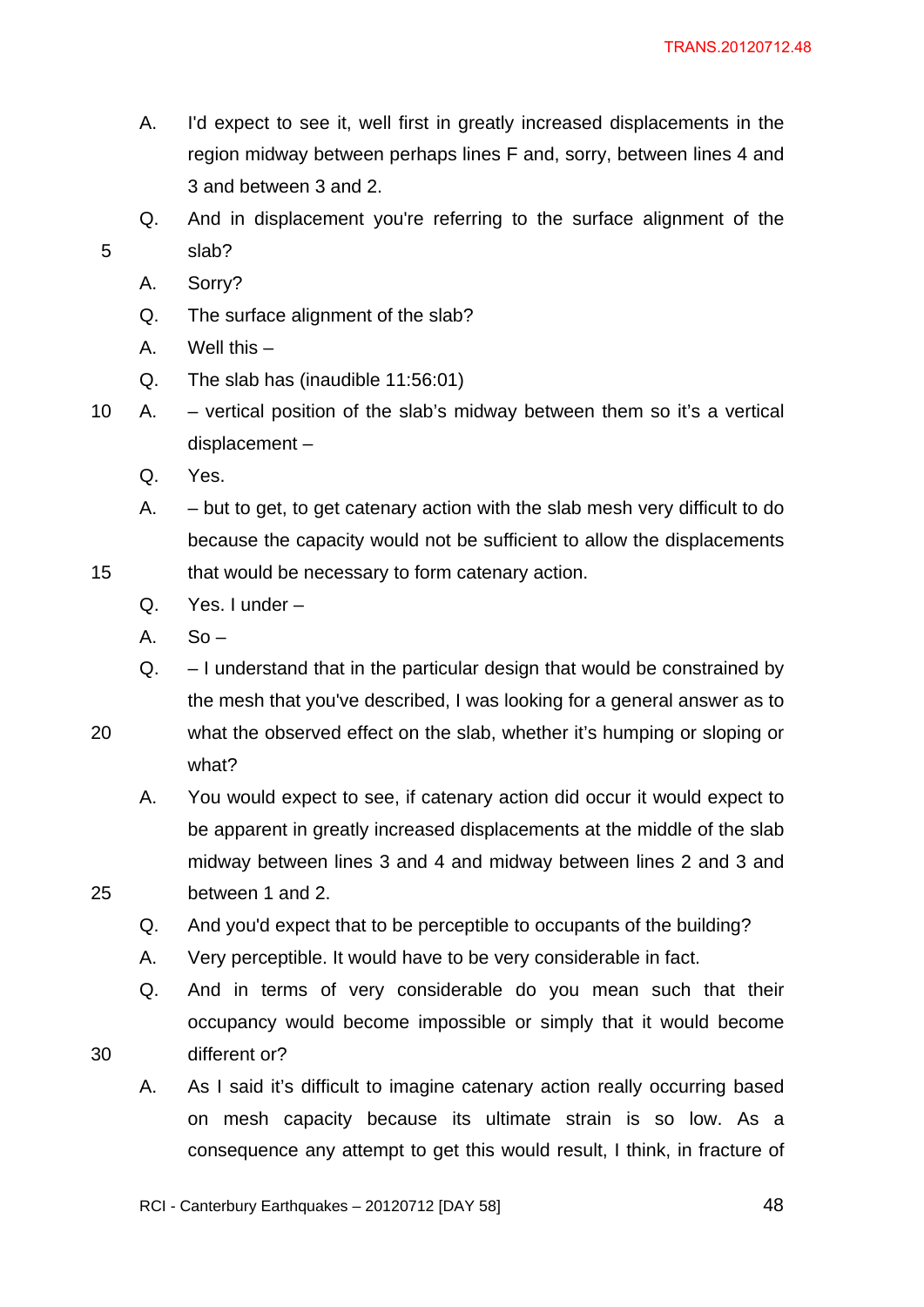the reinforcement of the mesh reinforcement. I've already said that there may well have been fracture of the mesh in close to the end of the saddle bars 1.2 metres from line 4. That may have occurred. If, I understand that there is some witness, eyewitness evidence of humping 5 of the floor which I take to be more likely to be a sagging of the floor between the supports. This could have been caused just as easily by debonding of the Hibond tray from the floor. This could create some increased displacements but I think that the formation of full catenary action is not really feasible because of the low tensile strain capacity of 10 the mesh itself.

- Q. Thank you. Now moving to a quite separate subject.
- A. Yes.
- Q. On level 2 of the building at the time of the television company became the occupant a hole was cut in the level 2 slab to enable the installation
- 15 of a staircase between those levels. Is that a matter you were aware of?
	- A. Yes I've read about that, yes.
	- Q. And is that a matter you would attach significance to?
	- A. Not particularly, I believe it was looked into in some detail by the Holmes Consulting Group at some stage or –
- 20 Q. Not that I'm aware of, no.
	- A. Okay, well I believe there was, perhaps I should say that I was aware that a slab, that a hole had been cut and I've seen evidence somewhere that this was not considered to have a significant effect on the performance of the structure.
- 25 Q. But it's not a matter you personally assessed?
	- A. No. I have not.
	- Q. One of the witnesses the Commission has heard, a Mrs Jackson, her, she was the receptionist at the television company and sat immediately adjacent to the staircase –
- 30 A. Mhm.
	- Q. which was installed in the hole which was cut as a metal structure which you walked up half distance and turned to the right to walk to the second floor. Her evidence was that after the Boxing Day earthquake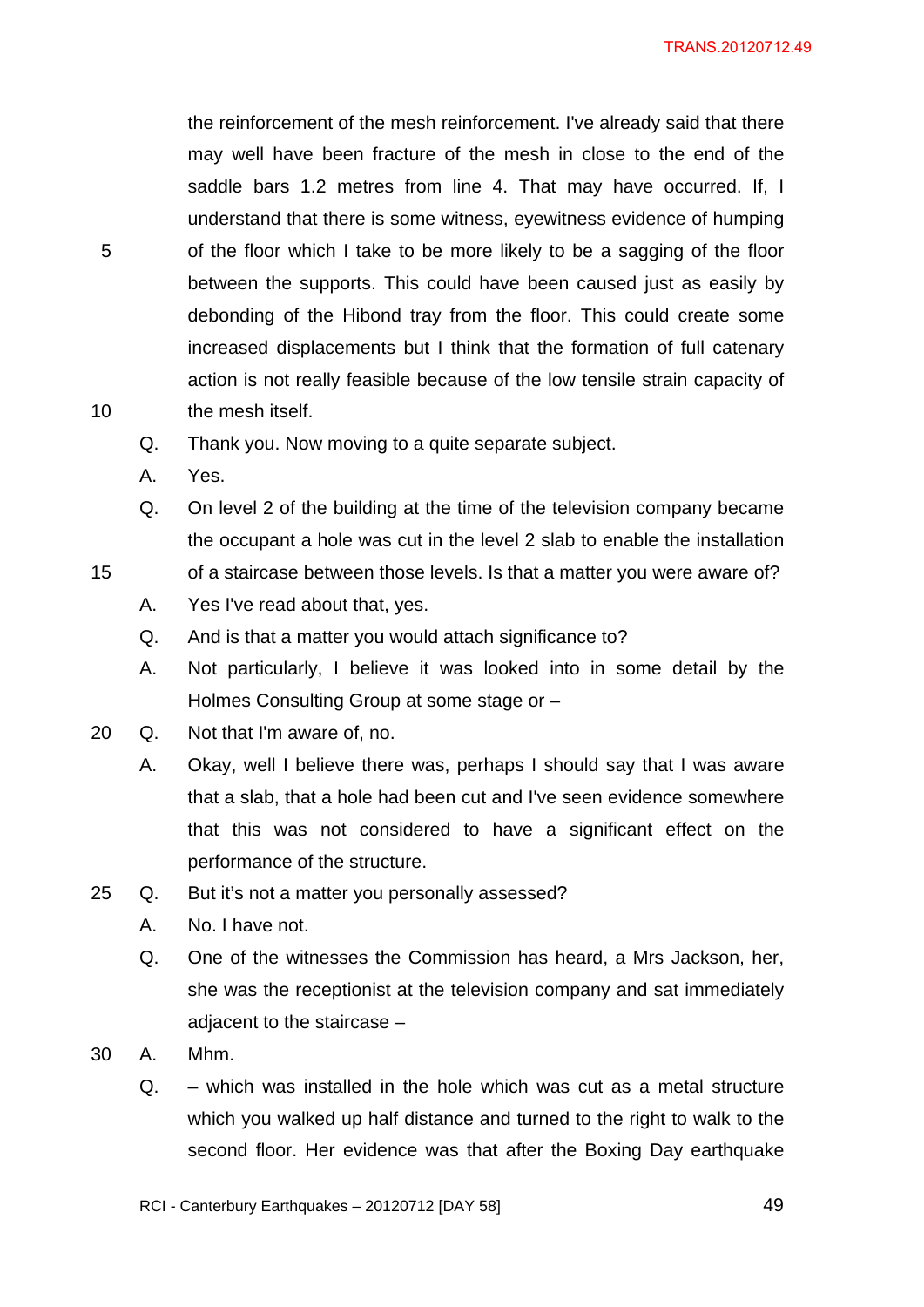the staircase in her words, "jumped around". Would you attach significance to that?

- A. The staircase jumped around?
- Q. Jumped around, not, this is not talking about the earthquake, this is 5 talking about its post-earthquake performance before 22 February?
- A. I find it hard to understand how a steel staircase could do that. The only, the characteristics of the staircase itself would not change. It's possible that the fixings of the staircase to the slab at level 2 and possibly at ground floor might have become damaged but even with that it's hard to 10 actually see what would cause the staircase to become more lively if it is just a steel staircase on that.
	- Q. Would you attach any significance to a staircase of that type in that location becoming more lively?
	- A. Not particularly I don't think. I can't think what the significance would be.
- 15 Q. Would you attach any significance to the impact of the hole cut in slab 2 as to the integrity of the level 2 slab or its connection with the south shear wall?
	- A. It's possible that it might have affected the in-plane action of transferring the inertia force from level 2 back into the wall itself but can you tell me,
- 20 can you refresh my memory about the location in the floor plan of the staircase?
	- Q. The eastern edge of the south shear wall.
	- A. The eastern edge of the south shear wall?
	- Q. Was just west of the western edge of the hole cut in the slab.
- 25 A. Yeah, okay, so it's located in the, in the south east side of the
	- Q. Correct, it's in the  $-$
	- A. yeah, and fairly close to the floor slab to the south wall itself. What sort of distance would it, would the south edge of the staircase be from line 1?
- 30 Q. Maybe simplest if I
	- A. I don't know that it would make much difference on (inaudible 12:02:56)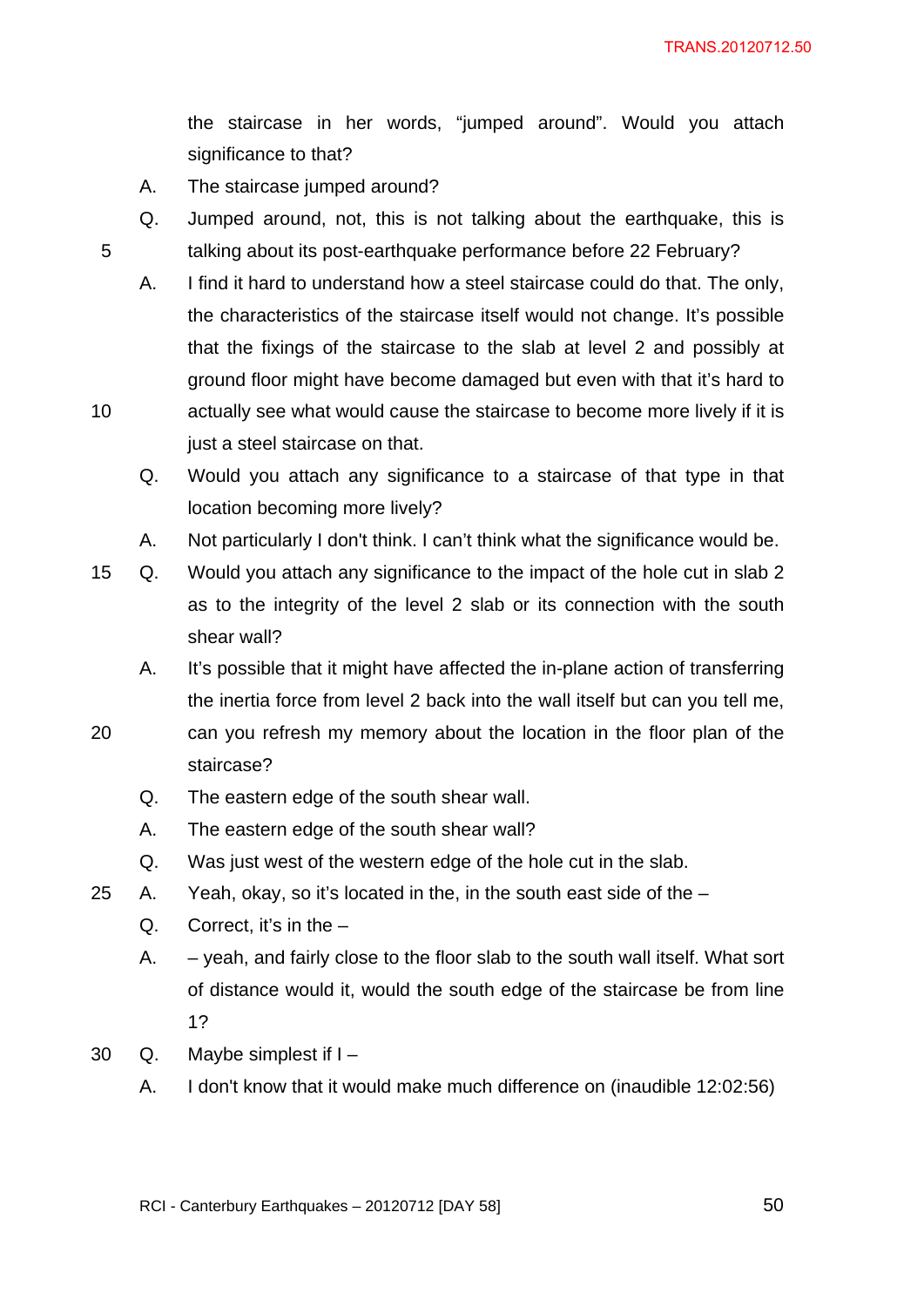- Q. There is an engineering plan and there will be a witness to deal with that. I probably taken you further than I could fairly take you in assessing this matter in any event.
- A. I doubt whether it would have significance to the ability of the forces, the 5 inertial forces to get through to the south wall itself. If the building was constructed as designed and I think there has been some suggestion that perhaps some of the reinforcing steel may not have been placed between the floor slab and the south wall itself.
	- Q. Yes.
- 10 A. Okay.
	- Q. That is, that has been raised.
	- A. Yeah.
	- Q. Separately there is some evidence suggestive that an unknown number of holes of an unknown number of dimensions were drilled on dates not
- 15 precisely known in the late 1990s in the floor and/or the beams for cabling purposes. Are you aware of that?
	- A. I've seen, I've heard some evidence to that extent.
- Q. I understand, I recognise that we can really only discuss this issue in principle absent any better data but in principle would you attach 20 significance to that type of activity taking place in the building?
- 
- A. These –

# **JUSTICE COOPER:**

What type of activity Mr Rennie?

### 25 **MR RENNIE:**

Drilling an unknown number of holes of an unknown number of dimensions in an unknown number of locations Sir. I'm asking about the general principle issue of the significance or lack of significance of drilling holes. 1204

30

# **JUSTICE COOPER:**

Right.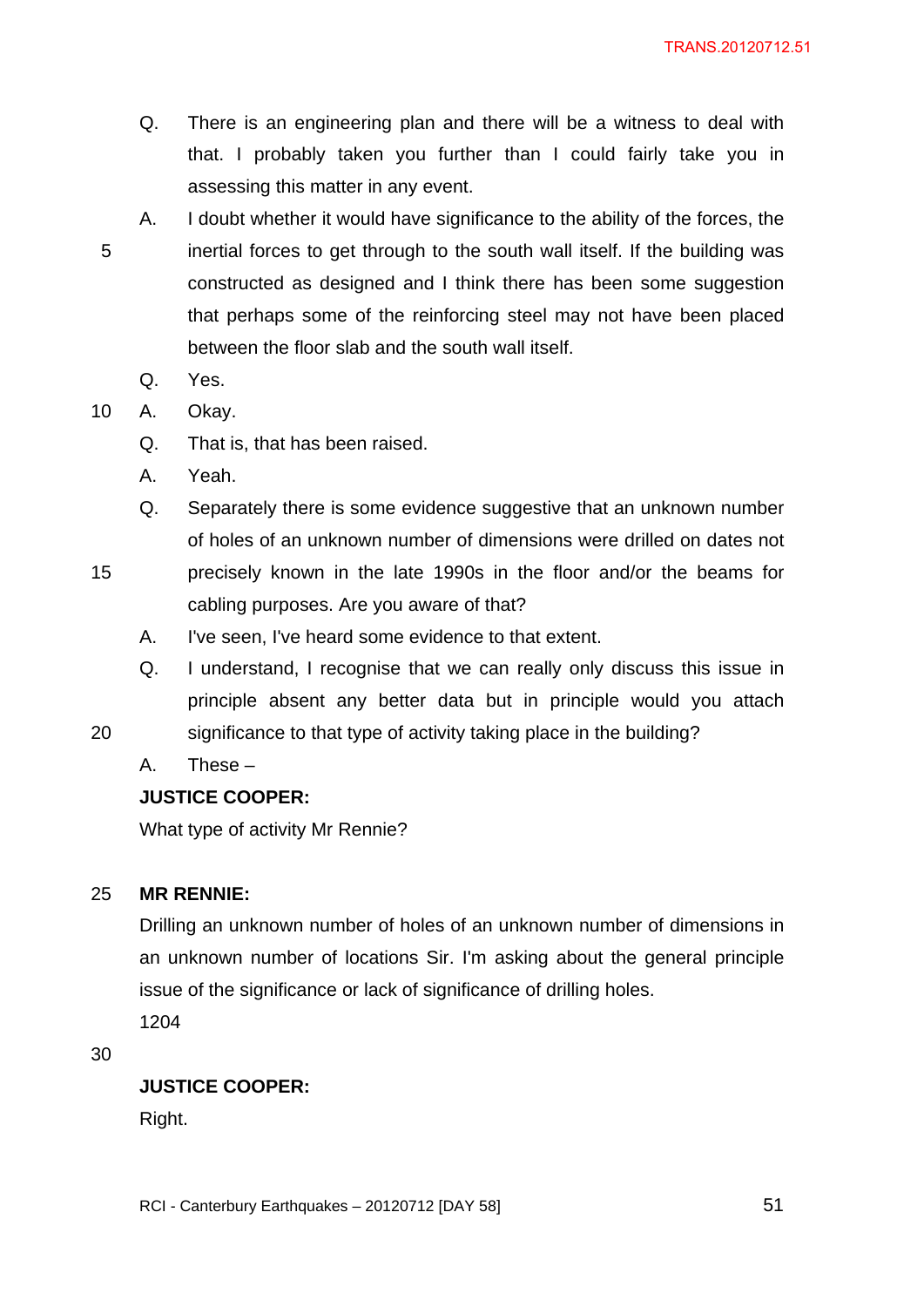### **CROSS-EXAMINATION CONTINUES: MR RENNIE**

- A. Impossible to answer that.
- Q. Yes. Thank you Professor.

# **QUESTIONS ARISING: MR ELLIOTT - NIL**

#### 5 **RE-EXAMINATION: MR MILLS**

- Q. First of all just to make sure there's no loose ends around this you were asked some questions by my friend Mr Rennie about the measuring device that had been put right on the CTV site -
- A. Yes.
- 10 Q. at a certain point in the process and you asked about whether the north core was there at the time because of the significance of whether it was or it wasn't and the response you got was that the north core had been removed at a time before this measuring went on, or at least a substantial part of it, and I just wanted to be sure to say that there was 15 nothing left un-concluded about that by asking you whether, with that fact established, that the north core wasn't there at some of the time that this testing was being done, what do you think about the relevance in later aftershock events of measurements taken on that site in trying to determine the performance of that site on 22 February and presumably 20 in September as well.
- A. I did not take it into account in my assessment of it. I assumed that the north core had been removed before any measurements were taken. So my, the answers that I gave about the difficulty in assessing or extrapolating from the results of these very low level excitations to the 25 February earthquake were made on the assumption that the north core was not there. My question about the presence of the north core was an added element that if it had been there this would make it still even more uncertain as to the relevance of these results.
- Q. Now just a couple of things I wanted to ask you about in relation to the 30 seminar paper that you were, or seminar session that you were taken to, and I wonder if we could bring up again that first page of that document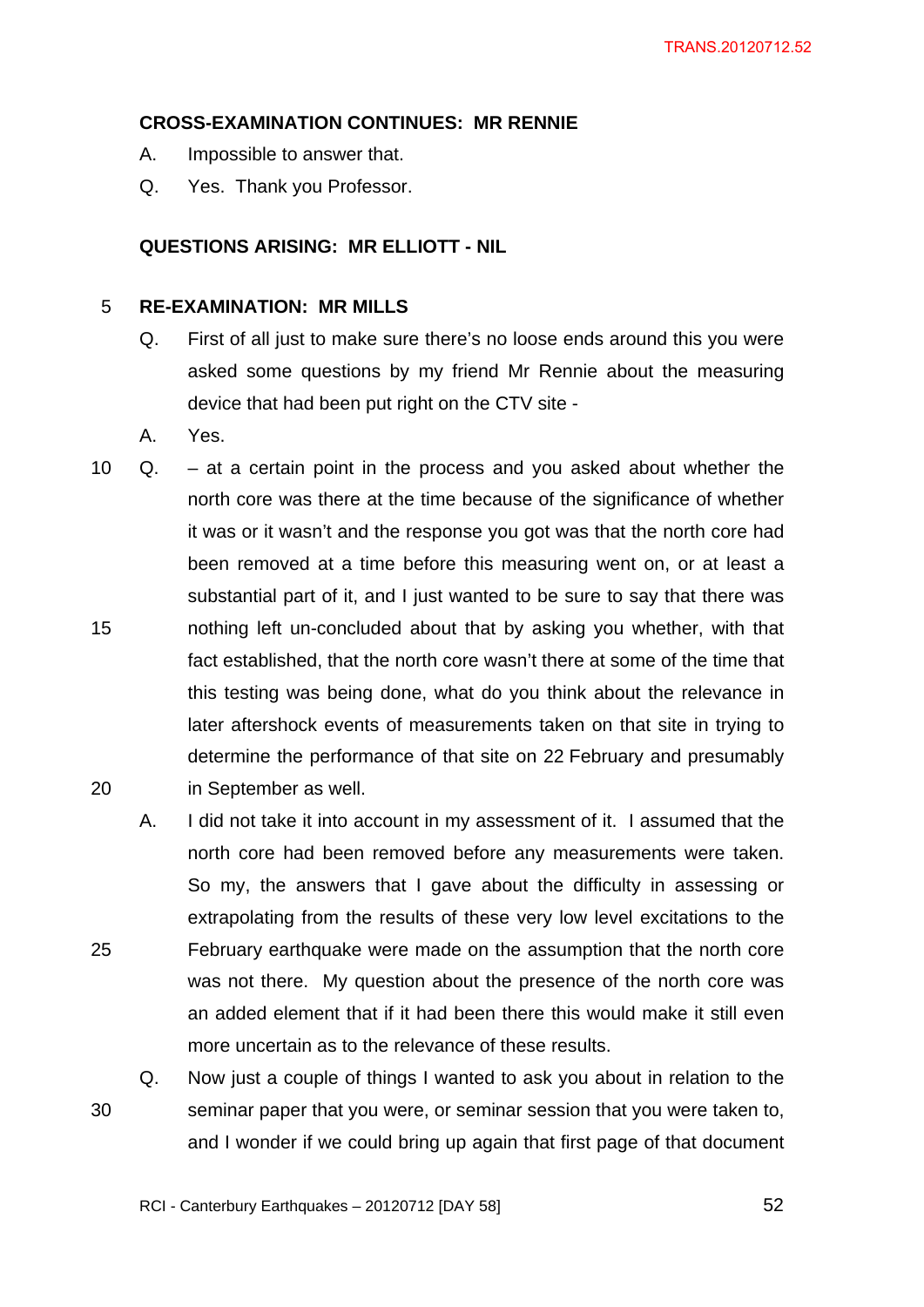and then I'll move you through from there. It's BUI.MAD249.0519.1 and then I want to go immediately to page 3. Now if you could just go to page 3 of that document. Now you'll see that what we've got there is somebody taking some notes and doing a sketch and it's on the 5 letterhead of Alan M Reay Consulting Engineer and before I ask you to comment on that and whether it might have any relevance to the issues around the CTV building design I want to take you first to page 103 of that seminar document. Now, first, you agree with me that's what shown on 103 is essentially what somebody has sought to replicate on 10 page 3.

A. Correct.

Q. Now I don't know whether you would find it useful to just look at the page in front of you right now to see the context of that before I ask you a further question, if you do tell me, but what I'm interested in as I said 15 before is whether that sketch and the significance that somebody, probably David Harding, has taken from it in sketching it himself has any relevance to the issues we're considering around CTV building design?

- A. I'm familiar with what is being suggested and shown here.
- Q. Yes.
- 20 A. It's a sketch done by Professor Paulay originally. It's a figure from him indicating that what the effect of flange width is for flexural response of flanged walls. So it particularly is relative to the amount of reinforcement that might be acting in a flange that's in conjunction with a web and it does have relevance to the behaviour of the north core 25 because it's indicating a method for determining how much of the flexural reinforcement might participate in let's say the east-west direction where we have the web would be the wall on line 5 and the flanges would be the, the walls on the four lines C, C/D, D and D/E.
	- Q. Yes.
- 30 A. And would be used in determining how much of the reinforcement in those flanges could be considered to participate with the web in flexural resistance.
	- Q. Yes.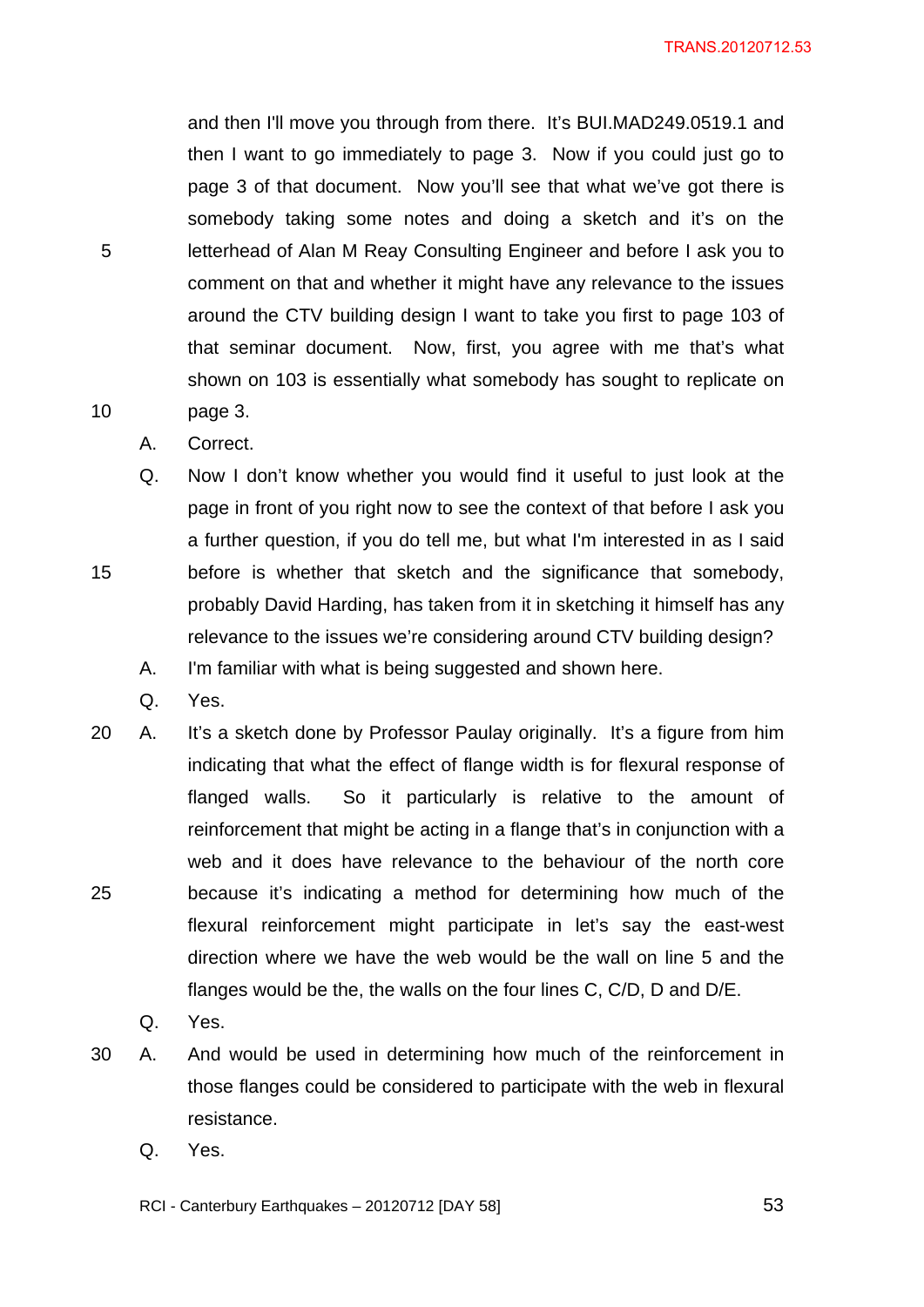- A. And applying that test to these that would give the indication that the amount of the flanges that would participate would be 100%, in other words the entire reinforcement in the flanges would participate with the web on line 5 in the flexural resistance.
- 5 Q. Yes and you able to make any comment on whether this drawing originally from Professor Paulay which has been, I think, reproduced here by David Harding –
	- A. Yes.
- Q. has been carried through into the design of the north core of the 10 building?
- A. I find it difficult to, to answer that apart from the point of view that I've already mentioned that the, my calculated strength and also the calculated strength of the wall incorporating the, the flanges in the east-west direction is. My estimate was that the capacity would be about 15 .35 g. The Compusoft analyses would indicate about .29 g and it would seem that the code would have required about .08 g. So one has to ask why is there that very large discrepancy? Why is that north wall so strong? One possible explanation, and all I can say is that it's a possibility, is that the designer chose to not rely on the composite action 20 of the flanges and the webs in determining the flexural capacity but chose to consider them as separate elements and it's not uncommon in design for such an approach to be taken but when it is done then normally what would happen is that the flanges would be physically separated from the, from the webs itself and if that's done then it is a 25 valid design approach. It simplifies the behaviour and performance of the walls and does provide elements of a rather clearly determined capacity in the two different directions but, of course, that was not done in this case.
	-

Q. No. All right. Thank you for that. Now, finally, I think you've been taken 30 to all the relevant parts in Dr Mander's brief but I just wanted to give you the opportunity if there was anything else that you wanted to comment on in his brief and the attached submission. Here's your opportunity.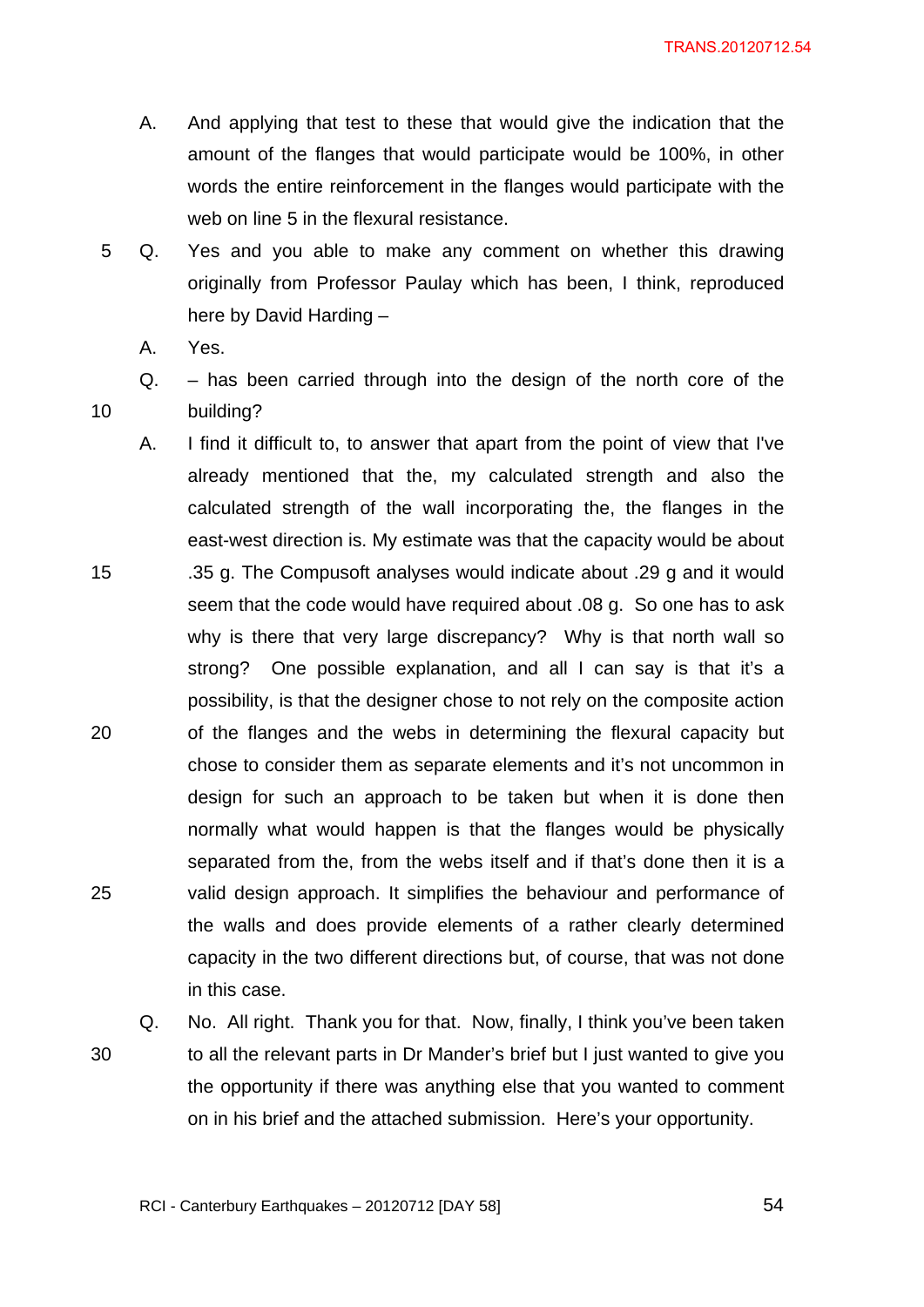A. Okay I'll just mention a few things. As you say we've gone through many of them but on page 6 there is some discussion of vertical acceleration. The vertical period has not been accurately established by anyone and that includes Mr, Dr Mander. It's quite complex involving 5 consideration of the extent of cracking in the floor slabs, the amount and distribution of live load, the axial flexibility of the columns et cetera. Also it is unlikely that the different floor levels and the different bays of the floors at a given level would respond synchronously thus determining the effect of vertical acceleration by simply factoring up the axial loads 10 on the columns by an assumed vertical acceleration response factor is extremely crude.

Elsewhere, and I don't know where I've got this, yeah, also relating to vertical accelerations Dr Mander on page 27 in the second to last paragraph claims that it's inevitable that maximum vertical load and 15 maximum drift will occur simultaneously. My reading of the results from the time history analysis is that this is not the case as it assumes a steady state response. In fact examination of the Compusoft results on figure 56 shows that the peak vertical load occurred at about 3.7 seconds but the peak east-west response occurred at about 6.5 20 seconds, these are not simultaneous. This loose use of definitive statements is something that I regret to say that I found not infrequently in Dr Mander's report.

On page 6 the last paragraph Mander claims response would have broken the fixed end conditions of the slab and I suspect that may not 25 be his terminology but may have been forced on him by his counsel, increasing the displacements by 500%. It is not clear to me does he mean that the reinforcement connecting the slabs to the beam had fractured, if so what evidence does he present to support this? If not, if he means that the reinforcement would have yielded and reduced the 30 extent of end flexity then the displacement increased would be much less than 500% claimed. Hysteretic response would have further reduced response by increased damping associated with that.

1214

RCI - Canterbury Earthquakes –  $20120712$  [DAY 58]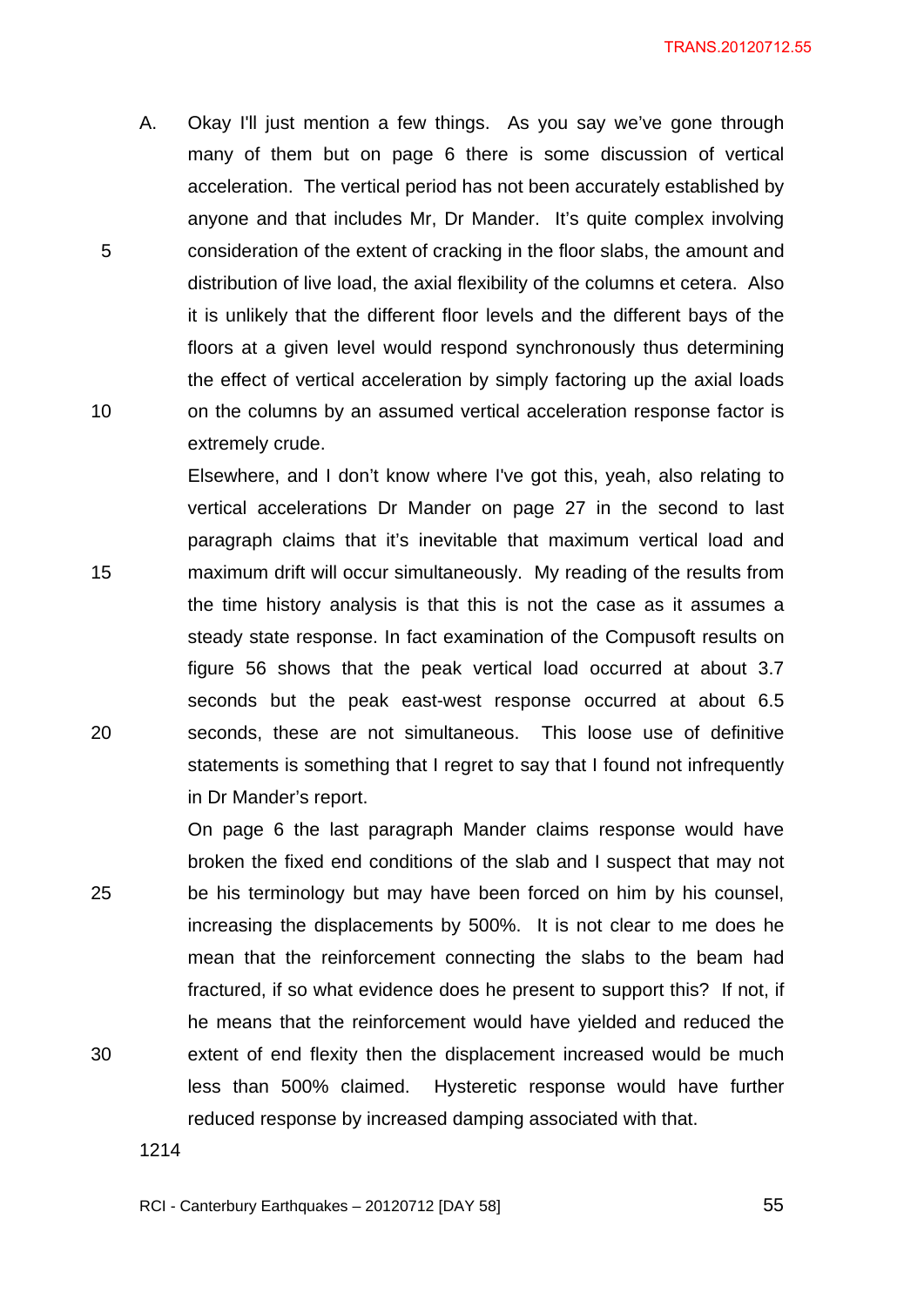#### **JUSTICE COOPER**:

Just pause for a moment. Mr Rennie, you wish to comment on the observations that's just been made –

#### 5 **MR RENNIE:**

I was just chatting with my junior Sir. Professor Mander wrote his submission without input from counsel and presented it as I will say shortly, in the nature of an academic paper which he will defend in the academic sense. Secondly, while I am willing to accept blame for many matters Sir I don't believe I rise to

10 the level of engineering competence necessary to have such an influence even were I to try.

### **JUSTICE COOPER:**

- Q. All right, well I just thought I should clarify that partly so that 15 Professor Priestley can proceed sure in the knowledge that everything in Dr Mander's submission, I think he calls it, he wrote himself.
	- A. Okay, so he did choose those words?
	- Q. Yes.
- A. Anyway just to finish that little bit I think finally even with a perfect 20 fracture at the end so that the structure changed from being fully fixed to simply supported at the ends the increase in displacement is I believe 400% and not 500% but again it may just be loose terminology that it increased to five times the, well it would have been an increase of only 400%.

### 25 **RE-EXAMINATION CONTINUES: MR MILLS**

Q. Yes.

A. I think that a lot of these are rather minor. One aspect that I am concerned about and I think that it will probably be clarified by Dr Mander is related to the concrete testing and it is, I find the 30 interpretation by Dr Mander of the eight test results carried out by CTL to be perhaps doubtful there is no statistical justification for assigning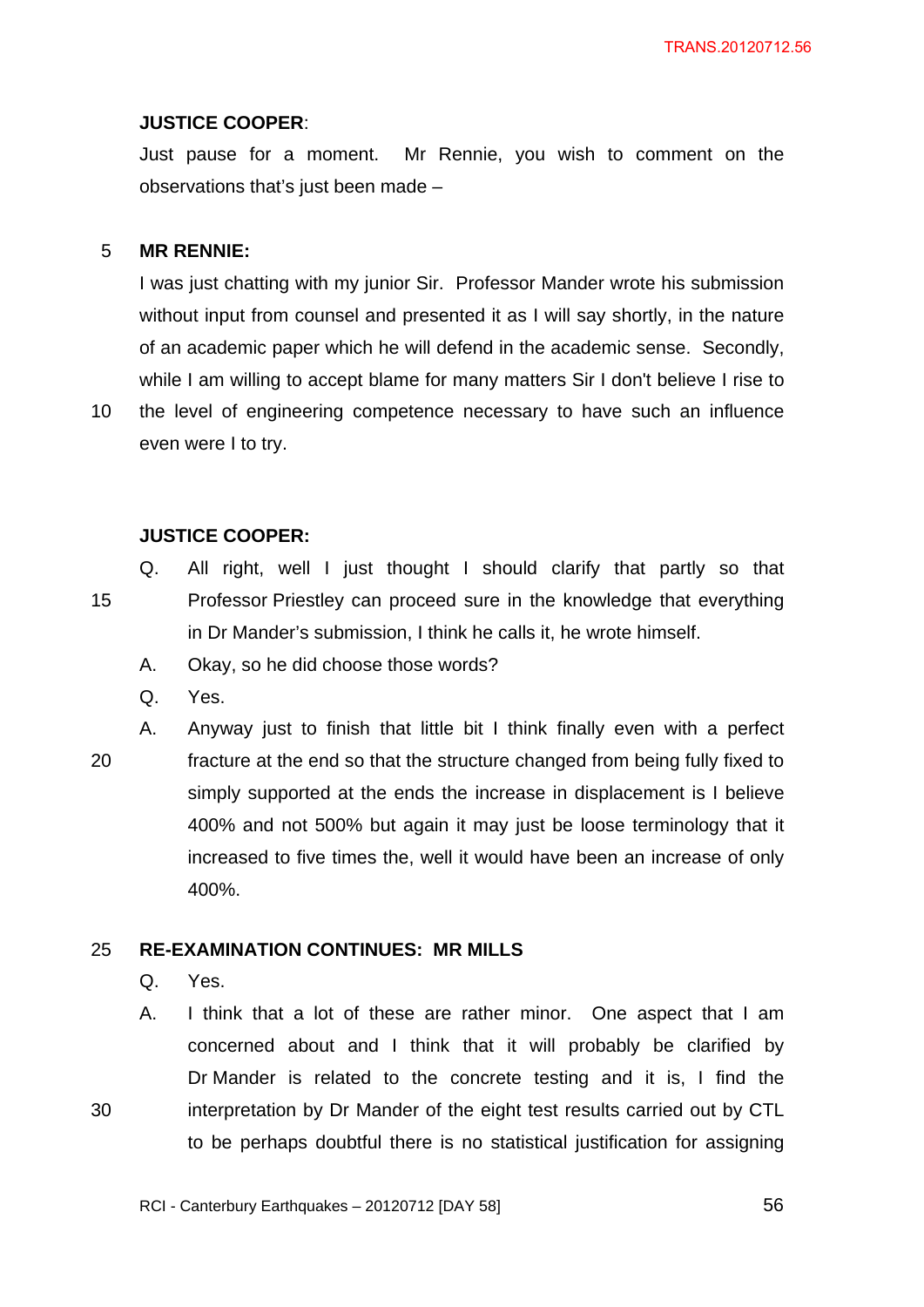the lowest strengths to the upper storeys and the subdivision of the test results between the storeys is entirely arbitrary i believe and conjectural and rather dangerous with such a small sample. The conclusion of the actual strength being 1.5 times the specified strength is strongly skewed 5 by the two highest values which according to Mander's ordering are related to levels 1 and 2 and which have values of more than two times the specified strengths. If the lowest four test results are assigned to the upper floors the average strength is 1.27 times the specified for those, but again I don't see any justification for doing it this way. It is 10 also – there may be good reasons for this but I can't see why the results that he presented with these eight tests have not been combined with the results in the more extensive body of data reported in the CTV report so presumably he is saying that these are all of the tests results that were taken in Christchurch were unreliable. The other aspect –

- 15 Q. I might just observe I think that might be what is going to be said but we have a later session which will explore that in more detail?
- A. Yes, okay, so we can do that. The 400 millimetre test results while I think it is perhaps premature to make any comment on these because the results have not been provided to us but it would be interesting to 20 know what this would mean. I think, I had some problems with the figure on, I think it is page 25 of the column drift capacities, a number of these figures, 2.6 and 2.7. It appears to me that there may have been problems with the analysis programme used and I am sure Dr Mander will be able to clarify this. A few of the inconsistencies that appeared to 25 me would be that in figure 2.6 level 5 results the sensitivity of the level here that is V max to the concrete strength appears to be much too large. I have repeated those analyses myself and got, instead of an 11% increase, only 6% from my analyses.

#### 30 **JUSTICE COOPER**:

- Q. Perhaps this should be displayed so we can understand it?
- A. Yep sure.
- Q. If we stick with the WIT.MANDER reference it is 0001.67.
- RCI Canterbury Earthquakes  $20120712$  [DAY 58]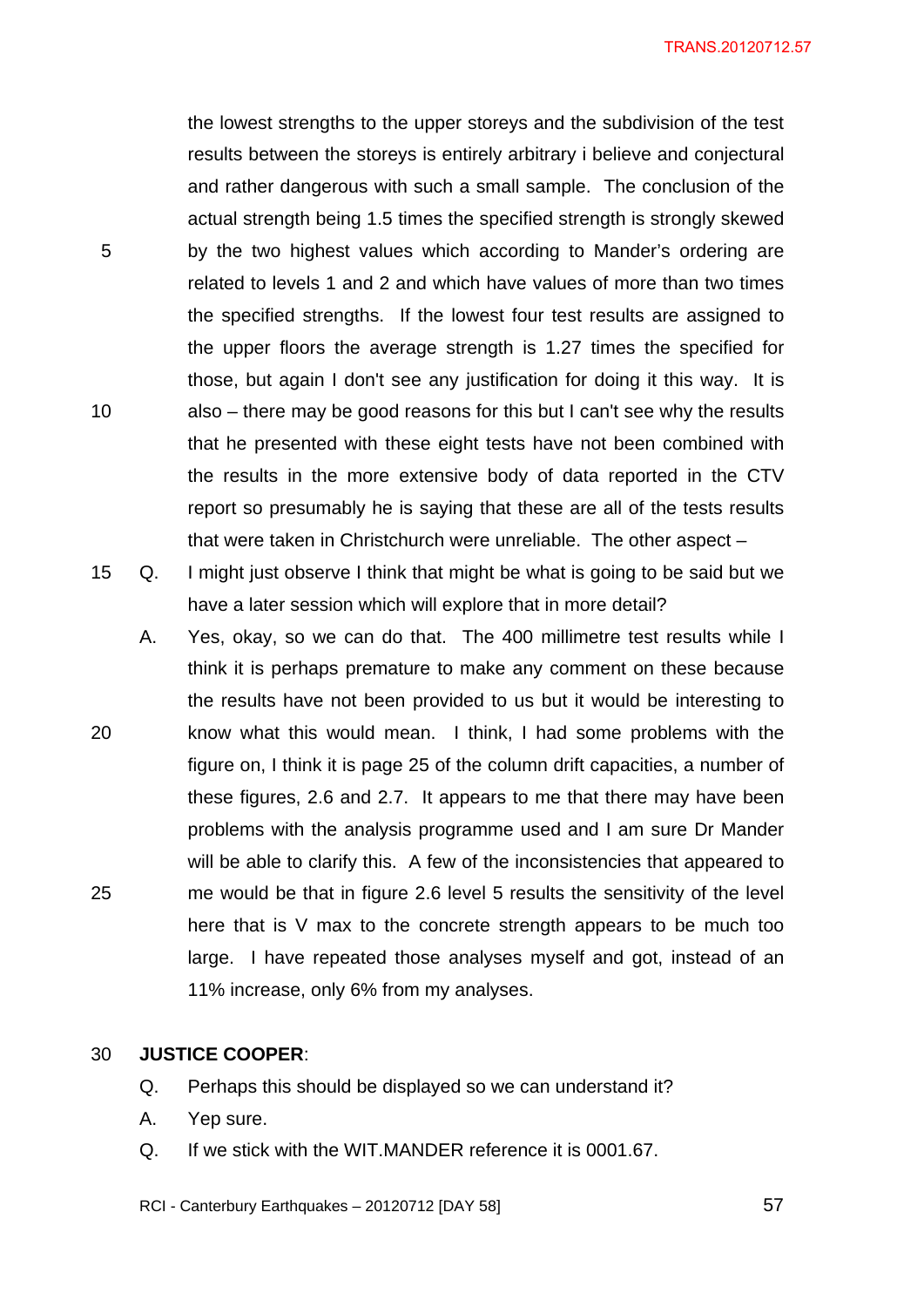A. Right that is fine, thank you.

#### **RE-EXAMINATION CONTINUES: MR MILLS**

- A. So the first point to that I mentioned was related to the strength in the first case, this is at level 5. These numbers here refer to the storeys of 5 the building or the levels on them. The two different strengths one, the value used in the Compusoft analyses and the other Dr Mander's suggested values itself and comparing the peak values here and here there is an 11% increase here. I calculate 6% it may not be very large but it's a significant value. The second thing associated with this is that 10 we seem to have extraordinarily large ultimate drifts predicted on 23% which in my view is quite impossible for a concrete column and I note also that as you increase the concrete strength this drift, this is not a very large increase in concrete strength but the ultimate drift reduces from 23% to 7% which seems a rather unlikely aspect for me. It would 15 have been helpful if the drifts at maximum strains of say .004 and .007 had been provided but they are not and it would have also have been helpful if the vertical loads that were assumed for these particular cases had been noted. The trends are often counterintuitive to me at least for example 4F (inaudible 12:22:15) plus 2.5 megapascals that is the ones 20 down this line here, the drifted maximum reduces from level 4 to level 3 but increases from level 3 to levels 4 as the vertical load increases. So from levels 4 to level 3 the drifted maximum load decreases from .88% to 0.7% but then it increases again from level 3 to level 2 going up to .87%, there may be reasons for this but it's not obvious to me. 25 Increasing the concrete strength increases the drift at maximum, at levels 1 and levels 3 but reduces the drift at maximum, at levels 2 and levels 4. So that seems rather strange.
	- Q. And is this again because there is more gravity load being carried lower down?
- 30 A. Well it would not be the case that is why I have mentioned that we get an increase at levels 1 and 3 but not at 2 and 4 so the trend goes up down, up down which is not what we would expect I think in that sense.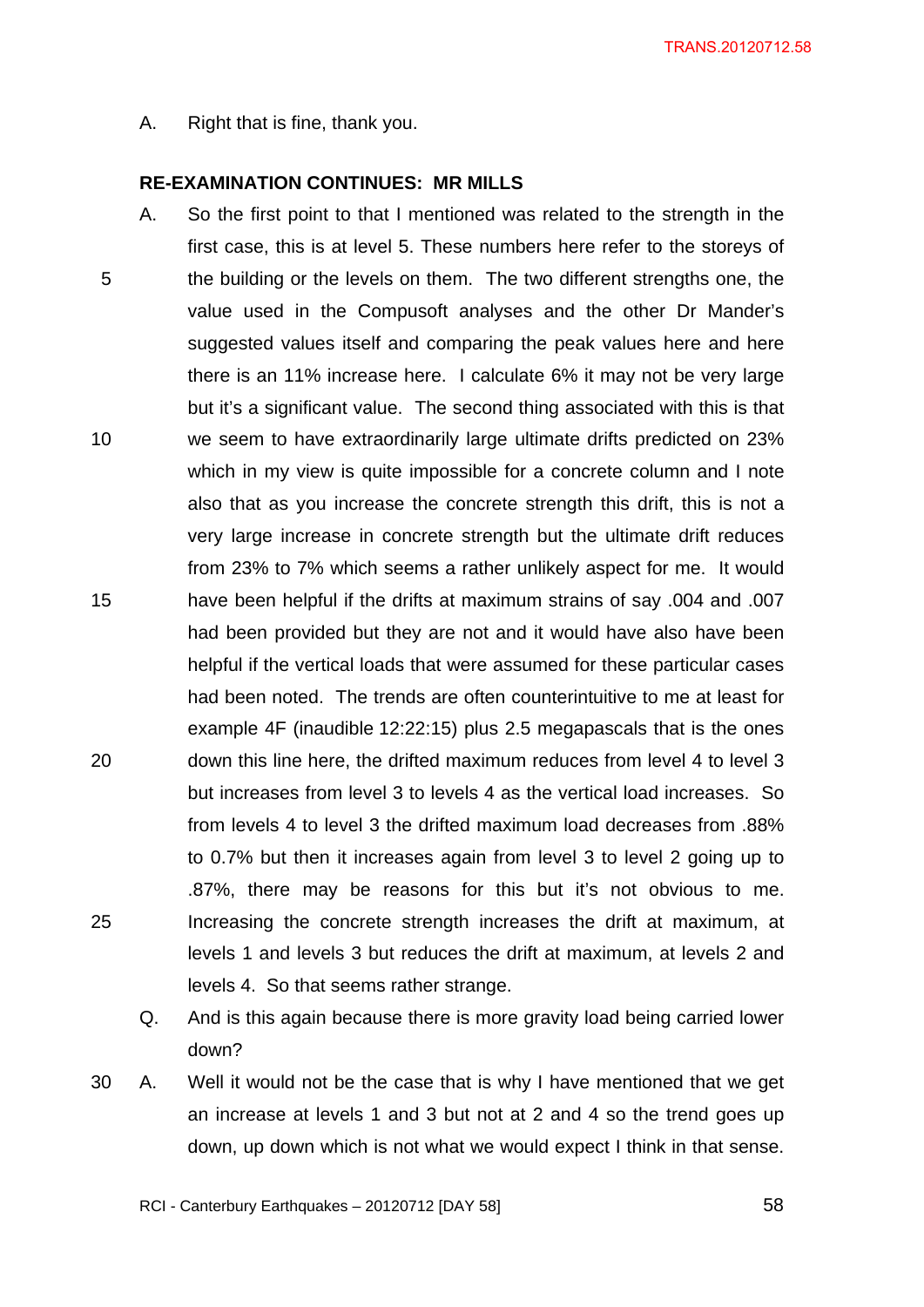It's not clear to me that given the very large drifts that are being shown here that P-Delta effects have been considered which they certainly should be for these cases with very large drifts that are predicted. I also note that on figure 2.7 perhaps we could have that on.

5

### **JUSTICE COOPER**

The suffix is 70. 1224

#### **RE-EXAMINATION CONTINUES: MR MILLS**

10 A. I'm sure that Professor Mander will explain all these things but I find the performance of. These are meant to have been provided by a pushover result and yet we see a situation where the pushover results in a situation where the displacement decreases as the force is decreasing as well, which is an unusual behaviour. It's possible that this may be 15 relating from elastic unloading of other parts of the column but this would not normally be able to be picked up by a pushover analysis. So I'm uncertain about this behaviour as described here.

#### **JUSTICE COOPER:**

- 20 Q. That is most pronounced in the bottom right-hand diagram in that figure?
	- A. Yes it has, yeah, that's correct yeah, this one in particular, yeah.

#### **RE-EXAMINATION CONTINUES: MR MILLS**

A. I think that another aspect that perhaps I think should be commented 25 on, Dr Mander has, claims in his evidence that the way in which the columns were modelled with just a single moment axial load interrelationship was so coarse that the results are meaningless from the time history analysis. I don't believe that that really is the case because the displacement of the building is so dominated by the stiffness of the 30 north core and the south coupled shear wall that the values of the stiffness and the failure envelopes for the columns would not influence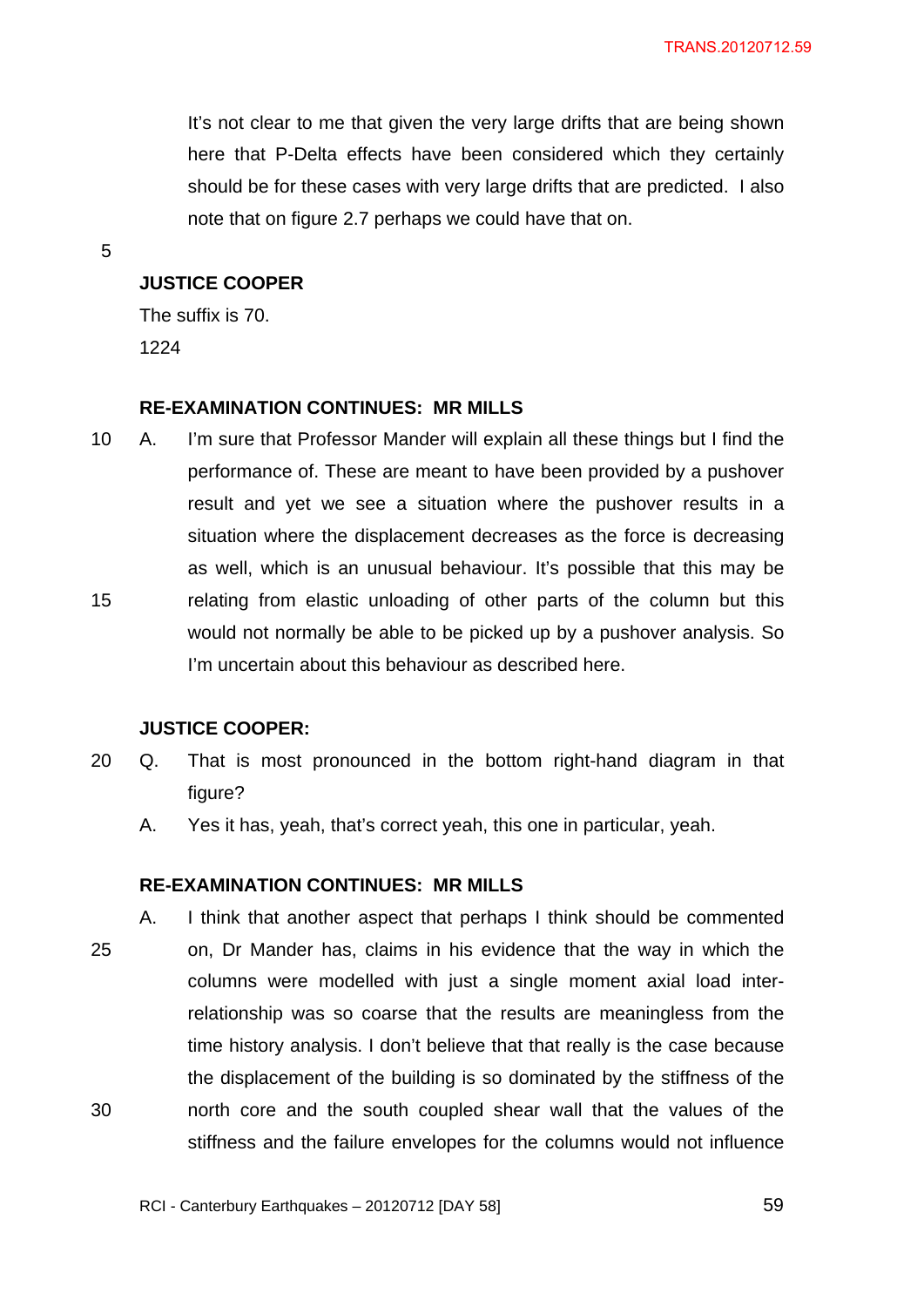the predicted displacements at the columns by any significant amount. That makes it reasonable to do what Compusoft have done which was to take the predicted displacements of these and the calculated axial forces that determine that occurred in the analysis to do some back 5 analysis to determine whether the capacities had actually been exceeded, so I don't believe that what is called PMM modelling would've made any significant difference to the displacement of these structures, nor to the prediction of the actual performance of the individual columns. There undoubtedly would've been some influence but I think it would be 10 well within the inherent uncertainties of the analysis anyway. I think that's all I would discuss.

#### **JUSTICE COOPER:**

Mr Rennie I would give you an opportunity if there is anything in that that you

15 wish to pursue?

#### **MR RENNIE:**

Thank you Sir, no I listened to that and I don't wish to.

#### **QUESTIONS FROM COMMISSIONER FENWICK - NIL**

#### 20 **QUESTIONS FROM COMMISSIONER CARTER - NIL**

#### **QUESTIONS FROM JUSTICE COOPER:**

- Q. Can I just ask, on this issue of concrete strength which you have gone into and I think you said that it is an area you don't want to go into?
- 25 A. Yes.
	- Q. But we are to hear evidence which will, as I understand it dispute the assumptions or the conclusions reached in the consultants' report about inadequate concrete strength?
	- A. Yep.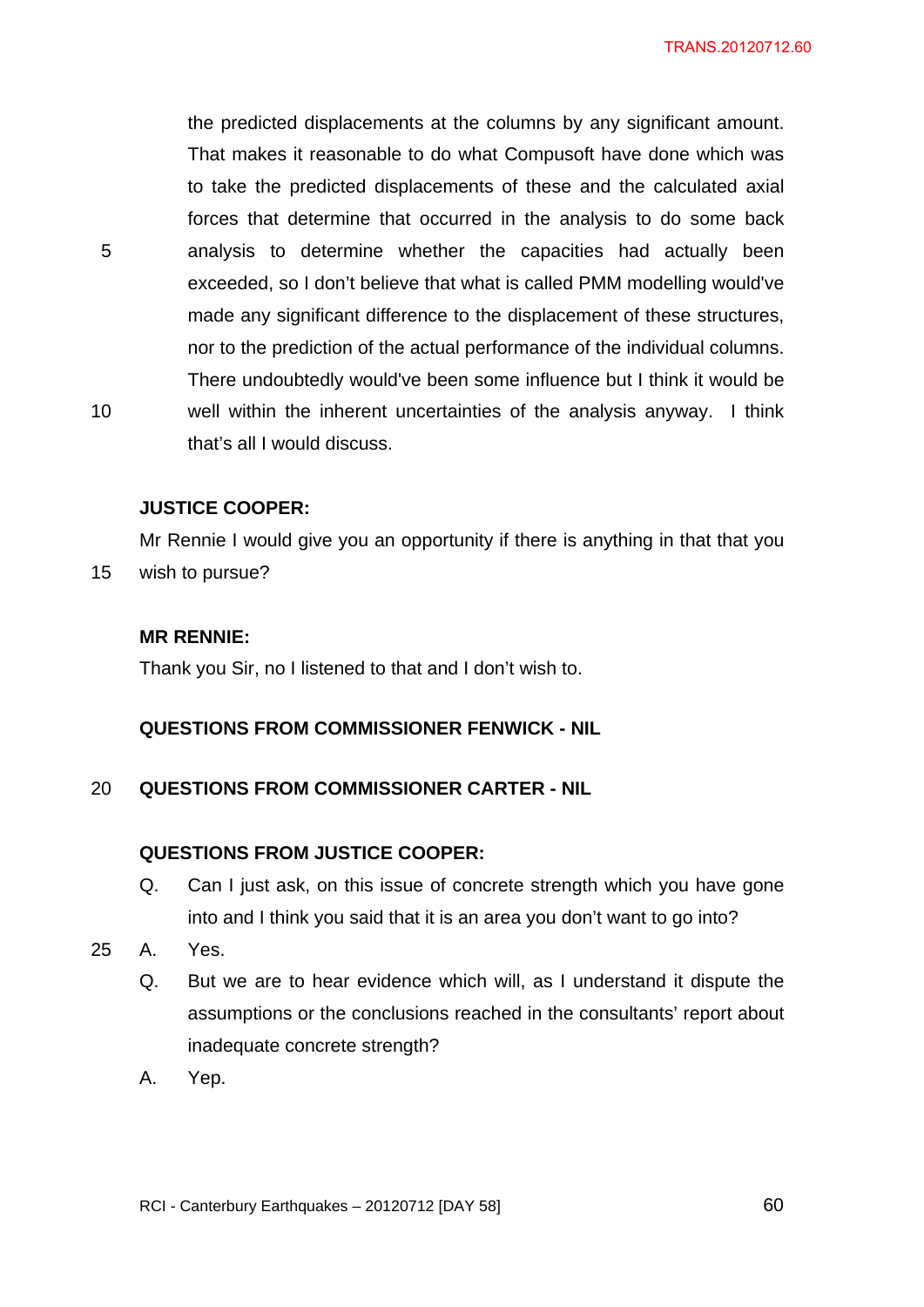- Q. If the strength of concrete is shown to have met the specification or maybe exceeded it, what does that do to the evidence or the conclusions that you have reached about why this building failed?
- A. It would have no influence on it.
- 5 Q. Now, just you've been taken to a range of statements made by Professor Mander, but there was one that caught my eye that you haven't been referred to, and I wonder if we could just see document WIT.MANDER.0001.48 which is part of paragraph 1.3 of the statement that he's going to give and in the penultimate paragraph on that page 10 after some introductory sentences he says, "The CTV building was in fact quite revolutionary at that time," that time being the 1980s, "As the details of the design are clearly contractor friendly it appears to be for these reasons that the structural designer evidently thought a simpler form of construction that avoided the use of copious quantities of 15 transverse reinforcing steel to provide a ductility capability." Now would you care to comment on those sentences?
- A. Certainly, I think that I don't believe that the final sentence there saying that the simpler form of construction had avoided the use of copious quantities of transverse reinforcing steel in the columns to provide 20 ductility capacity has any relevance at all to the form of construction and the use of precast concrete in this because the columns were in fact cast in situ and the difficulty in providing adequate reinforcement in those and in the joints would've been negligible. For example if, normally the reinforcing cage is prefabricated and then put into position, 25 and the difference in amount of effort in winding a six millimetre transverse reinforcement at 250 millimetre centres, or using a 10 millimetre at a much lesser spacing would be negligible. It would have no influence and I think that this sentence, in fact this whole paragraph is rather dubious. I cannot see any justification for it at all.

#### 30 **QUESTIONS ARISING – REMAINING COUNSEL - NIL**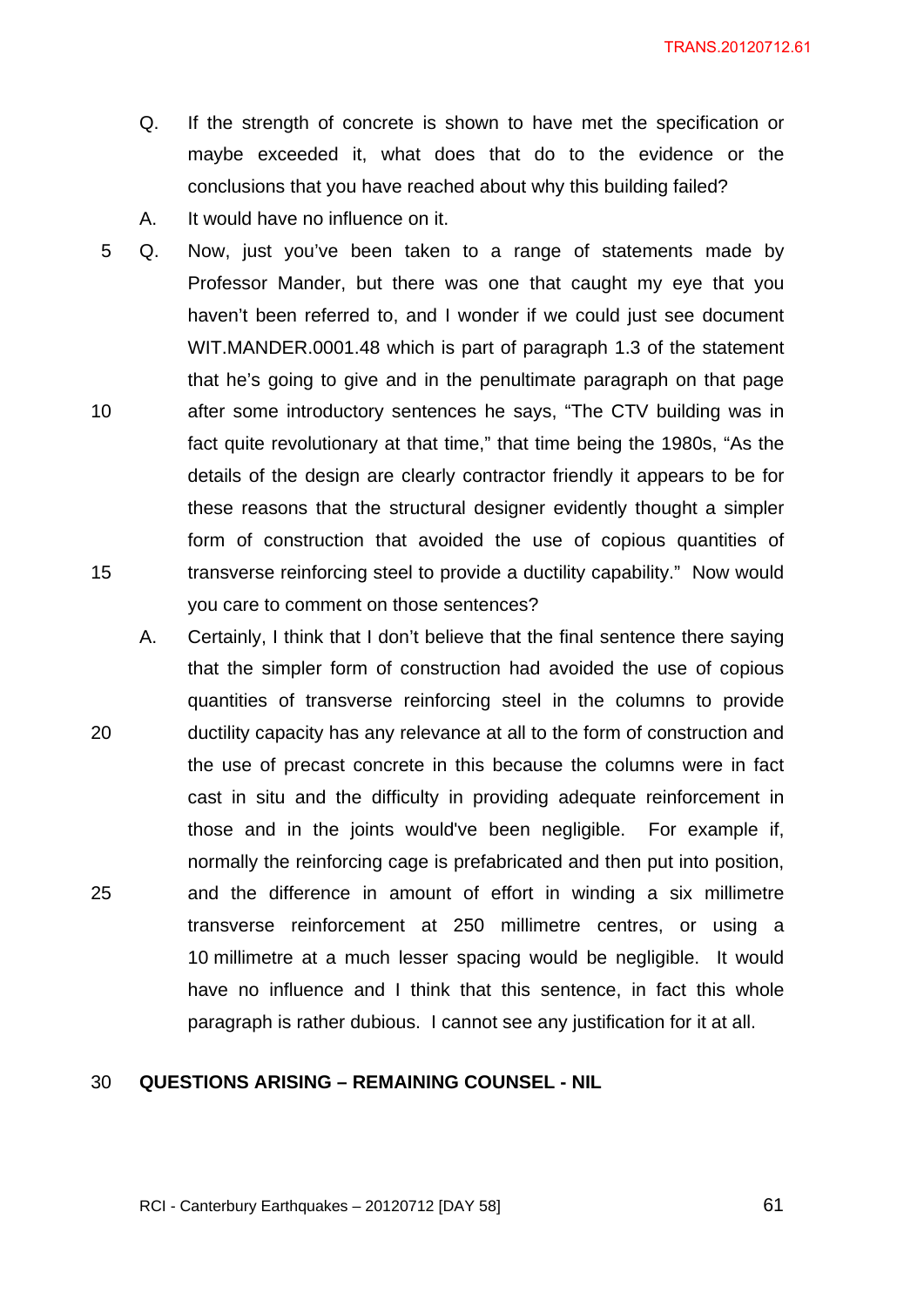# **WITNESS EXCUSED**

1234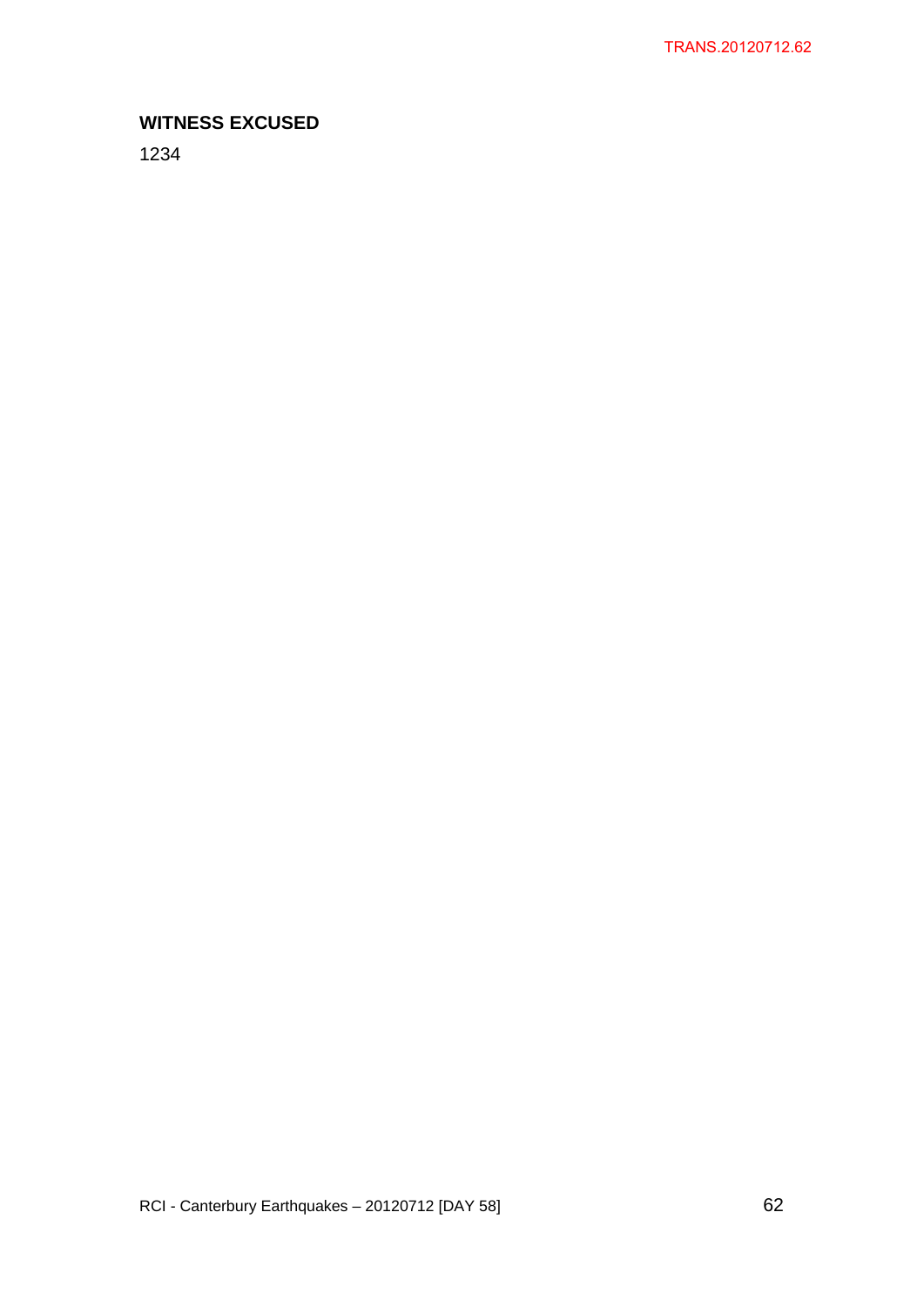# **JUSTICE COOPER ADDRESSES MR RENNIE – OPENING STATEMENT**

# **JUSTICE COOPER:**

No all right. One thing before you start. I think it would be of interest to the 5 Commission that, to know the other building that you were referring to even if you wish to do so in a way that is, suits your forensic purposes. I think we would like to know what the building referred to was.

# **MR RENNIE:**

10 Yes.

# **JUSTICE COOPER:**

And, and how many storeys it was.

# 15 **MR RENNIE:**

The name eludes me at this moment Sir but  $I -$ 

# **JUSTICE COOPER:**

Yes.

#### 20

# **MR RENNIE:**

I will ascertain it and I will provide it, yes.

# **JUSTICE COOPER:**

25 Will you find out and let us know?

# **MR RENNIE:**

Yes.

# 30 **JUSTICE COOPER:**

All right. Thank you. So now if you wish to you can present your opening statement.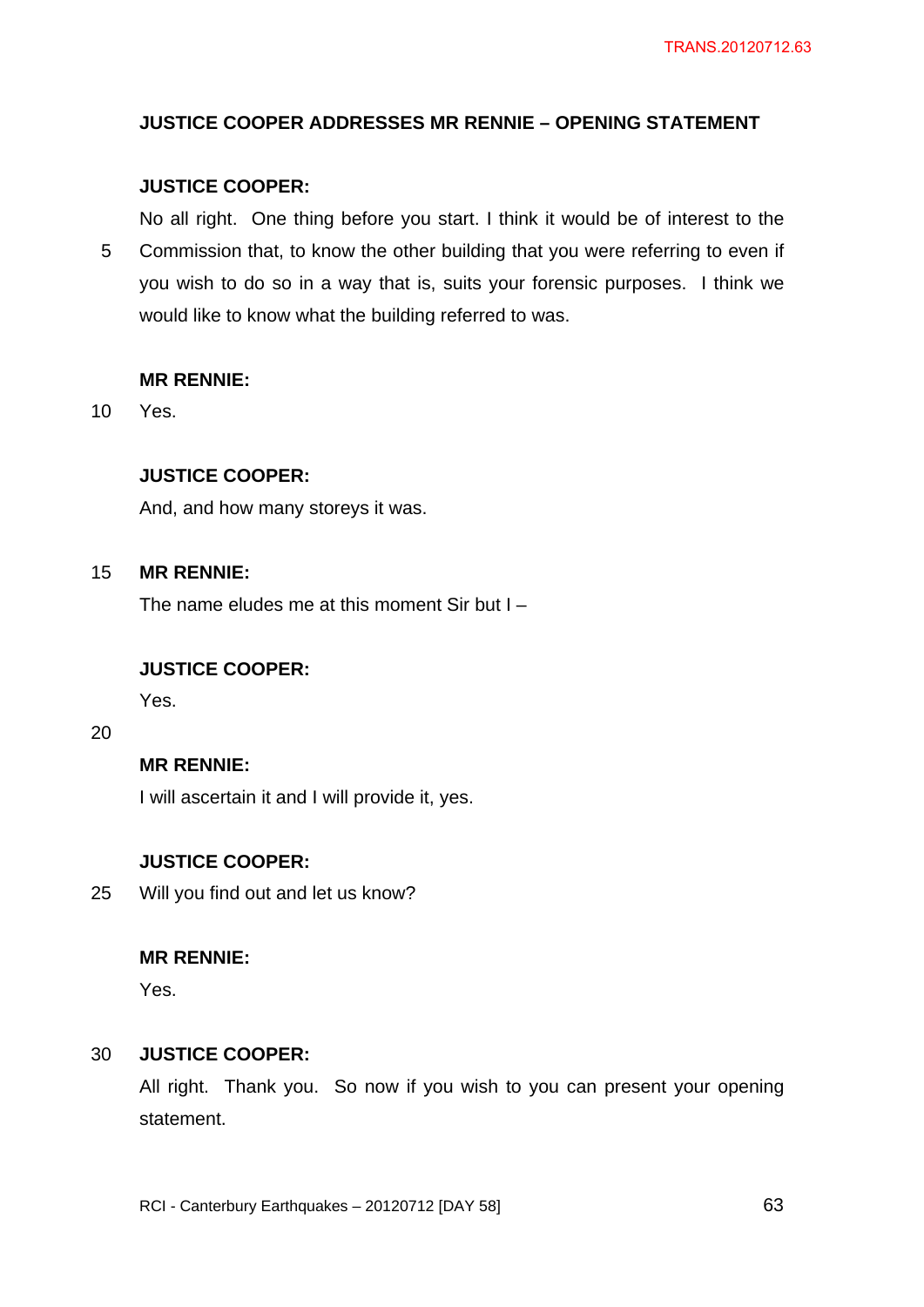# **MR RENNIE:**

Thank you Sir. I anticipate that almost exactly the time available is what I'm likely to be to do the opening. The opening is in writing and I believe it's been uploaded. It will be very soon.

5

# **JUSTICE COOPER:**

You can take the time that you feel appropriate Mr Rennie of course.

# **MR RENNIE:**

10 Thank you Sir.

# **JUSTICE COOPER:**

Mr Mills in your absence we've established that you're not calling another witness before Mr Rennie addresses us.

#### 15

# **MR MILLS:**

No Sir, (inaudible 12:35:21) he wants to come back I think so I've just been getting him organised so he could do that. He wants to just sit and –

# 20 **JUSTICE COOPER:**

Very well thank you.

# **MR RENNIE:**

Yes, Your Honour and Commissioners, Alan Reay Consultants Limited and 25 Dr Alan Reay have been granted status as affected parties before the Royal Commission. Dr Reay was the founding director of ARCL in 1988. He remains on its board. He works as one of its engineers and he's behind me today Sir. Before 1988 Dr Reay maintained a professional practice as Alan M Reay Consulting Engineer. In 1986 that firm undertook the structural 30 design for a building project which was ultimately built and became the CTV building. The staff engineer who was responsible for that work moved to other employment in 1988. In 1988 ARCL was incorporated as the successor to Dr Reay's professional practice. Dr Reay was the initial principal and in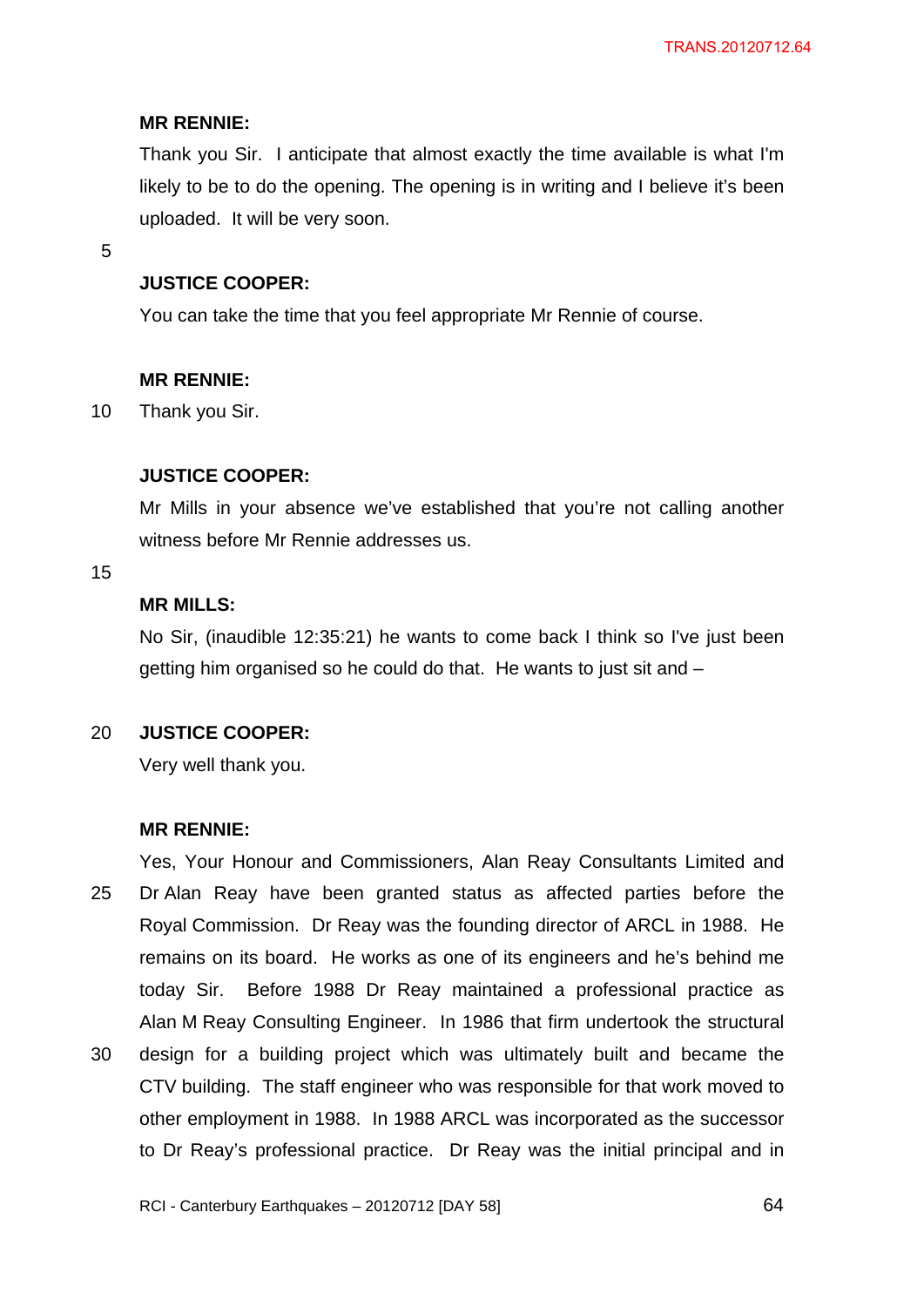1990 to '91, by which time the CTV building had been constructed, ARCL was asked to consider the adequacy of the design in relation to the connection of the floor slabs at the northern shear wall. This was investigated and uncertainty as to the extent of that connection as constructed led to the 5 installation of additional connection by drag bars. ARCL and Dr Reay had no further involvement with the building. The catastrophic collapse of the CTV building and the deaths and injuries which were caused shocked and distressed Dr Reay and all who worked with him in ARCL. His feelings are insignificant compared to the impact on those who died, those who lived and 10 their families but they are nonetheless very real and retain their impact every day. No adequate words exist to convey his feelings for their loss.

Dr Reay and ARCL have organised their representation in this hearing in order to best know the truth to what caused the collapse of the building. So 15 do many others. Engineers do not design buildings to fall down. The code to which they are designed sets the criteria that engineers over time have established to limit and direct how individual designs are developed and it is against that code that the consenting authorities review each design. Engineers design and structure buildings which meet their clients' needs and 20 respond to their wishes and the work of architects and others but in doing so must work within and respond to the requirements of that code. This imposes safe practice on structural design. The code is not the minimum standard but the required standard. The first and continuing response of Dr Reay and ARCL has been to investigate and so understand what happened. As will be 25 shown in evidence their intention of doing this in co-operation with other investigators is rebuffed, in particular by the Department of Building and Housing. This rebuff is contrary to long-established professional principles and rightly or wrongly was seen as an implied accusation and with degrees of pre-judgment. The consequence has been that ARCL and Dr Reay were left 30 to attempt their own parallel investigation with such information as they could obtain. Only at the start of December 2011 was a draft building collapse report provided with a short time period for response. They believe that despite their response they had no meaningful input into that report. From 9

RCI - Canterbury Earthquakes – 20120712 [DAY 58]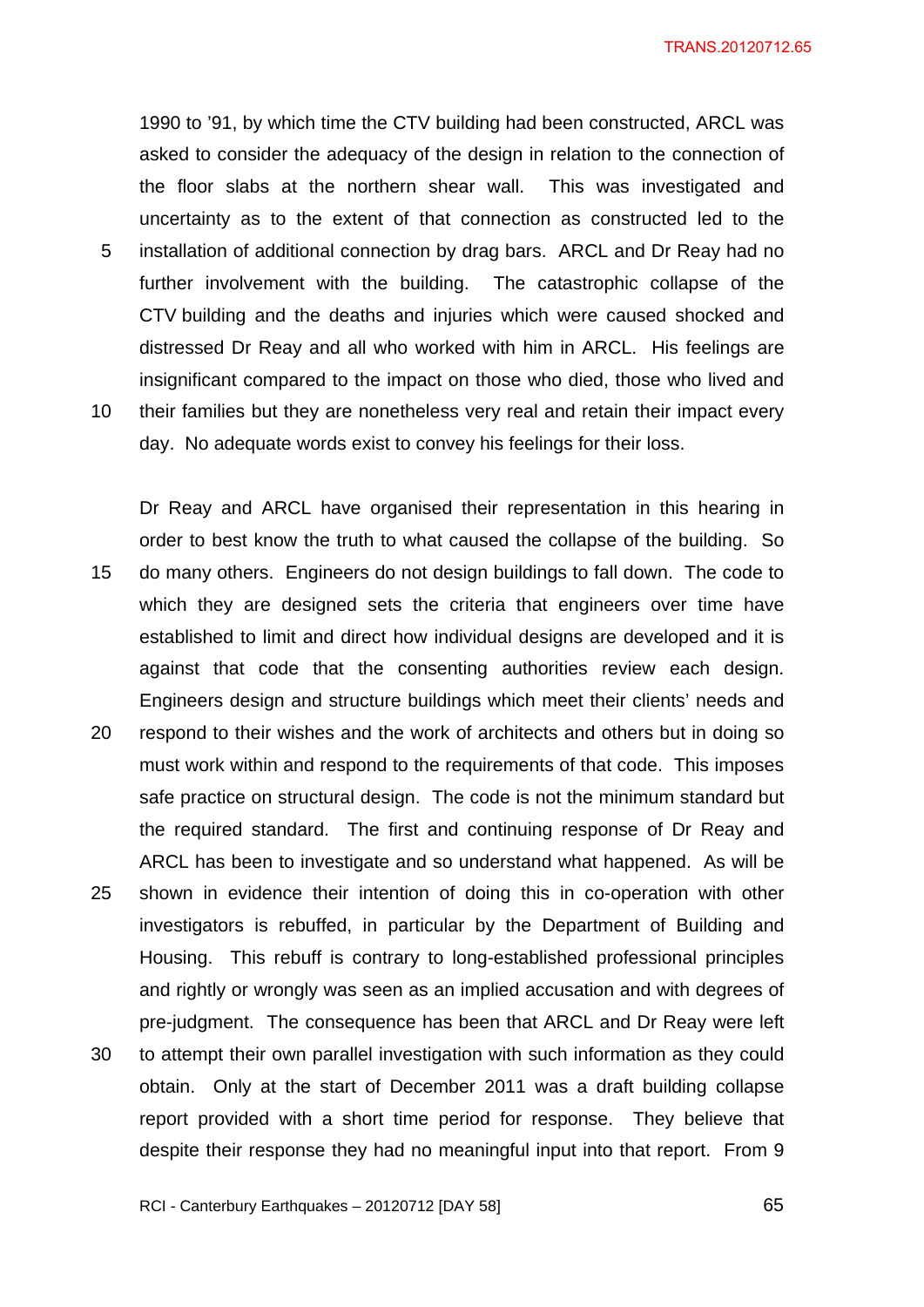February 2012 the DBH publicly released a report which included conclusions on the cause of the collapse of the CTV building. These conclusions made by the report writers were not part of their terms of reference. The expert panel held a wider range of views. It was inappropriate for the DBH to claim 5 certainty before this Royal Commission considered the CTV building under terms of reference which are more extensive and with much greater information. Particularly, Sir, we acknowledge Professor Priestley's adherence to those principles by giving evidence independently in this matter. ARCL and Dr Reay determined to complete the research and investigation

- 10 they'd undertaken for which experts had been engaged and key investigations also initiated and present it to this Royal Commission. Every effort has been made to complete that work to a high forensic standard, independently and with no predetermined outcome. A particular focus has been to put the issues in the hands of independent experts and be guided by them. Where that
- 15 process leads is a matter Sir for the Royal Commission to determine in its findings. From the perspective of ARCL and Dr Reay the design work should be assessed based on the information available and the practices adopted at the time of the design and not with perfect hindsight vision.
- 20 Then Sir there's an outline history which is not actually so much a chronology as a perspective and that's why I am going to read it.

In 1986 the building was designed. It's now seen to have issues as to code compliance on some points but it was typical of its time, was consented and in 25 respect of those issues probably not different to many others. Its intended use was as an office building and later use as television, education and health services were not contemplated.

1986 to '7 the building was constructed. It's likely to have had less 30 reinforcing, particularly in beam to column joints than the design specified. The builder was a reputable construction firm of its time which was reestablished by its management during construction.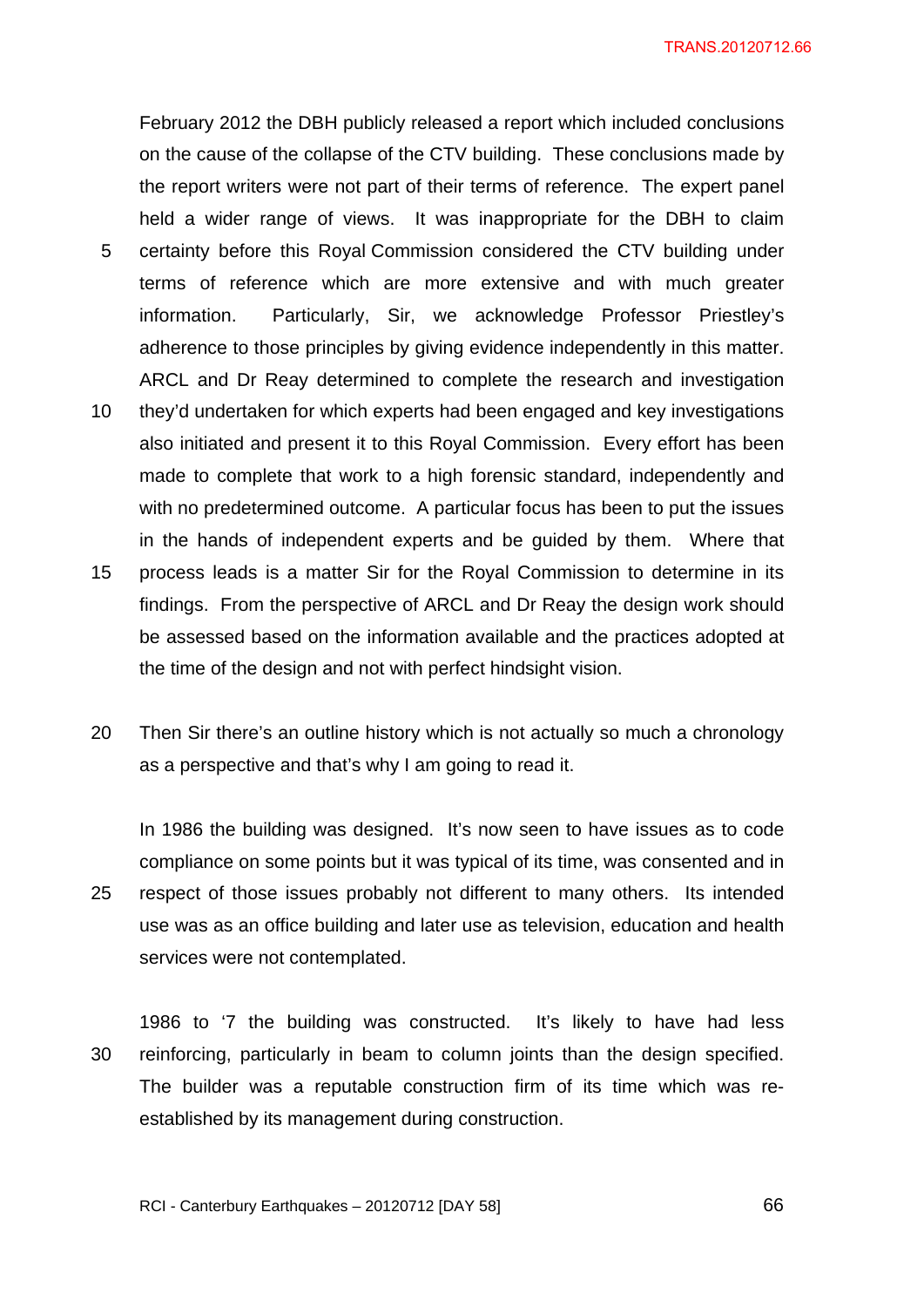In 1990 Holmes Consulting Group was engaged to report on the building as part of due diligence for the Canterbury Regional Council who considered occupying it. Holmes doubted that the slab floors were sufficiently tied to the north shear wall. It was never finally determined whether the specified 5 reinforcing was in place. The regional council did not take up occupancy.

In 1991 a new owner acquired the building. They were informed by ARCL, not Holmes, of the issue of the slab to shear wall connection. Drag bars were installed on some floors. This work was designed to be code compliant at the 10 time and probably was but in accordance with common practice at the time was not separately consented. The focus was on achieving the planned tie not on any overall review of the structure which was reasonable given that the Holmes' structural review had been done.

- 15 Between '91 and 2010 the building was left to look after itself with minimal review or maintenance. It was initially occupied by the ANZ. From 1995 to 2000 holes may have been drilled through beam reinforcing in the floors. It's now known that in 1998 or 1999 Mr Mitchell of Opus who did many peer reviews of structures on the Council's instructions did a desktop review. He 20 concluded the building would be vulnerable to a moderate earthquake but closed the file and didn't pass on this information. In contrast Mr Tindall, perhaps four years earlier, didn't find any signs of damage. In 2000 CTV moved in and installed a staircase from level 1 to level 2 next to the south shear wall. This modified the junction of the level 2 floor slab to the
- 25 south beams at that point.

consenting process.

In the 2000s there were two changes of use for language schools, one consented, one not and later on a medical centre. Consent was sought for the Going Places tenancy in 2001 on level 3. It doesn't seem that loadings or 30 building structural design were appropriately considered as part of the

1244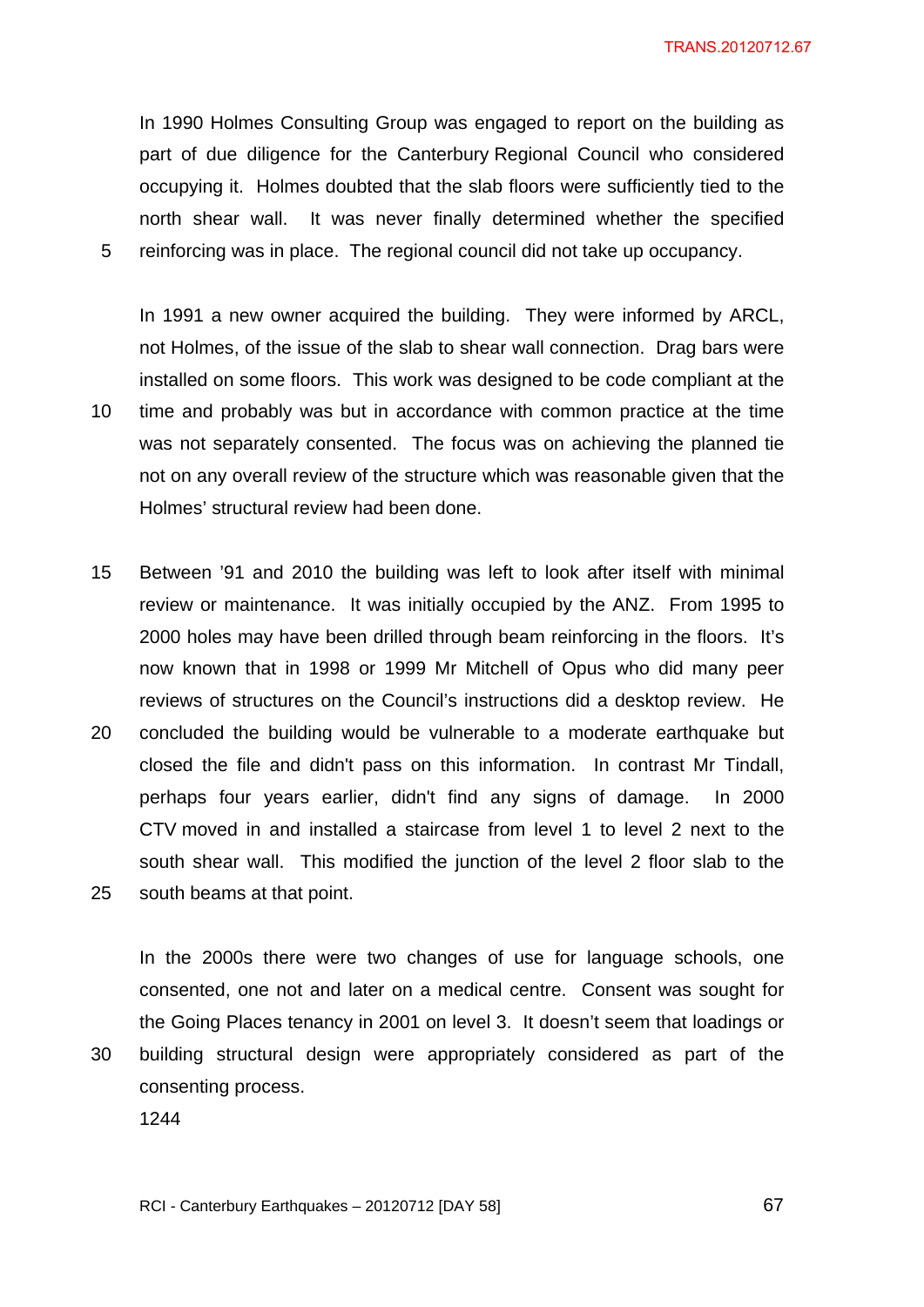In principle, a school increases the loading requirement from 250 KPM to 300 KPM and this requires an engineer's review but none appears to have been done in either case. In the fact of the Opus review it is reasonable to predict that if it had been done, that's to say if a further one had been done, some 5 further investigation of a structure is likely to have been triggered. No consent

- was sought for the Kings Education tenancy on level 4 or if required, which depends on whether the detail of its use meant it was a health facility, the medical clinic on level 5.
- 10 In 2010 a series of events begins triggered by the 4 September 2010 M7.1 Darfield earthquake. 4 September earthquake, the building survived a design level quake and was visually intact. The actual structural damage may have been greater than was visible but we will now never know. On 5 September there was a level 1 rapid inspection by a team which included a 15 CPEng engineer. On 7 September there was a level 2 rapid inspection by three Council inspectors wrongly understood by many connected with the building to have been an inspection by three engineers. It was green stickered. The start of twin lifts green sticker means good to go and the engineers have checked the building.

20

29 September to 19 October, Mr Coatsworth reviewed the building in some detail with a quantity surveyor, recommended repair work including epoxy injection to cracks. His work proposal offered an initial structural review, but later in the office stated that his work would not be a structural review and he 25 didn't perform a structural analysis. In consequence there was no review of the structural plans, no interpretation of seismic records and no calculations were done. His report reinforced the erroneous belief of both owner and occupants that the building had undergone structural review by engineers and passed. However at this stage Mr Coatsworth may have been right to 30 conclude that the building was repairable for the damage it was known to have. The uncertainty is whether that damage was more severe and unseen.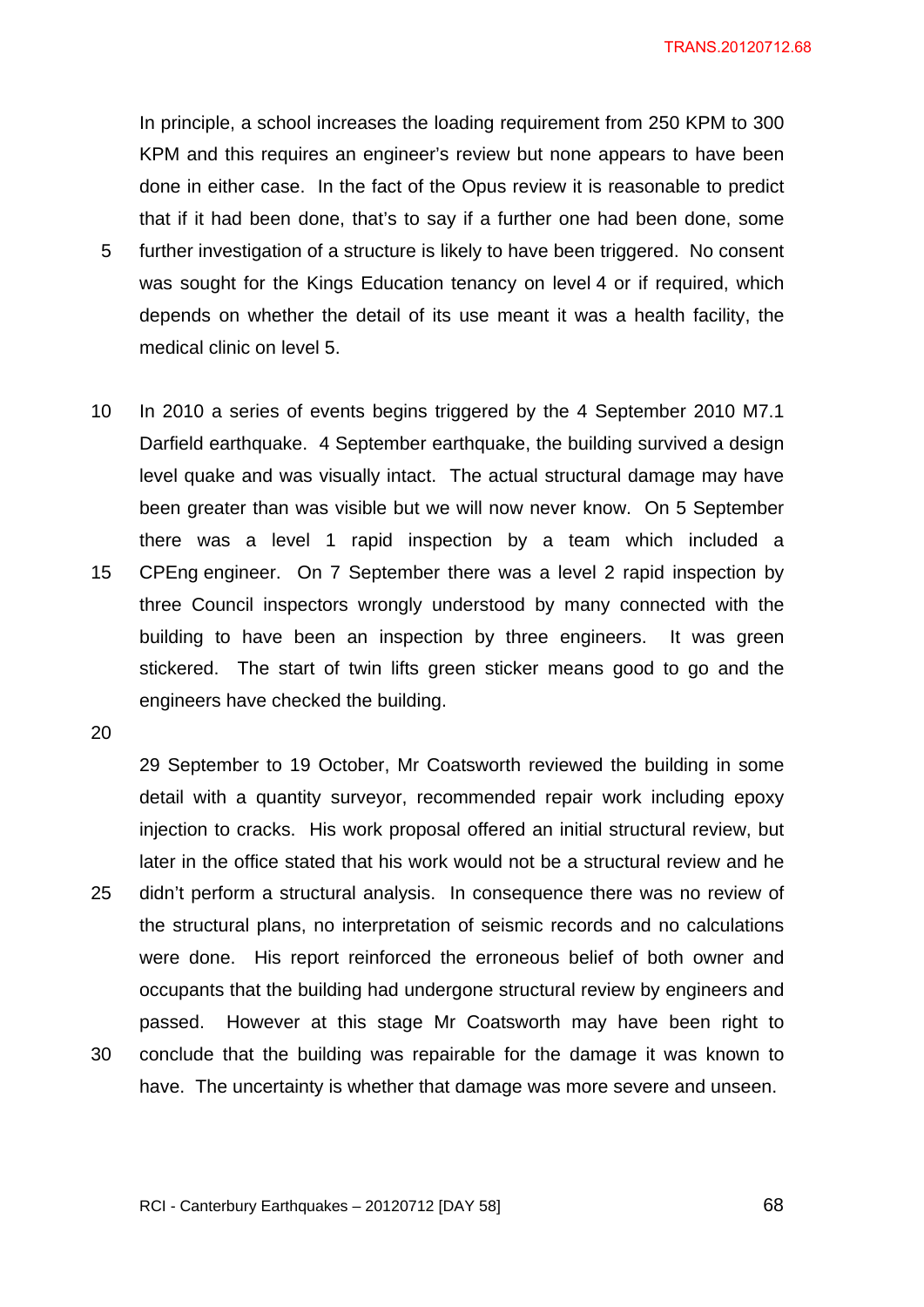In November to December demolition was undertaken on the neighbouring property to the west. The effects of the removal of the old building, including the excavation of foundations along the west wall after which the building movement became greater, and the vibrations from the wrecking ball may 5 have been an alert to hidden weaknesses, but it's doubtful that it caused any

actual damage.

From 4 September onwards many aftershocks occurred. The ground acceleration effect on the CTV building varied considerably. An aftershock on 10 Boxing Day caused building occupants to believe that the building had sustained new and worrying damage. Certainly there were observations of visible change, "An increasingly sloping hump on level 4," (Mr Godkin), slope on desks of Mrs Aydon and Ms Brehaut. "It goes out of square," said Mr Reynish. Beams and columns are visibly damaged for example the level 6 15 Higgins evidence and, "The level 1 staircase starts to jump around," (Mrs Jackson). However a second green sticker was assigned by the Council on 27 December 2011.

After Boxing Day, sorry that should be 2010, after Boxing Day 2010 and going 20 into 2011 the building manager took no action, stating to the level 6 manager Mrs Vivian that an engineer had checked the building.

Continuation of events triggered by the 4 September 2010 earthquake in 2011. In January the medical clinic on level 5 was added. The owner's 25 position is that the building may look damaged but is safe as engineers have said so. Staff were uneasy. In January and February Mr Drew slowly got around to organising quotes for the recommended repairs but not many were started. His timeframe may have been related to the owners and insurers. Mr Coatsworth was not brought back. The visible damage was now more 30 extensive. The motion of the building had increased. One witness speaks of seasickness from the motion and noise from the building movement was reported.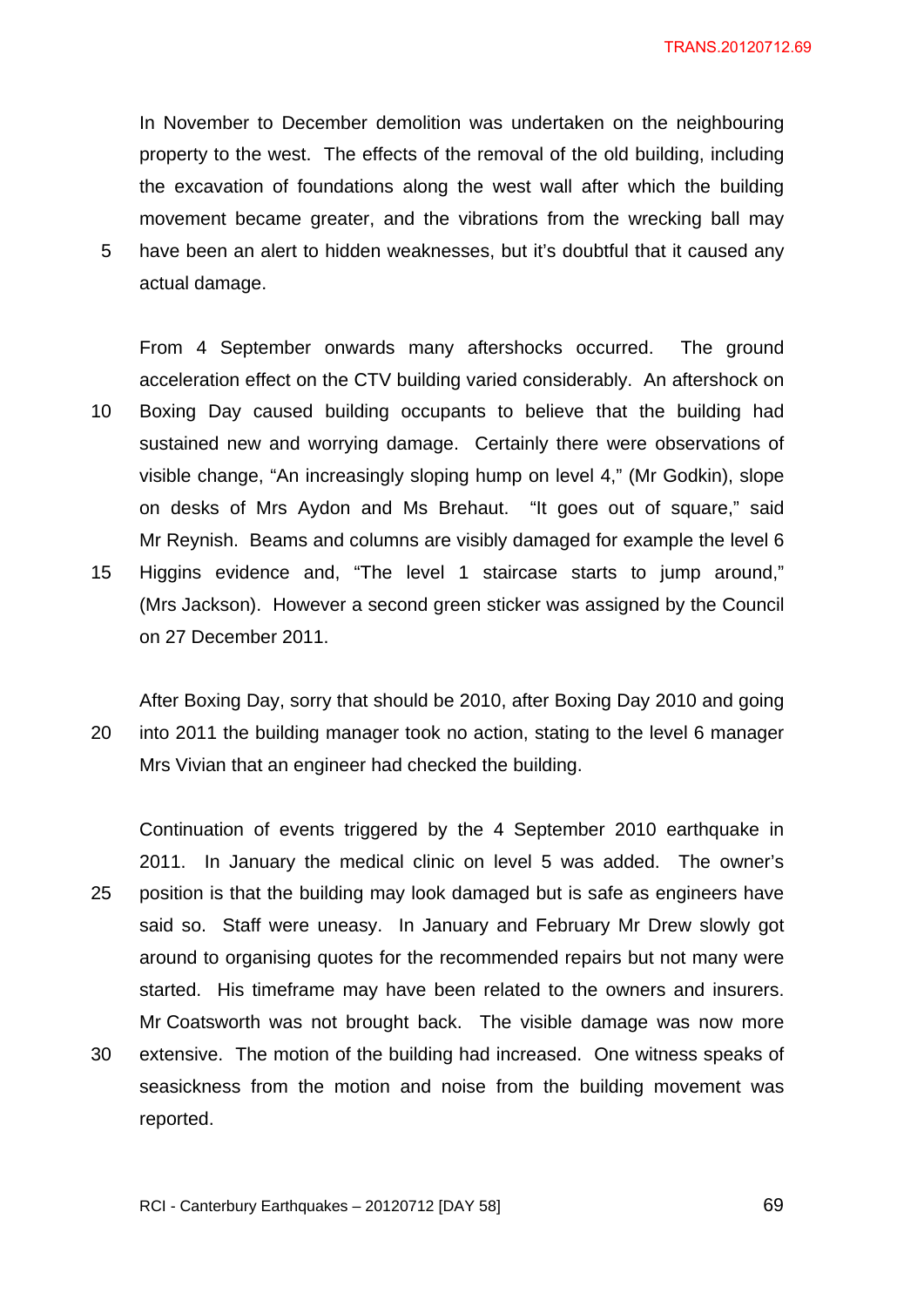On 22 February 2011, after a fresh severe aftershock, (inaudible 12:48:34) with vertical uplift assessed at almost twice the force assumed in the code, the building collapsed over a period of about half a minute and in this sudden and disastrous collapse 115 people lost their lives.

5

So we will be calling a number of witnesses, the first of which is Dr Reay who has submitted three statements of evidence. In his first statement Dr Reay provides factual evidence in respect of the relation to the design of the CTV building and the 1991 retrofit works. Dr Reay's evidence will be that he 10 was not principally involved in the design of the project. It was a project undertaken by Mr David Harding, an experienced engineer who joined the practice with an interest in undertaking such work. Mr Harding was considered capable and was prepared to undertake the work. Dr Reay would've ensured that appropriate resources were available to assist 15 Mr Harding. Dr Reay confirms that Mr Harding, a registered engineer, was appropriately qualified and experienced for the project.

There are two points in this opening where I put a matter in footnotes. The first related to a document at the beginning, and I've just put a note here 20 about something counsel assisting said in opening about supervision. While Mr Harding was in a legal sense an employee, he had substantial experience in his earlier positions as an engineer and could have practiced on his own account as an engineering principal. He was not junior staff recruited to be trained under detailed supervision.

25

Dr Reay doesn't recall having anything to do with Council permit process or the construction. Dr Reay outlines the history of the addition of drag bars to the building in 1991. This potential issue was brought to his attention by Holmes who had carried out a review for a potential purchaser of the building.

30

Mr Banks from ARCL handled the matter at ARCL. Dr Reay was not directly responsible for resolving it. ARCL was unable to verify whether adequate reinforcing had been added during construction. As required by its

RCI - Canterbury Earthquakes – 20120712 [DAY 58]  $\overline{70}$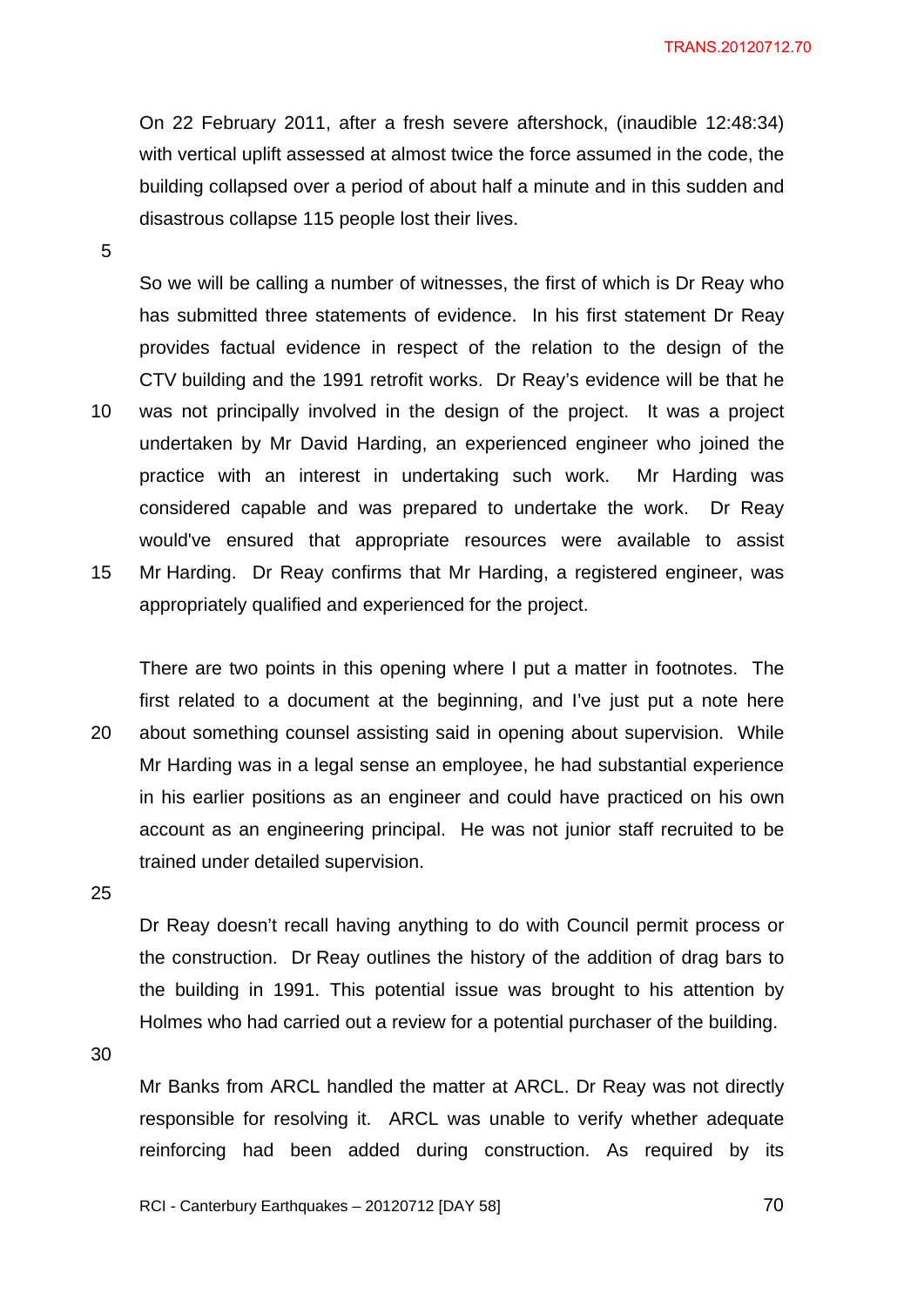professional cover it notified its insurers. Some time passed and ARCL then noted from the Press that the building had been sold. ARCL notified the new owners of the potential issue.

- 5 Mr Banks prepared construction drawings for the remedial works and the works were carried out by CBD Construction Ltd. Mr Banks' calculations showed that the drag bars were necessary at levels 4, 5 and 6 only. The building owners met the cost of the remedial works which was around \$5000. In his first statement, Dr Reay also covers some background to the DBH
- 10 reports released in February 2012 and references ARCL's comments on the draft reports.

In his second statement of evidence Dr Reay provides expert opinion on a number of issues relevant to the collapse including the design of the 15 Landsborough House building which has been raised in evidence by other witnesses. Landsborough House was designed by Mr John Henry while he was with ARCL. Sorry ARCE which is the earlier practice. Dr Reay outlines the similarities and differences between that building and the CTV building. There is some evidence but the drawings and calculations for 20 Landsborough House may have been given to Mr Harding at the time he

Secondly the DBH report. Dr Reay outlines a number of areas where he rejects matters in the DBH report. These include the computer analyses that 25 had been conducted by the authors of the report. Dr Reay proposes other

started the design of the CTV building and influenced his decisions.

analyses that ought to have been conducted including a scale physical model on a shake table.

Concrete. Dr Reay is critical of the concrete strength utilised by the authors of 30 the DBH report in conducting their analyses and refers to the concrete testing commissioned by ARCL.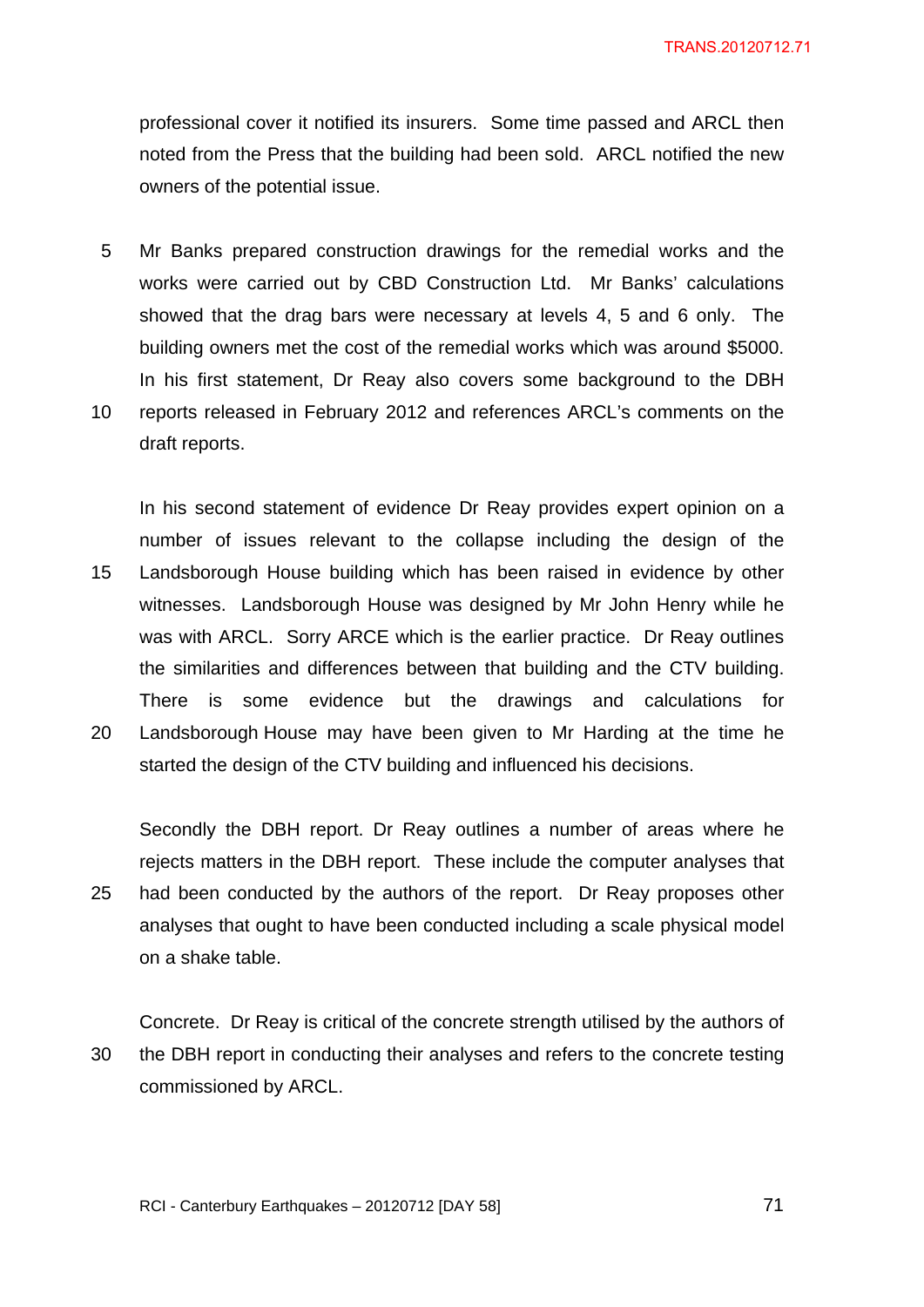Geotechnical report. Dr Reay notes that no advice was sought from the original geotechnical engineer who prepared the site report in 1986, Ian McCahon, particularly with respect to the likely soil stiffness properties that would have been recommended at the time of design. Dr Reay produces this 5 advice from Ian McCahon. He also refers to another ARCL witness Dr Brendon Bradley who reports on the results from a seismic recording device placed on the CTV site by ARCL.

Dr Reay comments on the DBH's reports references to construction 10 tolerances in relation to the installation of spandrel panels with either limited or no gap between the end of the panel and the concrete column. Dr Reay considers that it is unlikely construction was completed in this manner and produces photographs from another building constructed by Williams Construction showing good alignment of the spandrel panels.

15

Destruction of evidence. Dr Reay is critical of the authors of the DBH report for making no attempt to retain the sections of the remaining shear wall and floor elements that were intact after the collapse in breach of good forensic practice.

20

Dr Reay was asked by the Royal Commission to express an opinion on the compliance of the CTV building with the code of the day. In his statement Dr Reay notes that it is not possible to definitively state that the building complied as there is no certainty about the documentation issued to the building 25 contractor. However, he notes that after the addition of drag bars in 1991 and based on the 1990 report by the Holmes Consulting Group it is his opinion that the building complied after the completion of those works. 1254

# 30 **JUSTICE COOPER:**

Can I just ask there? You say there is no certainty about the documentation issued to the building contractor?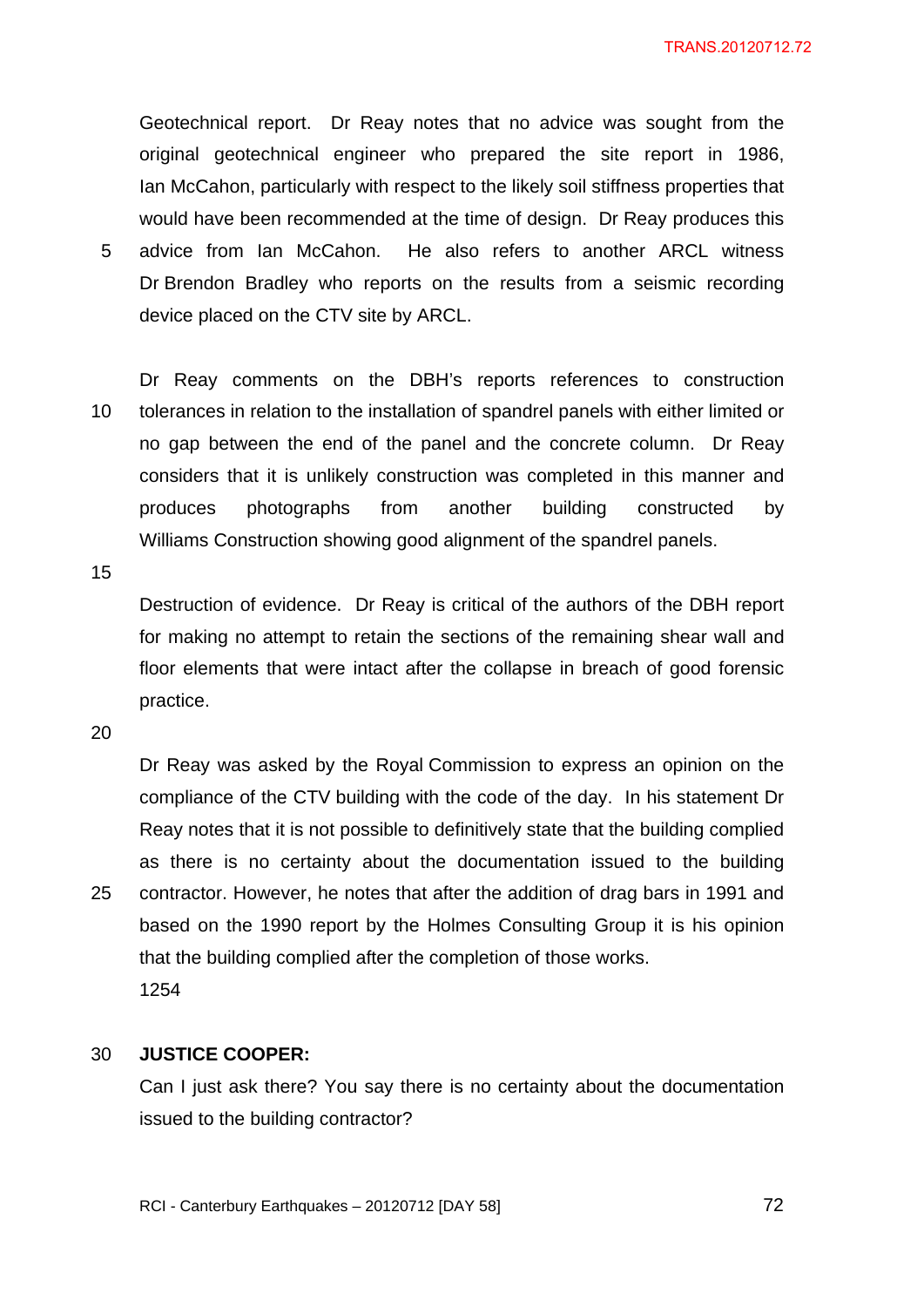Yes Sir.

# **JUSTICE COOPER:**

5 But there is no doubt about what was before the Council and what the Council submitted is there?

# **MR RENNIE:**

In essence that is correct Sir, although whether there is a comprehensive set 10 of all documentation I'm not sure can be confidently stated but you're quite correct there is as held by ARCL as held by the Council –

# **JUSTICE COOPER:**

Well we have got plans up from sheets 1 to 39 which have Council stamps on 15 them in on the  $30<sup>th</sup>$  of September 1986.

# **MR RENNIE:**

Yes but there's an issue, for example, about the calculations which were not initially provided, they were then called for by the Council. The matter is or will

20 be detailed in evidence because in essence Sir and this is a point which is worth a moment when, after 22 February when the enquiries began for the documentation the ability of the Council as to what it could find and the ability of ARCL as successor to the previous practice as to what it could find in both cases there were imperfections in that.

25

# **JUSTICE COOPER:**

All right.

# **MR RENNIE CONTINUES:**

30 Dr Reay, I'm at the top of page 9 Sir, Dr Reay then expresses a view on scenarios that have not been adequately considered in relation to the collapse of the building. The issues he raises are reinforcing strain hardening. Dr Reay comments on this phenomenon which has been discovered in a number of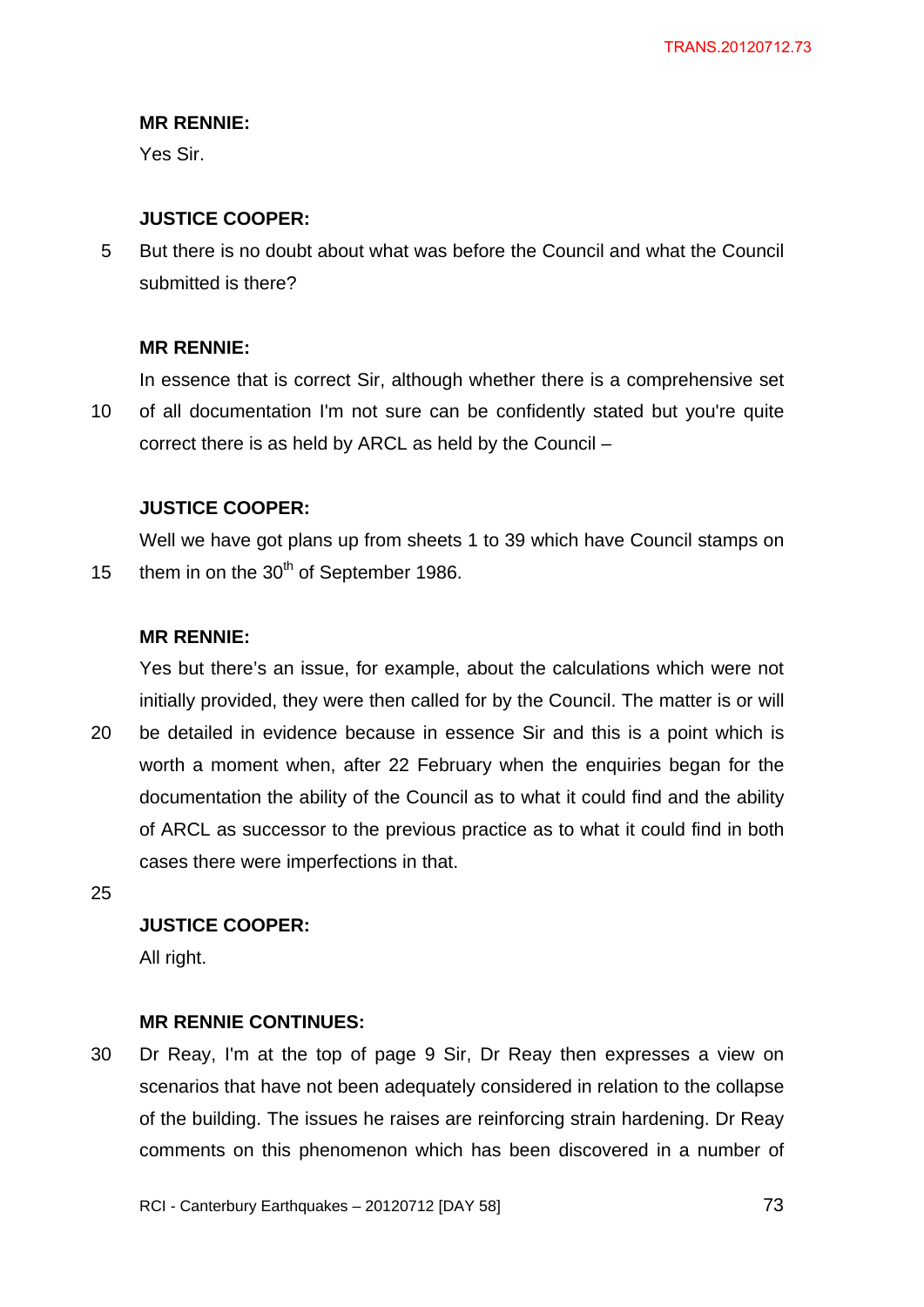buildings around Christchurch including the IRD building. It involves the concrete reinforcing being strained to the point of being stretched beyond repair resulting in an irretrievable loss of capacity to the building.

Vertical accelerations. Dr Reay believes that the effects of very high vertical 5 accelerations have not been adequately accounted for in the collapse analysis to date.

South wall lateral load resistance. Dr Reay comments that the lateral load resistance of the southern wall has not been adequately considered. Vertical accelerations affect the gravity restoring force provided by the gravity loading

10 of the floor.

Building modifications. Dr Reay comments on the evidence of Mr Morris in relation to holes drilled in the building during the 1990s for the installation of cabling and ducting including through some of the reinforcing.

## 15 **JUSTICE COOPER:**

You must accept that it is very difficult for us to do anything with that evidence Mr Rennie?

### **MR RENNIE:**

20 Yes.

### **JUSTICE COOPER:**

In fact I wonder whether it is even evidence because evidence –

# 25 **MR RENNIE:**

I accept –

#### **JUSTICE COOPER:**

Evidence is defined in the Evidence Act anyway is evidence which has a 30 tendency to prove or disprove something and that –

### **MR RENNIE:**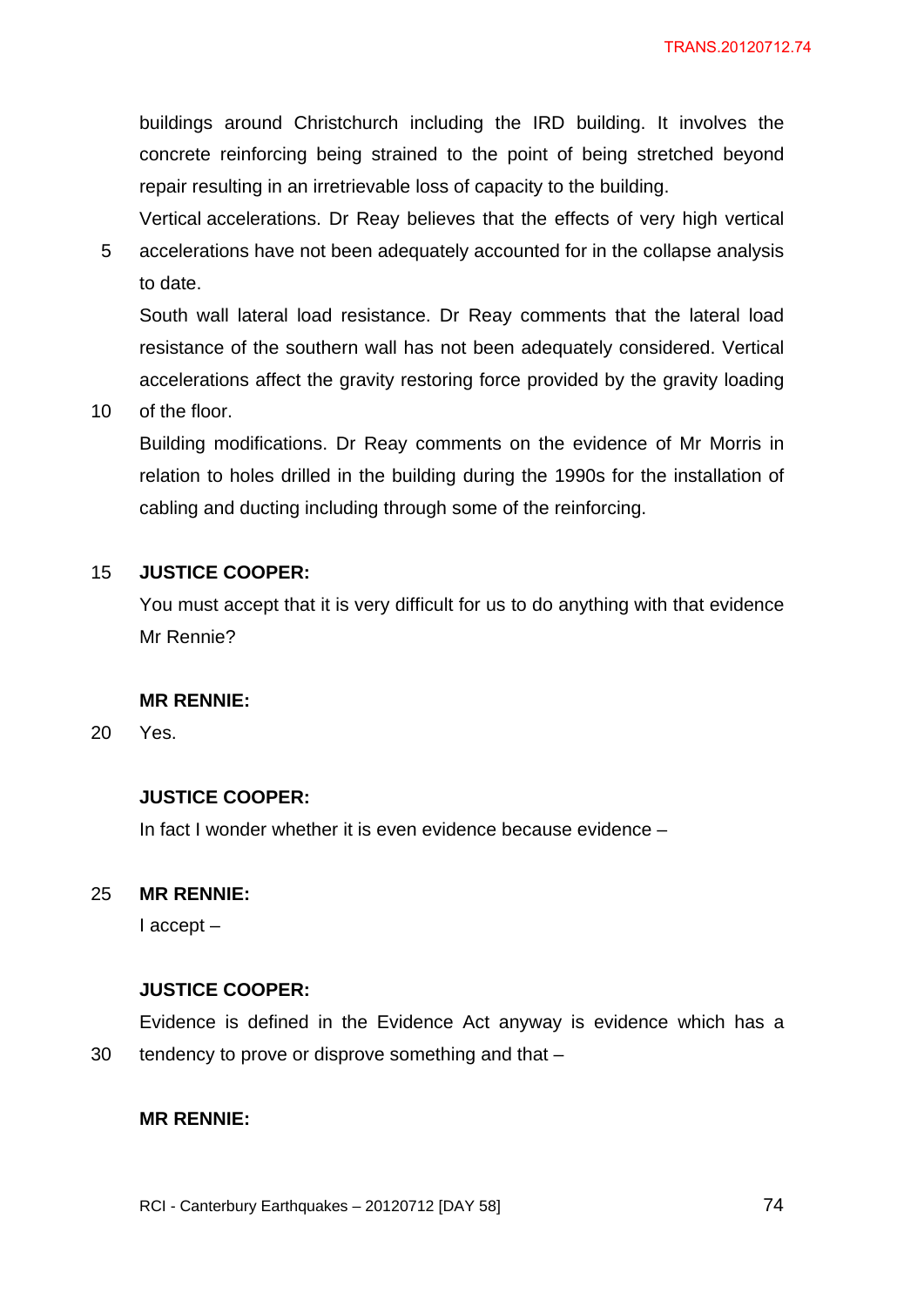Sir I accept the limitations on that evidence and that was why I put the question to Professor Priestley in the way that attracted Your Honour's attention because asked to answer the question, "Were holes drilled in the building or were there not?" I would say in a civil standard approve the answer

5 is, "Yes they were." Asked, "How many of what dimension and where?" The answer would be, "The information is not known." And that was why I put that question in the way that I did.

#### **JUSTICE COOPER:**

10 So is there any evidence that tends to prove or disprove something?

### **MR RENNIE:**

Your Honour will find that the way that this point is ultimately developed relates in our perspective although Dr Reay I have to say has the position that 15 I have put and has to take his view against the limitations of the information. The position that I ultimately put in relation to this relates to the better control of alterations to buildings once constructed as a general point of principle and not as a causative issue and my view respectfully Sir is that that is about as far as I can take it unless somebody rings up and announces that when he

20 drilled some holes he had some photos taken because he was so proud of them and that hasn't happened Sir.

### **JUSTICE COOPER:**

Okay.

25

### **MR RENNIE CONTINUES:**

He also comments on the installation of an internal staircase between levels 1 and 2 of the building in 2000. Dr Reay notes that both of these issues have not been adequately considered by other experts. Finally Dr Reay discusses 30 the possibility of cumulative damage to the building as a result of ongoing aftershocks between September 2010 and February 2011 and produces a schedule listing all such major aftershocks. This evidence is also dealt with by other ARCL witnesses. Finally Dr Reay produces time records from ARCE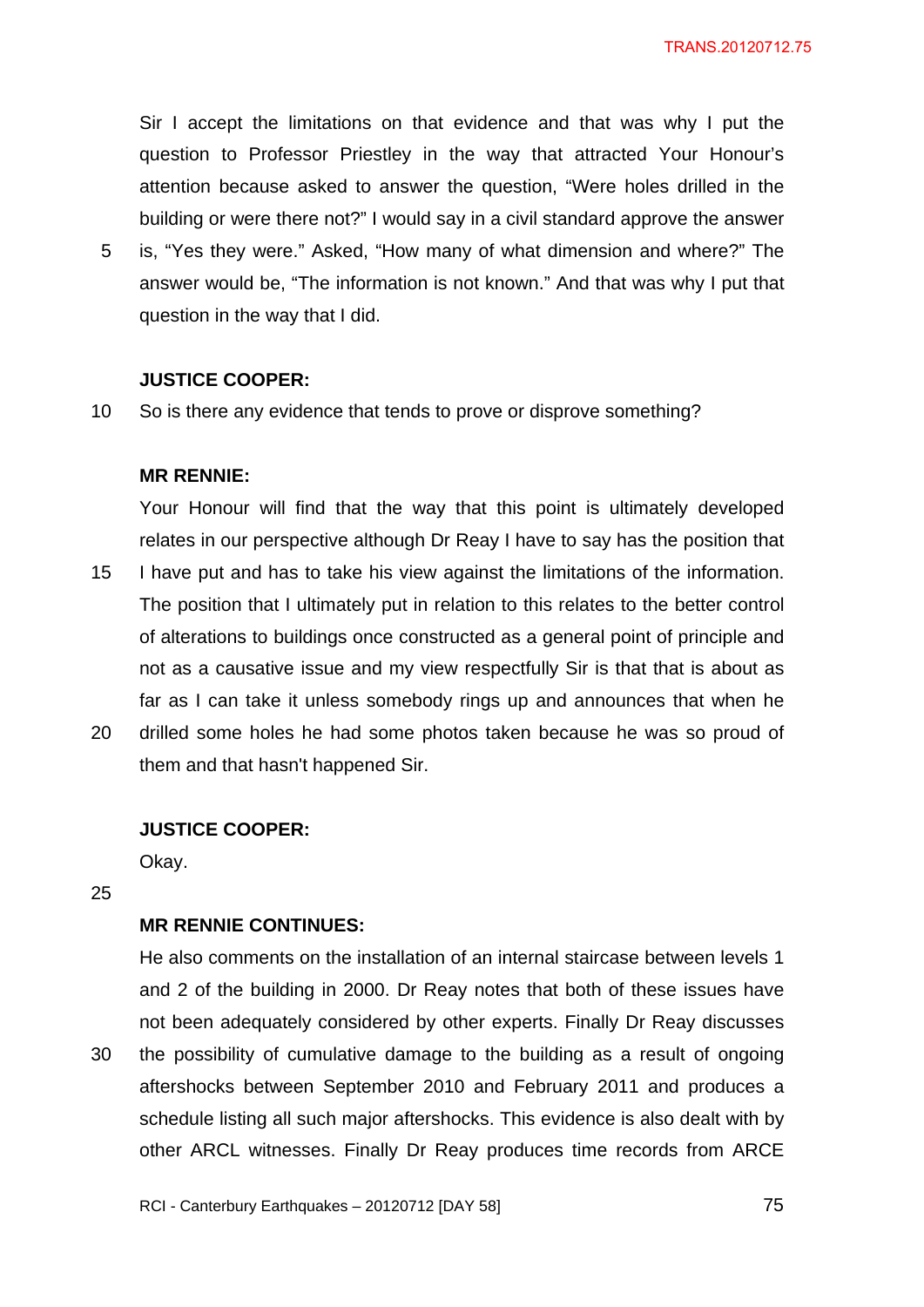from the time of the CTV building project which identifies a number of hours worked by various staff members on the job. This time records are that Dr Reay recorded 3.5 hours for the job and Mr Harding 304 hours.

In his third statement of evidence Dr Reay responds to evidence given by 5 some other witnesses. Primarily he focuses on the evidence of Mr John Henry. Dr Reay's evidence will be presented in a number of stages. This week his evidence on collapse considerations will be given. Later in the hearing Dr Reay will be heard on the topics of code compliance, design and drag bars. Now Your Honour of course my optimism about time has been completely

10 contradicted by the clock and I'll take a break there if I may?

### **JUSTICE COOPER:**

Yes.

### 15 **MR RENNIE:**

And I will just say one more thing about Dr Reay's evidence. Hopefully with a view of assisting and this has been discussed with counsel assisting Mr Mills, we have actually prepared a copy of the three briefs consolidated containing only the evidence that Dr Reay will give this week and we're proposing to 20 make that available if the Commission considers that that is a way in which it would be helpful to proceed.

### **JUSTICE COOPER:**

Mr Mills?

25

## **MR MILLS:**

That is right, he did discuss it with me. There is one, a little addition to it which I've mentioned which will be drawn to your attention but other than that it is just as it has been described. It's drawn together with the original 30 paragraph numbering so you can still cross-reference if you wish to. It did seem to me that it was quite convenient rather than picking pieces between three different briefs which is the way it's actually been given.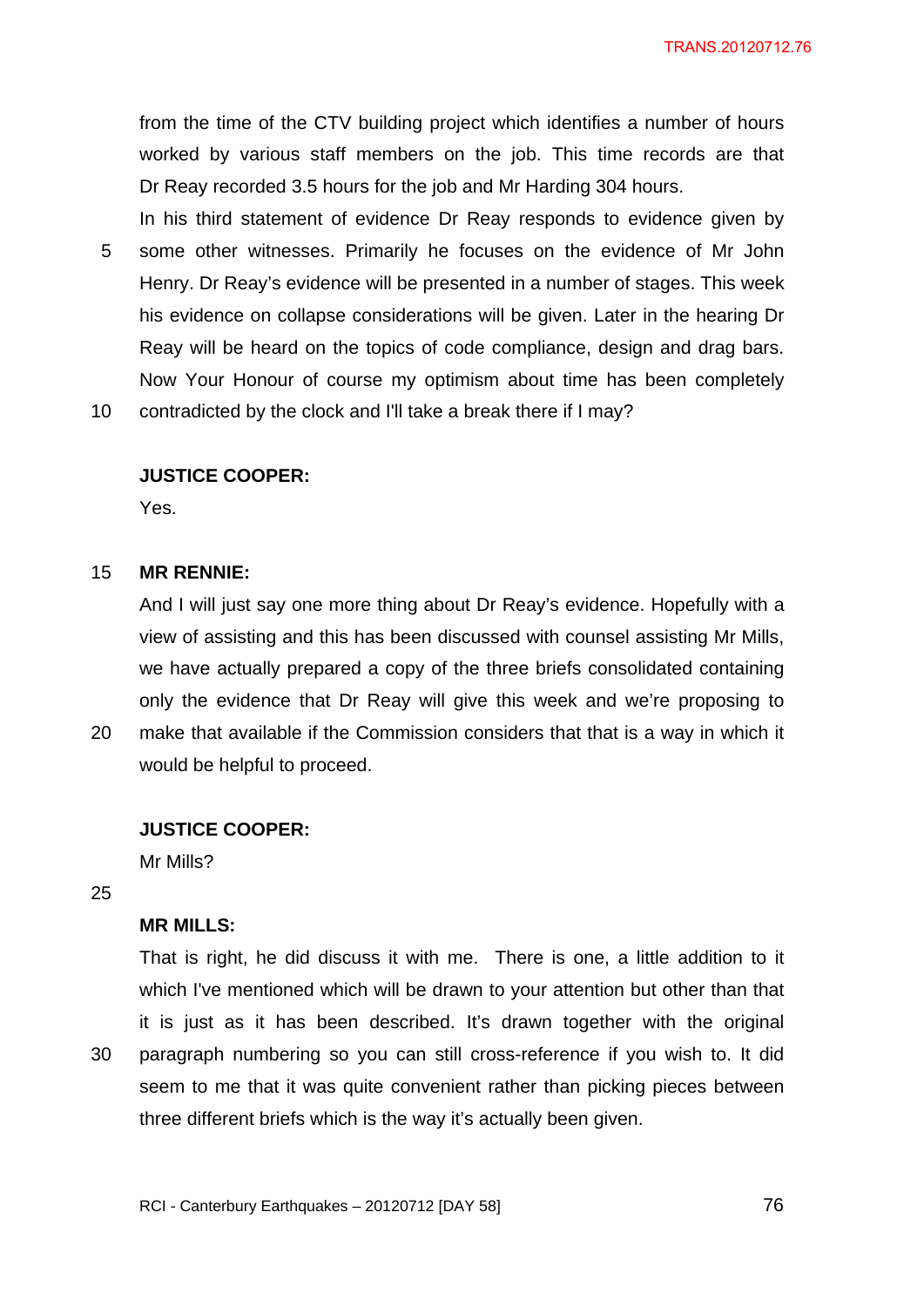# **JUSTICE COOPER:**

All right. Does anybody else have an opinion on this difficult issue? Well we will do it that way, thank you.

# 5 **HEARING ADJOURNS: 1.02 PM**

# **HEARING RESUMES: 2.15 PM**

# 10 **MR RENNIE:**

Sir, just before I resume the opening just to tidy up several matters that came up in the course of the first part this morning.

# **JUSTICE COOPER:**

15 Yes.

## **MR RENNIE:**

And one matter that it was my intention in any event to raise at the end of referring to Dr Reay's evidence.

20

### **JUSTICE COOPER:**

Yes.

# **MR RENNIE:**

25 I was asked about the extent to which the records of the plans et cetera were or were not available.

# **JUSTICE COOPER:**

Yes.

30

# **MR RENNIE:**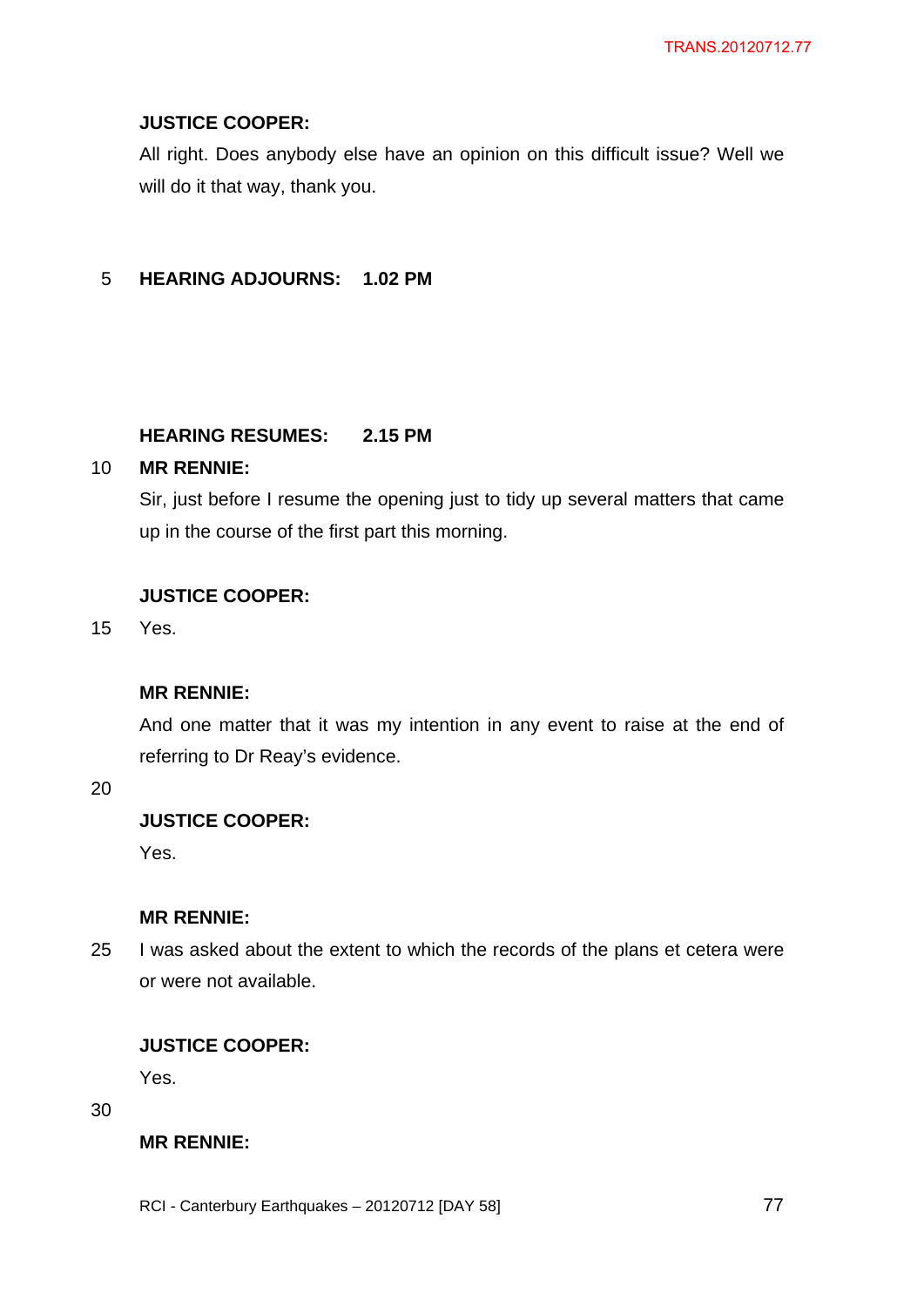There are a number of points in relation to this and I thought if it's convenient to you Sir I might just orally give you an indication of those and then offer to submit a more precise memorandum or a later statement.

## 5 **JUSTICE COOPER:**

Thank you.

### **MR RENNIE:**

Council has a set of the plans which as Your Honour noted has some 10 stamped approvals on them.

### **JUSTICE COOPER:**

Yes.

15

### **MR RENNIE:**

And ARCL has a set of the plans but in relation to some of the sheets of those 20 plans there are differences in the detailing between those two plans and that's why I'm suggesting that a memorandum may be helpful.

### **JUSTICE COOPER:**

Yes, I hadn't appreciated that.

25

# **MR RENNIE:**

Yes. I don't want Your Honour to think that they are major or significant but the fact remains that the two are not identical and rather than leave it at that I'll arrange for a memorandum just indicating that to be provided Sir.

30

### **JUSTICE COOPER:**

Yes that will be helpful. Can you tell me whether the ones in your client's possession, do they have Council stamp on them?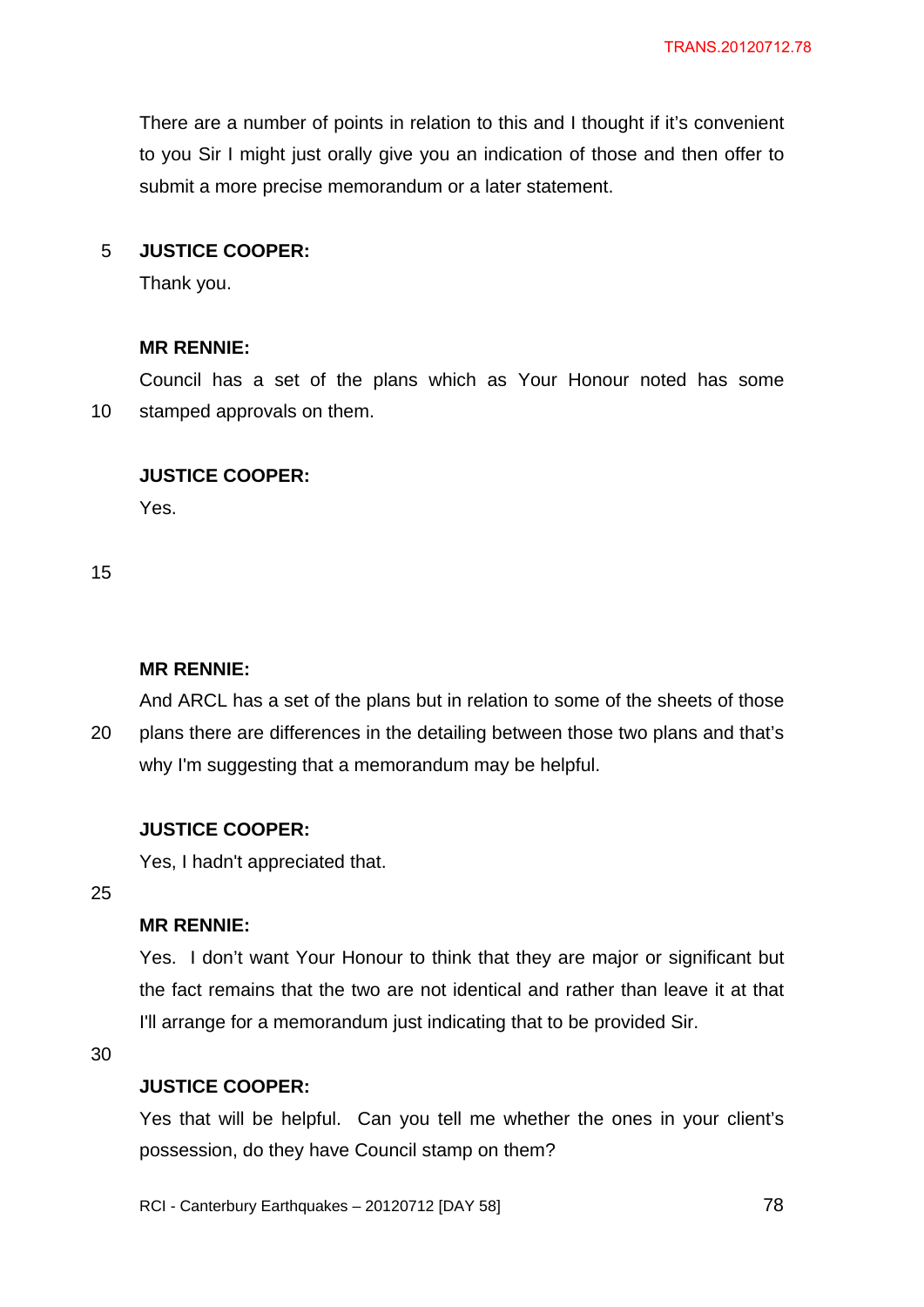I don't recall that Sir but, no, I shouldn't answer that because I don't recall that. Now next Sir –

5

### **JUSTICE COOPER:**

Well that would be not terribly good would it if there were different plans both stamped approved?

#### 10 **MR RENNIE:**

No, but it depends on the degree of significance of the difference Sir and my understanding is that the difference is not central to what the Commission is concerned about but it's part of why I was saying that there is not certainty as to precisely what went to the contractor because there is no record of the

- 15 plans that went to the contractor and there is, of course, no as-built set of plans. Now in addition to that you will be aware that the Council issued a set of requisitions in respect of further information and a request for calculations and so forth. There is a set of the calculations. That set of the calculations is held by ARCL and while it can be inferred that they are likely to be the same
- 20 as the calculations held by the Council at the time that can't be confirmed because, at least to this point, the Council's copy of those calculations have not been located.

### **JUSTICE COOPER:**

25 Well in that case is there any reason to suppose they wouldn't be the same?

### **MR RENNIE:**

It's, the reference BUID, BUI.MAD249.019127 does not contain stamped copies and I understand that to be the Council's copy Sir. So by definition the 30 stamped copy must be the copy we held.

### **JUSTICE COOPER:**

Okay.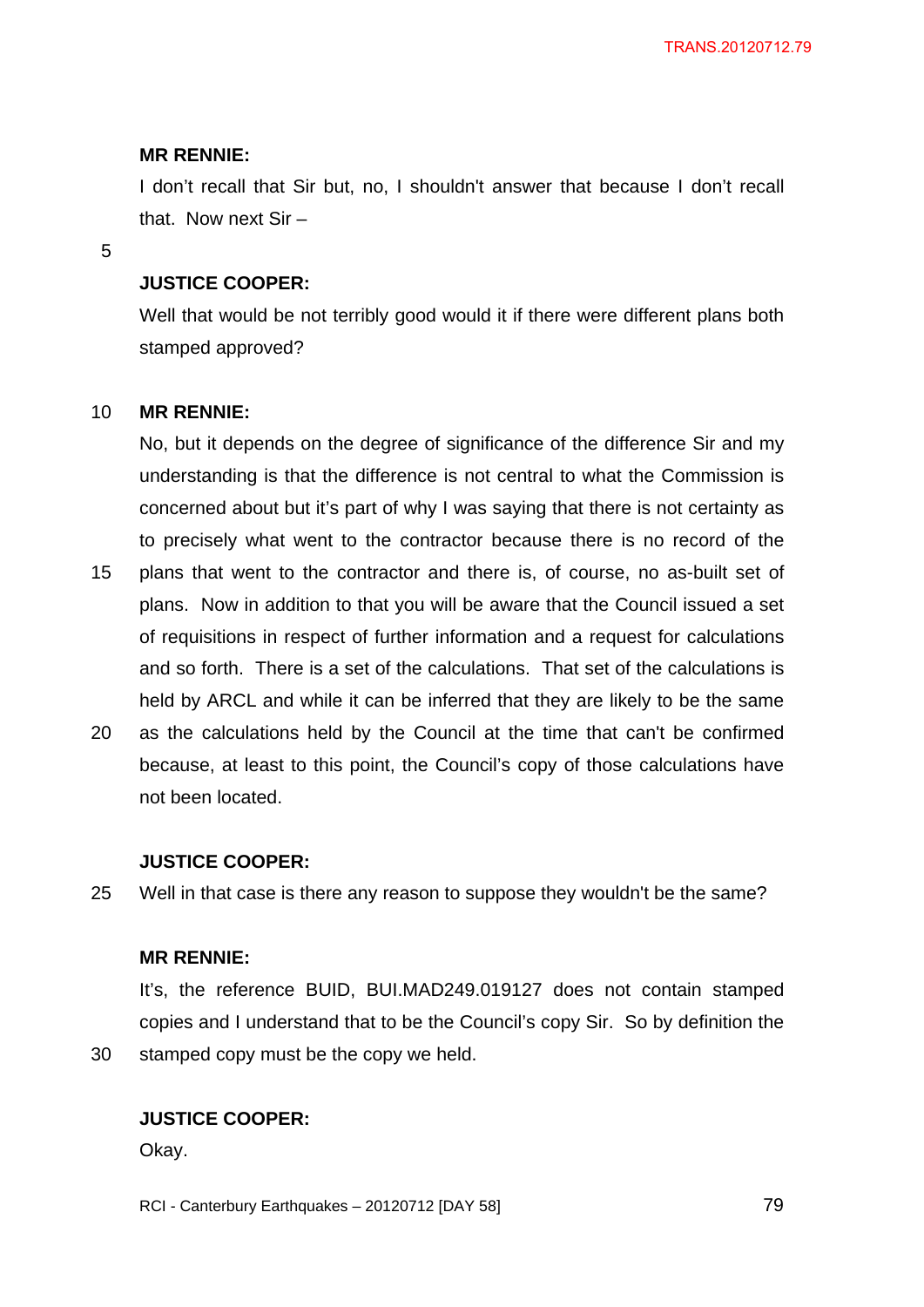What I, what I'm saying about the calculations Sir, no I've got it back to front. Right I, I misunderstood what I was just told by counsel assisting Sir. It's 5 exactly the other way round. We don't have the stamps. The set of plans that we had we provided the copy of to DBH and that's the reference that I gave to you. The point about the calculations Sir is the set that we may, that we hold may well be complete but, again, there cannot be absolute assurance that they are, neither can we say conclusively that they are what was given to the

- 10 Council. So that's that element of uncertainty. Then there are some lesser points Sir. The, the building permit as it would have been in those days that was given to the builder would plainly have encompassed the plans as approved by the Council but what there may have been beyond that which is a matter which would be known to the Council and the builder doesn't
- 15 presently seem to be ascertainable. And then, of course, Sir, lastly, one would have wished to have a set of as-built plans but if any such set of plans were prepared no such set has been traced. Those are the main differences.

### **JUSTICE COOPER:**

20 Yes.

### **MR RENNIE:**

But having given Your Honour that it seems to me that you would be much assisted by having a more detailed memorandum.

25

# **JUSTICE COOPER:**

Yes.

### **MR RENNIE:**

30 That just takes up those points.

# **JUSTICE COOPER:**

All right. Thank you. When you can.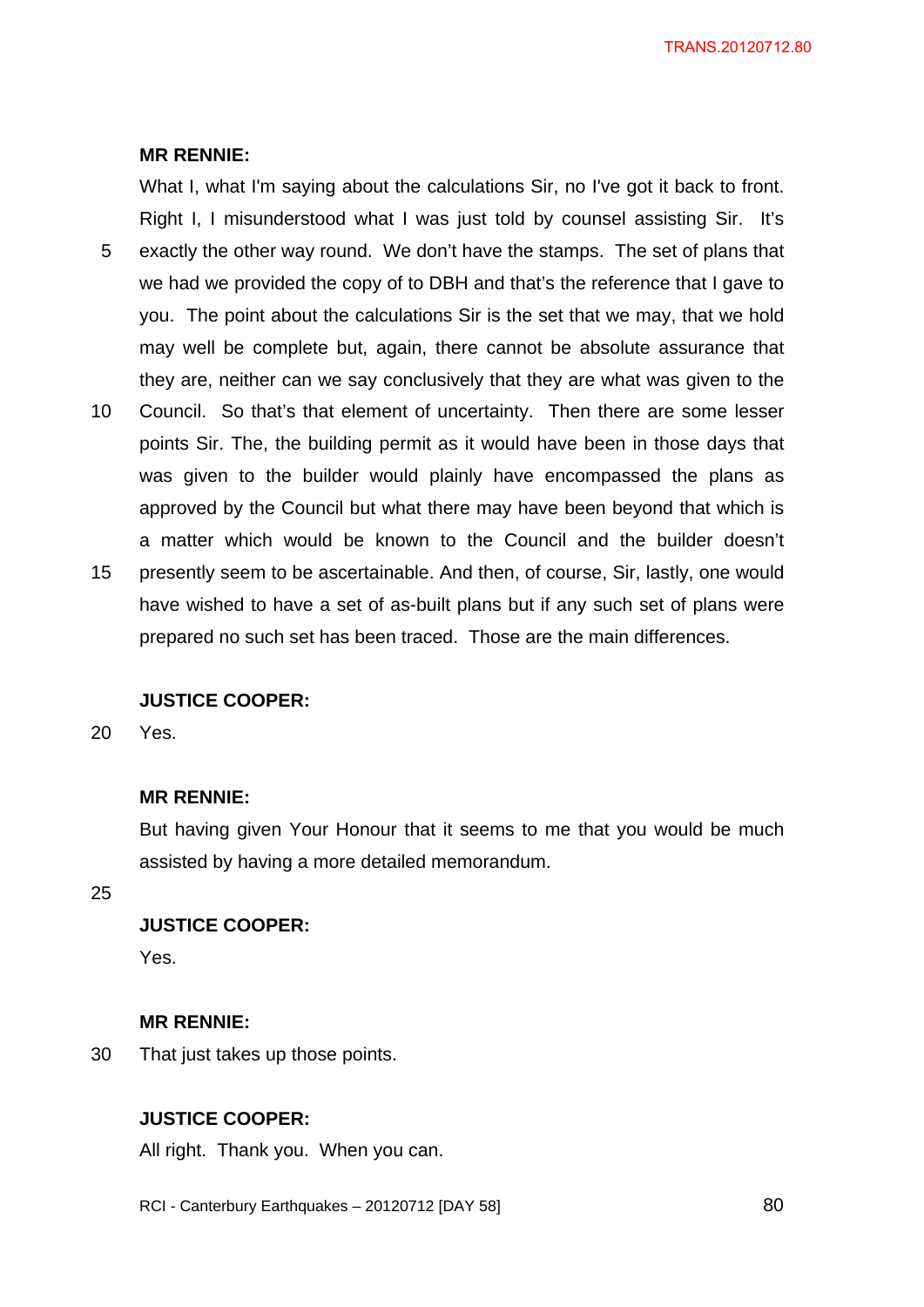Now Sir the next point. The Commission requested the building that I was referring to and I am having the name and address of that building identified 5 and I will come back to you about that as soon as I can.

## **JUSTICE COOPER:**

Thank you.

### 10 **MR RENNIE:**

Now Sir the last matter that I have to raise about Dr Reay's evidence relates to this. In his evidence Dr Reay, as I indicated in the opening this morning, gives, or will give evidence about strain hardening.

## 15 **JUSTICE COOPER:**

Yes.

### **MR RENNIE:**

That is in the evidence given as a general statement. In other words it's not 20 presented as a discussion of a particular investigation or project with which he is familiar. Underlying that evidence is some actual practical experience in respect of a particular investigation, not of course related to the CTV building but in Christchurch, which is current and incomplete and currently in relation to the parties involved, he being only an expert advisor, in contention between 25 several parties. If the Commission or counsel wish to go beyond the general statements on strain hardening which appear in Dr Reay's evidence to discuss the underlying basis for what he expresses it would be necessary for me to seek an order to protect the confidential interests of third parties at that point Sir. I respectfully suggested it won't in fact be necessary to go that extra

30 step but I simply wanted to signal that now so that the position is protected and if necessary I could outline to the Commission how the interests of third parties could be affected if the evidence led to the identification of that particular matter.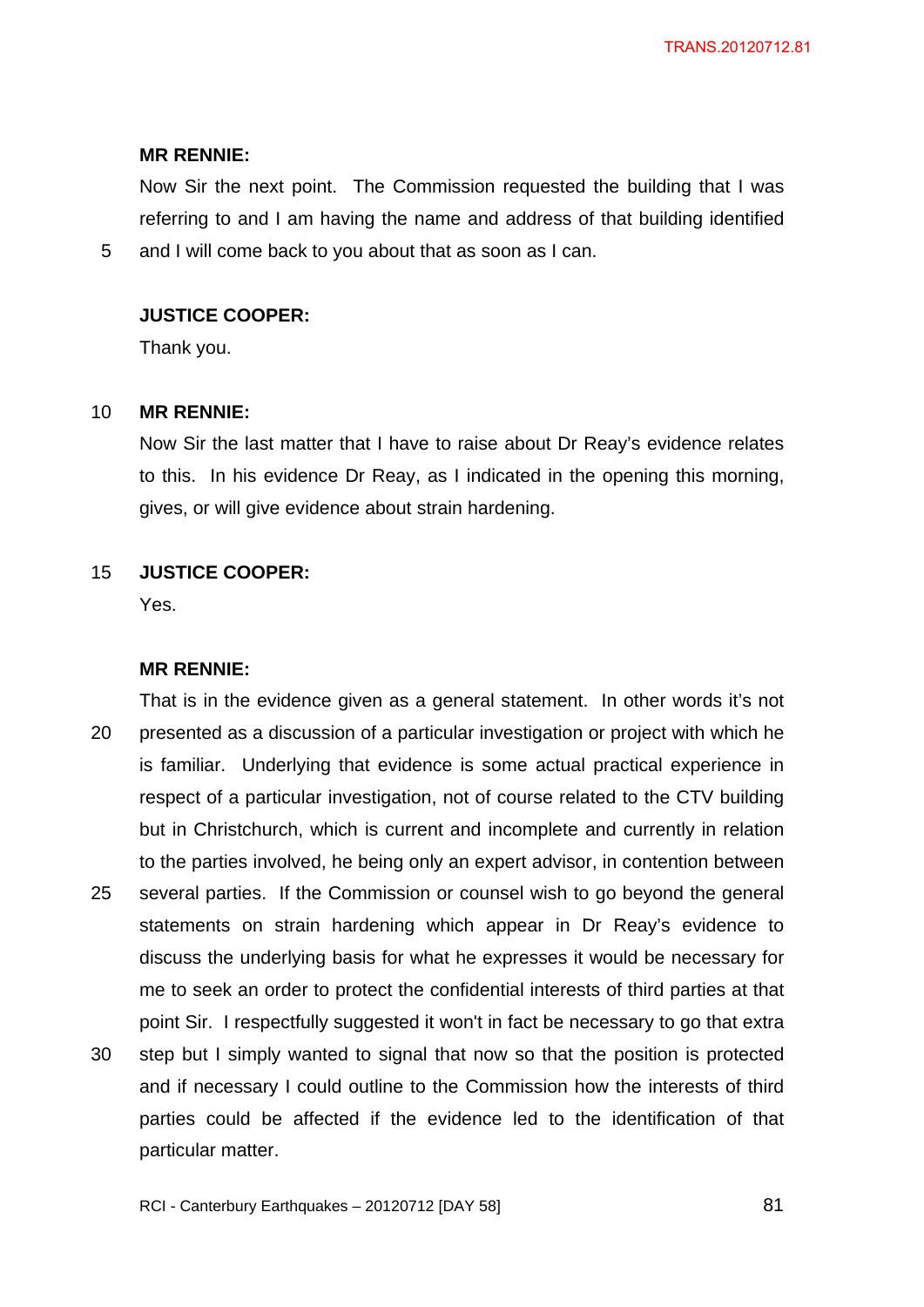# **JUSTICE COOPER:**

Yes well you, yes, you may have to do that.

# 5 **MR RENNIE:**

Yes. Well if -

# **JUSTICE COOPER:**

But, but  $-$ 

### 10

# **MR RENNIE:**

If you think it's more prudent for me to do that now Sir I, I could do that either orally but I would be seeking a conference with the Commission in that regard or I could have something prepared in writing and submit it and then proceed

15 from that basis Sir.

# **JUSTICE COOPER:**

Yes, all right well we've got, I don't think I want you to interrupt your opening 20 to do that.

# **MR RENNIE:**

No Sir.

# 25 **JUSTICE COOPER:**

And we'll see where we get to when it comes to –

# **MR RENNIE:**

Yes I have to emphasise Sir that what is affected in this matter is not the 30 interests of Dr Reay or ARCL. What is affected is the third parties and the obligations that they are entitled to expect from an expert advisor.

# **JUSTICE COOPER:**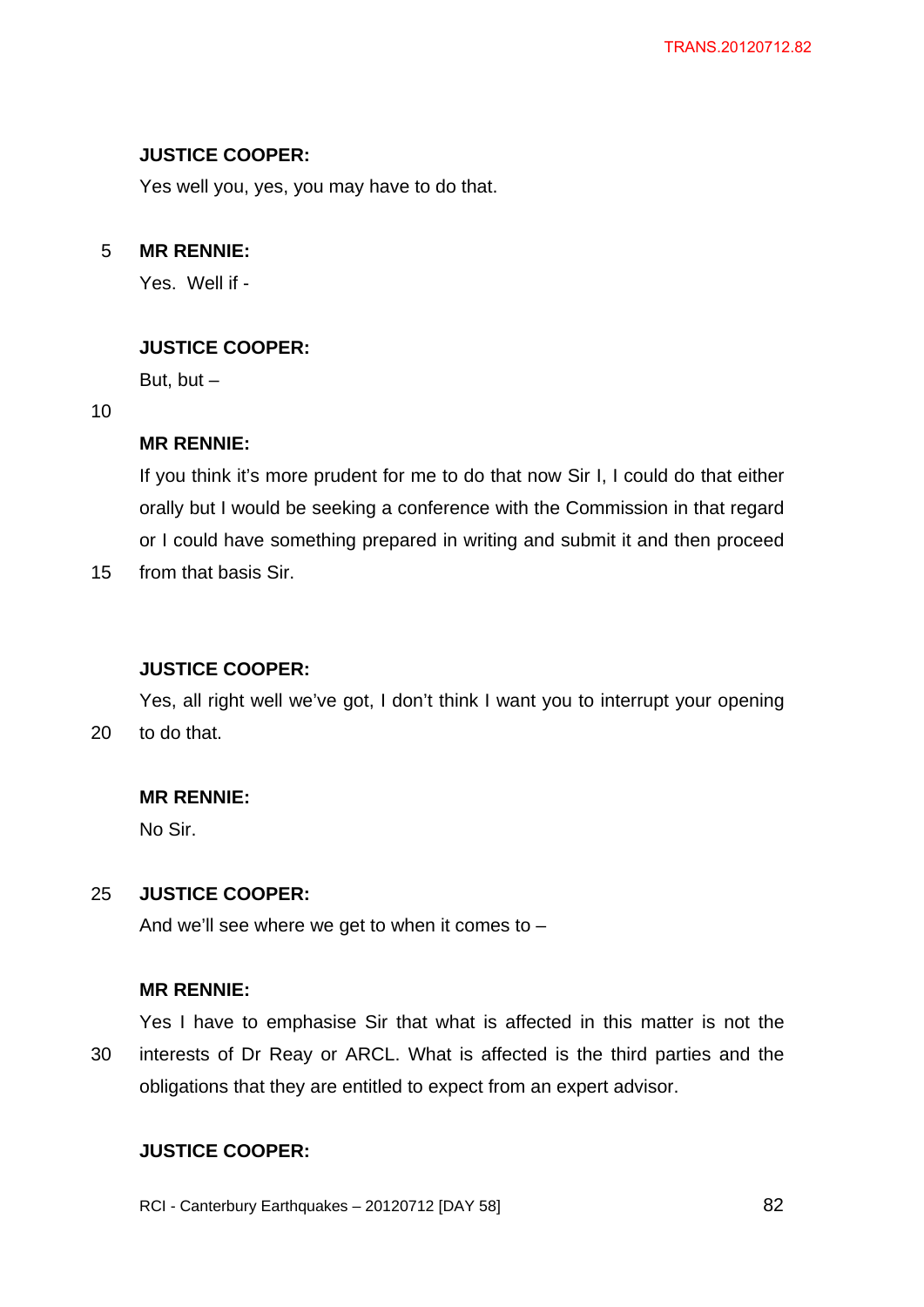Yes. Well, is it possible that they might waive any interests that they had –

## **MR RENNIE:**

Not in the nature of the unresolved position between them Sir.

5

# **JUSTICE COOPER:**

Yes. Have you spoken to Mr Mills about this?

### **MR RENNIE:**

10 Yes Sir.

# **JUSTICE COOPER:**

Yes, all right. 1425

15

# **MR MILLS:**

(inaudible 14:25:03) request that I had made for the underlying documentation 20 for the evidence that Dr Reay gives about strain hardening, that's the

background for this.

### **JUSTICE COOPER:**

So when we get to that point, when it becomes necessary for this issue to be 25 aired and resolved we can deal with it then because that would give it –

## **MR RENNIE:**

That is what I am suggesting Sir and it may well be possible to meet the needs of counsel assisting without the other difficulties that I am endeavouring 30 to signal.

# **JUSTICE COOPER:**

All right, thank you.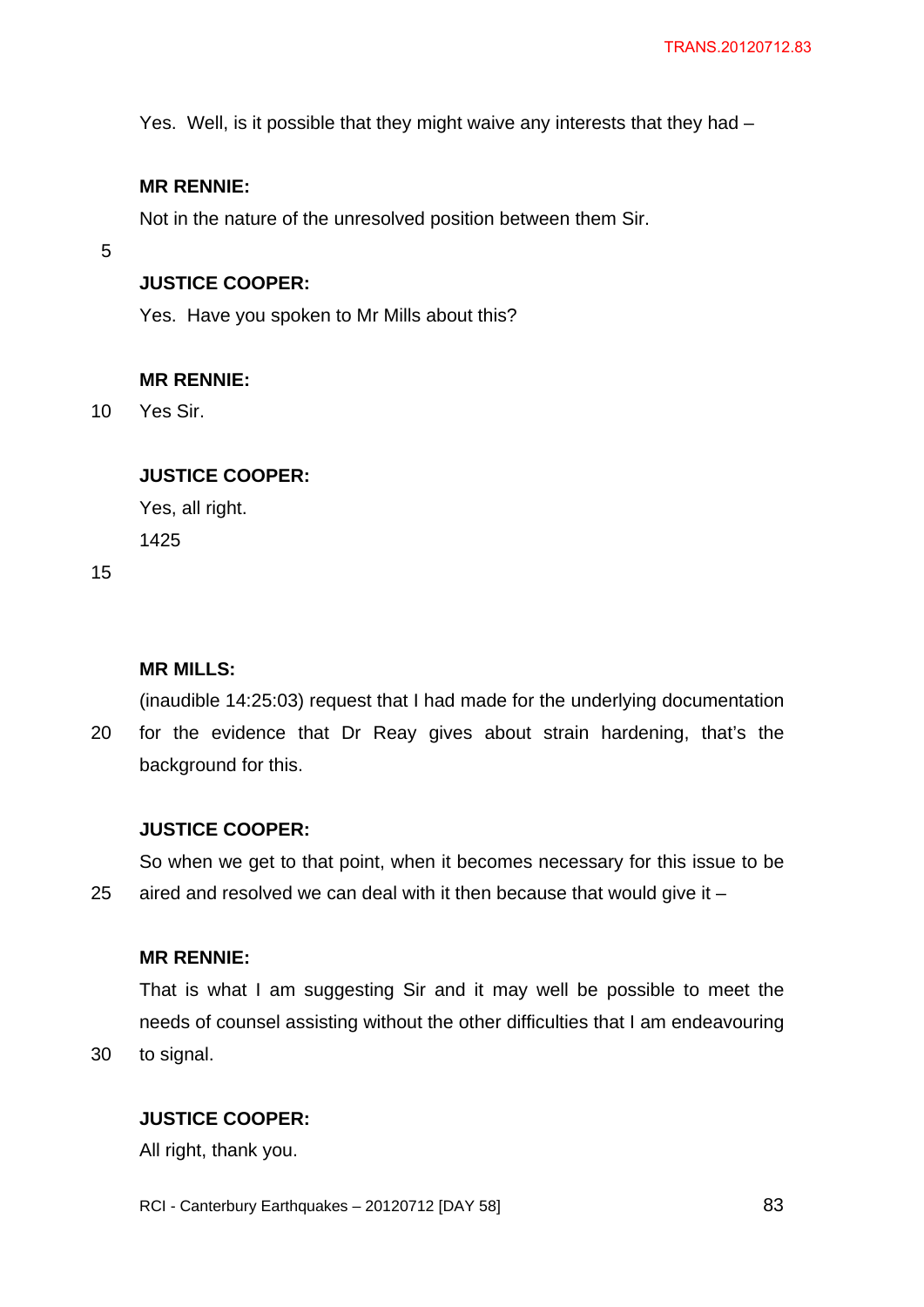Now Sir, I am back at page 10 of the opening at paragraph 23 and I am about to refer to the evidence to be given by Professor Robin Shepherd.

5

# **JUSTICE COOPER:**

Yes.

### **MR RENNIE:**

- 10 "Professor Shepherd is a consulting engineer who divides his time between Tauranga and California, USA. Professor Shepherd specialises in earthquake analyses and this is the focus of his consultancy business. Professor Shepherd has been engaged as an expert to advise on a number of issues relevant to the issues before the Commission.
- 15 Forensic engineering practice. Professor Shepherd outlines standard practice but carrying out a forensic engineering investigation into structural failures. Professor Shepherd is critical of the authors of the DBH report for failing," I would have written, "to examine properly and preserve the remains of the building for proper examination." "Evolution of seismic standards Professor
- 20 Shepherd comments generally on the development of earthquake investigation practices including strong ground motion measuring instruments and the contribution to earthquake investigations. Over the years there has been an increasing recognition of the need to provide for earthquake resistant designs in design standards.
- 25 Cumulative earthquake damage. Professor Shepherd comments on the effect of successive earthquakes and aftershocks on structures. He notes that the ongoing practice of repairing cracked reinforced concrete structures by injecting epoxy resin into cracks attempts to reinstate the strength and stiffness of the building and in doing so recognises the fact of cumulative
- 30 damage. Professor Shepherd expresses the view that the CTV building may well have been damaged more seriously in the September 2010 earthquake than was appreciated immediately following the event.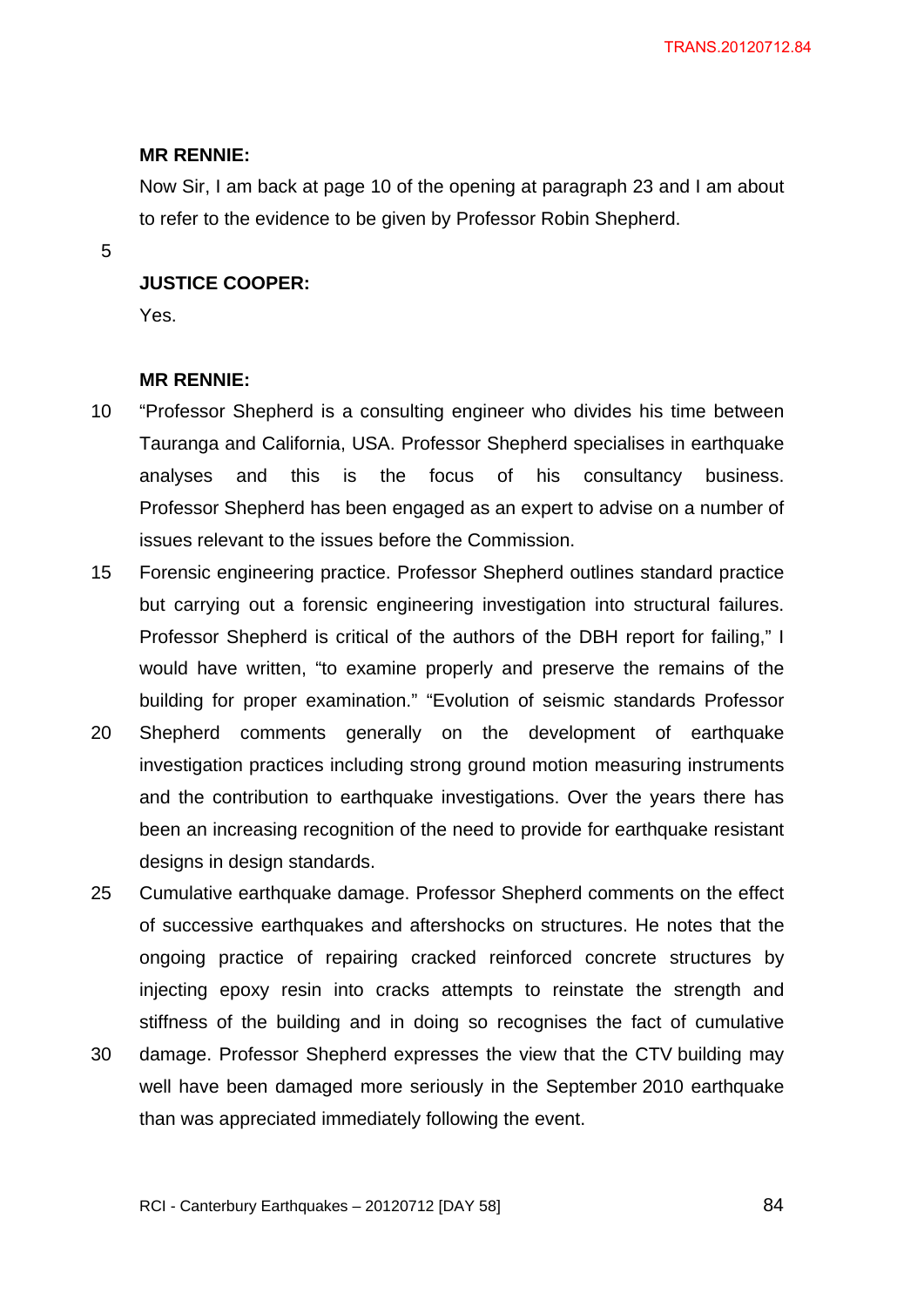Seismic excitation at the CTV building site. Professor Shepherd expresses the view that a recording instrument ought to have been placed at the CTV building site promptly after the earthquake on 22 February 2011. Records obtained from the several subsequent significant aftershocks would

- 5 have provided evidence regarding the unique properties of that site. In the absence of any records from the CTV building site the actual vertical acceleration experienced by the CTV building can only be a matter of conjecture but Professor Shepherd notes that it was clearly enough to apply loads significantly in excess of those typically anticipated in code
- 10 requirements.

Dynamic analyses. Professor Shepherd comments on the developing use of digital computers over the last half century and their use to predict the response of structures to earthquakes. Professor Shepherd comments on the analyses conducted in the DBH report and expresses the view that the

- 15 computer analyses appear to have been conducted with a view to proving a certain hypothesis rather than "investigating all collapse possibilities without prejudice". Professor Shepherd's evidence I say will be presented this week, well, will be presented in the context of collapse considerations.
- Dr Brendon Bradley. Dr Bradley is a lecturer at the University of Canterbury 20 and also has an independent seismic engineering consultancy practice. Dr Bradley will give expert evidence on two key issues: an analysis of ground motion aspect of the Canterbury earthquakes, and a statistical analysis of the concrete test data presented in the DBH report. Dr Bradley's seismic report will be presented in relation to the collapse considerations. Dr Bradley 25 analyses the case for utilising the four strong motion stations near the CTV site (and they are listed there). Seismic analysts use readings from these and other sites to assess the likely seismicity at any given place. In the analyses carried out for the DBH the REHS site readings were disregarded. The justification for this related to the ground conditions at the REHS site.
- 30 Dr Bradley disagrees and notes that the readings from the REHS site were consistently higher than the readings from the other three sites which were taken into account. Dr Bradley's opinion is that all four strong motion stations near the CTV site are appropriate for use in analyses. This conclusion feeds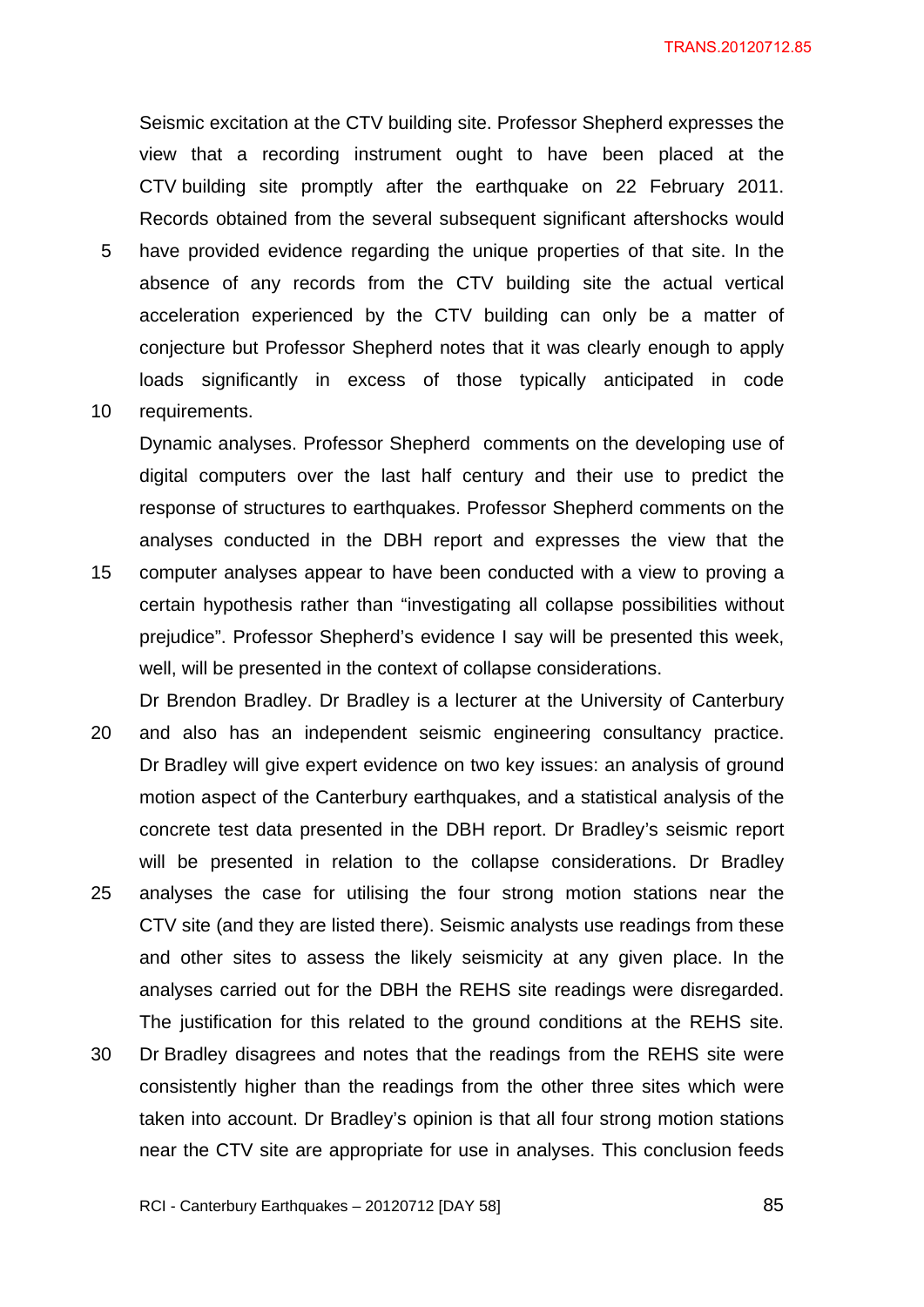into analyses being carried out by other experts and it appears to be now accepted by other experts notably Mr Sinclair. Dr Bradley also comments on the readings from the instrument deployed by ARCL at the CTV site at March 2012. Importantly Dr Bradley concludes that the general response at 5 the CTV site is consistent with those at the other four CBD stations.

The second part of Dr Bradley's evidence will be presented later in the concrete section. Using his expertise as a statistical engineering specialist Dr Bradley has analysed the concrete column test data presented in the DBH

- 10 report. Dr Bradley reviews the correlation between different types of strength tests, used statistical distribution of the results and then adopts recognised analysis methods to reach conclusions. Dr Bradley concludes that there is no credible evidence to suggest that the observed concrete strengths are lower than the specified concrete strengths in the construction contract. Dr Bradley
- 15 also presents two figures which analyse the results of the strength test commissioned by ARCL. The graphs which are attachment C to Dr Bradley's statement demonstrate the higher observed distribution of concrete strengths in the tests carried out by CTL Thompson.
- Professor John Mander. Professor Mander is a New Zealand citizen who is 20 currently a professor at Texas A & M University in USA. His evidence is presented as a formal submission which he will speak to and in the academic sense defend.

### **JUSTICE COOPER:**

25 Well I just have some difficulty with that classification. We spoke about this the other day. I mean it is expert evidence isn't it?

#### **MR RENNIE:**

Well it is Sir and I anticipate, assuming that this is your preferred approach,

30 that Dr Mander will simply read it on the basis that it is equivalent to a statement of evidence.

## **JUSTICE COOPER:**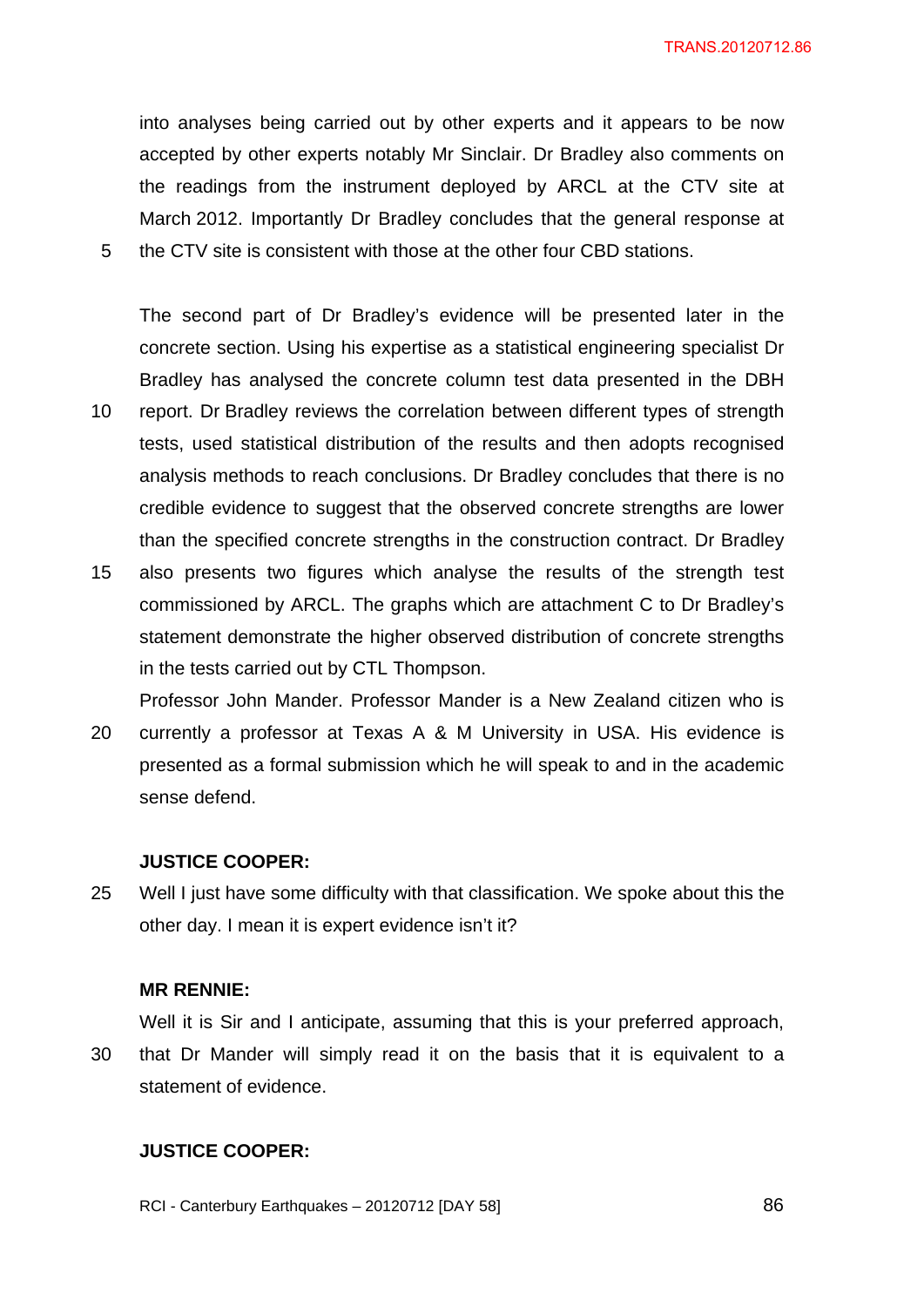And be cross-examined on it?

# **MR RENNIE:**

Absolutely, there is no suggestion as I said when Your Honour first raised this 5 with me that it is anything other than a comprehensive statement which is evidence which he is to be questioned on in the usual way.

# **JUSTICE COOPER:**

But that sentence that you or somebody else has written there doesn't –

10

# **MR RENNIE:**

I wrote that Sir.

# **JUSTICE COOPER:**

- 15 It doesn't coincide with my understanding of what, I mean, am I old-fashioned in this respect? You either have evidence or you have submission. A submission one expects from an advocate of some sort, usually a lawyer in these contexts and evidence is what people say whether it be fact evidence or evidence of expert opinion, and the latter two categories are given on oath so
- 20 I do not know why that, I just, I mean I don't suppose this is a major point but I don't understand why the language is being used.

# **MR RENNIE:**

Well Sir in a sense, with respect, neither do I, but when -

25

# **JUSTICE COOPER:**

But you are responsible for it.

# **MR RENNIE:**

30 I am absolutely Sir and I'm just about to submit a confession.

# **JUSTICE COOPER:**

Yes, all right.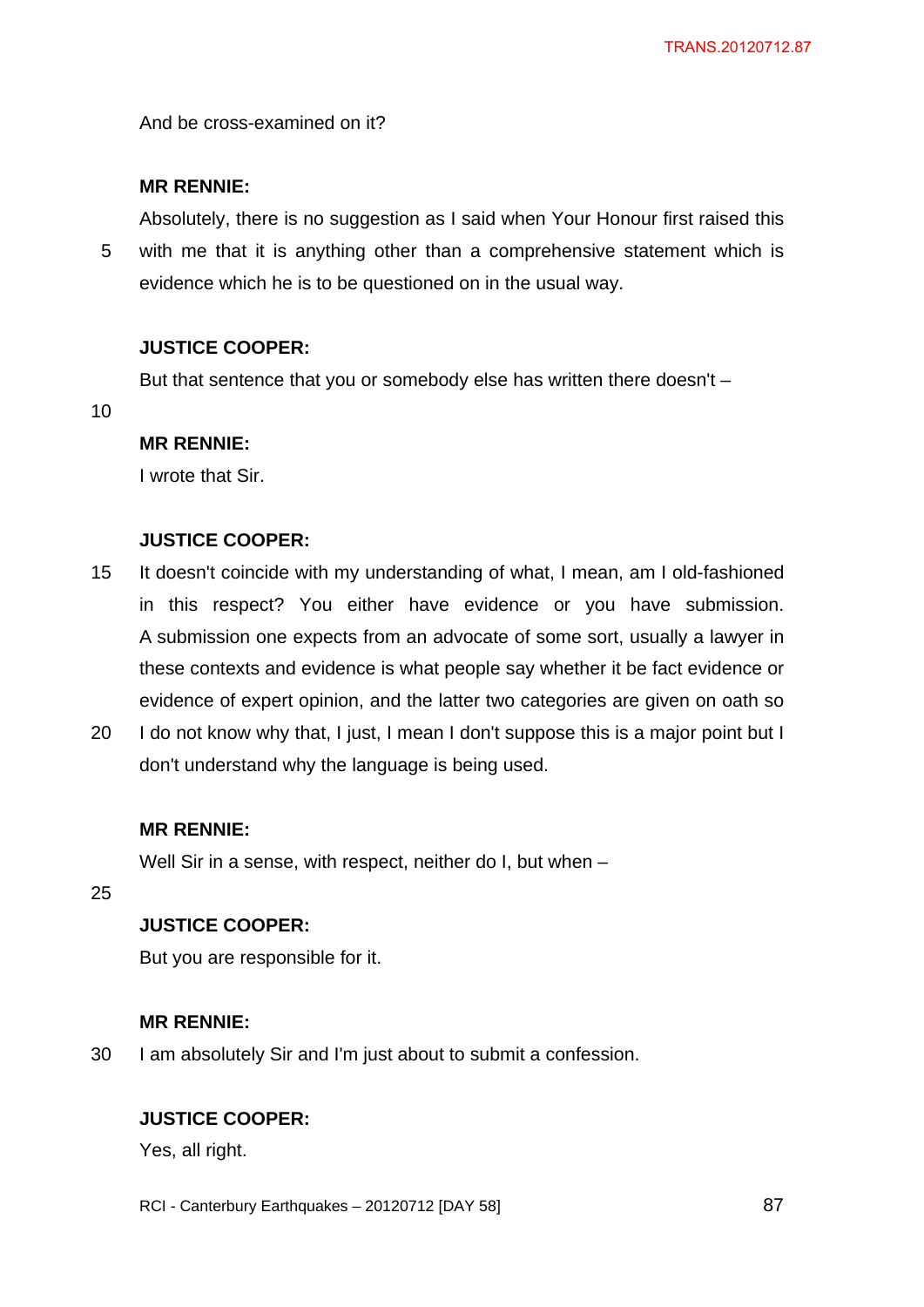Because what I am going to say is this Sir, that if I had perceived that Dr Mander's brief of evidence, and I call it a brief of evidence, had been 5 intituled as submission, if I had noticed that I would have deleted it.

# **JUSTICE COOPER:**

Yes, all right.

### 10 **MR RENNIE:**

None of this would have been taken up. As it was raised with me earlier I wrote this sentence to try to explain why I am in the situation which I am in and it can be replaced, if you like Sir, by a sentence in which it says, "Dr Mander has now been advised by counsel that his evidence must be

15 described as evidence and not a submission."

## **JUSTICE COOPER:**

20 Yes, well we need not spend time on it, I suppose I was more disconcerted by seeing it in your submission if I may put it that way?

### **MR RENNIE:**

I am sorry that my attempt to resolve it has compounded it Sir –

25

# **JUSTICE COOPER:**

Yes, that's right. 1435

### 30 **MR RENNIE:**

It is as far as we are concerned from this moment unarguably a brief of evidence. All previous references may be disregarded, and with respect Sir, it is not you that is old-fashioned, but it may be me that is anachronistic in this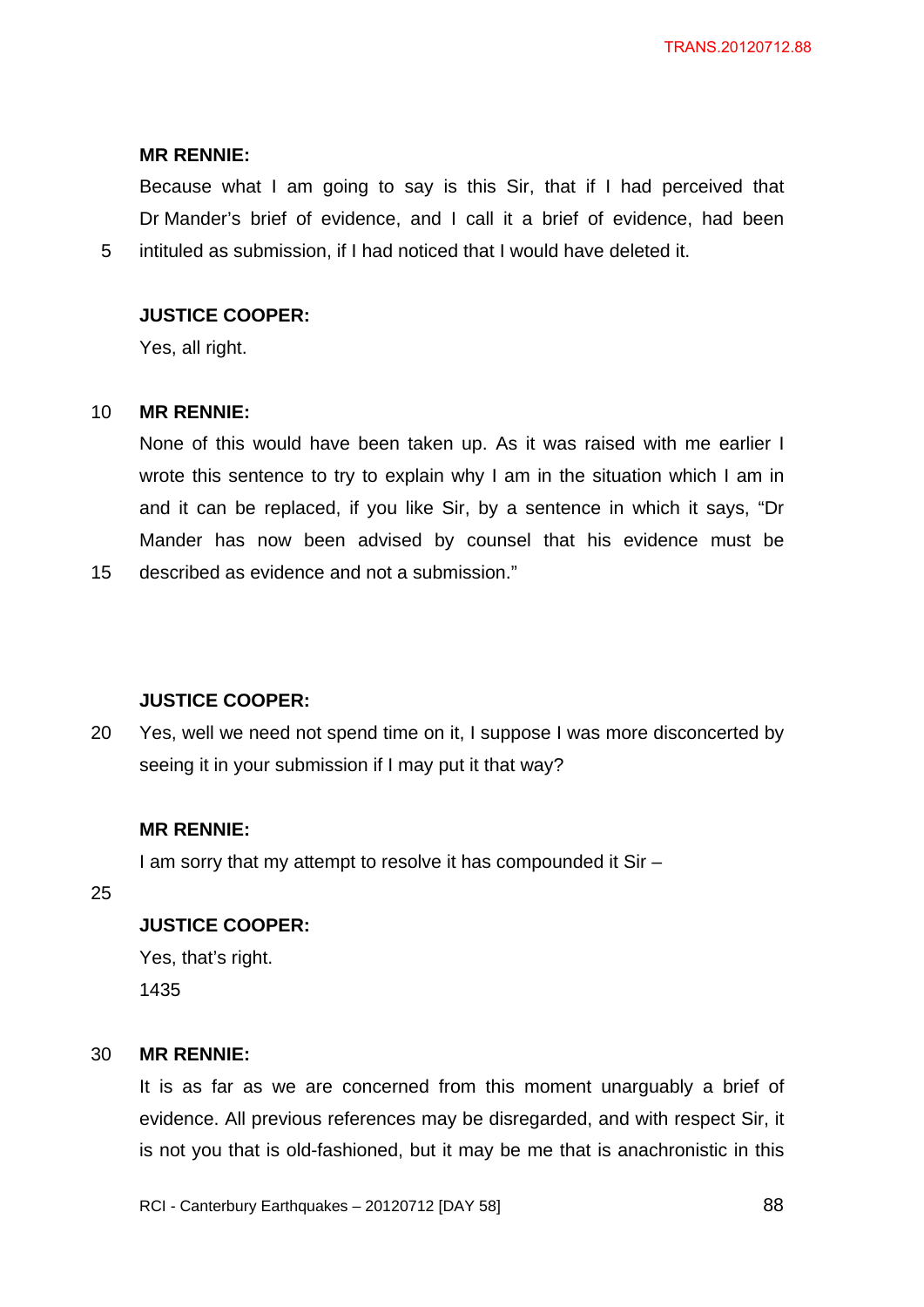respect. At 31, Professor Mander provides a critique of the DBH report. He also analyses and discusses results of new work done since the completion of the DBH report. Finally he presents an alternative hypothesis and three scenarios for the collapse. Among the points made by Professor Mander 5 about the DBH report are the following.

- The DBH report essentially neglects the effect of the earlier pre-22 February 2010 earthquakes on the structure of the CTV building. In his opinion it is evident that the structure must have sustained hidden damage in earlier earthquakes and ought to have been red stickered.
- 10 The DBH conclusion that exceptionally high vertical ground motions helped lead to the demise of the building is supported by him as correct, but he considers the authors essentially neglect the effect of earlier earthquakes. It is contended that the exceptionally high vertical ground motions were a primary contributor to triggering the CTV building's failure and subsequent
- 15 collapse. Although the columns of the building did not have substantial transverse reinforcing, this was in his opinion neither a problem nor a cause of failure within the CTV building.

Dr Bradley's analyses show there is no statistical significance in the claim but the columns had a lower concrete strength than specified. The claim in the

20 DBH report that the concrete had low strength in the critical columns is rejected as erroneous.

The interaction of the perimeter columns with the spandrel panels on the building may have been a contributing factor in the final demise of the structure but was neither the trigger nor the cause of the collapse. Separation

- 25 of the floor slabs from the north core is problematic but it should be recognised that the structure survived the design level Darfield earthquake and many aftershocks without collapse. The DBH report has overstated the impact of the asymmetry of the shear wall layout.
- Professor Mander then discusses supplementary investigation work 30 conducted on the CTV building by ARCL. He reports on Dr Bradley's findings in respect of the seismic readings, and repeats that it was inappropriate to remove the REHS recording station from the analyses and that it should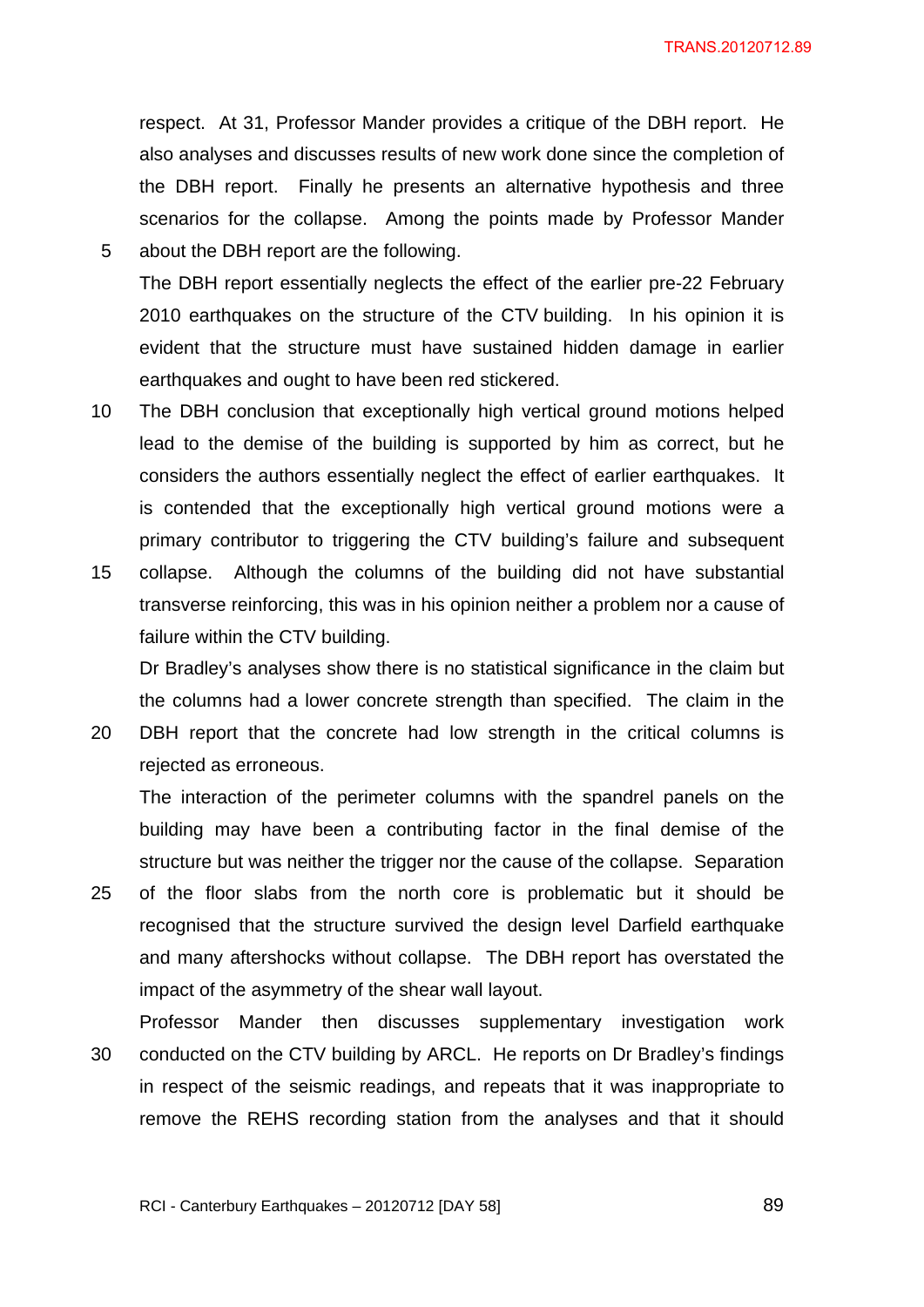remain. Professor Mander presents the results of the strong motion device at the CTV site.

Professor Mander comments on the concrete testing results and makes recommendations as to the strength to be used for future computational 5 analyses. Professor Mander also comments on the testing of full columns carried out under his instruction at the University of Canterbury. Professor Mander is to provide further comment on the results of this testing which will

Professor Mander presents and discusses an exemplar structure used in part 10 of the educational process at the University of Canterbury known as the red book building. This is a conceptual building designed according to current codes in all respects. Professor Mander presents analyses which show that even the red book building could have collapsed in the 22 February earthquake. Thus he reports that even modern buildings constructed to

be presented later in the hearing in the concrete section.

15 textbook standards may not necessarily have survived the Christchurch earthquake.

Finally, Professor Mander presents an alternative collapse scenario. His hypothesis takes into account the exceptionally high vertical accelerations and their effect on the load bearing elements of the building. Professor Mander

- 20 puts forward three general failure modes. A four storey double bending buckling failure starting on column 1 B leading to the east-west collapse failure mode. A northerly motion induced collapse failure mode, and thirdly a southerly motion induced collapse failure mode.
- What is common to all three failure modes is that they require the same class 25 of buckled columns over the lower four storeys. The lower four storeys were able to buckle due to the relative movement of the floors with respect to the shear wall system. In his assessment the relative movement necessary to achieve this need not have been large. Professor Mander concludes that the collapse is primarily caused by the substantial increase in axial loads on the
- 30 columns due to the exceptionally high vertical acceleration. The second statement of evidence by Professor Mander further expresses his views on the effect of the 4 September 2010 earthquake and other earthquakes on the CTV building prior to the 22 February 2011 earthquake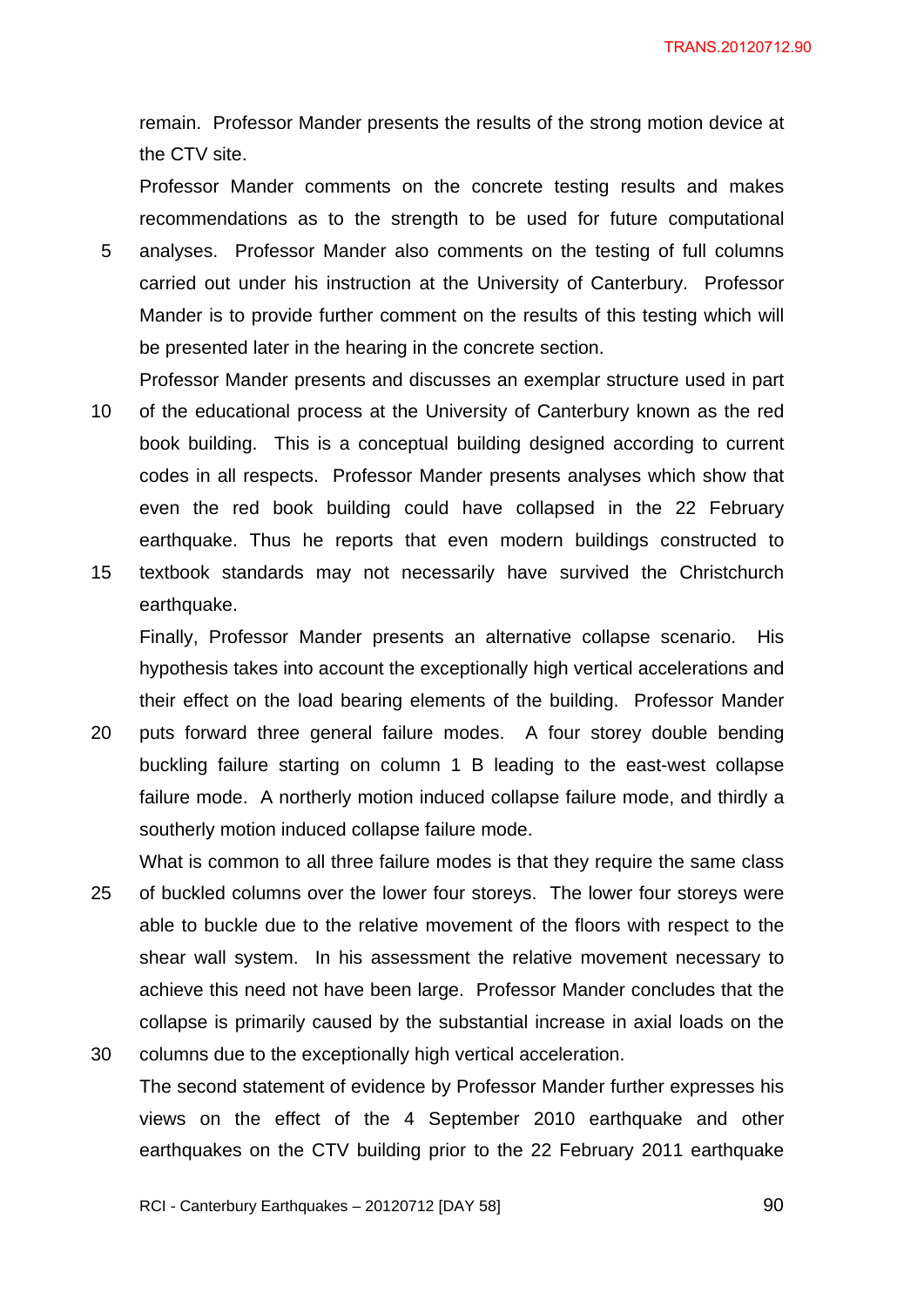that resulted in its collapse. This is in the light of additional information. He develops his earlier evidence on the issue of load cycle fatigue. Professor Mander concludes that prior to the 22 February earthquake and most certainly during the course of it, the CTV building was exposed to cyclic

- 5 demands considerably greater than what would be expected at the time a structure was designed in the 1980s. He considers that after the 4 September earthquake and immediate aftershocks all concerned should have been suspicious about the state of the building. In his opinion such suspicions could only be allayed by the performance of a structural analysis with
- 10 reference to the building plan, seismic and other information. The majority of Professor Mander's evidence will be presented this week with the other ARCL collapse evidence. He will also appear later in the hearing in the concrete section.
- 15 Douglas Haavik. Douglas Haavik resides in California, USA. He is a consultant engineer specialising in concrete and concrete materials. As an expert he will advise on concrete issues and will appear in person in week 7 of the hearing. Mr Haavik is critical of aspects of the DBH report concrete testing. He quotes and supports sections of the report by 20 Mr James McKechnie who has also been critical of aspects of the DBH
- concrete testing. Criticisms of the DBH testing include: a) poor test sample selection including small core diameter samples and horizontal sampling, b) poor recording of core strength testing, c) tenuous correlations being made between core strength tests and Schmidt Hammer strength tests, strength 25 results, and d) no microscopic examination of core sections.
- Mr Haavik engaged the services of other experts to assist with aspects of the concrete analysis and reports on the outcome of this were carried out by him with those inputs. The cores were sampled under Mr Haavik's instruction by ARCL employees in March 2012. Core samples were dispatched to the USA
- 30 and a series of tests were carried out. The cores were tested by Olsen Engineering using an ultrasonic pulse velocity instrument to determine pulse velocity over the length and diameter of each core tested. The results were typical of concrete continued to be of sound condition.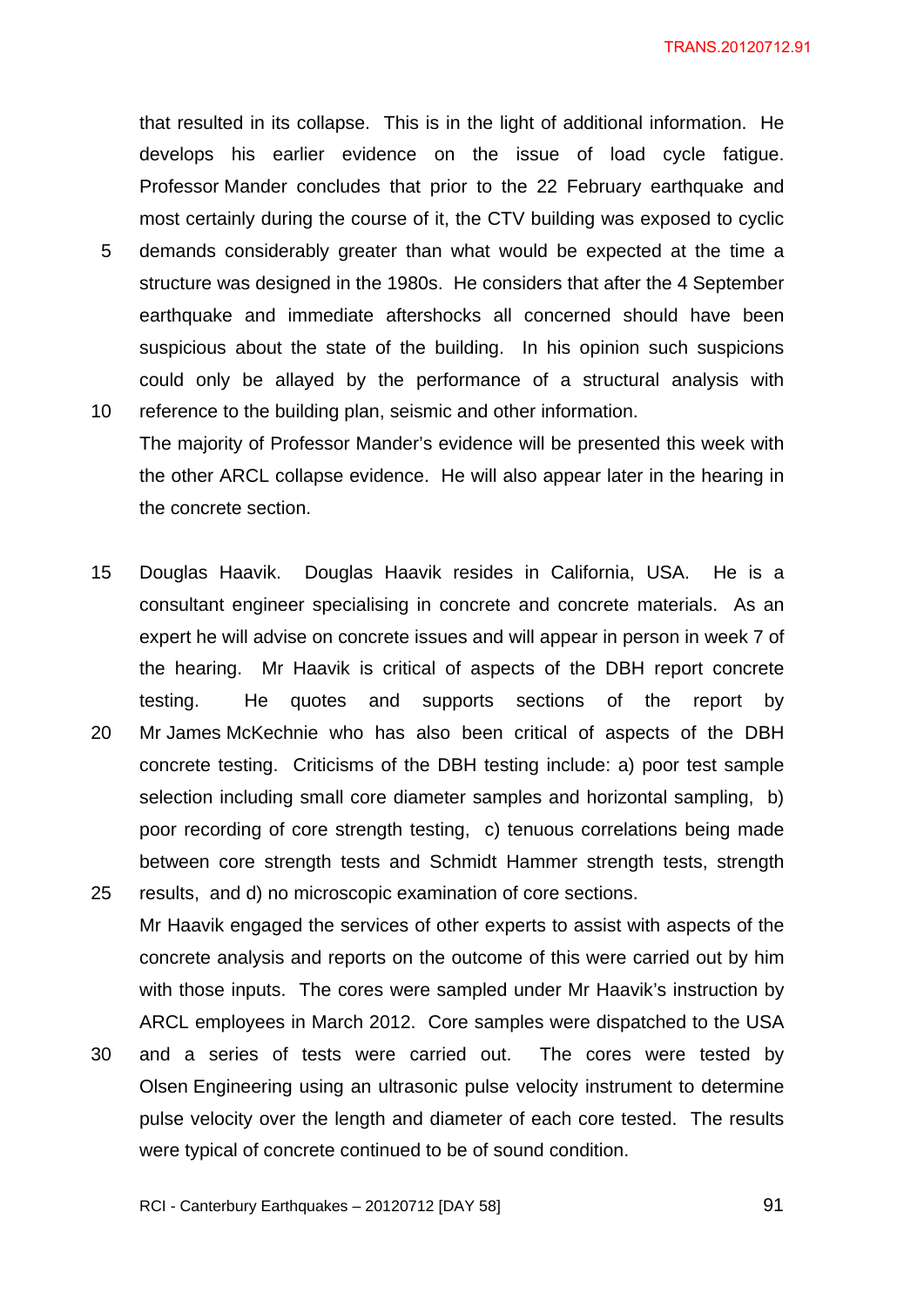At CTL Thompson, (inaudible 14:42:38) carried out compressive strength tests. The results indicate that all cores tested were above the 25 MPA specified strength requirement for columns at level 3 and above. The results were consistently higher than the DBH results.

- 5 The petrographic examination was conducted by Dr Rothstein at DRP Consulting. Petrography involves assessment of thin sections from concrete cores examined under very powerful microscopes. The eight cores examined were relatively uniform and the cement and aggregates were similar. A close analysis of the samples showed that the contractor performed
- 10 the proper job of handling and placing the concrete. Minimal micro-cracking was observed. There was no evidence of fire damage in the samples tested. Mr Haavik concludes that a wider scale testing should be conducted but the results of the tests and examinations carried out show that there is no reason to believe that there was a systematic reduction in concrete strength supplied
- 15 to the project.

Arthur Tyndall. The Commission's already heard the evidence of Arthur Tyndall who's a semiretired structural engineer aged 78. He is appropriately qualified and experienced and he reported in his evidence the 20 he inspected the CTV building for earthquake damage following an Arthur's Pass earthquake of magnitude 6.7 in June 1994. He reported some cracking in the blockwork in the entry foyer, suggesting that the building had experienced some twisting in the earthquake. However he could find no other evidence that the building had twisted. Mr Tyndall noted that he looked at the 25 western block wall and was impressed with the design engineers efforts to reduce the stiffness in that wall, and he also noticed the detailing and workmanship of the western wall was of a high quality. Overall he concluded that the building had not been damaged in such a way that materially changed its structural integrity.

30

Alan Edge. Mr Edge is a director of Southern Demolition & Salvage Ltd. His evidence has also been heard already. He attended the CTV building site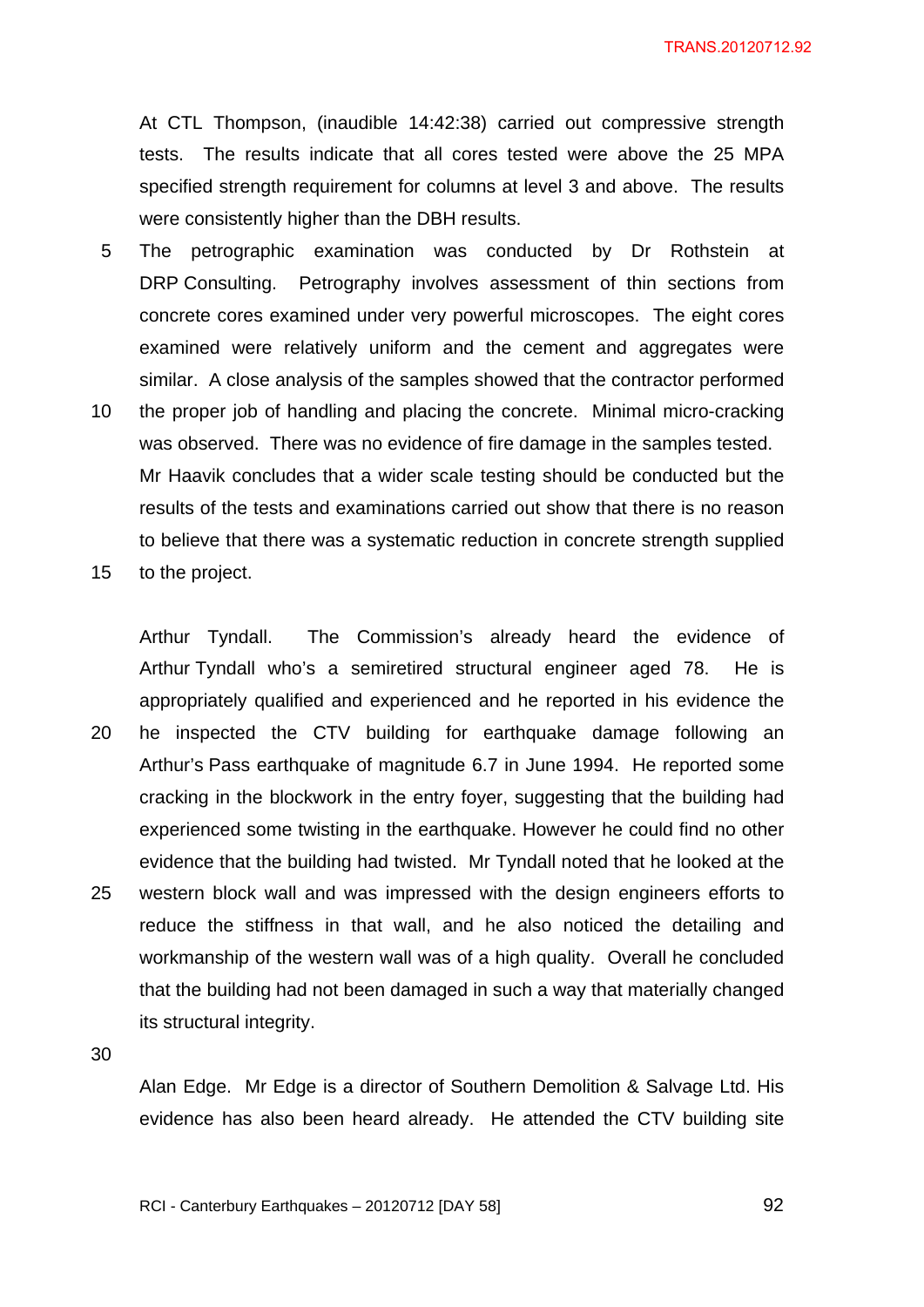approximately two hours after the earthquake on 22 February 2011 with staff and equipment to assist with the recovery operation.

1445

The purpose of Mr Edge's evidence was to provide eyewitness evidence of 5 the timing and location of the fire which broke out on the site, covering around one-third of the building footprint and lasting for a number of days. It was fought with water, including by monsoon bucket. The impact of fire and water may affect the quality of the concrete that was sampled from the site.

- 10 Daniel Morris. Mr Morris's evidence was presented last week. He had previously owned a concrete cutting business. In the mid to late 1990s his company was engaged to drill a number of holes in concrete beams in the CTV building for the purpose of installing cabling and air-conditioning. The holes ranged in size from 40 to 100mm and sometimes his staff would hit
- 15 reinforcing but were told by the head contractor to keep drilling. He states that the drilling was extensive and the holes were all over the place on all floors and he estimated that employees of his company drilled between 100 and 200 holes. He was unable to be specific about timing or number and has no records to corroborate his recollection. Events occurred years ago and
- 20 Mr Morris sold his business a short time after. He volunteered his evidence initially to DBH because he thought it might be relevant to the Commission's enquiry. Its relevance is as much to the absence of building owner intervention and prior engineering review of such work as it is to any impact on the CTV structure.
- 25

Douglas Latham. Mr Latham is a structural engineer at ARCL. Mr Latham's evidence relates to the core sampling of columns carried out at the Burwood landfill and despatching the samples to the USA. This evidence is chain of custody evidence and it is proposed it may be taken as read without 30 Mr Latham having to appear and that has been discussed with counsel assisting. Mr Latham is also part of an expert panel reviewing the ERSA analyses carried out by the DBH. It's possible that further evidence will come out of this when that work is complete. If so, it is proposed that this will be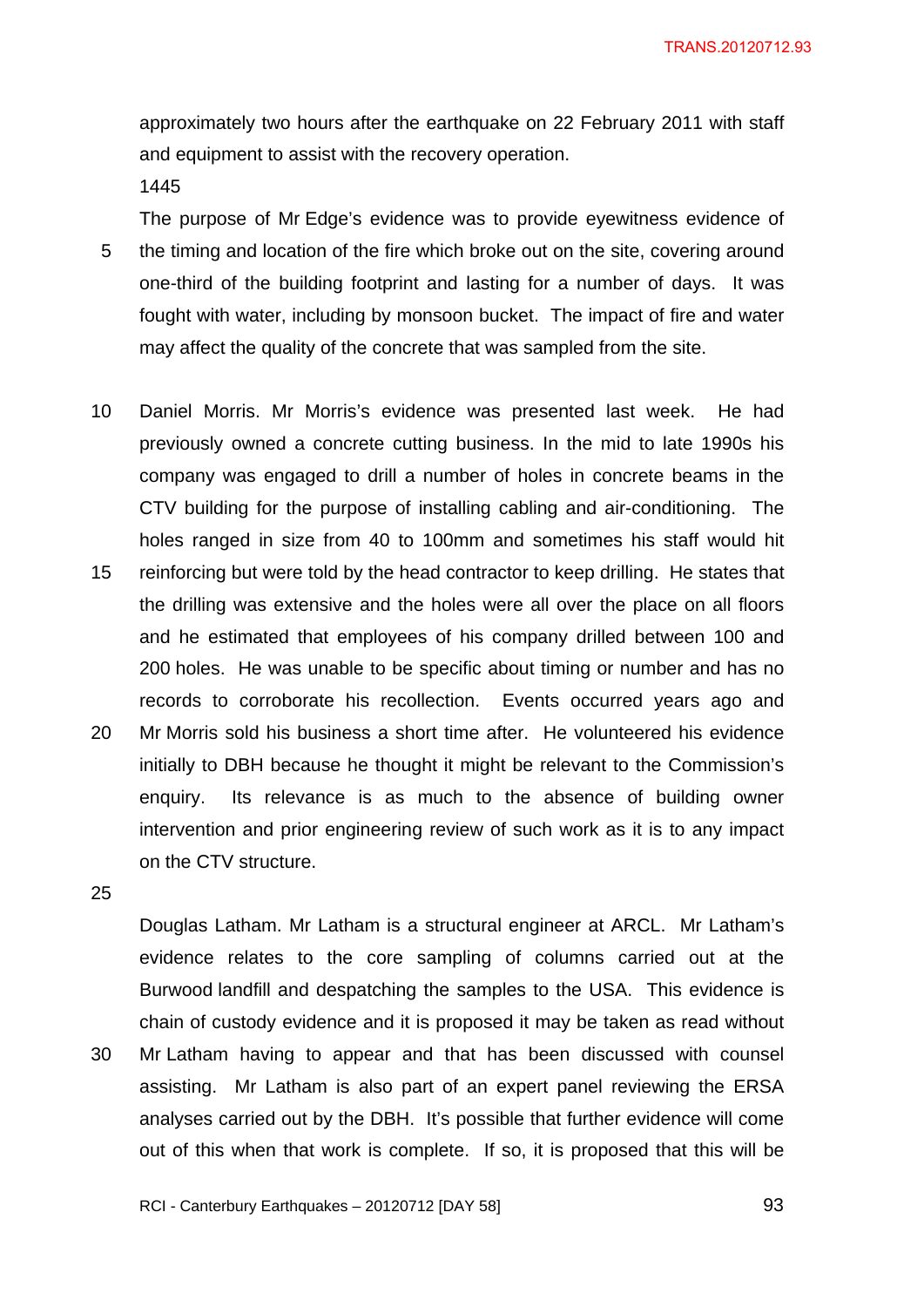presented in a later stage of the hearing, probably in the Code Compliance section.

Paul Smith is a senior draftsman employed by ARCL. He first started working 5 for ARCL in November 1987 and is now director and shareholder. There has been other evidence presented on the working environment at ARCL in the late 1980s. Mr Smith provides his experience. He states that Dr Reay was primarily involved in client contact, seeking projects and managing those relationships. Dr Reay's involvement in projects was when a particular issue 10 arose requiring his expertise. In general the structural design for a project was assigned to a qualified structural engineer who carried out the project and supervised drafting staff assigned to it.

Chris Urmson – Mr Urmson is another structural engineer at ARCL. His 15 evidence covers a collection of column samples from Burwood landfill and delivery to Canterbury University for testing. Mr Urmson's evidence is also chain of custody evidence and it is proposed may be taken as read.

- 20 Your Honour and Commissioners, the Commission's work is likely to result in the best possible understanding of the causes of the building's collapse and to contribute to ensuring that New Zealand is in the future safer in all its buildings. Dr Reay and ARCL are committed to this process. The evidence we will call should not be assessed on whether it is favourable to ARCL and 25 Dr Reay. Our single aim is to put forward such matters as will, taken with the
- other evidence, ensure that all facts and all issues are before the Royal Commission.

### 30 **JUSTICE COOPER:**

Thank you.

# **MR RENNIE ADDRESSES THE COMMISSION:**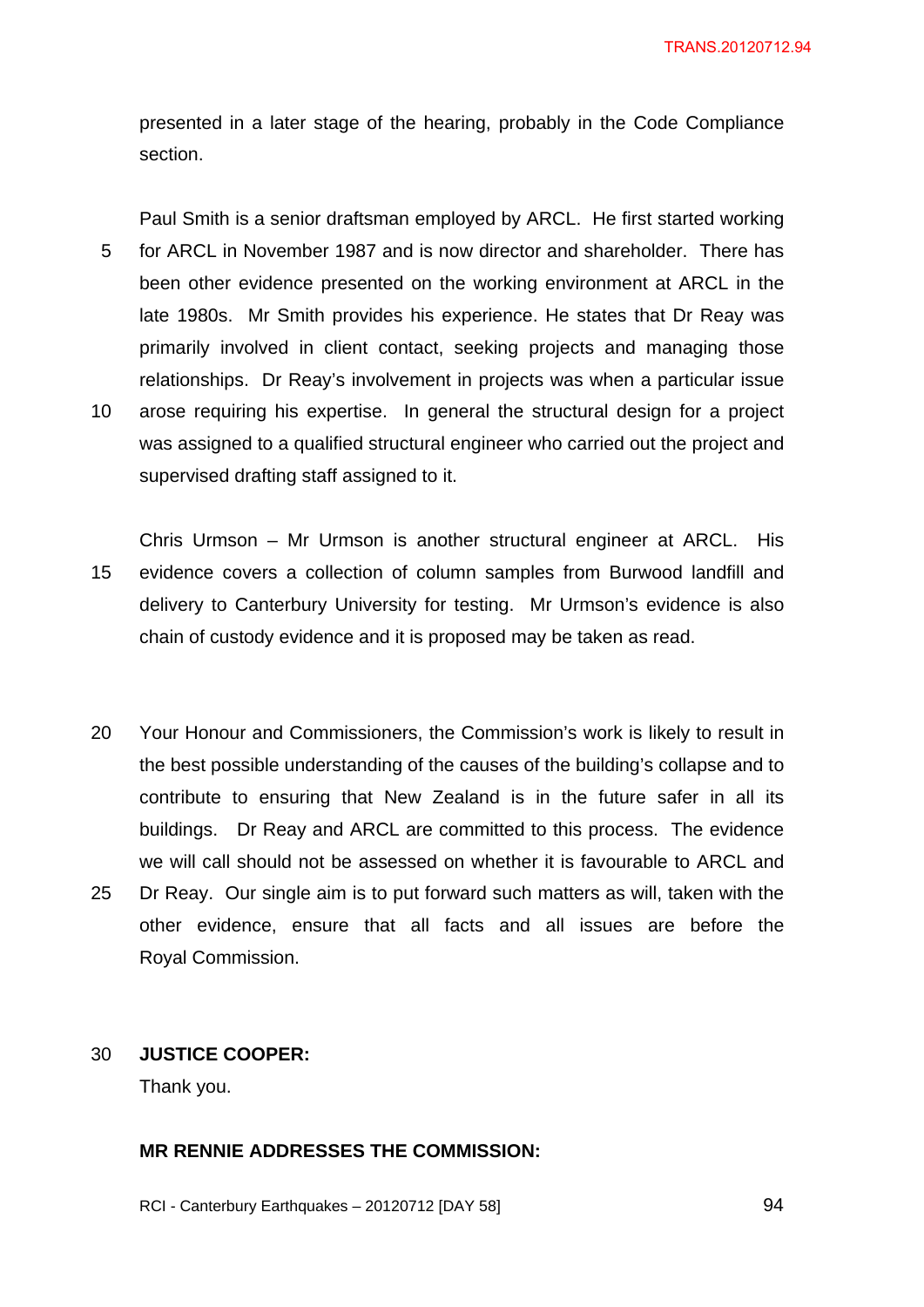I am just conferring Sir with Mr Palmer on what could be described as an interlocking matter. It had been my intention to call Dr Reay at this point. That may, however, create the difficulty that I have already referred to in general terms. I can call Dr Reay. We have his brief in relation to the matters

- 5 he is now to deal with. That can be done. I also have available Dr Bradley who would be a brief witness and I have available Dr Shepherd. I call Dr Reay. That may or may not occupy the afternoon. It may involve the application referred to. I seek guidance from the Commission as to what would best suit the Commission's approach to this matter.
- 10

#### **JUSTICE COOPER:**

Yes, we prefer you to proceed and call Dr Reay.

### **MR RENNIE CALLS**

# 15 **ALAN REAY (SWORN)**

#### **MR RENNIE ADDRESSES THE COMMISSION:**

As I indicated to Your Honour, Commissioners, we have produced an extracted set of what Dr Reay is to read today and the Commission staff have

20 not only uploaded it but given it document page references so what you've now been given –

### **JUSTICE COOPER:**

We had it at lunchtime. We have now been given a second copy.

25

# **MR RENNIE:**

That is what I am explaining Sir. The only difference is top right are the record reference numbers for those pages. On each page, top right is –

### 30 **JUSTICE COOPER:**

We have got that too. WIT.REAY.0004.1

## **MR RENNIE:**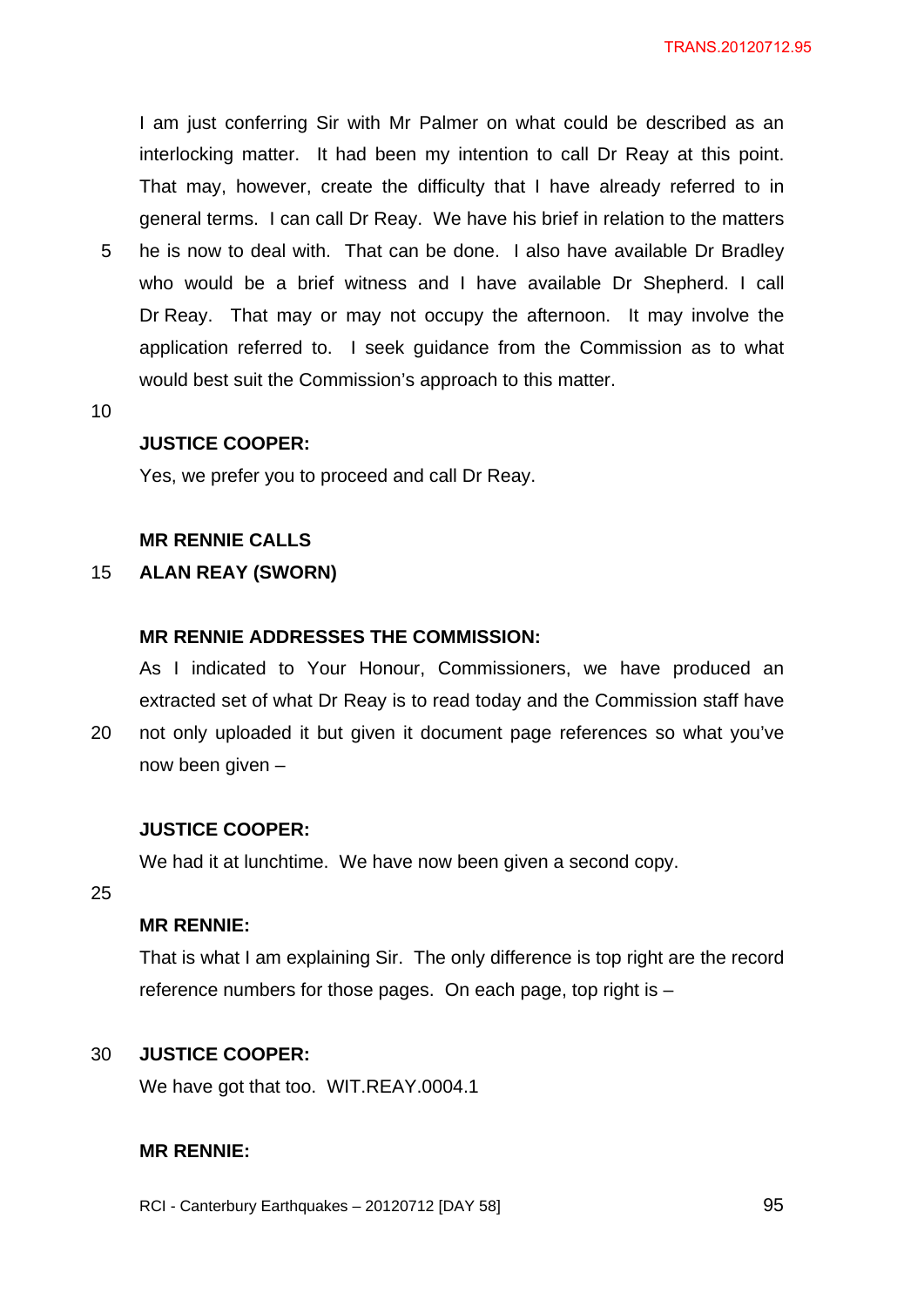Well then Sir I apologise that you have ended up with a second set. For the rest of us the novelty is having a copy with the numbers on it. You may all discard one of the two sets, the one you've just been given.

#### **EXAMINATION: MR RENNIE**

- 5 Q. Now Dr Reay, your full name is Alan Michael Reay and you reside in Christchurch and you're a Chartered Professional Engineer and you are a Company Director?
	- A. Yes.
	- Q. Now you have in front of you the edited statement of your evidence.

10 Can you read from the second sentence of paragraph 1 which is a statement that you wish to make and which you have asked be inserted in this summary.

A. "I have asked to be heard because I feel people deserve to know all the aspects of why the building failed."

- 15 1455
	- Q. And now keep reading.

"Primarily this statement of evidence deals with factual matters. I will file the supplementary statement of evidence dealing with issues on which an expert opinion is required. Insofar as this evidence can be 20 considered expert evidence in accordance with the requirements of Rule 9.43 of the High Court Rules I confirm that I have read the Code of Conduct for Expert Witnesses and that my evidence complies with the Code's requirements. Matters on which I express an opinion are within my field of expertise. I am a director of Alan Reay Consultants Limited, 25 ARCL, an affected party in the Royal Commission hearing.

Qualifications and experience – I hold a Bachelor of Engineering Degree with First Class Honours in 1965 from the University of Canterbury and a PhD in Civil Engineering 1970, University of Canterbury also. My PhD 30 thesis was on the dynamic characteristics of civil engineering structures. I am currently a Fellow of the Institution of Professional Engineers and hold the following memberships – The New Zealand Concrete Society,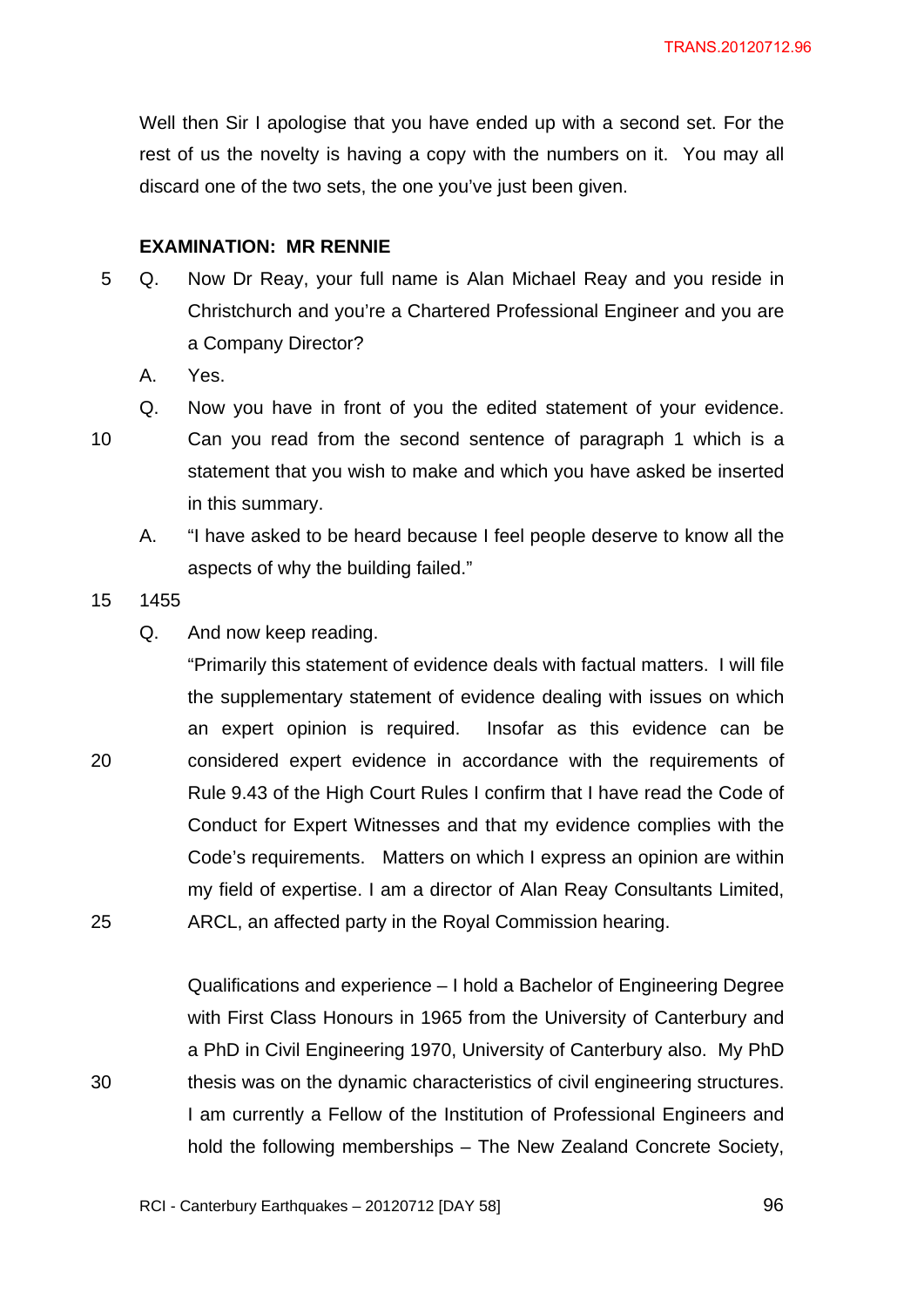the New Zealand Society for Earthquake Engineering, The American Concrete Institute, the Heavy Engineering Research Association of New Zealand, the Association of Consulting Engineers New Zealand and the Tilt-Up Concrete Association of the USA.

After completing my qualifications I commenced work as a structural engineer with Hardie and Anderson. Around two years later I began business on my own account in 1971 as Alan M Reay Consulting Engineer, ARCE. ARCL was incorporated in 1988. I have practised 10 under this corporate structure ever since. I have also lectured in steel structures at the University of Canterbury in the early 1970s. My full resumé is annexed to this statement.

Referring to the Department of Building and Housing, DBH reports. In 15 early May 2011 I met with Clark Hyland and Ashley Smith following Dr Hyland's request to meet so that he could advise us of the information that he considered would be helpful to their investigation of the collapse of the CTV building. He advised that he was being employed by the DBH. He also advised that there had been an expert 20 panel appointed to provide review and advice regarding the report he would present which he indicated was to be provided by July 2011. I received further requests from Dr Hyland for information which I responded to. Further information was sought by Dr Hyland in August and I telephoned him for clarification. Dr Hyland advised then, or in 25 another conversation around the same time, that he could not say what was in his report but suggested that there were serious construction deficiencies. I took from this that he had not found any design deficiencies. When I provided further information to Dr Hyland in response to his requests I was surprised by his reply which was to thank 30 me for the information as he had overlooked it.

The draft DBH report into the collapse of the CTV building was finally received by ARCL on the  $8<sup>th</sup>$  of December 2011. ARCL as an affected party was given until the 22<sup>nd</sup> of December 2011 to make comment.

5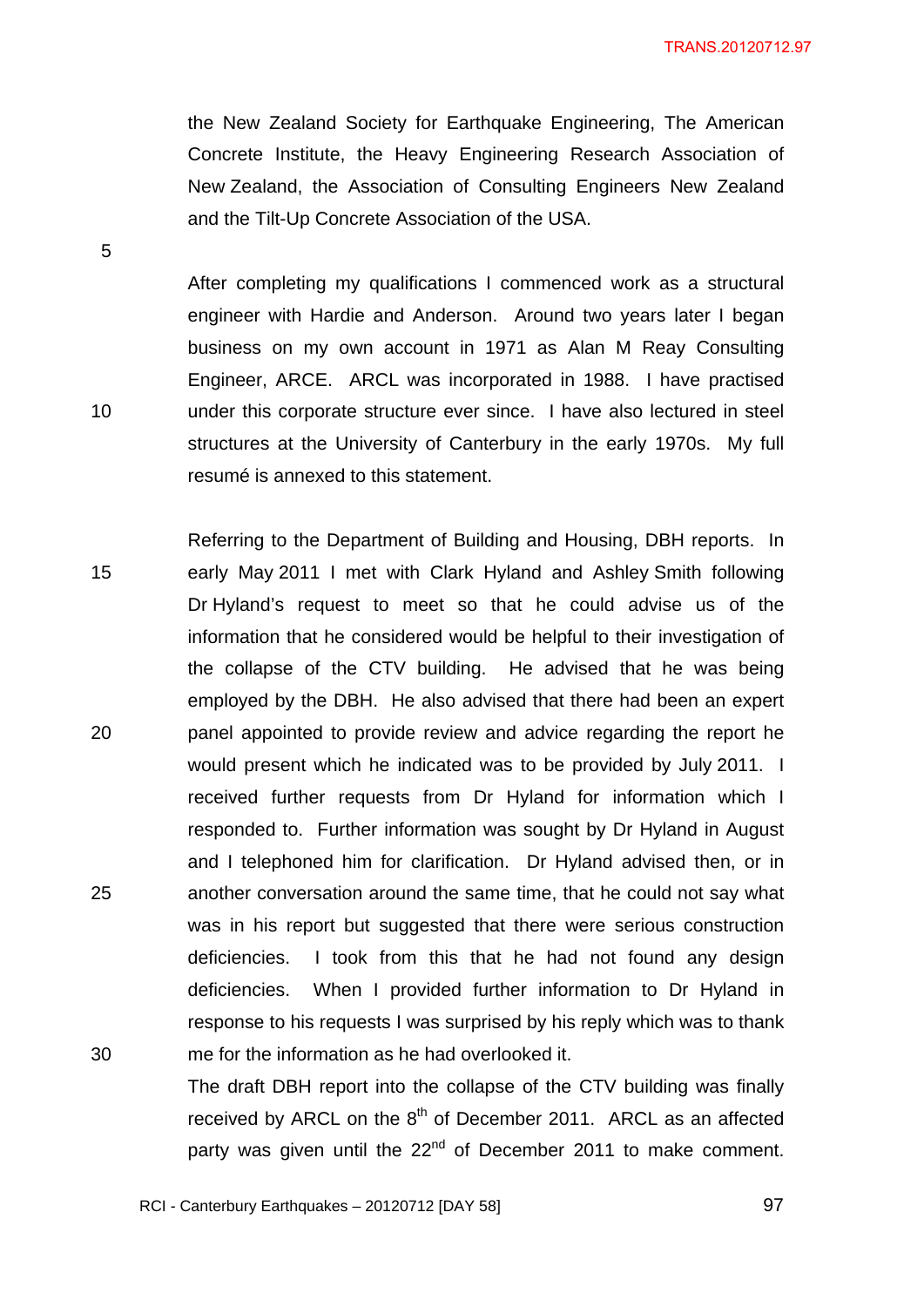ARCL provided a detailed response on the 22<sup>nd</sup> of December 2011. ARCL requested and the DBH agreed to provide a copy of the final report to ARCL 24 hours prior to the release to the media on the  $9<sup>th</sup>$  of February 2012. On the  $3<sup>rd</sup>$  of February 2012 Dr Hopkins advised me by 5 email that the materials in the testing section of the report was unchanged from the draft so that report would not be included in the early release. ARCL received the final report ahead of public release as promised with a covering letter addressed to another affected party. In the event, although the email from Dr Hopkins was dated after the date 10 of the final materials and testing report, that report was in fact substantially changed when finally issued.

ARCL wrote to the DBH regarding the above issues and others on the  $24<sup>th</sup>$  of February 2012 and received an apology from the DBH on the  $5<sup>th</sup>$ of March 2012. I remain dissatisfied about many aspects of the final 15 DBH reports. I will address my concerns in my supplementary statement."

- Q. Now Dr Reay the first couple of paragraphs on page 4 essentially repeat what you've just read and so would you read from paragraph 20 please.
- A. I'll refer to the non-linear time history analysis which is part of the 20 DBH report. "The cumulative damage and fatigue effects on the structural elements should be included in the modelling and have been insufficiently accounted for in the analyses run as part of the DBH report. Related to this point is the effect of each aftershock on the deterioration of the CTV building and its progressively increasing fragility 25 to further large earthquake events, also discussed further below. To date there have been no experimental studies to corroborate the computational results. Strictly there should be shaking table, reduced scale physical model experiments on a 6 degree of freedom shake table to investigate the overall behaviour and to recreate the structural failure. 30 Instruments can be used to assess the effects of lateral torsional coupling, wall frame interaction and vertical motion effects. From these results it is inevitable that the underlying assumptions in the computation models will lead to some modifications in order to more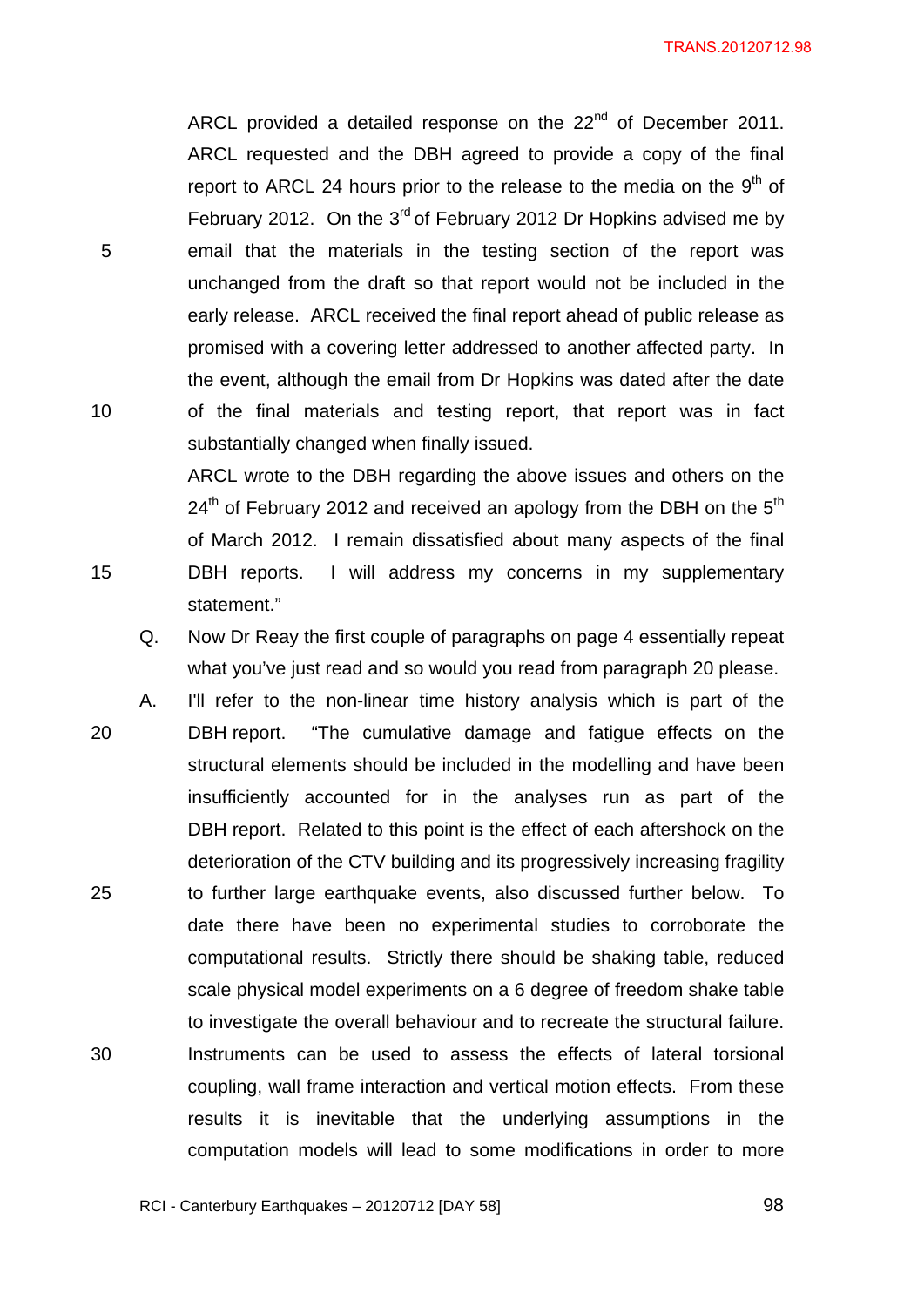accurately capture overall effects. It is conceded that to do this facilities would either have to be developed in New Zealand or else the study would need to be done abroad in either the United States or Japan. A dual shaking table computational modelling study will no doubt highlight 5 several key components and sub-assemblages that were instrumental in triggering the collapse. In order to gain additional confidence in the results and to remove the uncertainties in the modelling process, further full scale experimentation of these key components should be tested under simulated earthquake loads and displacements. It is likely this 10 would include beam column joint tests, vertical floor slab dynamic behaviour, column buckling tests over several storeys and the like. Again, following the results of such an experimental testing investigation the computational models should be enhanced to properly capture observed behaviour and then the entire NLTHA re-run for all known 15 earthquakes in the vicinity of the CTV building to gauge the effects of cumulative damage. Only in this way can the true reasons for the CTV building collapse be known. Completing these analysis will take considerably longer than the time that was available to the authors of the DBH report but in my view in the absence of these analyses the 20 modelling to date is inadequate and the Royal Commission does not have access to the best available information to assist with understanding the causes of the collapse.

Referring to the "Concrete." The DBH report refers to concrete 25 strengths at the time of construction being in the range of 16 MPa and 43.8 MPa. The DBH report recommended that an average 20 MPa increased from 17.5 MPa in the draft DBH report, 28 days strength, would be appropriate for utilisation and further analyses of the CTV building as compared to the 35, 30 and 25 MPa strengths for the 30 columns specified in the original design documents. It was my opinion that the probability of concrete strengths as low as this was negligible unless the contractor deliberately set out to order substantially understrength concrete and mishandled the concrete workmanship on site.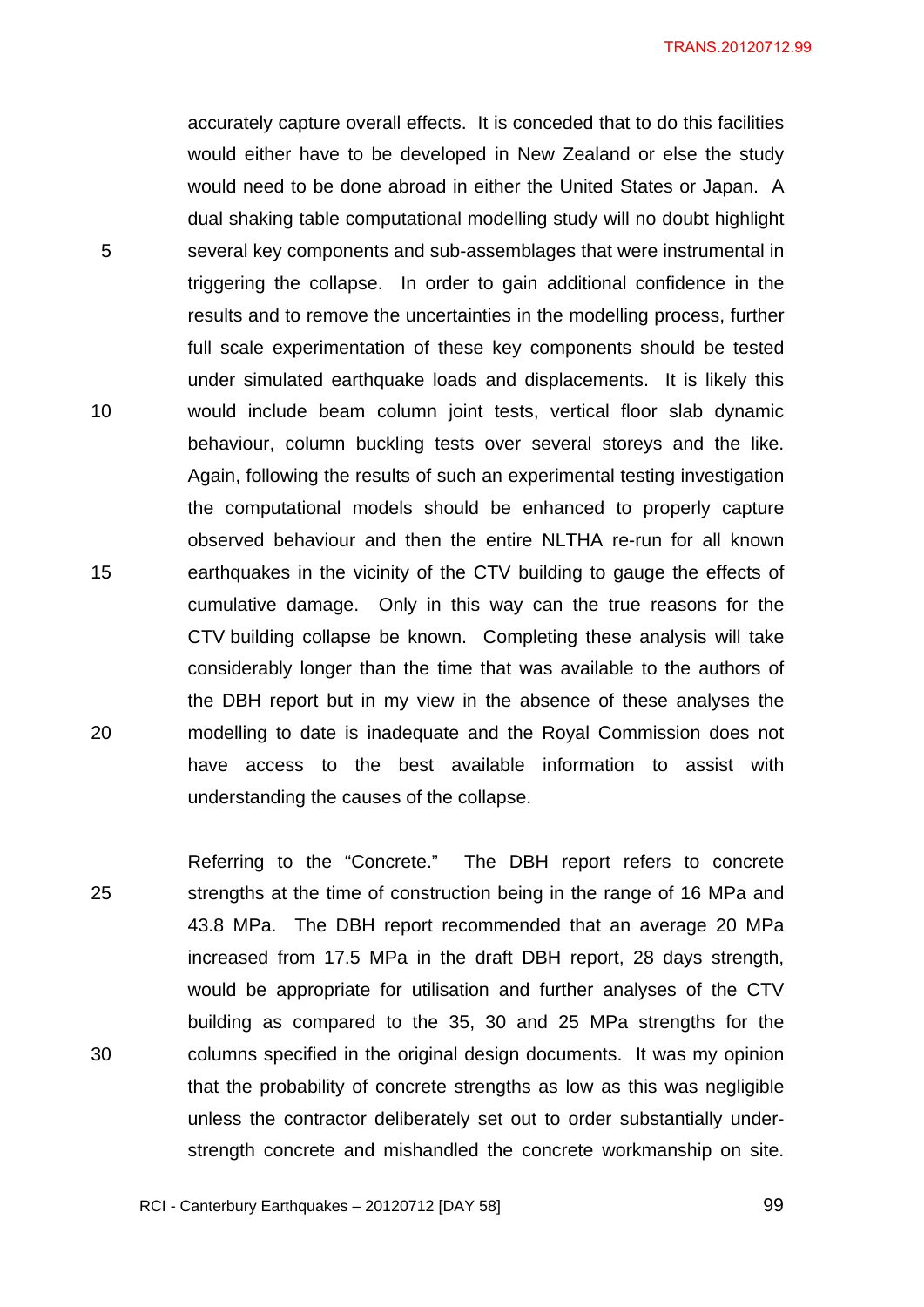Alternatively, the low strength results may have been taken from columns which were affected by the fire that broke out at the site. ARCL raised this issue in its comments to the draft DBH report but this possibility remains inadequately accounted for. The ARC report for the 5 **DBH** on the 22<sup>nd</sup> of December 2011 in response to the draft DBH report recommended further testing for the DBH but this was not undertaken. I now have been advised that the samples which the draft DBH report stated were kept for further testing were not in fact kept. The final DBH report did not contain the reference to the samples being retained.

10 Following the release of the final DBH Report which indicates that no further testing had been undertaken by the DBH, ARCL obtained approval to extract samples for further testing and the results are presented in the evidence of Douglas Haavik. The DBH testing was limited in scope and did not comply with testing codes of practice, as 15 detailed in others' evidence. The testing undertaken by ARCL was fully compliant and demonstrated that based on the testing of samples of the columns remaining, the concrete complied with the standards of manufacture and workmanship of the time. I refer to the evidence of Douglas Haavik.

I refer to the geotechnical report*.* The geotechnical report utilised in the

DBH report was provided by Tonkin & Taylor. There appears to have

been no advice sought from the geotechnical engineer who prepared

20 Q.

the original site report in 1986, in particular with respect to the likely soil 25 stiffness properties that would have been recommended at the time of the design. I have sought this advice from the author of the original Soils & Foundations 1973 Limited report, Ian McCahon and it is now produced. Tonkin & Taylor has provided recommendations with regard to interpretation of results of the  $22<sup>nd</sup>$  of February earthquake from 30 various seismic recording devices. ARCL did not agree in general with the basis of the recommendations regarding probable seismic activity at the CTV site for the February earthquake. An expert report on seismic predictions has been provided to the Commission by Dr Brendan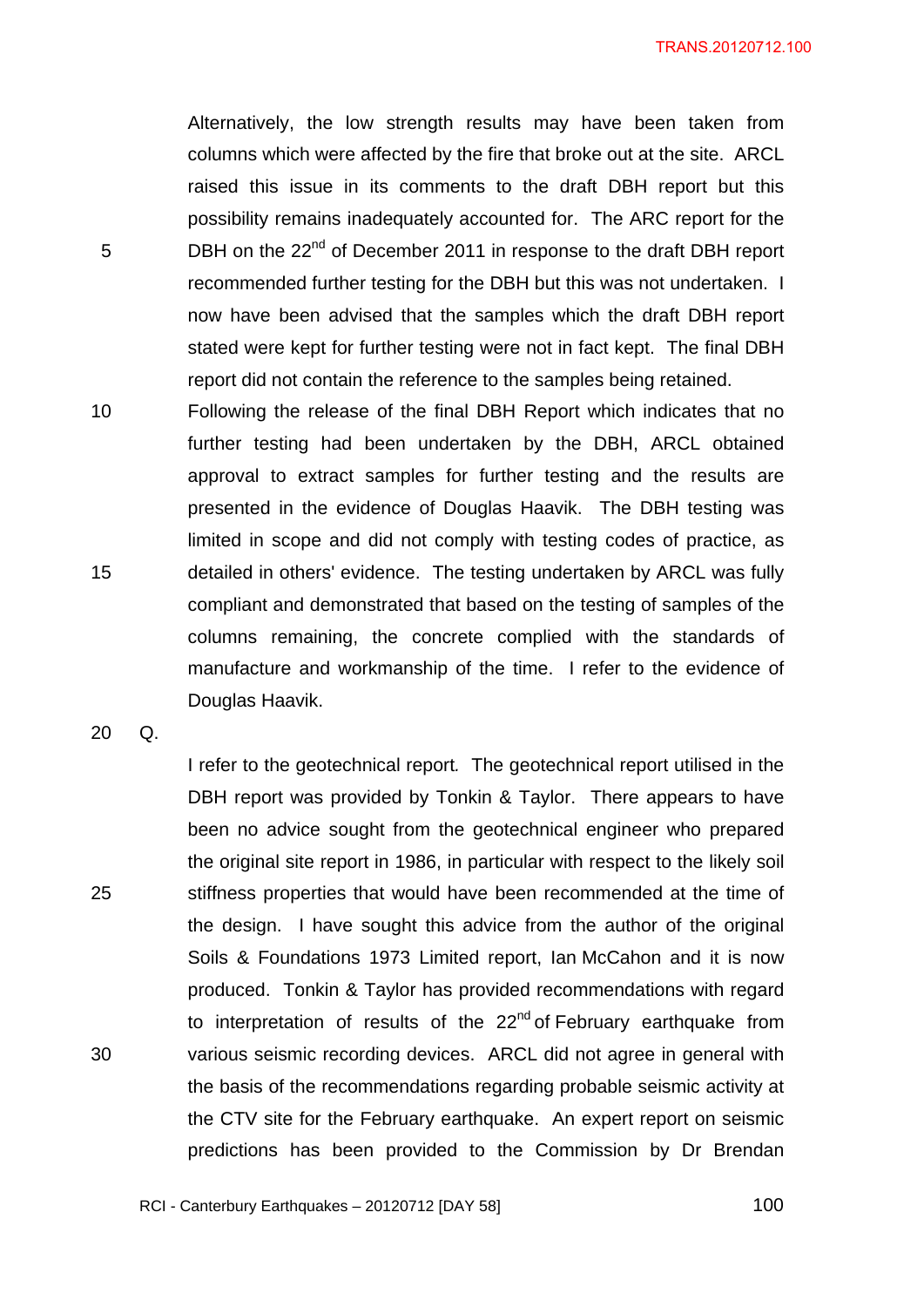Bradley. Dr Bradley's evidence includes reference to seismic recording results from the CTV site which were obtained from equipment installed on the site by ARCL. The decision by ARCL to procure and install this equipment was made based on a recommendation from Mr William 5 Holmes, now an expert reporting to the Commission, that it was essential to record aftershocks at the specific CTV site for future analysis. I refer to Dr Bradley's evidence.

- Spandrels Tolerance*.* The DBH Report refers to construction tolerances 10 being utilised to enable the installation of spandrel panels with either limited or no gap between the end of the panel and the concrete column. In ARCL's report to the DBH on the draft DBH report, we stated that we did not consider that the construction would have been completed in this manner and that the specific gap would have been 15 maintained. Our comment was not reflected in the final DBH report and this remains a concern. I produce photographs of a building at 58 Kilmore Street, constructed by Williams Construction Canterbury Limited ("Williams") where there is good alignment of spandrel panels. The photos illustrate the high standard of construction achieved by Williams 20 on this project which includes the precast and in situ concrete. The concrete columns of the Kilmore Street building were tested by ARCL with a Schmidt hammer and the indicative concrete strengths were between 34.5 MPa and 41.4 MPa.
- 25 Destruction of Evidence. I have referred above to the destruction of the samples which were to be retained for further testing. Destruction of evidence also occurred when the remaining structures on site, following completion of the onsite investigation for the DBH Report, were demolished and taken to the Burwood site. ARCL has established the 30 general location where this material is at the Burwood site. I have particularly noted that no attempt appears to have been made to retain the sections of the remaining shear wall and floor elements that were intact after the collapse. Those elements might have been saw cut and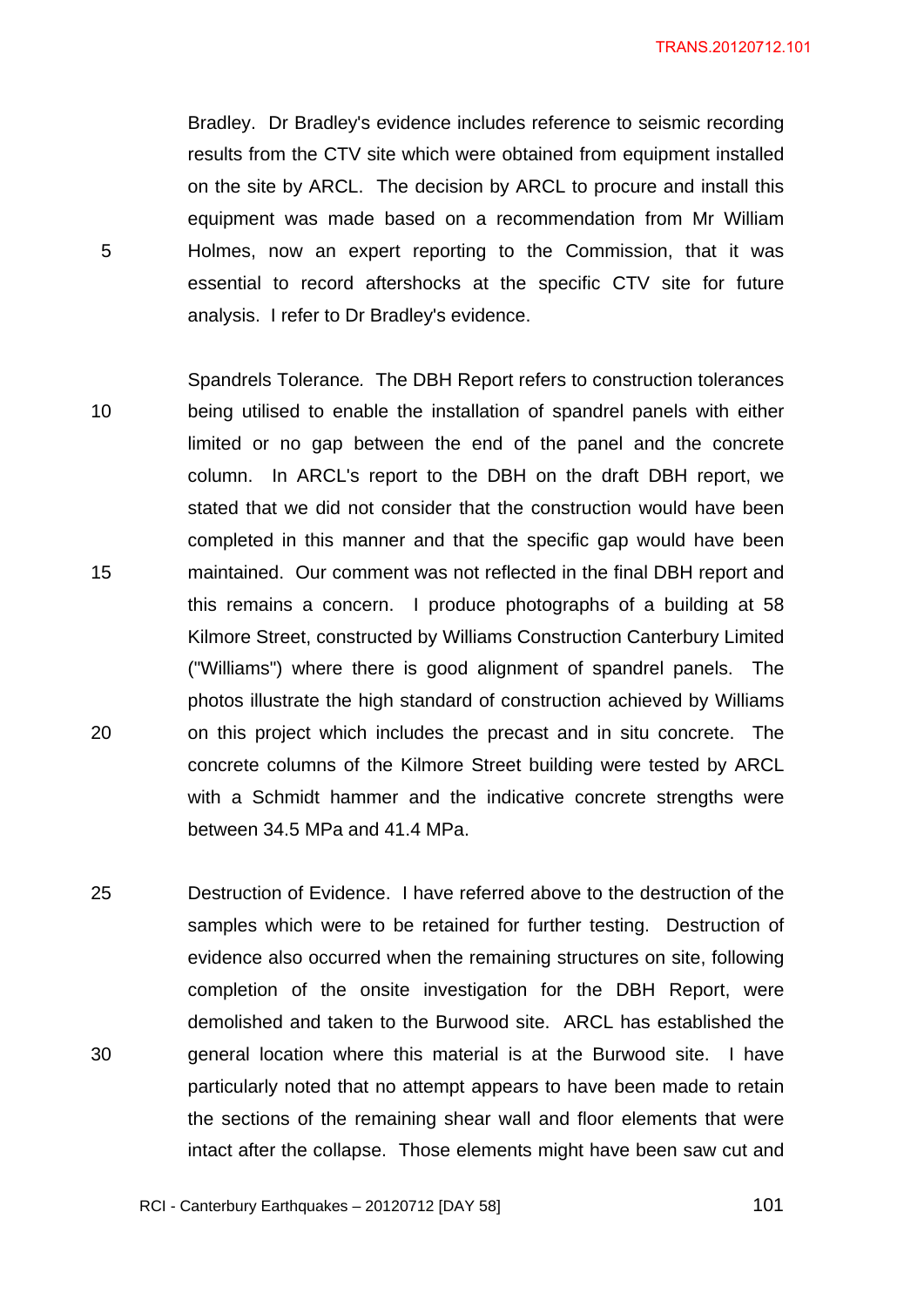transported to the Burwood site. Instead the shear wall and floor were demolished into small pieces for transportation off site and now most of the building is not specifically identifiable.

5 Change of Use. The CTV Building was designed as an office building with a live load of 2.5 KPa, with a seismic design live load of 0.83KPa and for a risk factor for buildings with normal occupancy of 1.0. In 2001 a change of use application was made to the Council for a school to occupy level 2 of the building. The live load requirement for a school 10 under the relevant 1992 loading code was 3.0 KPa with a reduced seismic design load of 1.8 KPa. The seismic risk factor for the structure, based on category 2, which includes school classroom buildings, was 1.2. The change of use, together with the basic increase in the design lateral load coefficient for the building, resulted in a substantial change 15 to the seismic and gravity loads for the building. It does not appear that there was the expected engineering review and reporting associated with the 2001 change of use. The drawings indicate a possible occupancy of over 150 on the floor level although it appears that actual occupancy of 126 was anticipated.

20

Collapse considerations. There are at least five scenarios which have not been, in my opinion, adequately considered in relation to potential collapse scenarios for the building.

The first is reinforcing strain hardening*.* The effect of strain hardening 25 on the reinforcing steel has not been considered in the DBH Report. The issue arises from the impact of the  $4<sup>th</sup>$  of September 2010 earthquake, the  $22<sup>nd</sup>$  of February 2011 earthquake and possibly the intervening aftershocks. This significant structural issue was first noted at a seminar at the Art Gallery on Friday the  $1<sup>st</sup>$  of April 2011 where 30 comment was made that this issue would probably result in damaged reinforced concrete structures being significantly affected in terms of future seismic performance. ARCL has subsequently found in several shear wall buildings in particular that the reinforcing steel has been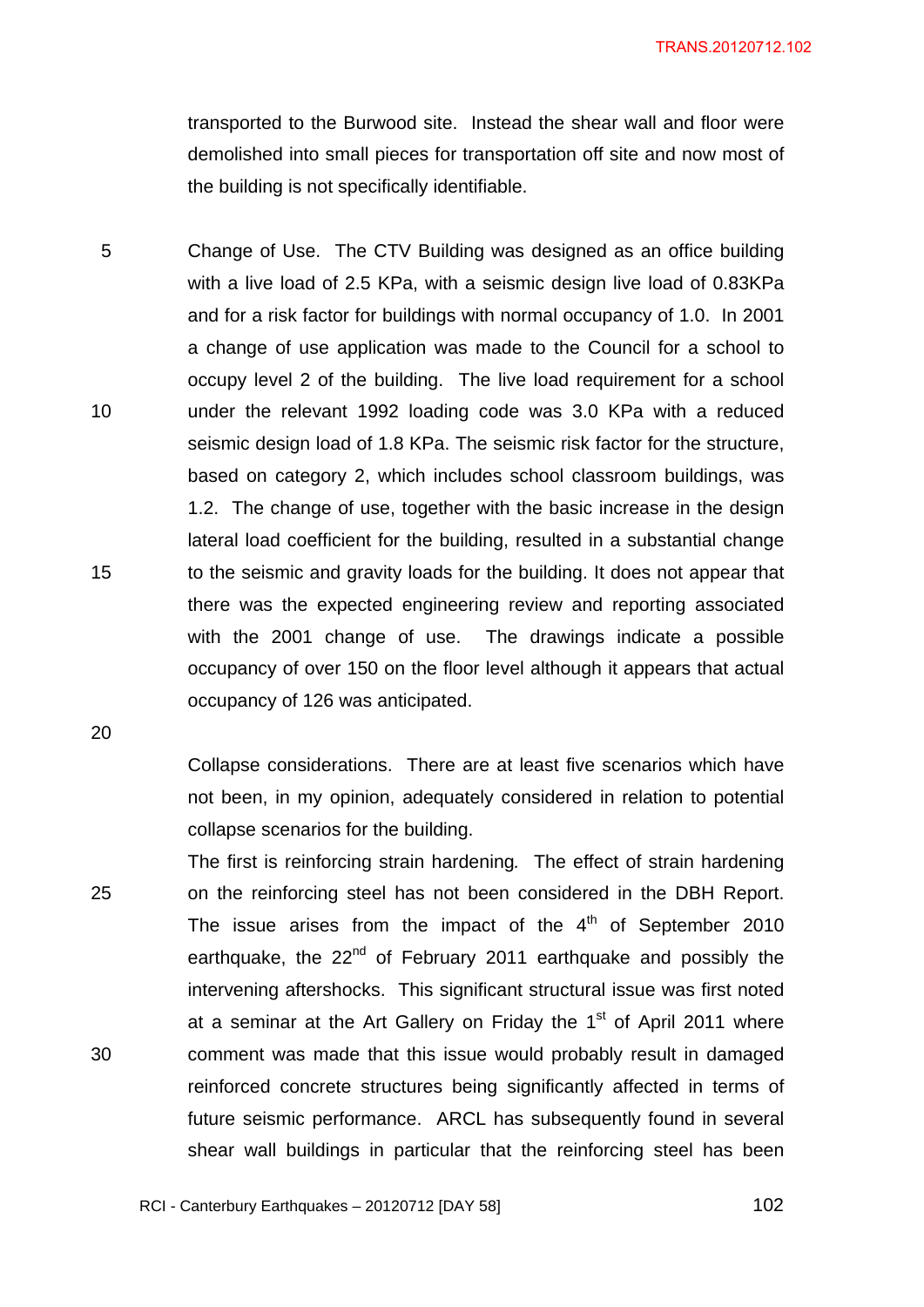subject to strain hardening, with the strain hardening being limited to a very short length of the reinforcing steel frequently in the order of 1 to 2 bar diameters. This is a significant reduction in the elongation necessary for the required performance of reinforced concrete to 5 achieve code level assumptions. The degree of strain hardening varies but loss of capacity is of the order in some instances of over 40 to 50%. I particularly refer to the impact of the strain hardening in the shear walls and floor diaphragms of the IRD building, which is the building on the other side of Cashel Street from the CTV building, where the strain 10 hardening has resulted in the building having an assessed strength of between 30 and 40% of NBS, new building standard. This building, if undamaged, would have a design code level strength of 100% of NBS, which is the current code. I note that the IRD building complies with the strength requirements of the latest building code. It also complies with 15 the requirements to use ductile reinforcing in the floor diaphragms. This has not prevented significant strain hardening damage to the floor diaphragm reinforcing. These issues are unlikely now to be able to be investigated for the CTV building due to the level of destruction of the original building structure. The potential significant impact of this strain 20 hardening on the CTV building, where floor diaphragms may have been subject to reinforcing fracture and the shear walls could have been subject to a similar effect, could have potentially caused a materially different response of this structure to earthquake loading than that predicted by the analysis.

25 Vertical Acceleration. The vertical acceleration has been considered in the Tonkin & Taylor geotechnical report. It is probable that the vertical accelerations were very high particularly at this site, based on eye witness reports.

1515

30 The effect of the high vertical accelerations is to result in significantly increased gravity loading on structural elements such as beams supporting the floor slabs. I refer further to the evidence of John Mander and Brendan Bradley. In my view the effects of high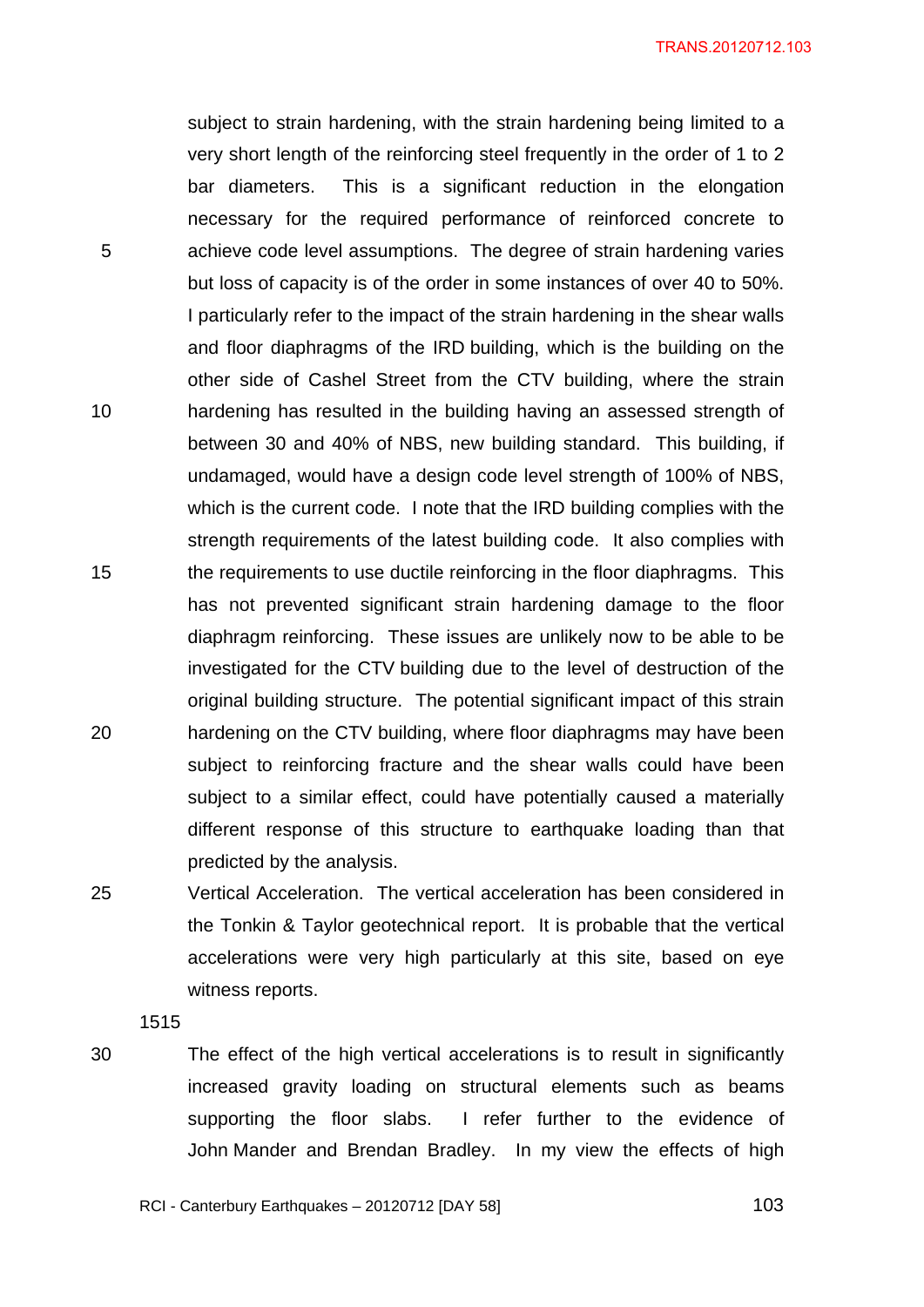vertical accelerations have not been adequately accounted for in the collapse analysis to date.

The south wall lateral load resistance. The lateral load resistance of the southern wall is dependent on the gravity restoring force provided by the 5 gravity loading of the floor. The effect of the vertical accelerations is to potentially increase or decrease this force. Should this force be substantially diminished, as could occur, at the same time as there is a significant seismic lateral load on the wall, then the wall would tend to commence overturning and allow a significant rotation to occur in the 10 south side of the building. This issue does not appear to have been considered by other experts but, in my opinion, collapse initiated in this manner is a highly feasible scenario.

Building modifications. My concerns in this respect relate to two issues – beam damage, and an internal staircase. Evidence of drilling carried 15 out on the concrete beams during the 1990s has been produced. It appears that extensive drilling was carried out, including through beam reinforcing. The effect of 200mm, and I wish to change that to 100mm, diameter holes near the column supports would be to cut through beam reinforcing and concrete which, together with the seismic vertical 20 accelerations, could have resulted in beam shear failure. Holes which cut the bottom beam reinforcing in the central region of the beam could have significantly reduced the load capacities of the beam which could then have collapsed under the high vertical accelerations. I was very concerned to hear about this practice, particularly the fact that the 25 contractors were told to drill through the reinforcing bars. In an earthquake with high vertical acceleration, such as the 22 February 2011 aftershock, the integrity of elements such as the beams becomes critical. If the main reinforcing fails, it could cause a catastrophic failure of the building such as occurred on 30  $22^{nd}$  February 2011. In my opinion the possibility that the holes drilled in the concrete beams could have contributed to the collapse of the CTV building ought to have been given considerable attention by the DBH and I am surprised that it appears to have been disregarded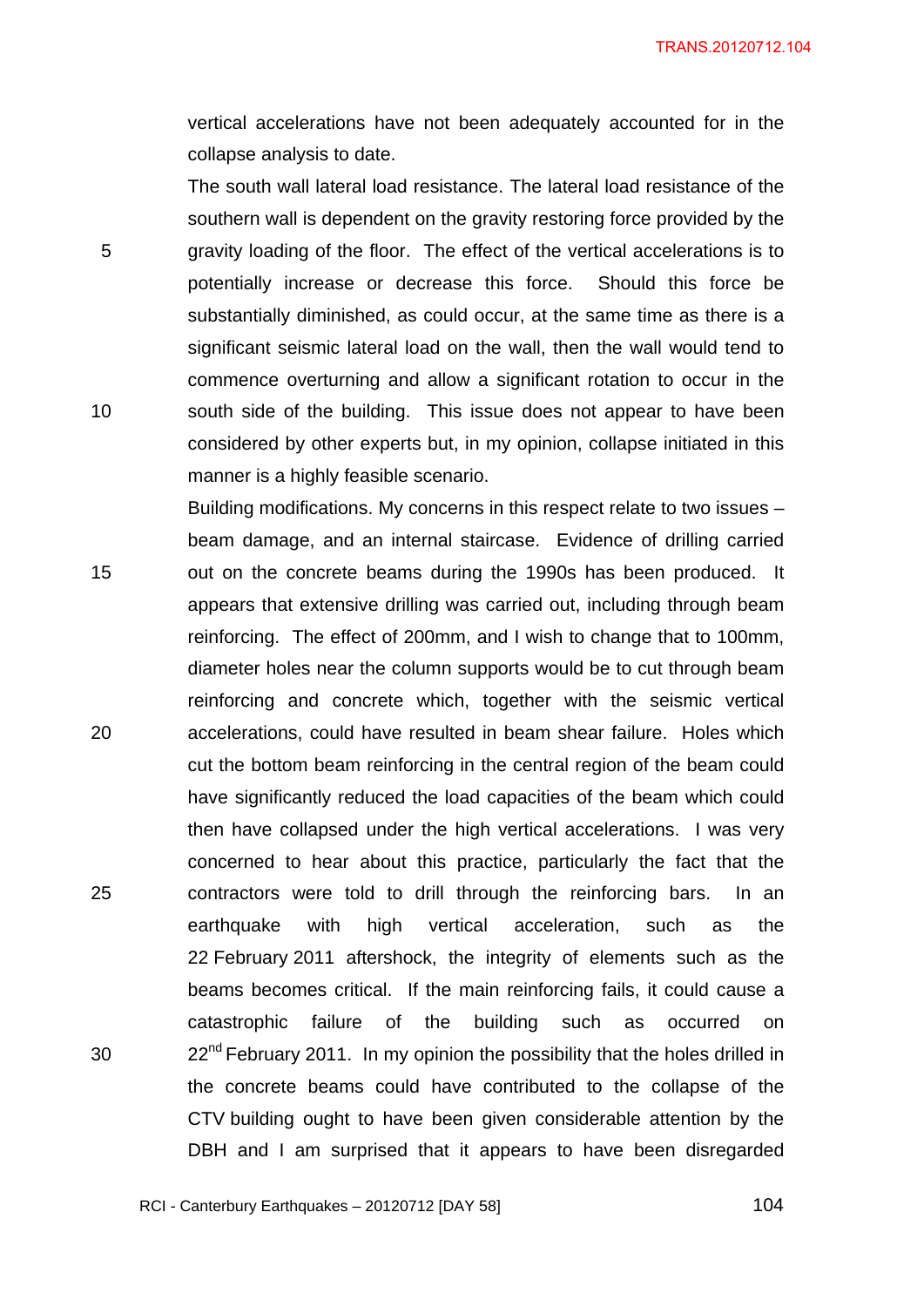without investigation. I cannot rule out the possibility that the damage caused to the beams as a result of these holes contributed to or even caused the collapse.

I have noted from evidence presented by staff members of CTV and 5 Council files that an internal stairwell was added between levels 1 and 2 of the CTV building in 2000. A Building Consent Application for these works and an associated fit-out was made in April 2000 and a final Code Compliance Certificate was issued on the  $11<sup>th</sup>$  of December 2000. I have reviewed the Council file in relation to this Building Consent. I note 10 that David Falloon of Falloon and Wilson Limited was engaged as a structural engineer and Mr Falloon provided Producer Statements for the Design and for Construction Review. Mr Falloon's Design Producer Statement is dated 26<sup>th</sup> of April 2000. I note from correspondence on the Council file that this appears to predate preparation of the structural 15 drawings. No structural drawings are referenced on the Producer Statement for Design as would usually be expected. The structural drawings dated May 2000 are on the Council file but there is no structural assessment report. In the absence of the expected seismic structural review, I am unable to assess the engineer's opinion as to the 20 impact of the installation on the CTV building. The DBH Report makes passing reference to the installation of the internal staircase. In my view, the authors ought to have assessed this issue further. According to the drawings, the staircase was installed by cutting through floors and I would be concerned about the potential effects of these works on the 25 overall structure.

Referring to the cumulative damage resulting from aftershocks – I have carried out numerous post-aftershock building inspections across Christchurch to assess for further damage to support occupancy or 30 insurance assessments. I have noted on buildings such as the IRD building that the crack widths in structural elements such as shear walls have increased following ongoing aftershocks. The inspections have generally been carried out after the aftershocks of greater than 5.0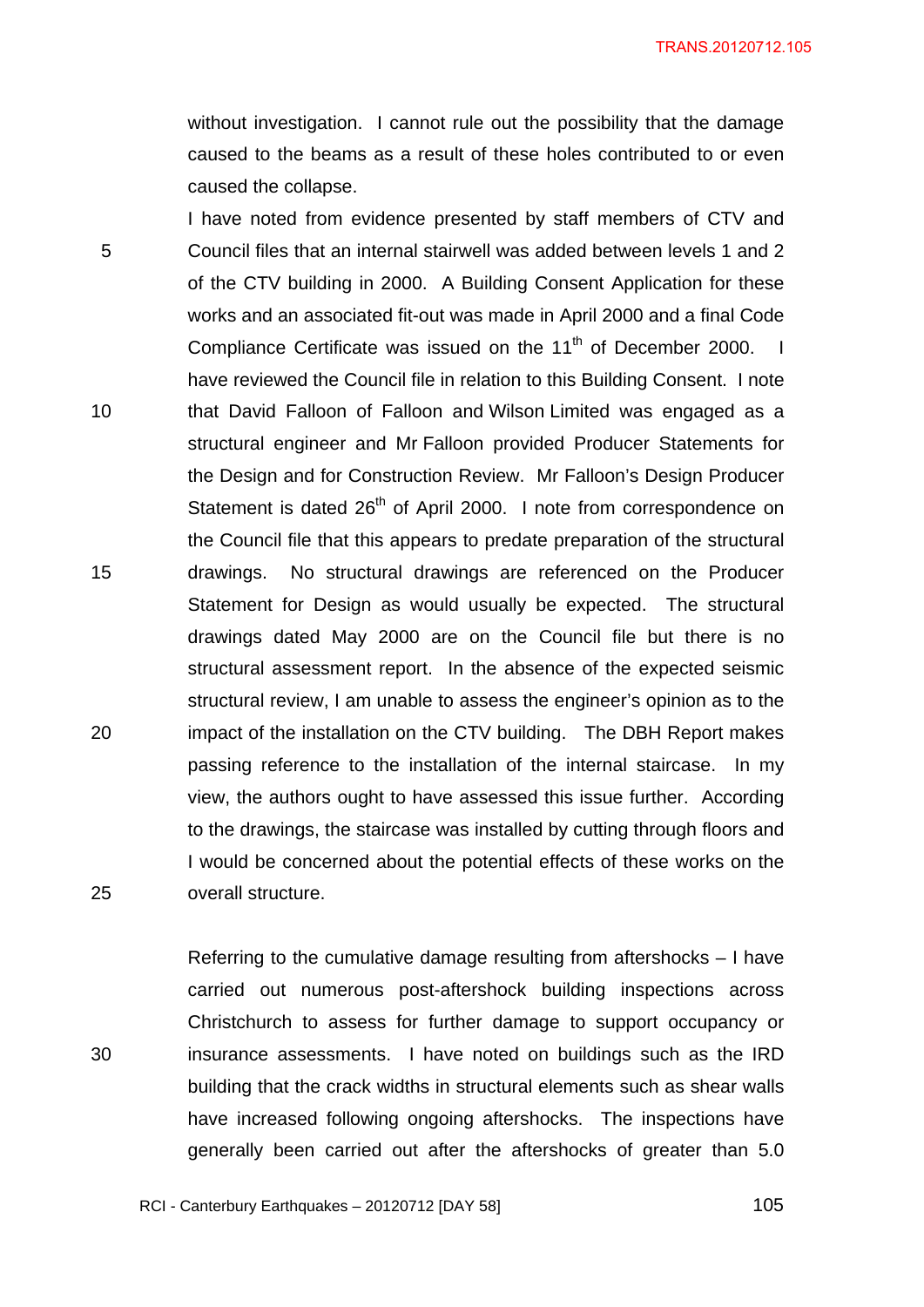magnitude. I have observed that cracks that were originally limited in extent and crack width have over time increased gradually in length, number of cracks and crack widths. This change has occurred progressively as the aftershocks have occurred. A similar effect has 5 been noted on the beam column joints and it has also been noted at times that debris falls from the joint following the aftershocks. I produce a schedule listing all major aftershocks (magnitude 4.9 or above) between the first earthquake at 4.35am on the  $4<sup>th</sup>$  of September and the earthquake at 12.51 on the  $22<sup>nd</sup>$  of February 2011. In my opinion, the 10 ongoing sequence of aftershocks continues to cause cumulative damage to concrete reinforced buildings, each time reducing the capacity of the building to some extent. I believe that by the time of the  $22<sup>nd</sup>$  of February earthquake the CTV building had lost part of its capacity as a result of not only the  $4<sup>th</sup>$  of September 2010 earthquake 15 but all of these large ongoing aftershocks.

- Q. Now Dr Reay, just to put the next three paragraphs in context, can you explain who Timothy Sinclair is?
- A. Timothy Sinclair is the geotechnical engineer from Tonkin & Taylor who prepared the report, geotechnical report.
- 20 Q. And in these three paragraphs that you are about to read you are responding to what he says in that technical report?
	- A. That's correct.
	- Q. Could you now read them please.
- A. In his initial report Mr Sinclair recommended that the REHS site should 25 be disregard for the purposes of analysing the CTV site response. In his latest report Mr Sinclair now accepts that the REHS site is suitable for inclusion for the assessment of the CTV building. The ground accelerations recorded and the calculated Acceleration Response Spectra at the REHS site are different to those used in the DBH report 30 on Collapse Scenario Evaluation. The collapse assessment of the CTV building should now be reconsidered on the basis of these ground motion records.
	- Q. Thank you Dr Reay.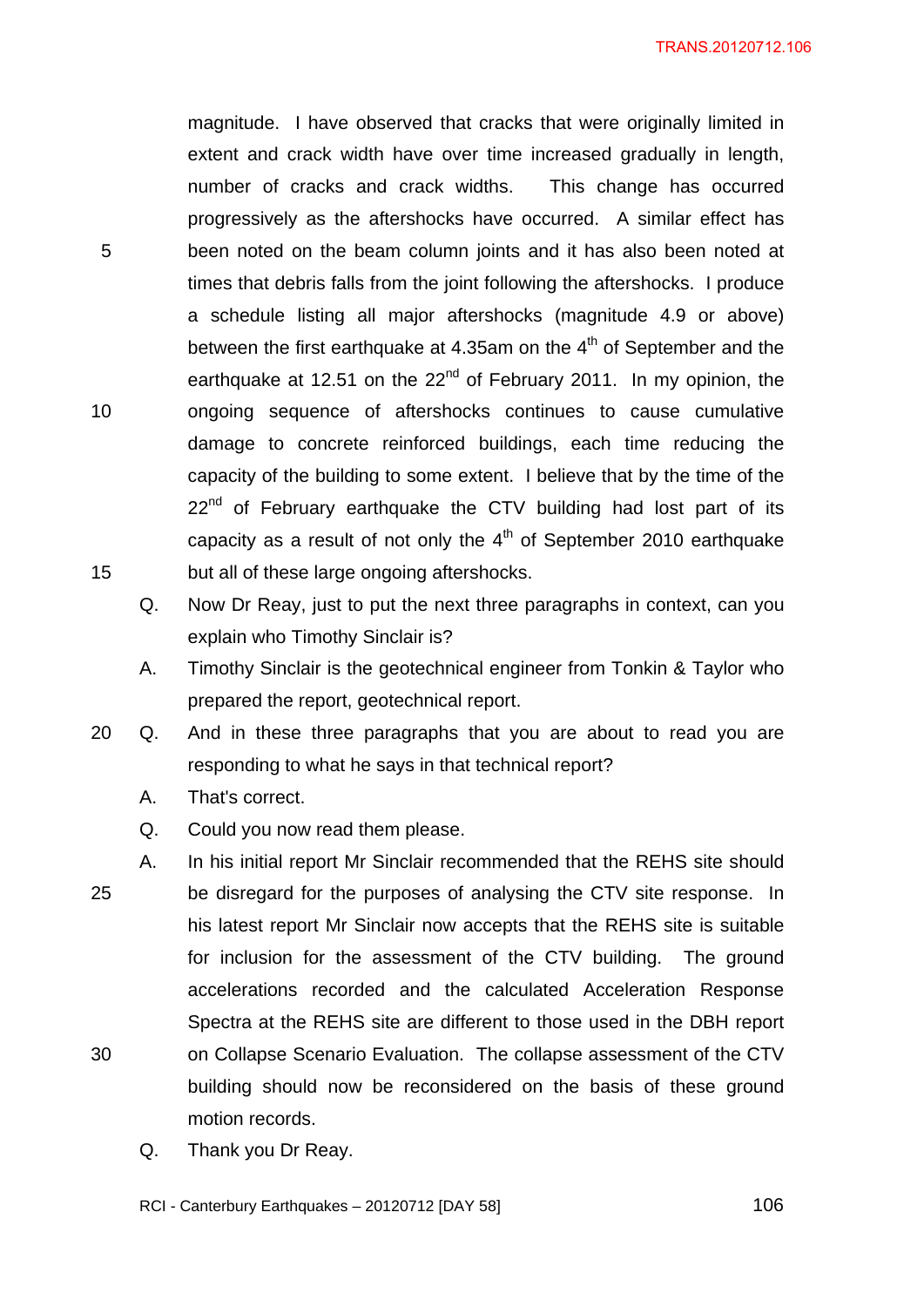# **CROSS-EXAMINATION: MR ALLEN – NIL**

### **CROSS-EXAMINATION: MR REID**

Q. Dr Reay, as you probably know, I'm counsel for the Christchurch City Council. I have a couple of questions for you only and 5 they relate to paragraphs 65 and 66 of your brief of evidence. This is where you're talking about the cut-out for the stairs.

### **WITNESS REFERRED TO DOCUMENT BUI.MAD249.0009.103**

1525

- 10 Q. Now this is the producer statement that I understand you're referring to at paragraph 66 by Mr Falloon, is that correct?
	- A. Excuse me, what paragraph are you referring to?
	- Q. In your brief of evidence.
	- A. Yes.
- 15 Q. So this is paragraph 66.
	- A. Right. I believe that is the one.
- Q. Yes, thank you and just the concern that you're expressing in paragraph 66, just to summarise it, is that to do with the fact that the, there's no reference to the drawings, the number, the number of the 20 drawings in the producer statement?
- - A. Yes there's no reference to any drawings at all.
	- Q. Yes so on the face of it your concern was that the producer statement doesn't appear to cover any particular drawings. Is that correct?
	- A. That's correct.
- 25 Q. So can I just ask you please to be shown document BUI.MAD249.0009.95. Now this is a letter from Falloon & Wilson. It's dated the  $4<sup>th</sup>$  of May and it's to the Christchurch City Council, Attention Peter Harrow from David Falloon. Do you see that?
	- A. Yes.
- 30 Q. Yes and Peter Harrow, just so that we're clear, he's an engineer with the Christchurch City Council. Is that correct?
	- A. Yes.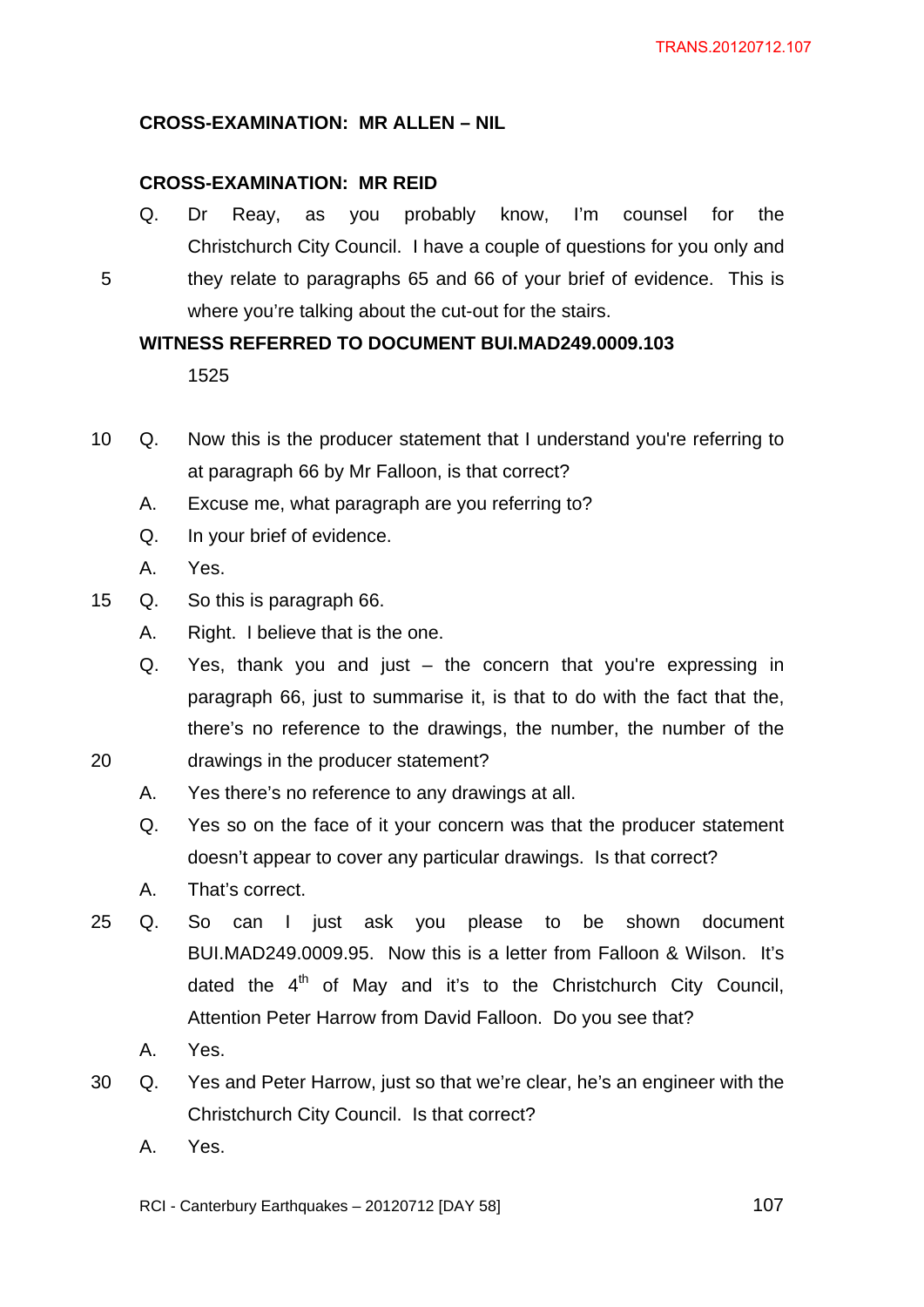- Q. Yes and you can see from the letter that it makes reference to three copies of drawings that are now being provided. Is that correct?
- A. Yes.
- Q. And it says that, doesn't it, that the drawings that have been provided 5 are intended to be covered by the producer statement that's previously been forwarded.
	- A. Yes.
	- Q. That's a summary of the letter isn't it?
	- A. That's correct.
- 10 Q. Yes and just go, just note for the Court's records, the Commission's records, the drawing reference is 2774/S1. That's in the body of the letter. Do you see that?
	- A. Yes.
- Q. And if the witness could please be shown BUI.MAD249.0151.B2. So 15 that's an engineering drawing by Falloon & Wilson Limited and just if you could refer to the reference at the bottom right-hand corner of the document, 2774, drawing S1, that's the reference isn't it?
	- A. Yes.

Q. So am I correct in summarising these documents Dr Reay that it 20 appears that Wilson & Falloon have provided by their letter of 4 May a copy of the drawing 4774S1 and confirmed that that drawing is intended to be covered by their previous producer statement?

- A. Yes that's correct.
- Q. Yes, thank you.

### 25 **HEARING ADJOURNS: 3.29 PM**

## **HEARING RESUMES: 3.46 PM**

### **CROSS-EXAMINATION: MR MILLS**

Q. Dr Reay, I'd just like to ask you first for your view on the CTV building. Is it your view that it is a structurally well designed building that simply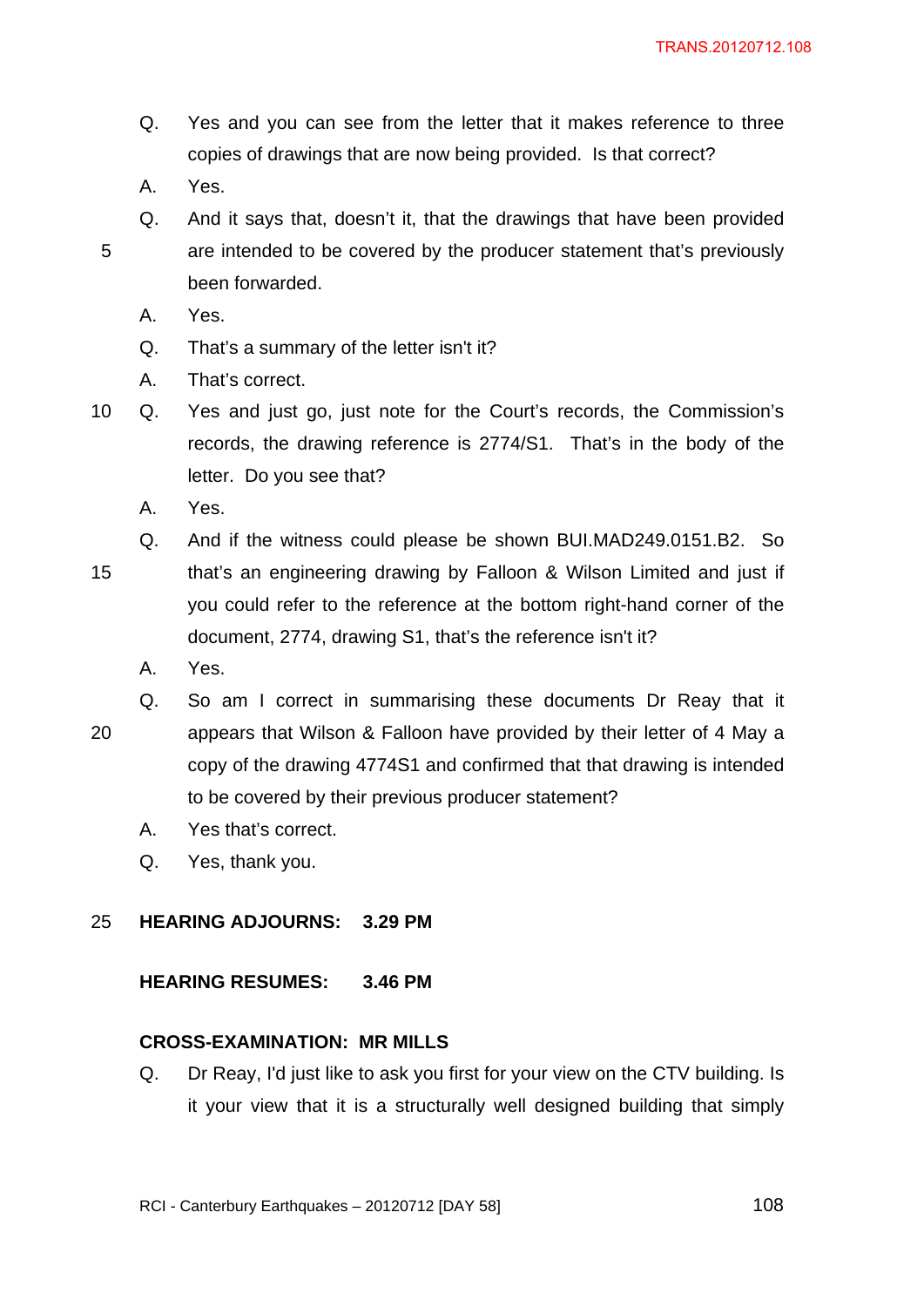happened to be brought down by an earthquake that was well beyond its design capacity? Is that in summary what your view is of this?

A. (inaudible 15:47:10)

### **JUSTICE COOPER – MICROPHONE PROBLEMS**

### 5 **JUSTICE COOPER TO WITNESS:**

Would you like to start your answer again please?

### **CROSS-EXAMINATION CONTINUES: MR MILLS**

- A. The final comment you made was correct.
- Q. Yes.
- 10 A. In terms of the building, the building was I believe a building designed typical of the time. There have been some issues raised here which I am uncertain as to whether they will eventually show to have an impact on the design or not so I'm not really at this point able to answer the, to comment on the first statement that you've made.
- 15 Q. So you're reserving judgment on whether it's a well designed building? A. I am.
	- Q. Yes. And when it went out from your firm for permitting and then for construction in 1986, did you regard it as a structurally well-designed building at that point?
- 20 A. I personally didn't regard it in that manner because I never reviewed it. My understanding was that it was a building that was designed to comply with the code.
- Q. So you're telling me, are you, that you never formed a view at the time that your firm put this out for permitting and for construction on whether 25 or not it was an adequately designed building?
	- A. No, that's not correct. I had formed a view that it would comply based on the work being done by, done correctly by Mr Harding.
	- Q. And is that simply based on the fact that you had confidence in Mr Harding?
- 30 A. I certainly had confidence in Mr Harding.
	- Q. Was the view that you expressed though was it based solely on the fact that you had confidence in him?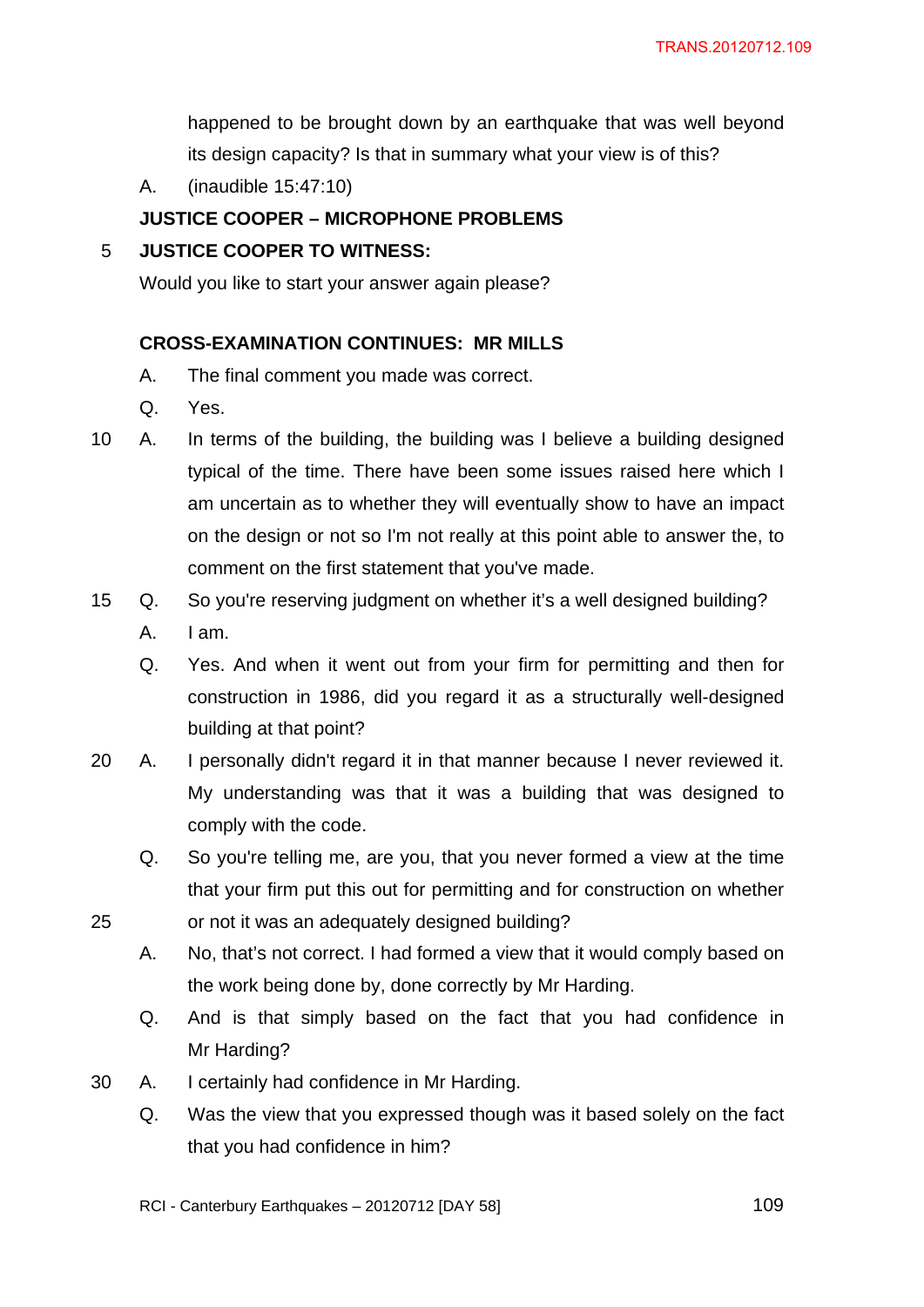- A. Not solely, I was aware of the type of building it was. I was aware that the work was being undertaken, that it was being drawn by competent draughtsman, for example, who had experience in that sort of work. There was nothing that I recall that alerted me to there being any issue 5 that would have suggested that the building was not being competently handled.
- Q. And knowing what you know now at least it's come out in the course of the investigations into the building including the one we're involved in now, if you had have been aware of those issues back then would you 10 have been concerned at the time?
	- A. Yes some of those issues would have concerned me, certainly.
	- Q. Which are the ones that would have concerned you?
	- A. The one particularly relating the connection of the floors to the shear walls.
- 15 Q. What about the question of code compliance? Is it your view that the building as designed and permitted complied with code?
- A. I don't know what the building I don't know what the actual building design was in as far as was put to the Council and issued by the Council because I don't, I haven't seen the records that definitively define what 20 that is.
	- Q. Have you looked at the Council drawings that have the permit stamp on them?
	- A. Yes, I have.
	- Q. Have you studied those drawings?
- 25 A. Not in depth but I have looked at them, yes.
	- Q. Well based on your look at them is it your view that those drawings reveal a code of compliance structure?
- A. I haven't reviewed them from that point of view. I've looked at them from the point of view of looking at them relative to, for example, the 30 connection from the floor to the walls.
	- Q. Yes.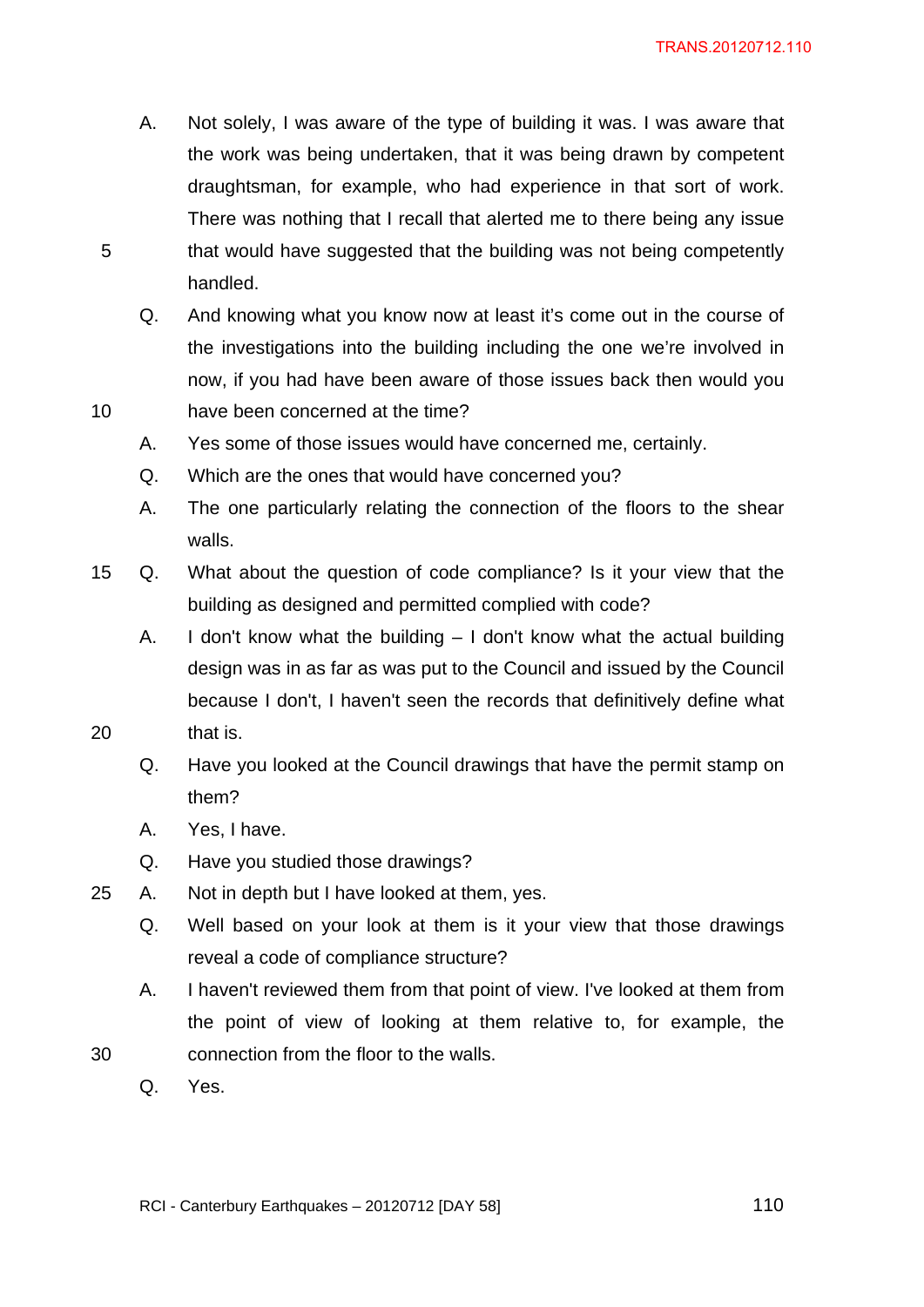- A. And I've looked at them from the point of view of the columns but I haven't investigated them in depth from the point of view of code compliance.
- Q. I think you're aware that, and we'll come to this in more detail at a later 5 hearing, but just in relation to the question I've put to you, I think you're aware that Mr Banks who was employed by you at the time in 1990/91 wasn't he? This is the time at which the drag bar issue emerged? He was employed by Alan Reay Consulting Engineers or is it I guess by then it was Alan Reay Consultants Limited wasn't it?
- 10 A. He was employed by ARCL.
	- Q. Yes, and you're aware that he has advised the Commission, and it'll be in his evidence as well, that in his view at least in 1991 the building was not code compliant in respect of the connections between the north core and the floor diaphragms?
- 15 A. I wasn't aware that he had said that but I'd accept that.
	- Q. Do you agree with that view?
	- A. I haven't actually done the analysis to either agree or disagree.
	- Q. I see. And you've heard the evidence that's been given by a number of witnesses about the non-compliance of various elements of the building
- 20 particularly the columns and the beam joints? Have you formed a view on whether that's right or wrong?
	- A. I consider that the columns comply in terms of not to requiring to be detailed for full ductility. In terms of the beam column joints sorry I'm uncertain as to whether they comply or not.
- 25 Q. Do I take it from your answer, with reference to full ductility, that you accept that it required partial ductility?
	- A. No, I believe they could be elastic.
- Q. I see. All right, now this issue's been raised before but I'd like to get your comment on it. Do you agree with Dr Mander's evidence that he will give 30 that this was an innovative building?
	- A. I frankly don't know.

1556

- Q. You don't have any view on that at all?
- RCI Canterbury Earthquakes  $20120712$  [DAY 58]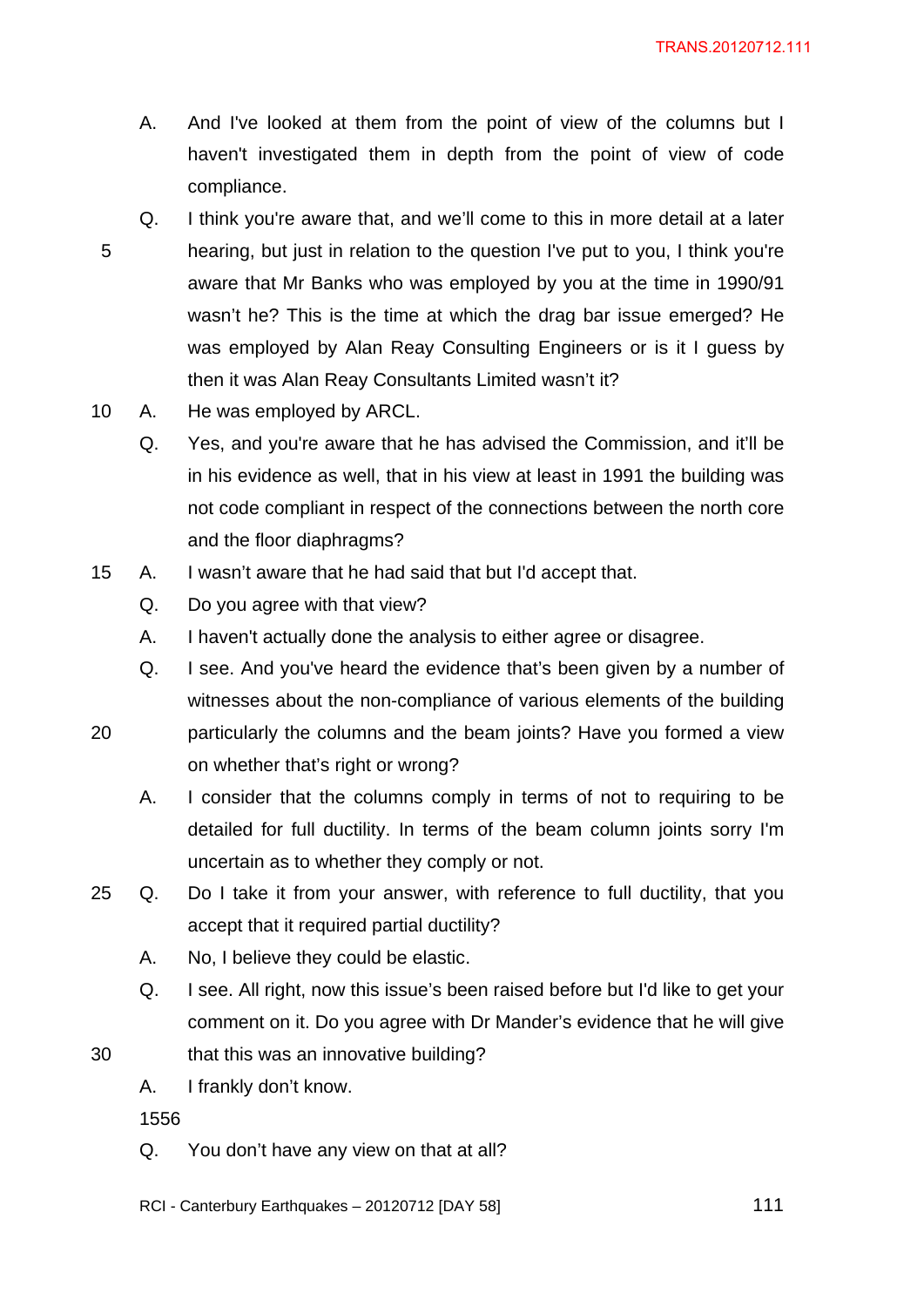- A. No.
- Q. Do you think it was a cutting edge building?
- A. No, I, I would tend to rely on the comment in the Holmes report that described it as a fairly standard building.
- 5 Q. Would you accept the description of it as a design build cheap developer building?
	- A. It's certainly a design build developer building. I wouldn't necessarily describe it as cheap.
	- Q. Now these five scenarios that you've referred to in your evidence, and

- 10 it's in the second of your two statements, and you might, I don't know whether you need to refresh your memory on any of this. You've just read it out so presumably not, but you know you've set out five scenarios –
	- A. Yes.
- 15 Q. that you think might explain what's happened here. Is it your view that before the Royal Commission is able to reach any conclusion on the causes of the collapse, that it has to closely examine each of those five scenarios?
- A. My view is that the DBH should've examined them in more depth than 20 they did. It depends on what the outcome of that examination is as to whether they, the Royal Commission needs to examine them.
- Q. Well that sounds to me like a circular argument, or a circular proposition. Now just get clear, are you saying in your evidence now that until the Royal Commission has examined and run to a conclusion each of those 25 five scenarios, that it is not in a position to reach a conclusion on the causes of collapse?
	- A. It is my view that those five elements should be considered further. But it's not up to me to say what the Commission should do.
- Q. No, and I'm not asking you that, I'm asking you what your view is in 30 putting forward those five scenarios in your evidence?
	- A. Well my view is they should be considered.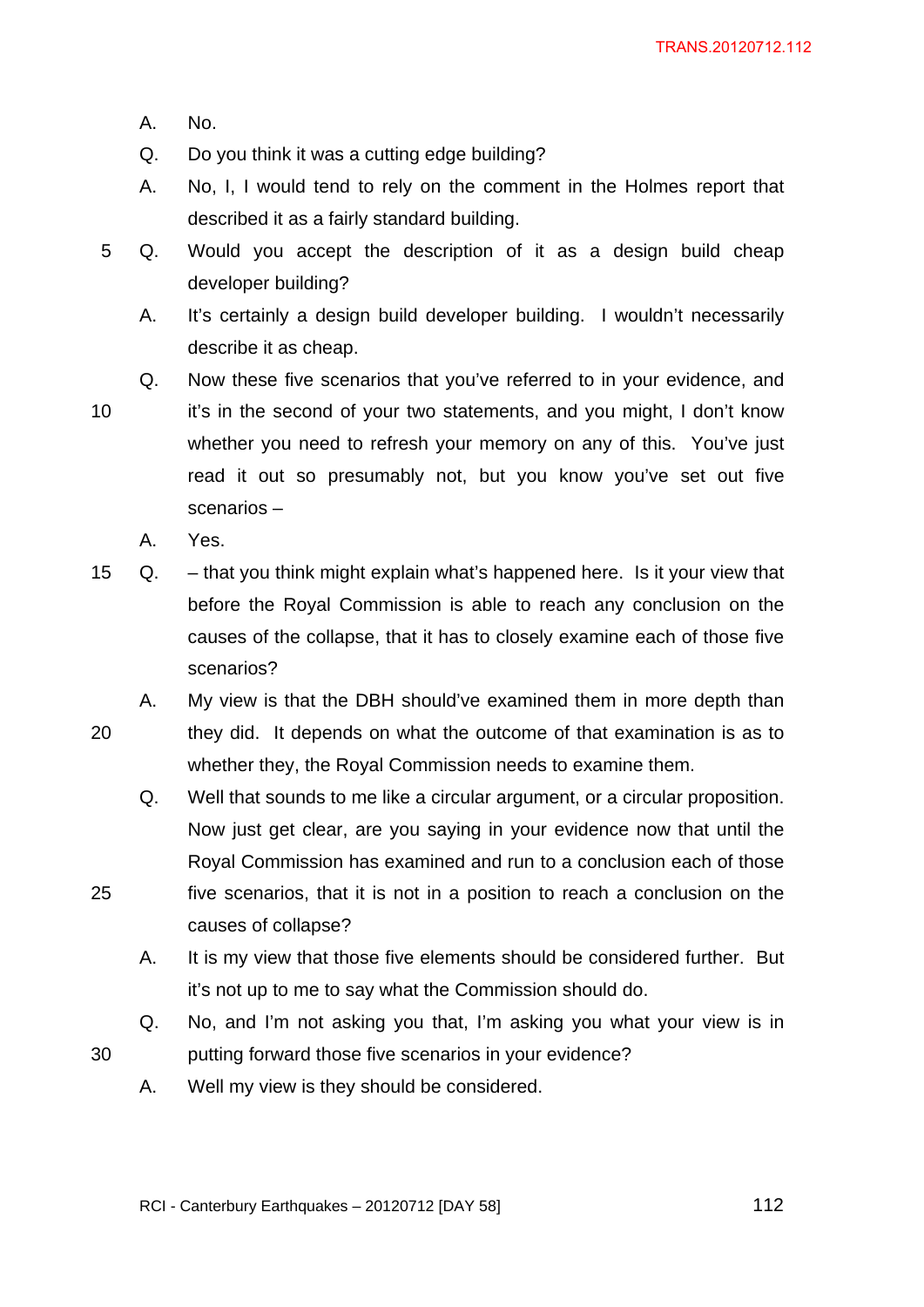- Q. But you, I take it, don't regard them as matters that have to be run to ground and run to a conclusion before the Royal Commission is properly able to reach conclusions on the causes of the collapse?
- A. It depends on what weight you actually put on each of them and that 5 weighting is not necessarily for me to determine and I just, I have simply said that I think that those matters should've received more attention from, from the DBH and yes by inference that means that the Royal Commission is entitled to have more information on them.
	- Q. How much weight do you put on them?

10 A. One of the difficulties is that they're not investigated fully at this time, and until you do you don't really know what impact they could have. They could have none or they could have a lot.

- Q. And how extensive have your own investigations been into those five issues?
- 15 A. I haven't investigated them in depth in relation to the CTV building. Some of them I can't and I guess if we took the strain hardening there's no point in suggesting that that is something that the Royal Commission would consider in relation to that specific building, other than the general effects which we have noted, we have found in other buildings.
- 20 Q. Yes, so I take it, I was going to ask you about that specifically. I take it then for all practical purposes we can put a line through the strain hardening as an issue that the Royal Commission needs to consider?
- A. I think that you can take from other buildings the effects that it's caused and then look at whether that would impact on the CTV building for 25 example.
	- Q. But we're no longer in a position, are we, to look at the steel in the CTV building after it's gone through 22 February in particular, that would give any meaningful comparisons at all?
- A. It certainly can't be absolute but one could say that perhaps the shear 30 walls in the CTV building were affected by strain hardening in the steel. It is a possibility.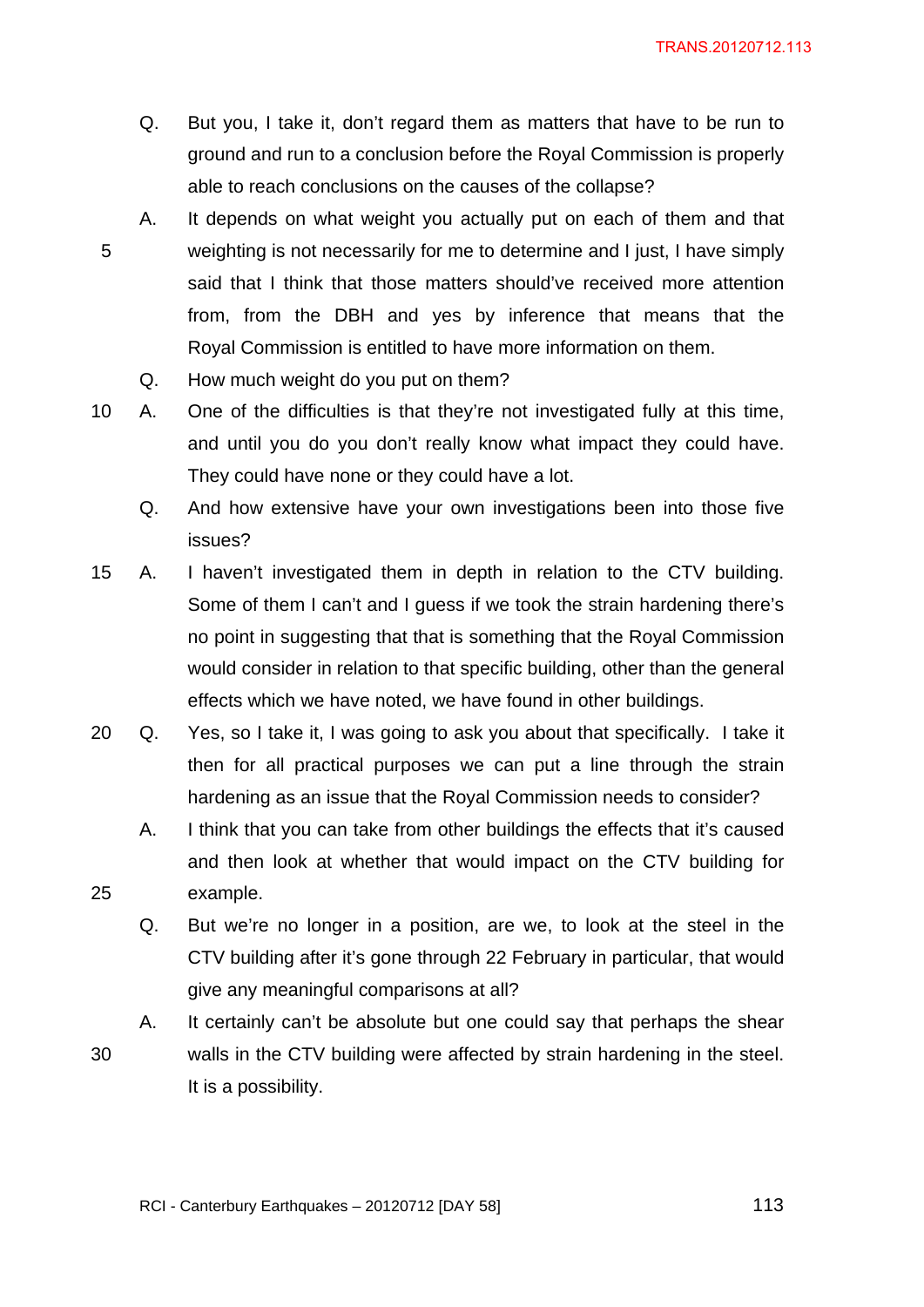- Q. So do I take it really that what is being put forward here in these five scenarios is just a series of possibilities that have occurred to you as no more than that, possibilities?
- A. Based on my experience.
- 5 Q. Yes. And am I right that they all have in common the fact that none of them attribute any responsibility to you or your firm for the collapse of the building?
	- A. I have not considered that.
	- Q. It's a fact though isn't it?
- 10 A. Because I haven't considered it I cannot answer it.
	- Q. Now on this issue of needing to run these scenarios to ground, and you may have pulled back from where I thought you were from the statements in your evidence, Dr Mander, presumably you know what's in his statements of evidence do you?
- 15 A. I haven't read it, no.
	- Q. You haven't read either of them?
	- A. I haven't read them no.
	- Q. Are you aware of the alternative collapse scenarios he's put up?
	- A. I've heard them described today.
- 20 Q. You think that the Royal Commission would be likely to get a better understanding of the issues involved in the building collapse by pursuing issues that did lend themselves to a more real understanding than issues such as strain hardening?
	- A. I consider strain hardening an important issue.
- 25 Q. But one which I think you agree it's impossible now to get any hard evidence about strain hardening in the CTV building because of the February events, if not because of other reasons?
	- A. It is certainly impossible to get physical evidence.
	- Q. Would you agree with me that conclusions can be reached by the
- 30 Royal Commission, I'm going to give you five points to which this will apply, the conclusions can properly be reached on each of these issues without the need for any of your five scenarios to be run to ground, just to describe them that way, and I'm going to give them to you and ask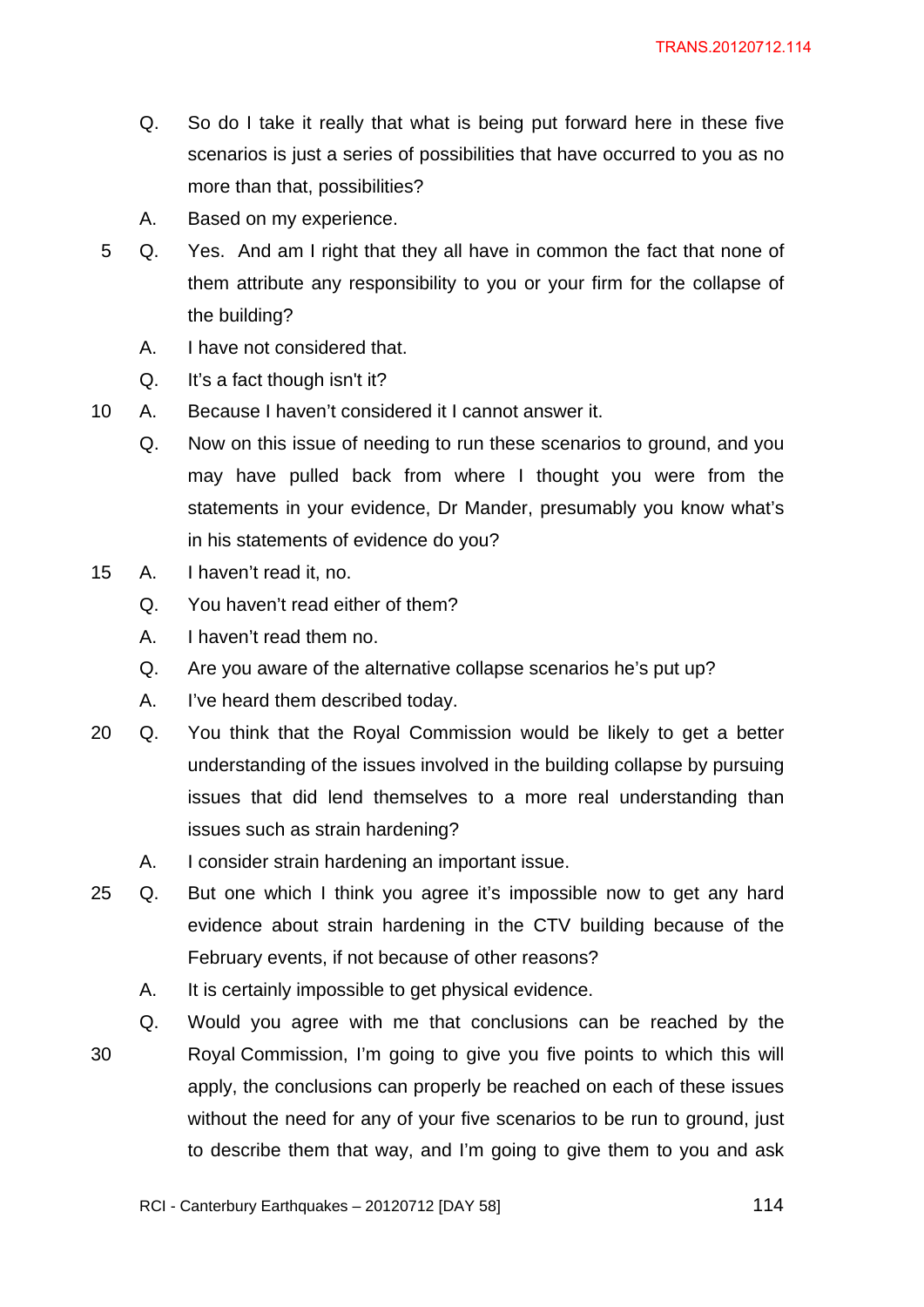you yes or no in relation to each of them. The first one is whether the CTV building as designed complied with best practice standards of the day? Can that be decided without the need to run to ground any of those five scenarios?

- 5 A. I don't know what the definition of best practice is.
	- Q. Is it possible to determine issues of code compliance without running to ground any of those five scenarios?
	- A. It depends on when we're defining the time in relation to code compliance.
- 10 1606
	- Q. At the time at which it was permitted.
	- A. Some of those five items include when there's a hole cut in the floor in 2000 which was after it was permitted.
	- Q. Yes I'm asking you at the time of permitting, is it possible to determine
- 15 issues of code compliance without running to ground any of those five scenarios?
	- A. I don't believe it is because there isn't the defined documentation to make that assessment.
	- Q. I see. So that would lead you to say would it that it's never possible to
	-
- 20 determine any issues of code compliance because of uncertainty over documentation. Is that your position?
	- A. It's certainly my position when the documentation appears to be incomplete.
	- Q. I see. All right. Well we'll see where we get to on the memorandum that
- 25 we're going to receive on the divergence in that. How about the sufficiency of the experience of David Harding to design this building. Can that be determined without running to ground any of those five scenarios?
	- A. I'll have to refer back to the scenarios.
- 30 Q. Please do. Please do.
	- A. So, just so I'm clear you're referring to the collapse considerations?
	- Q. Yes, the five scenarios that you have under that.
	- A. Reinforcing strain hardening wouldn't apply –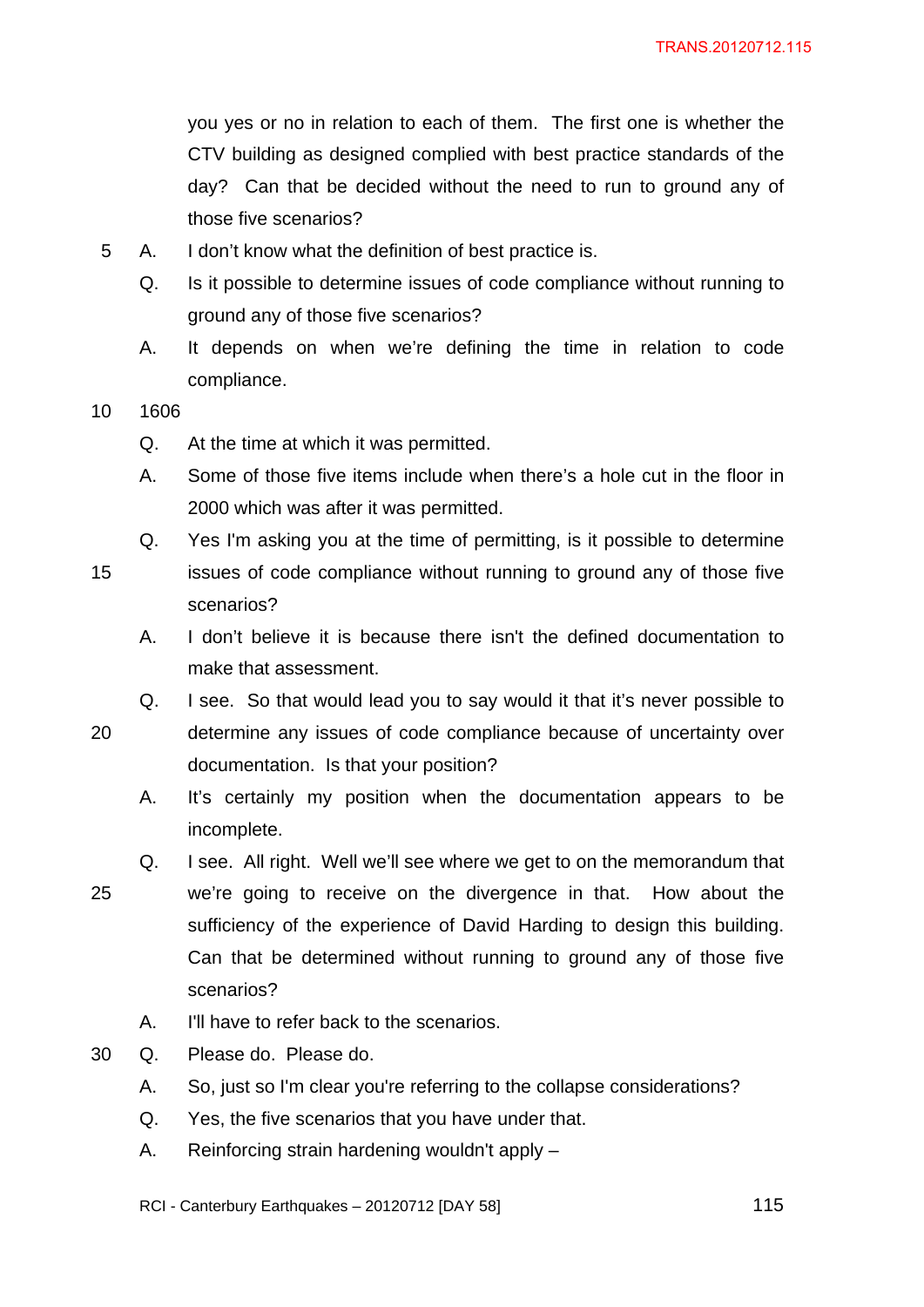- Q. No.
- A. to the consent, the permit I'm sorry. The vertical acceleration doesn't apply and thus the south wall load, lateral load resistance wouldn't apply in that circumstance and nor would the building modifications.
- 5 Q. Yes. So we're agreed that issue can be determined without the need to run to ground any of those five scenarios?
	- A. Certainly.
- Q. And that, excuse me I'm blaming your senior counsel, he says he feels better, I feel worse. The, and similarly the adequacy of any supervision 10 that your firm should have given to Mr Harding. That doesn't depend
	- upon any of those five scenarios.
		- A. No.
		- Q. And it'll also be true won't it that whether the collapse was triggered by vertical accelerations or by extreme lateral forces that won't change any
- 15 of these issues of best practice, code compliance, designer experience or supervision. It won't have any bearing on any of those issues will it? If it's brought down by high vertical accelerations or by very high lateral forces. They don't have any relevance to answering the questions I've been putting to you.
- 20 A. So going through
	- Q. Yes.
	- A. them individually.
	- Q. Yes.
	- A. Could you do that please?
- 25 Q. All right. So the question is whether vertical accelerations and/or extreme lateral forces have any bearing on these issues. First of all, best practice of the day, best practice standard.
	- A. No bearing on that.
	- Q. Code compliance.
- 30 A. No bearing on that.
	- Q. The sufficiency of the designer's experience.
	- A. No bearing on that.
	- Q. The adequacy of supervision.
	- RCI Canterbury Earthquakes  $20120712$  [DAY 58]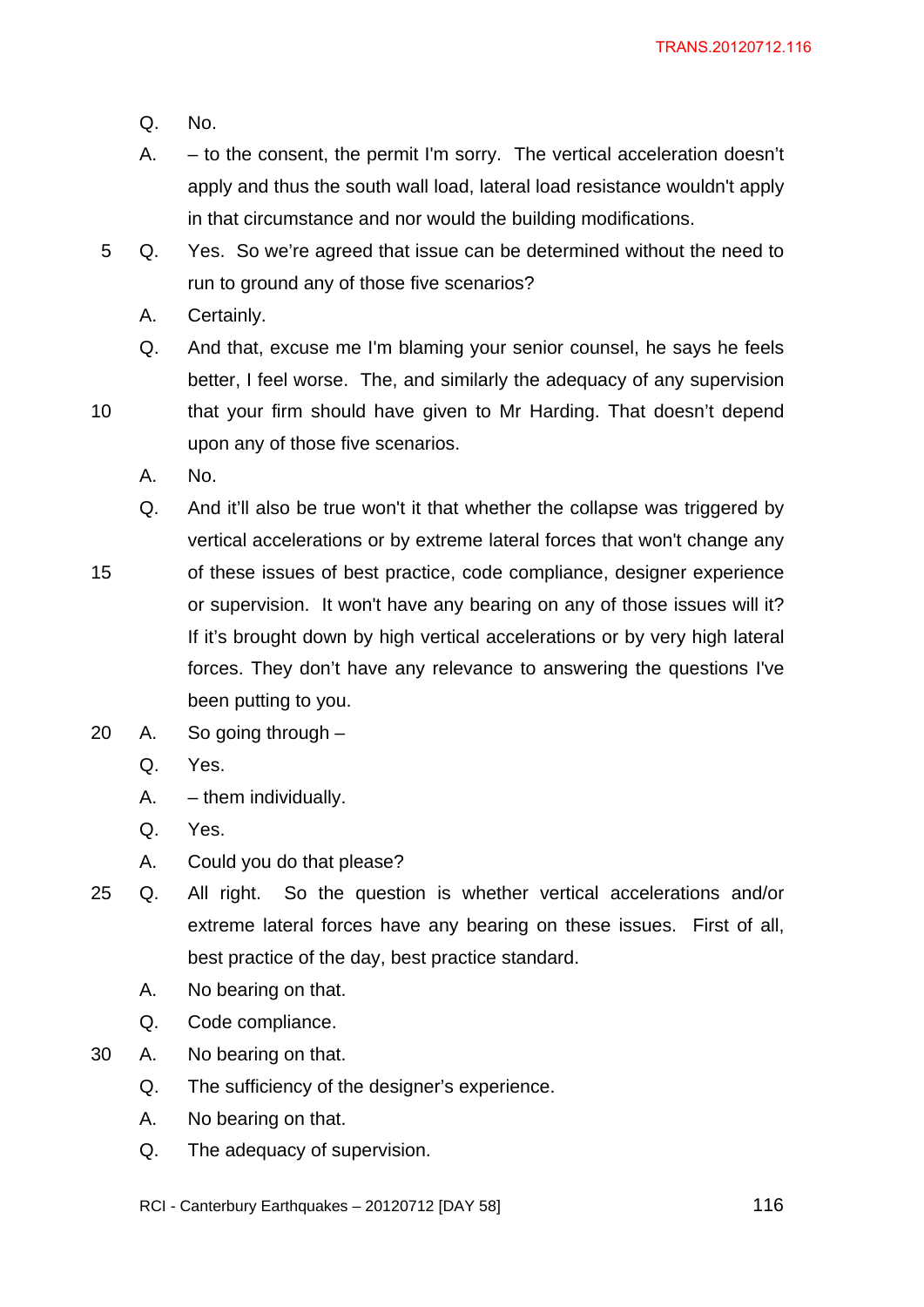- A. What are you referring to?
- Q. I'm referring to an issue that will need to be explored later around whether David Harding had an adequate level of supervision by your firm of the work he was doing.
- 5 A. No, no it won't affect that.
	- Q. Now just going back to your five scenarios that you've just been going through. Have you set those out in any order of priority in your own, in terms of what you think the order of priority is or are they just random?
	- A. There's no order of priority.
- 10 Q. All right. Okay. When did you first come up with this list of these five possibilities that might have led to the collapse of the building?
	- A. I didn't do it at one time.
	- Q. Yes.
	- A. It was a progressive piece of work.
- 15 Q. Yes.
	- A. I couldn't say exactly when it was.
	- Q. Do you recall whether it was soon after the February collapse?
	- A. No, certainly not because, for example, the strain hardening issue is, really only came to the fore perhaps last November/December.
- 20 Q. Yes.
	- A. In terms, in terms of actual work being done to investigate buildings.
	- Q. Yes.
	- A. So it would have been, that would have been, it would have been after that.
- 25 Q. And when did you first raise these five points, if you did, with the Department of Building and Housing?
	- A. I haven't raised, the vertical acceleration was raised with them in our December report to them.
- Q. So raised for the first time after they had sent you the draft report. Is 30 that right?
	- A. None of these matters were raised with them until we got the draft report.
	- Q. I see.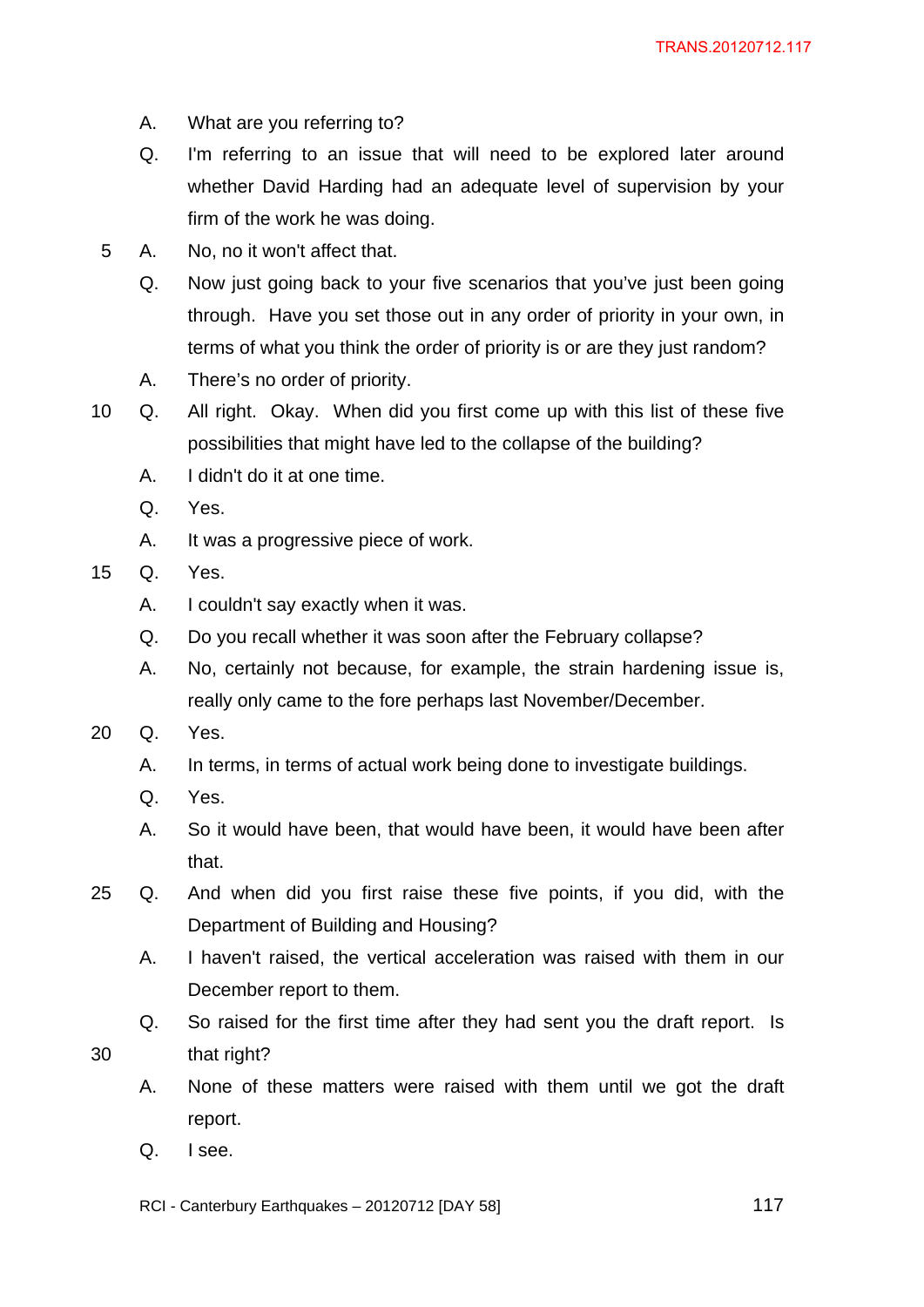- A. So that would be the earliest that it would be raised with them.
- Q. And when did you first know that the Department was investigating the collapse of the building?
- A. I wouldn't, I couldn't be specific. I only know when Clark Hyland made 5 arrangements to come and see me but I can't remember exactly when that was.
	- Q. And you would have, you would have been aware before he approached you that the Department was making an investigation.
	- A. I can't recall.
- 10 Q. Did you anticipate that after the building collapsed on the  $22<sup>nd</sup>$  of February that there would be an investigation into the building and why it collapsed as it did?
	- A. I can't remember I'm sorry, at that time.

Q. What was your reaction when you learned what had happened on the 15  $22<sup>nd</sup>$  of February?

- A. I learnt it I think later on that day and I was already fairly shocked having been in the city and walked back and I guess it just added to the sort of shattered feeling that I had.
- Q. Now there's some criticism being made, including by one of the 20 witnesses for your firm, Professor Shepherd, I think it's Professor, about the lack of attention to forensic examination of the site. I take it you didn't make any effort personally to go down to the site to see if, with your knowledge of the building, you could provide any assistance with what was going on down there?
- 25 A. There's two aspects to that. Firstly, I didn't have the knowledge of the building and, secondly, I certainly wasn't in the right frame of mind to be going and helping.

1616

- Q. Right and I take it that you have not at any time contacted either 30 Mr Frost or Mr Heywood to give them any assistance with the forensic work they have been doing?
	- A. I have not been aware until recently that they had done that work.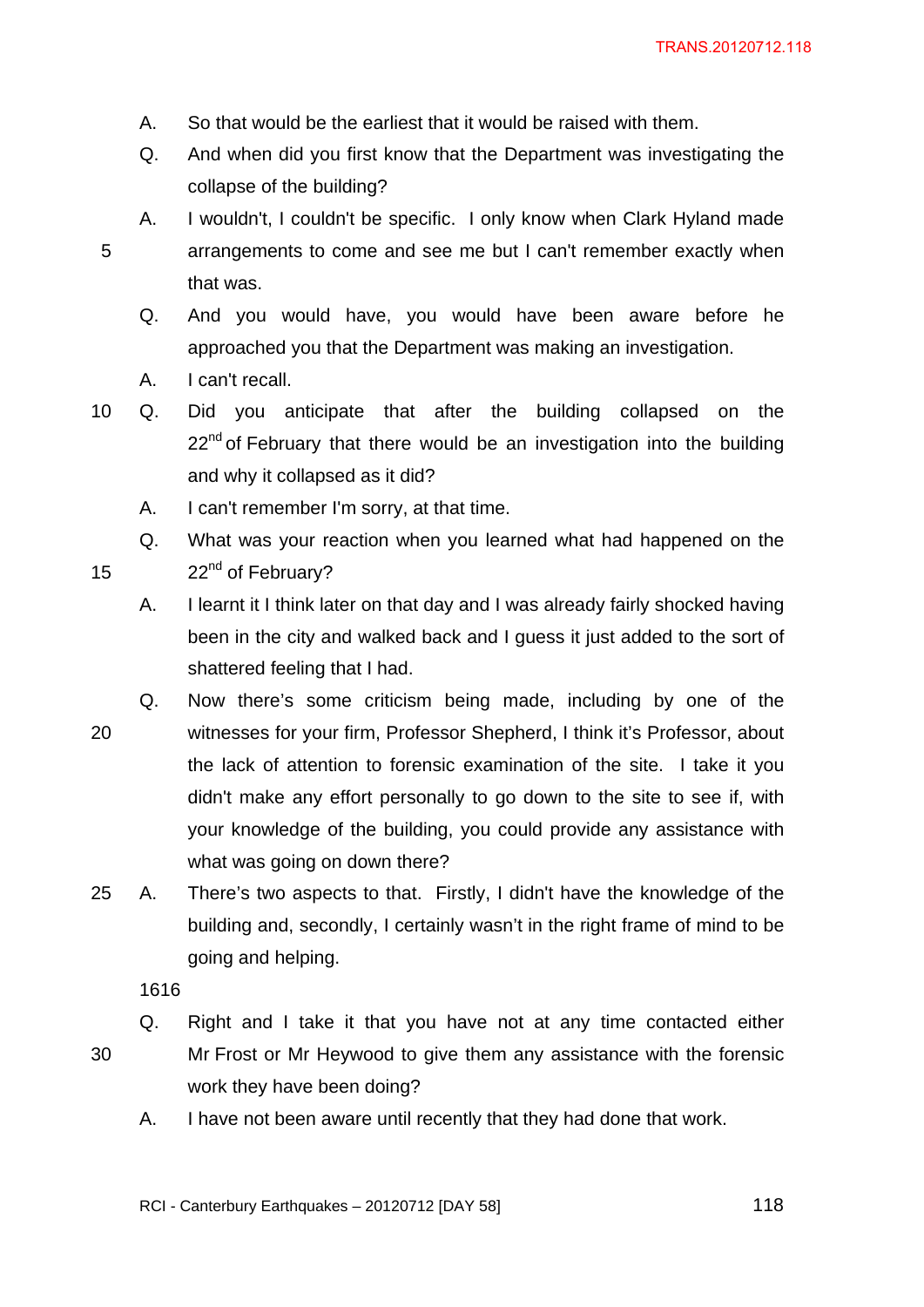- Q. Right. Well just going quickly I think it can be fairly quickly in light of what you've said so far, through your various points under the collapse considerations. You are aware, I assume, that there is a further time history analysis that's been run under the auspices of the facilitation of 5 Professor Athol Carr? You know that's going on?
	- A. I know that it was instructed but what's happening with it I don't know.
	- Q. I see. Well I can tell you that this issue of vertical acceleration at least on the advice we have had is being considered in the course of that new time history analysis so that's one of the considerations that you thought
- 10 required further attention and, as I understand it, it's getting it. Then the issue that you raise about the south wall lateral load resistance, and this is paragraph 50 –
	- A. Could I, could I just come back to your inferred question?
	- Q. Yes.
- 15 A. You say that I'm satisfied with what's happening, well in regard to the
	- Q. No I don't think I said that to you. I simply pointed out to you that vertical accelerations, as I understand it, are being treated as a further input or a modified input into the work that's been going on under the facilitation of Professor Athol Carr.
- 20 A. Yes but it depends on the type of input that's used with that vertical acceleration and the model that it's being input into as to how meaningful it'll be.
	- Q. Yes, all right, so you have reservations about that?
- A. Well I have reservations because I'm unable to be involved as you're 25 aware.
- Q. Yes, all right. Now the question of the south wall lateral load resistance which is paragraph 56 if you want to refresh your memory on what you've said there. Do I take it that the point that you're raising there, and you'll forgive me if I put this in non-technical terms, refers to a 30 simultaneous interaction of horizontal and vertical forces? Is that what we're dealing with here?
	- A. Or near, near simultaneous –
	- Q. Yes.
	- RCI Canterbury Earthquakes  $20120712$  [DAY 58]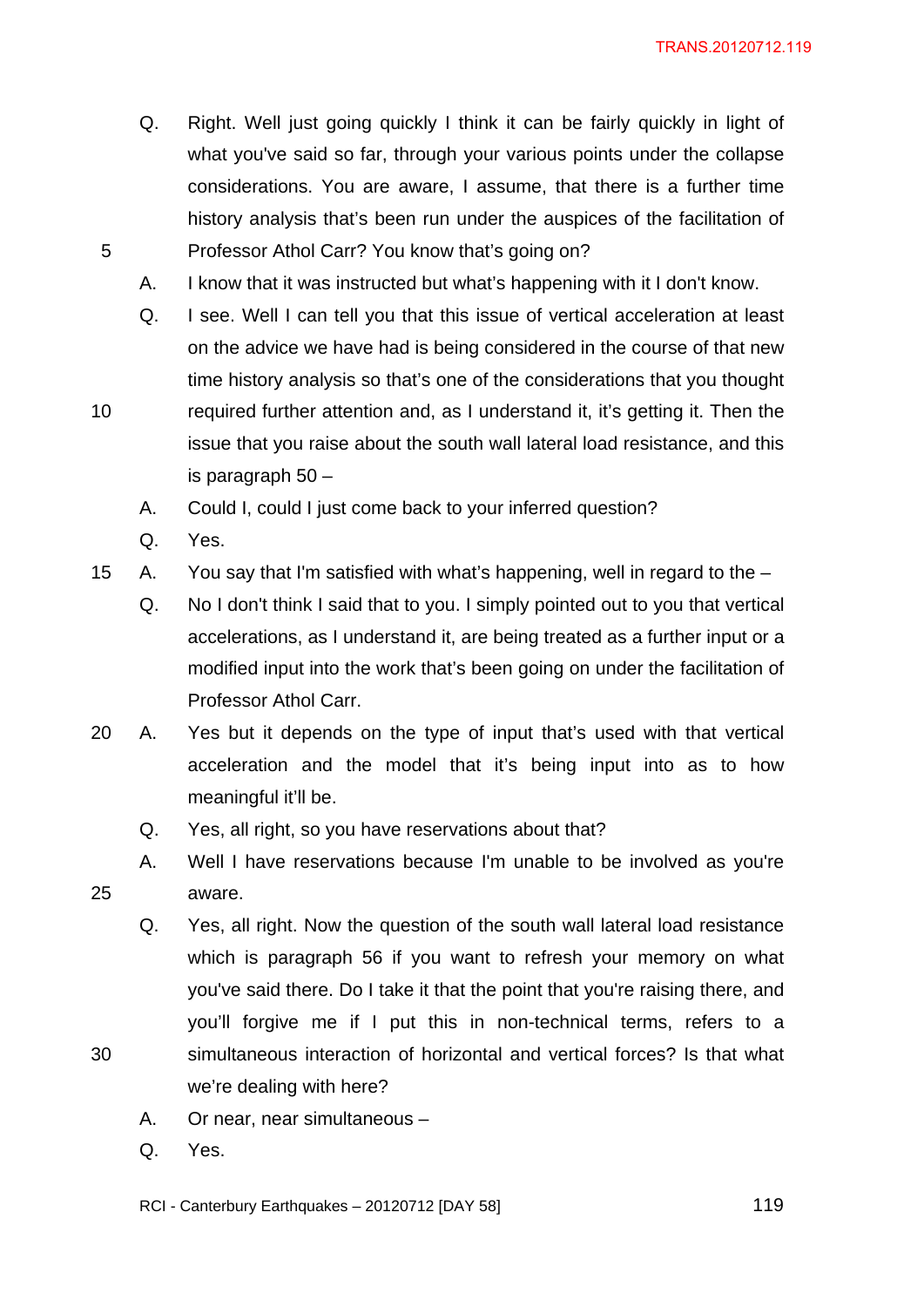- A. but not absolutely necessary.
- Q. No, but in broad terms we're talking about the impact of some forces coming horizontally and others coming vertically and reducing the gravity at the time that the horizontal is affecting the wall? Is that a fair 5 summary?
	- A. That's a fair summary.
- Q. Now am I right that the horizontal movements that the south wall is being subjected to are slow, relatively slow waves of movement that are coming through? Is that right? And perhaps I can help you by saying 10 relative to what which might be what you might say to me, relative to the vertical movements which, as I understand it, are fast short movements?
- A. The movements tend to be of a combination of what you'd call your slow movements. Superimposed on those slow movements are more rapid 15 vibratory type movements.
	- Q. Yes, yes, well we're –
	- $A.$  So –
	- $Q. in agreement then on that?$
	- A. And that applies to the vertical as well.
- 20 Q. Yes, yes, all right, I think we're in agreement that one is slower in the horizontal direction and the short sharp movements of the vertical connection?
	- A. No, no, they both, each direction would have a combination of both.
	- Q. Would they?
- 25 A. Mmm.
- Q. All right, well then I'll just leave it at that. Others will no doubt comment on that and may well disagree with that I think. Now this question of building modifications and the first of these is the activities of Mr Morris which you deal with at page 59 and following and you describe that in 30 paragraph 63 as potentially having or potentially being able to cause a catastrophic failure. Now I assume that you either heard or have read the evidence Mr Morris gave to the Commission?
	- A. I certainly have read it, yes.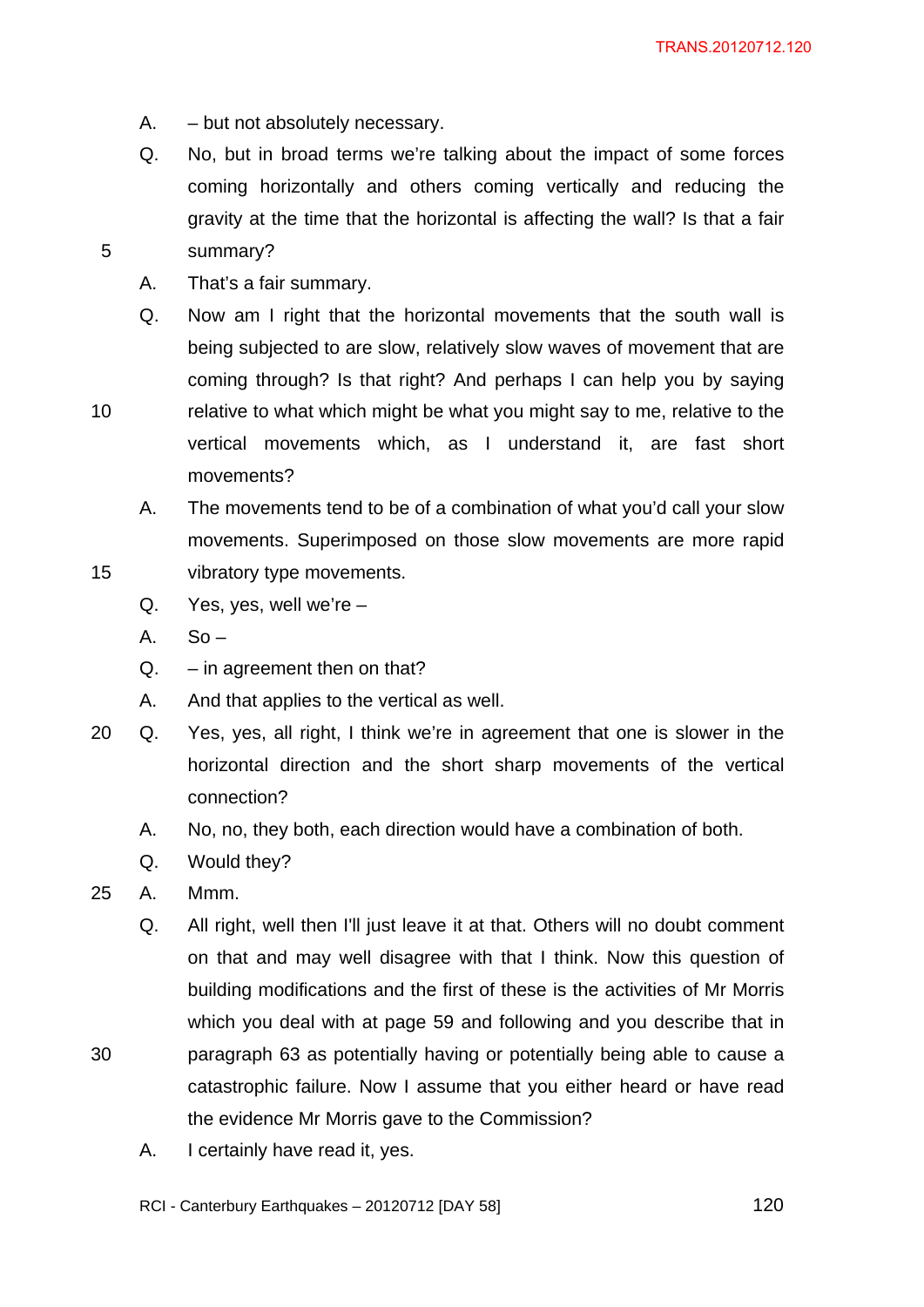Q. Yes, now you've expressed concern that the Department of Building and Housing –

# **JUSTICE COOPER:**

- Q. Let us just clarify, do you mean you have read his brief or you have read
- 5 the transcript of the evidence that he gave including his crossexamination?
	- A. I've read his brief.

### **CROSS-EXAMINATION CONTINUES: MR MILLS**

- Q. So you haven't read the evidence that he gave? The transc -
- 10 A. Not subsequently, no.
	- Q. All right. Well you haven't talked to your counsel about what Mr Morris said under cross-examination?
	- A. I'm aware –

### 15 **MR RENNIE:**

(inaudible 16:22:16)

### **MR MILLS:**

All right.

20

### **JUSTICE COOPER:**

Well, no, not if you object to it.

### **MR RENNIE:**

25 And I emphasise even if he had Sir.

### **CROSS-EXAMINATION CONTINUES: MR MILLS**

Q. So you're, are you telling me that –

### **JUSTICE COOPER:**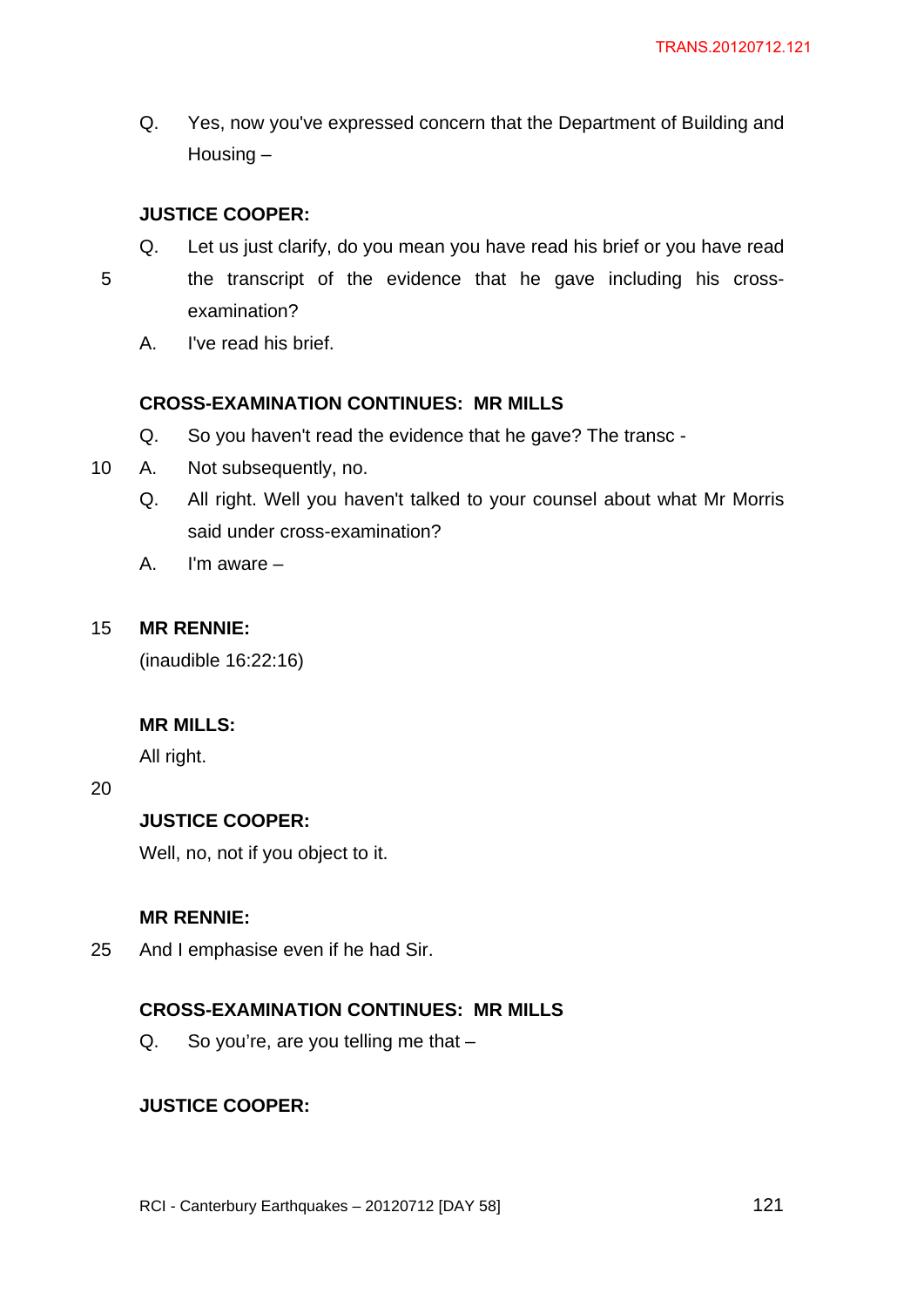Well he has told you that he hasn't read the evidence that was given, now for you, I think, Mr Rennie is entitled to take the point he has.

### **MR MILLS:**

5 Yes, I understand that.

### **JUSTICE COOPER:**

You might ask why he hasn't read it I suppose.

#### 10 **MR MILLS:**

Well I'm sort of headed in that direction.

#### **JUSTICE COOPER:**

15 All right.

#### **CROSS-EXAMINATION CONTINUES: MR MILLS**

- Q. So are you telling the Commission that your understanding of the evidence from Mr Morris goes no further than what is in his written statement of evidence?
- 20 A. Well I've read the written statement.
	- Q. And you know nothing more than that about the evidence that he gave here?
	- A. Other than the comments made by Mr Rennie in regard to an uncertain, the uncertainty surrounding that drilling.
- 25 Q. I see. So were you aware that under cross-examination from my friend, Mr Zarifeh, that he acknowledged that he had only gone to the site once and dropped a workman off there?
	- A. No I'm not aware of that.
- Q. Were you aware of the fact that he acknowledged under cross-30 examination that not only might his assessment of the number of holes be inaccurate but it might be wildly inaccurate?
	- A. I'm not aware of that.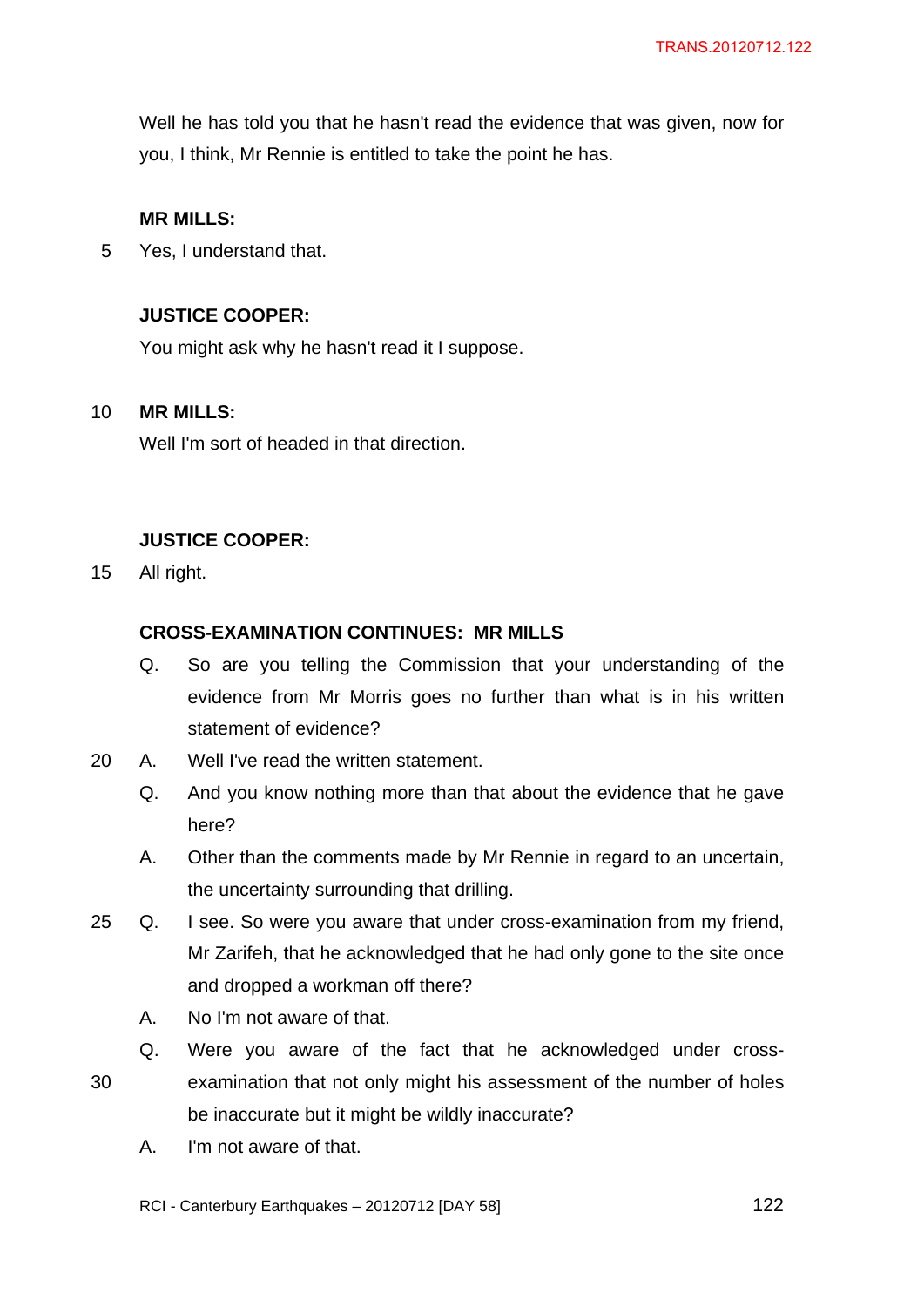- Q. And you weren't aware then by the end of his cross-examination, he said that the holes might have gone into the floor not the beams? Not aware of that either?
- A. I've heard that comment but I can't remember where from.
- 5 Q. I see. Well I'm going to suggest to you that in light of the where his evidence stood at the end of cross-examination that the Department of Building and Housing made absolutely the right decision in not to pursue it any further?
	- A. I would not agree with you.
- 10 Q. All right.

A. And the reason is that around that time there were instances of contractors drilling holes through critical structural elements and we would learn of them, not necessarily in that building I'm talking about, but in general in Christchurch, we would learn of them when someone, a 15 building owner might find out and ring us up and say, "Would you come and have a look at this?" And I can recall one in the Mair Astley building where they drilled through a critical structural shear wall element and the repair work required was massive. So it did happen. In that particular building? What would have driven someone to bore the holes 20 in the beams is a lack of space between the suspended ceiling and the underside of the beam in that if there is no room or little room to put services through under the beam then they'll drill holes through it and that building did have a relatively small distance from the ceiling to the beam. It would have been approximately 50mm so if you needed a 25 100ml hole you would actually drill it through the beam.

1626

Q. How were you aware that it had only that small space between the ceiling and the floor above?

A. Because when I learnt that he had been drilling holes, that he'd said 30 he'd been drilling holes in the beam I had a look at the architectural drawings that we'd got from the Council to look at where the ceiling height was and had a look at the beam to see what the gap was to see if that was a likely scenario.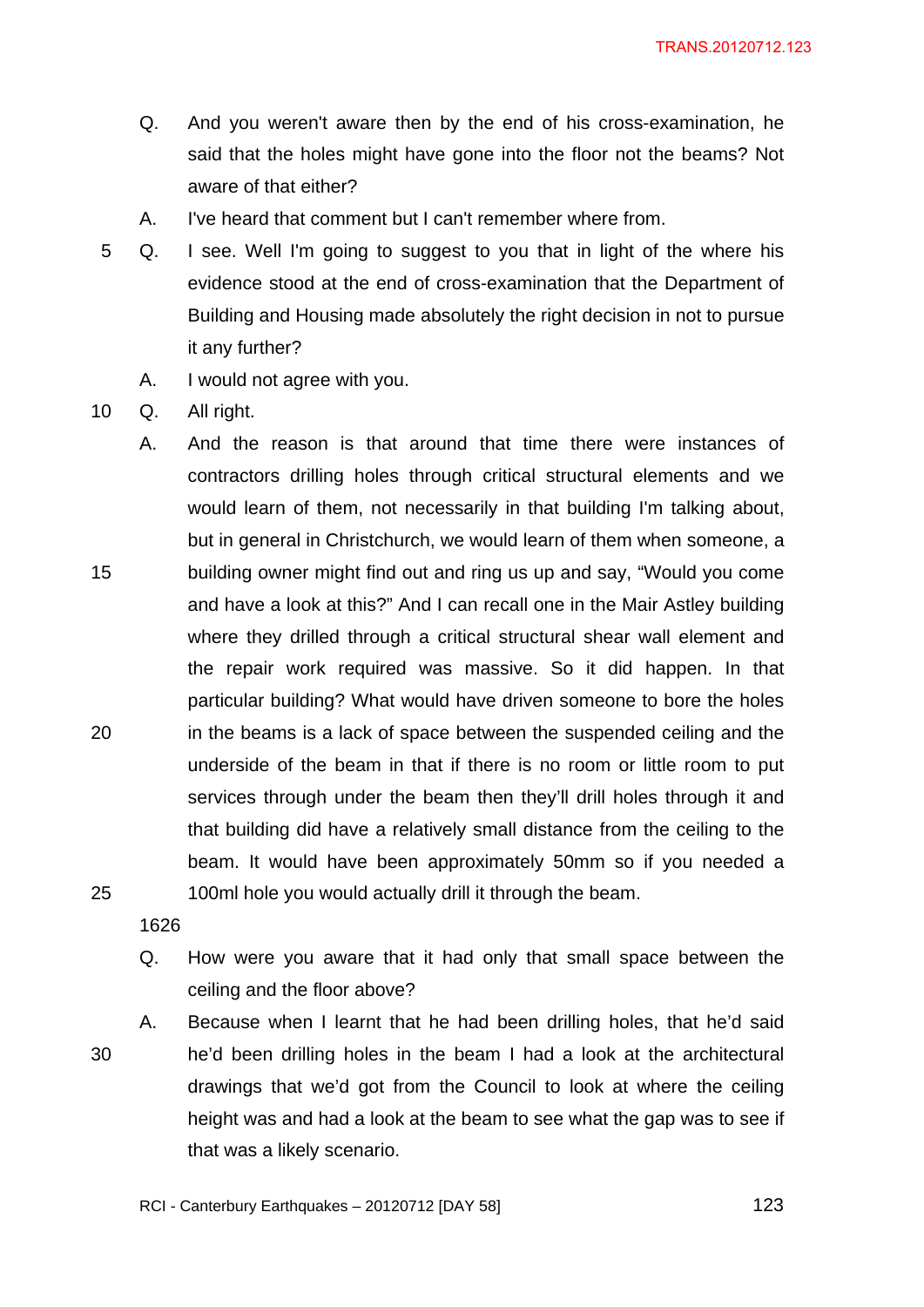- Q. I see. Were you aware of the fact that having been informed of the evidence that Mr Morris had given that Dr Heywood and Mr Frost went out to Burwood and looked specifically to see if they could find any holes in any beams. Did you know that had been done?
- 5 A. Yes, I've seen that piece of work, yes.
	- Q. And you're aware that they said they found none?
	- A. Yes, although in one of the photos that I saw of theirs I thought I did see a hole but not a large one.
- Q. So it's fair to describe this, isn't it, as pure speculation as to whether 10 anything of this kind happened in the CTV building?
	- A. From an engineering view point it remains a possibility.
	- Q. And the possibility is based on what you saw in other buildings?
	- A. Yes, and the fact of the small gap between the beam and the ceiling.
	- Q. Now this issue of the internal staircase. Have you seen what I think is
- 15 brief of evidence number 6 from Mr Ashley Smith? He's been fairly active in the number of briefs that he's done where he refers to the fact that this issue around the internal staircase was modelled in the time history analysis that was done for the department?
	- A. Yes I have.
- 20 Q. And you're aware that in that brief Mr Smith says that the conclusion was that the seismic forces could still be adequately transferred despite that hole being cut in the floor. Are you aware of that?
	- A. Yes I'm aware he said that.
	- Q. Then the issue of cumulative damage –
- 25 A. Just before you move onto that there is something else I should say that on its own that hole may not be an issue but if in fact there is a reduction in the reinforcing connecting the floor to the beams or wall, as has been suggested I think by Frost or Heywood as a possibility, then it could become significant.
- 30 Q. Yes, yes, I think in the course of questioning of I think Mr Frost, and certainly by looking at the drawings, that that photograph that they took through the south-coupled shear wall on which they initially suggested that there was no steel bar where they had expected it, the drawings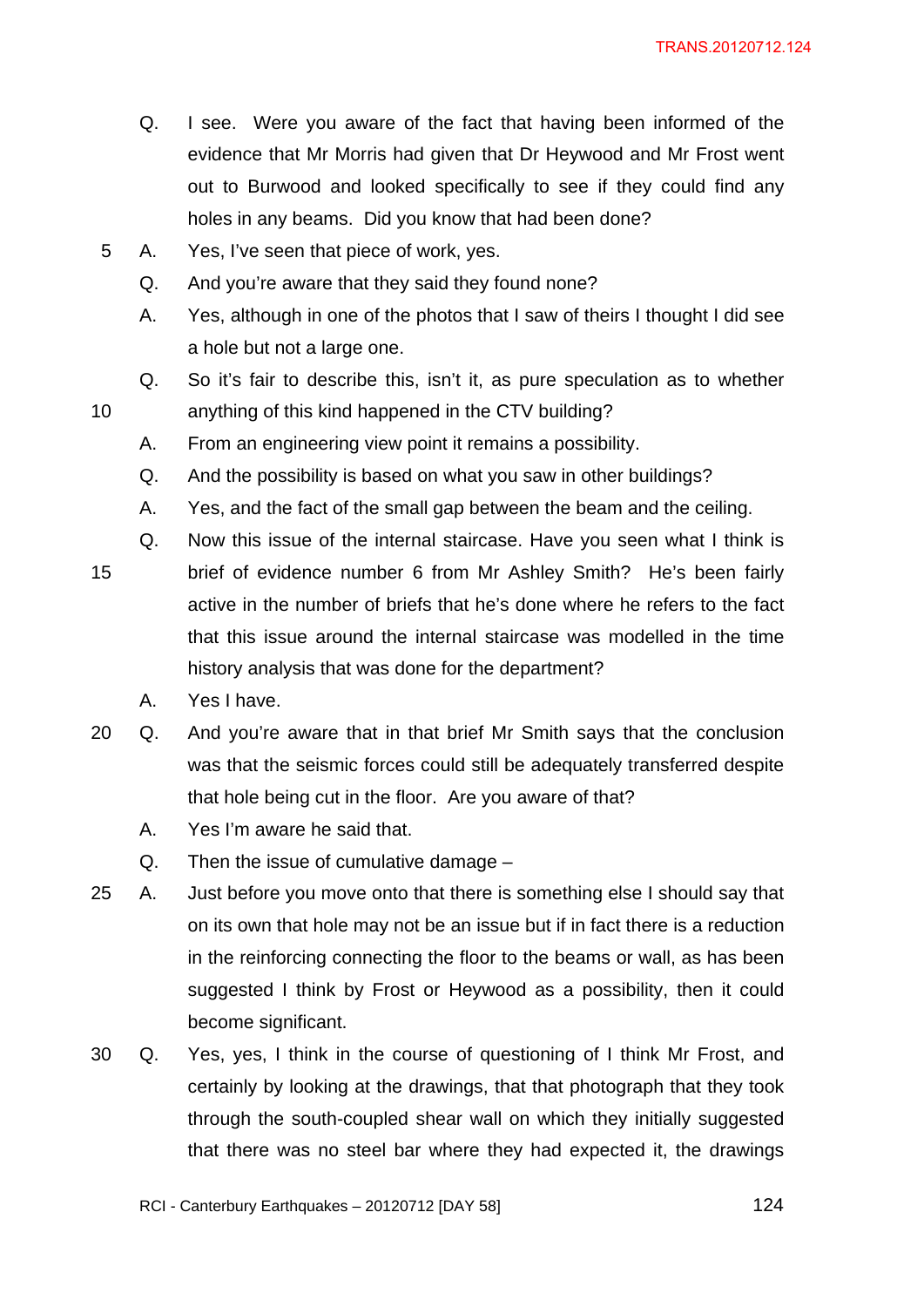show that there is a gap in the steel bars at that point through which the photograph was taken so I think it's doubtful that much can be taken from that photograph. There may be other sources of evidence on this but I invite you to look at the drawings yourself and you'll see that there 5 is a spacing of the bars which coincides with the width of the southcoupled shear wall through which that photo was taken. In any event I'm just letting you know that.

- Now this question of cumulative damage. You've given us some previous advice I think at the request of counsel assisting the Royal 10 Commission of the buildings that you were involved in after the September earthquake and doing post-earthquake assessments. I'm not sure whether you were aware that we'd been given that but we have got a list from your law firm and there's six buildings on that list – IRD, 521 Colombo Street, 646 Colombo Street, 84 Gloucester Street, 152 15 Hereford Street and 137 Kilmore Street. Now is that, in your view, still a current list of the buildings that you have been involved in in doing postearthquake assessments? Would you like me to give you –
	- A. I've done post-earthquake assessments but some of those I don't recollect doing.
- 20 Q. Would you like me to hand this to you so you can have a more careful look at it. It did come from your lawyers.
	- A. Some of these I've had an involvement with but not all.
	- Q. All right well then we should make that list more accurate. Can you tell us which ones we should cross off?

25

### **MR RENNIE ADDRESSES THE COMMISSION**

Sir, to avoid confusion the list as supplied was the buildings ARCL had done so rather than cross them off with respect it might be better that they are marked as to whether Dr Reay was personally involved or not.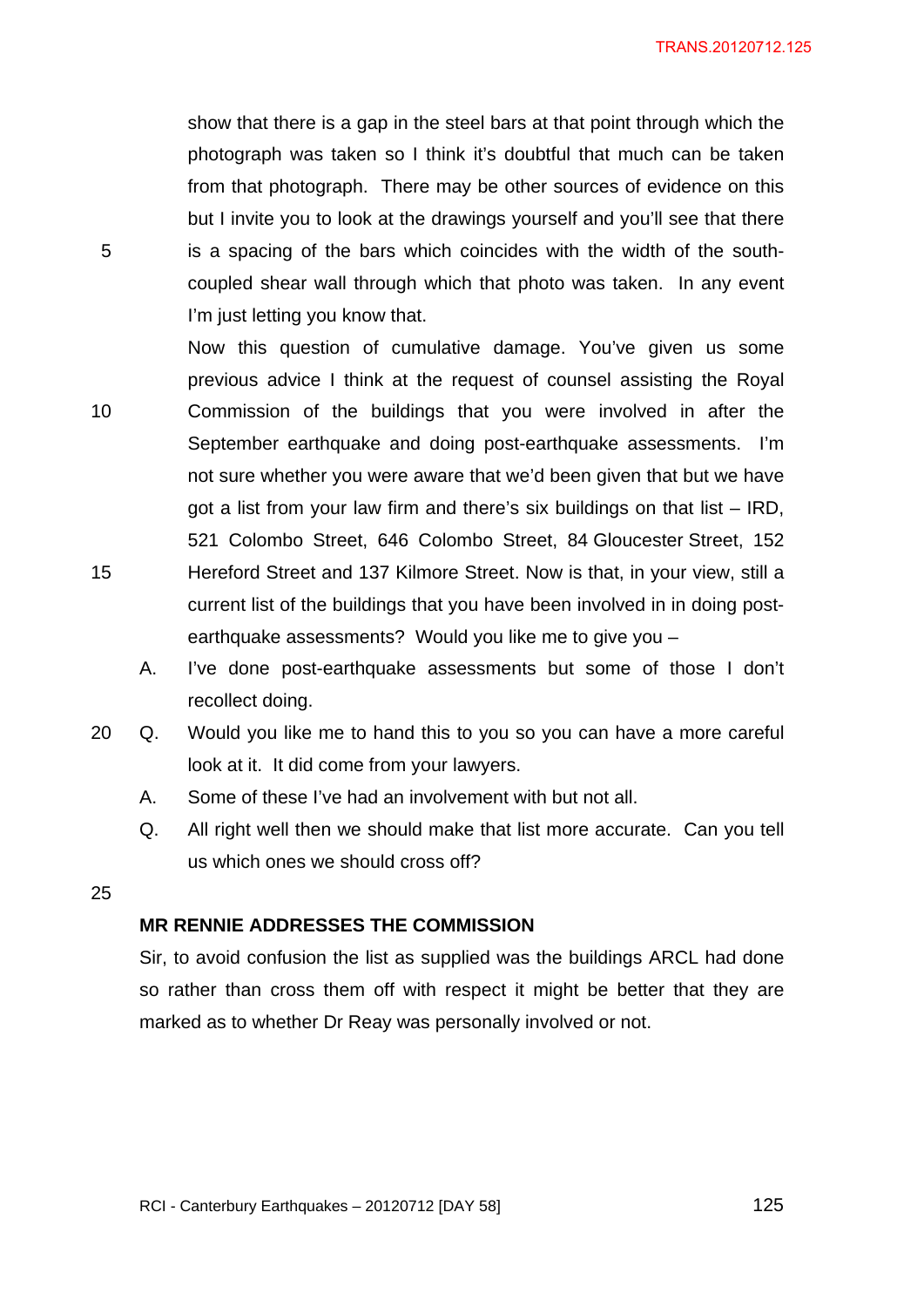### **CROSS-EXAMINATION CONTINUES: MR MILLS**

- Q. I'm sorry that's what I meant, cross them off in terms of personal involvement. So if you could just tell us which ones to take off in terms of you not having had any personal involvement in them?
- 5 A. I would have to review my records to actually know whether, some of them I've had an involvement with post February the  $22<sup>nd</sup>$  so I don't have a recollection of whether I was involved prior to February 22<sup>nd</sup>.
	- Q. In paragraph 68 of your evidence having carried out numerous post aftershock building inspections across Christchurch how many buildings
- 10 are we talking about, as "numerous" buildings?
	- A. Well firstly most of them are post-February  $22^{nd}$ .
	- Q. And so the cumulative damage then that you would be observing was damage which would almost certainly have been principally damaged from February, not September?
- 15 A. Some of the damage may have been started in September but my involvement was post February  $22<sup>nd</sup>$  for the most part but the company would have been involved with some of them post September.
- Q. But as far as you're concerned you didn't personally have the opportunity with those buildings to look at the damage that had been 20 caused in September?
	- A. No I didn't inspect any buildings in September itself. I wasn't in Christchurch when the earthquake happened.

#### **JUSTICE COOPER:**

- Q. What about October?
- 25 A. I'd have to check the time records.

# **CROSS-EXAMINATION CONTINUES: MR MILLS**

Q. So when you say in your evidence, at least this is how I read your evidence at paragraph 68, tell me if I'm wrong in taking this from it, that as a result of these numerous post aftershock building inspections you 30 had observed that crack widths in structural elements such as shear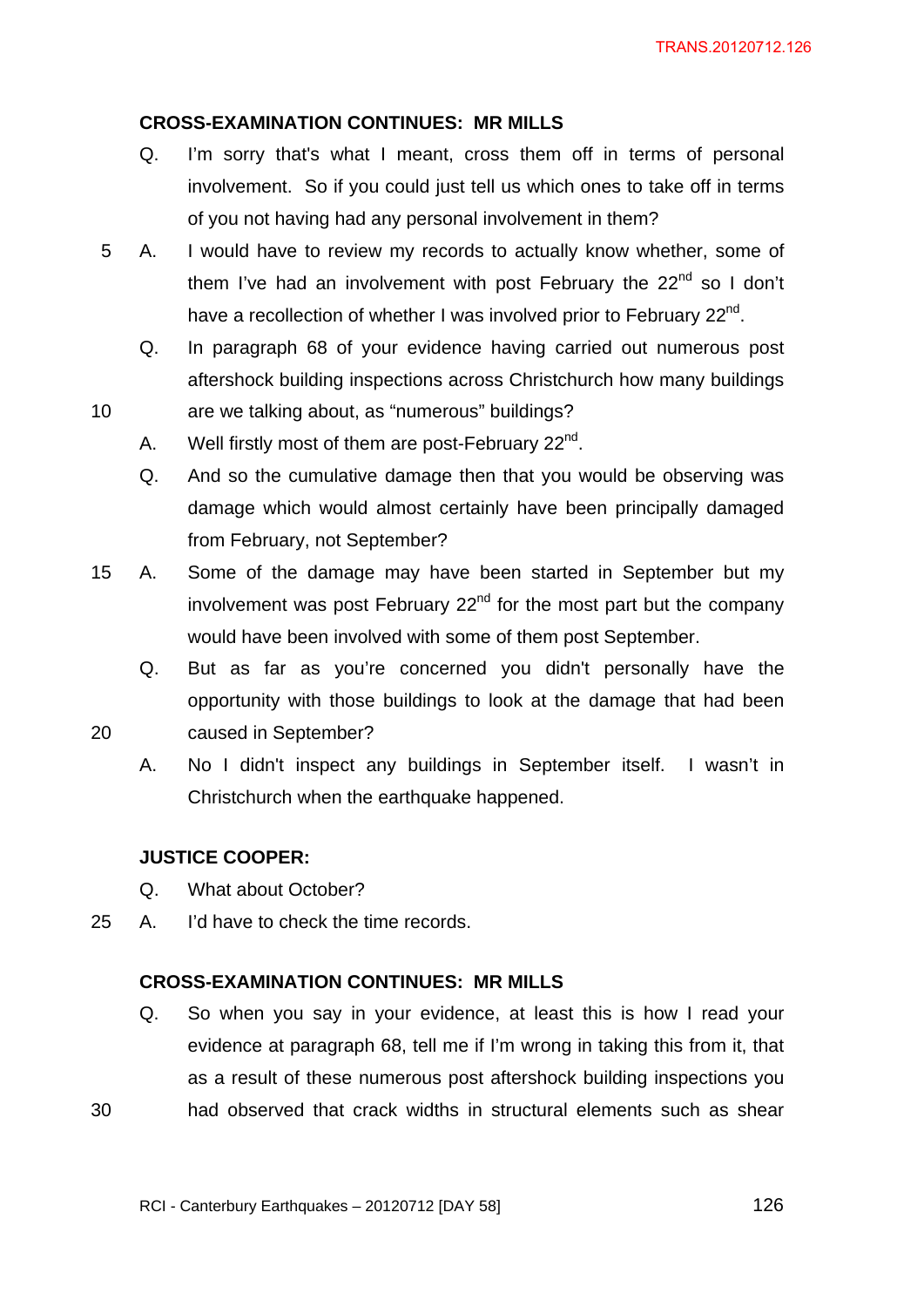walls have increased following ongoing aftershocks. What's that referring to?

A. Well, for example, in the IRD building. I inspected that after February the  $22^{nd}$  and the cracking then, some of the cracks were around .2, .3mm. 5 By the time we were asked last December some of them had got up to over a millimetre.

1636

Q. So is this evidence principally evidence related to the IRD building?

A. No, no there have been other buildings where once we realised that the,

10 let's put it another way, where we'd seen cracks originally that didn't

- 
- appear to be significant and then over time they'd increased and by the definitions of two years ago would still be not significant but because we'd realised that they perhaps were we took a lot more note of them and quite a few of them have ended up being tested for strain 15 hardening.
- Q. Now you're aware aren't you, and this is the issue that was raised with the Commission, that counsel assisting have asked for some information related to these issues and, at the moment at any rate, I take it there's some commercial sensitivity around providing that 20 information.
	- A. Yes.
	- Q. Is that your understanding?
	- A. Yes.
- Q. Because it's very difficult to assess anything about your evidence here 25 in the way in which it's put because there isn't any hard evidence sitting underneath it. So that's an issue that needs to be pursued, particularly if the Commission wants to know more. So I'll just leave that for the moment.
	- A. Perhaps I could comment on that.
- 30 Q. Mmm.
	- A. That all the testing that we have had done has been done by Holmes Solutions.
	- Q. Yes.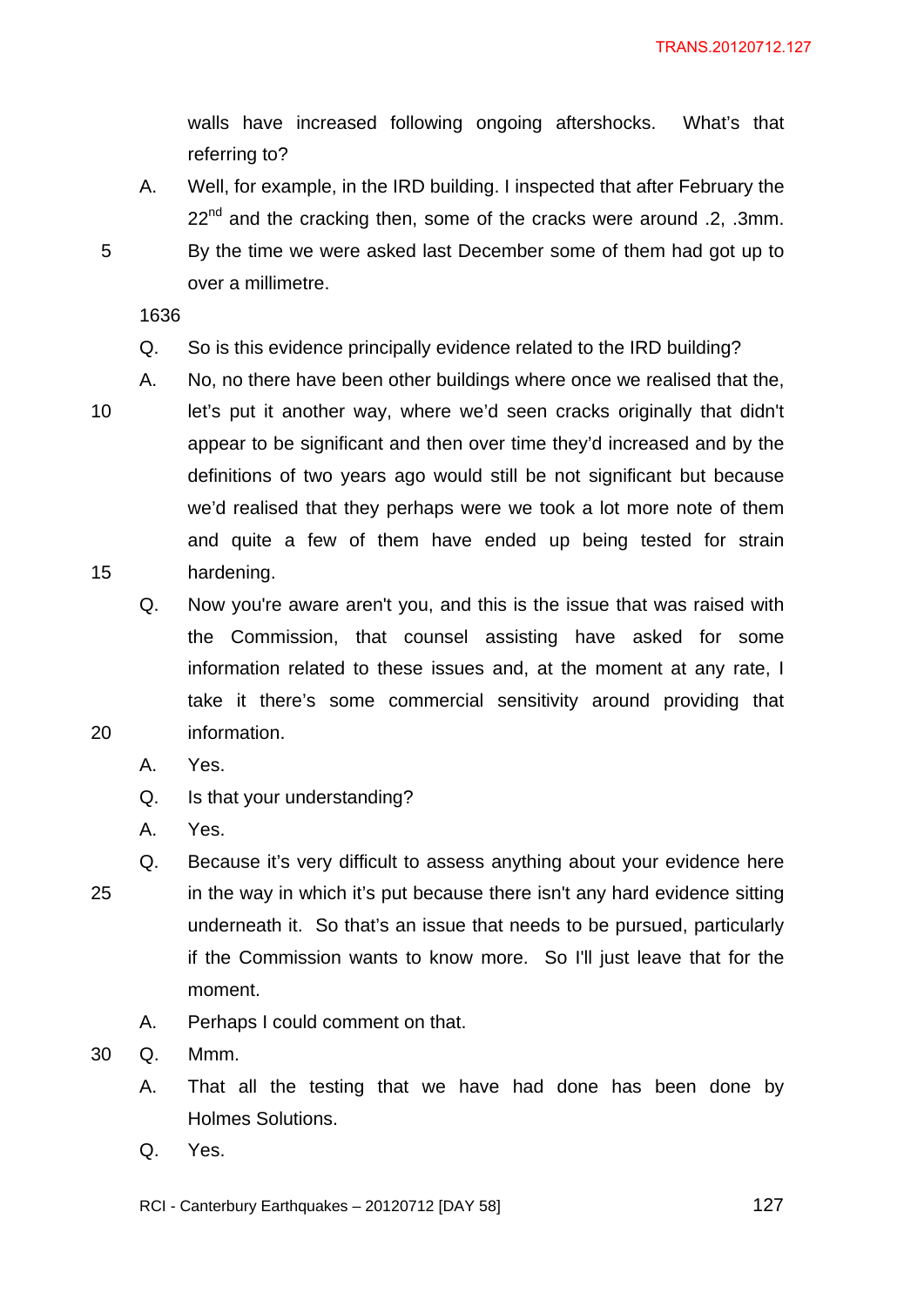- A. There is another company that has done some testing but we don't think that this delivers the quality of information that the Holmes Solutions testing does. So all our information and probably a lot more is actually available from Holmes Solutions.
- 5 Q. Yes. Incidentally, who was it at this meeting that you referred to, I think in the Art Gallery after the February earthquake, who mentioned that strain hardening was an issue? You've referred to it as, "First noted," this is paragraph 47 of your evidence, "Was first noted at a seminar at the Art Gallery on 1 April 2011 where comment was made." What's the 10 detail around that?
	- A. Professor Fenwick made the comment.
		- Q. Did he, then it must be right. All right, well, then as I say it must be right. Now in the buildings that you've been inspecting in respect of any that were prior to the 22<sup>nd</sup> of February did you red sticker any buildings?
- 15 A. I couldn't recall.
	- Q. Do you recall whether you formed a view on whether any of the buildings you were inspecting post-September had gone through a design-level earthquake?
- A. The difficulty for me in answering these questions is that we as 20 engineers have been attending seminars on a very regular basis and, in the end, you actually can't remember exactly when certain information was imparted to us.
- Q. Yes. Are you aware that Dr Mander has said in the evidence that he's expected to give, on Monday now I suppose, that he thinks that any 25 building subjected to a design-level earthquake should be red stickered
	- and closed by fiat. Are you aware of that?
	- A. Yes I'm aware that that's his view, yes.
	- Q. Is that a view you share?
	- A. Well I've certainly tended to that view post the  $22<sup>nd</sup>$  of February.
- 30 Q. You would close every building in the city would you if there'd been a design-level earthquake?
	- A. Well with what we know now, yes, because they all got closed on February the  $22<sup>nd</sup>$  anyway.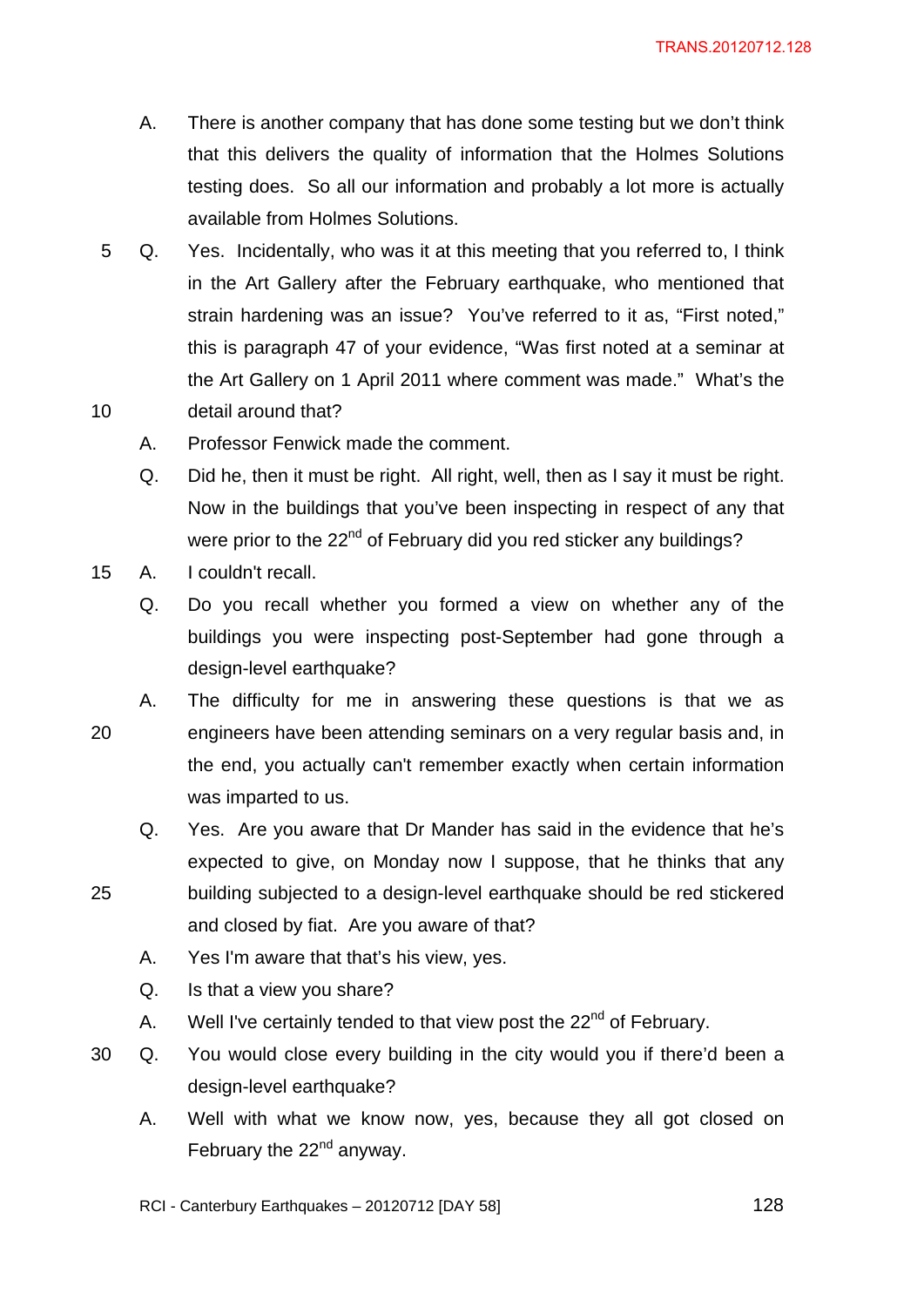- Q. Of course they didn't all get closed did they?
- A. Well no our building was allowed to be open, yes.
- Q. Yes. Just then, perhaps a final couple of questions in relation to the evidence you've given about this question of spandrel interaction, which 5 is paragraphs 35 and 36 of your evidence. This is your second brief I think. You, let me put that differently. You agree with me that there was no seismic gap that was specified on either the structural drawings or the specifications in relation to the space between the spandrels and the columns, no seismic gap specified?
- 10 A. What I can, I can't agree with that. What I can say is that there was a 10 millimetre gap specified.
	- Q. That gap is not specified though as a seismic gap that had to be retained.
	- A. It isn't stated as a 10 millimetre minimum gap.
- 15 Q. And do you agree with me that the concept of builders' tolerances is well understood within the design industry?
	- A. I wouldn't agree with that.
	- Q. So when a gap is specified no tolerance is permitted, even though it's not specified as seismic gap?
- 20 A. The problem with the tolerances that are theoretically in the code is that they don't, they're not necessarily applicable to certain building elements and perhaps the best example is when you have a steel frame you're bolting together. According to the tolerances they can be plus or minus 15/20mm. The steel plates are drilled to an accuracy that 25 requires a tolerance of plus or minus 1mm or it can't be bolted together.
	- Q. Yes.
	- A. So the tolerances I think are generally an overall building tolerance of whether the building is plus or minus 20mm long rather than a specific tolerance able to be utilised by the builder for every single element.
- 30 Q. But the effect of those tolerances working in along from the first spandrel into the columns as they went along could eat up that 10 millimetre gap couldn't they?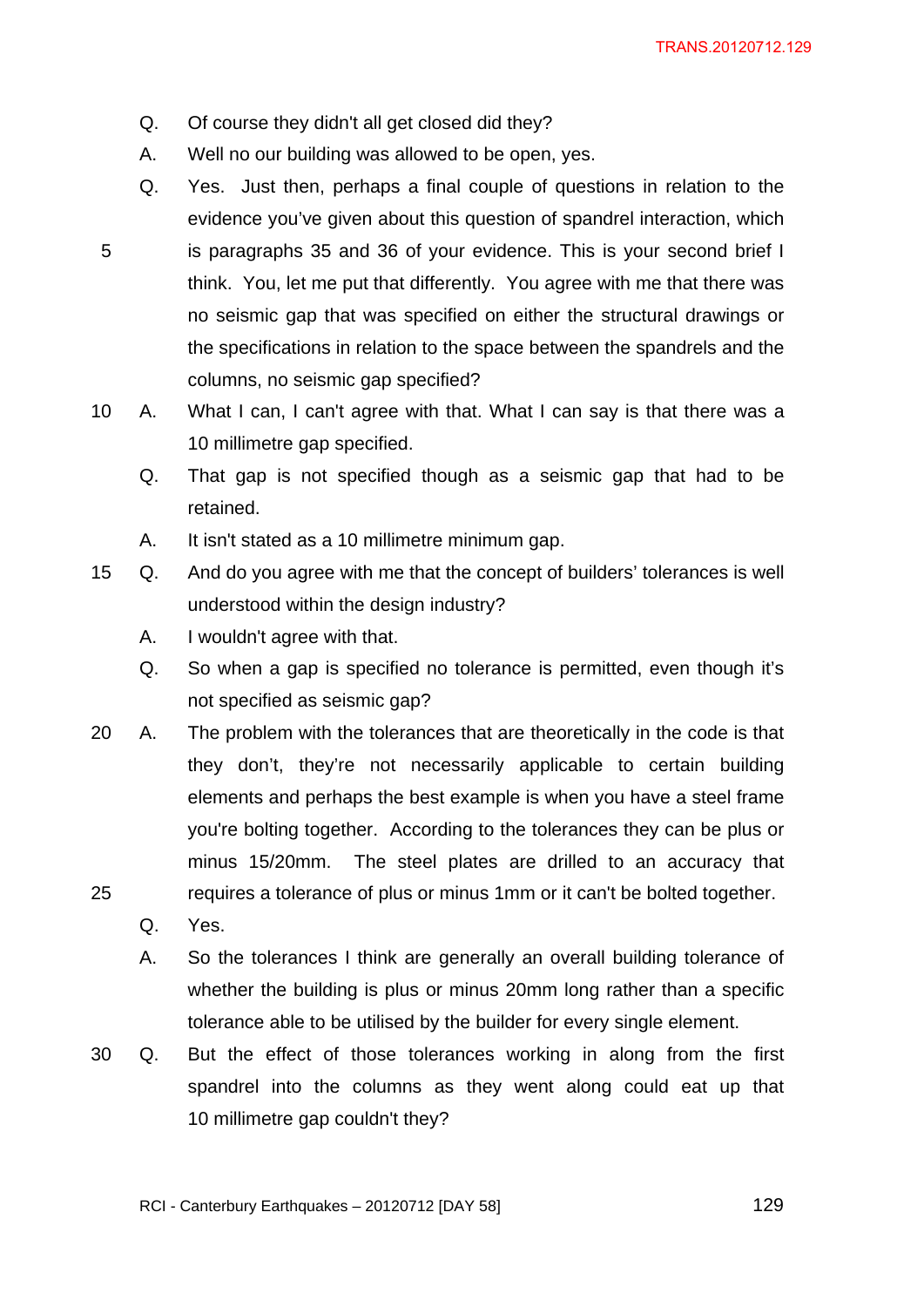- A. Well I can't remember how those panels were fixed but if they had any bolted-type connection, for example, they wouldn't have been able to be installed because the bolts wouldn't have matched.
- Q. I see. Would you agree with me that if this was a critical gap that it 5 should have been specified as such?
	- A. I think it could have been specified better than it was.
	- Q. Yes. Now you've made a reference to the quality of work done by Williams Construction.
	- A. Mmm.
- 10 Q. And you've given us a photograph as an exhibit to your evidence. Are you able to tell me when that photograph was taken?
	- A. Four months ago, something like that.
	- Q. Four months ago?
	- A. Four to five months ago I would say.
- 15 Q. Are you able to tell me, sorry I should have put that to you differently. Are you able to tell me when the building of which that photo was taken was constructed by Williams?
	- A. Not exactly but I think it was the late '70s.

Williams Construction at a later date?

- Q. Are you aware that the Williams' family who were, of course where the 20 name came from, that they sold out their shareholding in
	- A. Yes but I don't know when.
	- Q. And you're aware aren't you that during the course of the construction of the CTV building the contract that was initially undertaken by Williams

- 25 was assigned to another company called Union?
	- A. Well I am now but I wasn't, it was not something I recalled from 26 years ago.
	- Q. Okay.
	- A. Until I saw it in evidence somewhere.
- 30 1646

# **CROSS-EXAMINATION: MR ELLIOTT**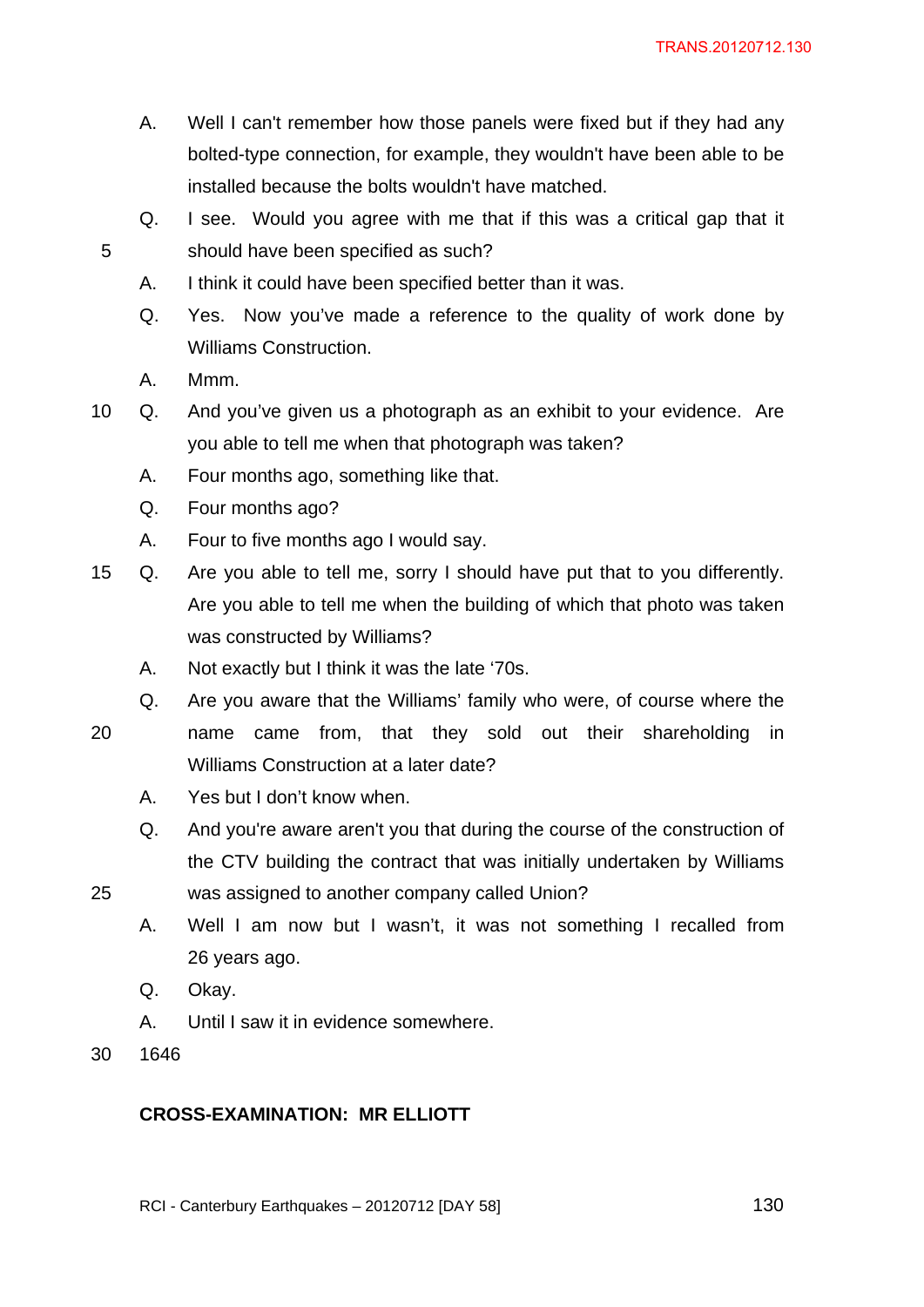- Q. Dr Reay, my role is to represent the interests of the families of the 115 people who died when the CTV building collapsed. Some of those families are here today, taking time out to come and watch you give evidence, others will be watching online either in New Zealand or in one 5 of the other nine countries around the world from which those people came. They have many questions for you about this building. Not all of those will be asked today because you're giving evidence on more than one occasion, but I'll ask you some today.
- Firstly, after the release of the Department of Building and Housing 10 report you issued a press release in which you said, "I have huge empathy for the families waiting for answers." Do you have huge empathy for those families?
	- A. Yes.
- Q. I'm just going to refer you to one or two pieces of evidence we've heard 15 from some other key people in this case and then ask you a question or two about that. Firstly, Mr Drew was the building manager of this building and had also agreed to purchase an interest in the building. Were you here when he gave evidence?
	- A. No.
- 20 Q. He and his wife worked in the building and likely would have died if by pure chance they had not been in the building that day. He also brought The Clinic tenancy into the building weeks before it collapsed, and in paragraph 46 of his statement he said, "Since the 22<sup>nd</sup> of February I've felt a huge sense of responsibility and am forever questioning what 25 might've been done differently." Secondly, Mr David Coatsworth, were you here when he gave evidence?
	- A. No.
- Q. He was unfortunate enough to have been the inspecting engineer for this building and he sat and gave evidence in a quiet and sad way about 30 the inspection he did, and in paragraph 117 of his statement he said, "It would be fair to say that I've relived the inspection that I did of the CTV building over and over in my mind, wondering whether there was anything I missed or misinterpreted. I've examined and re-examined the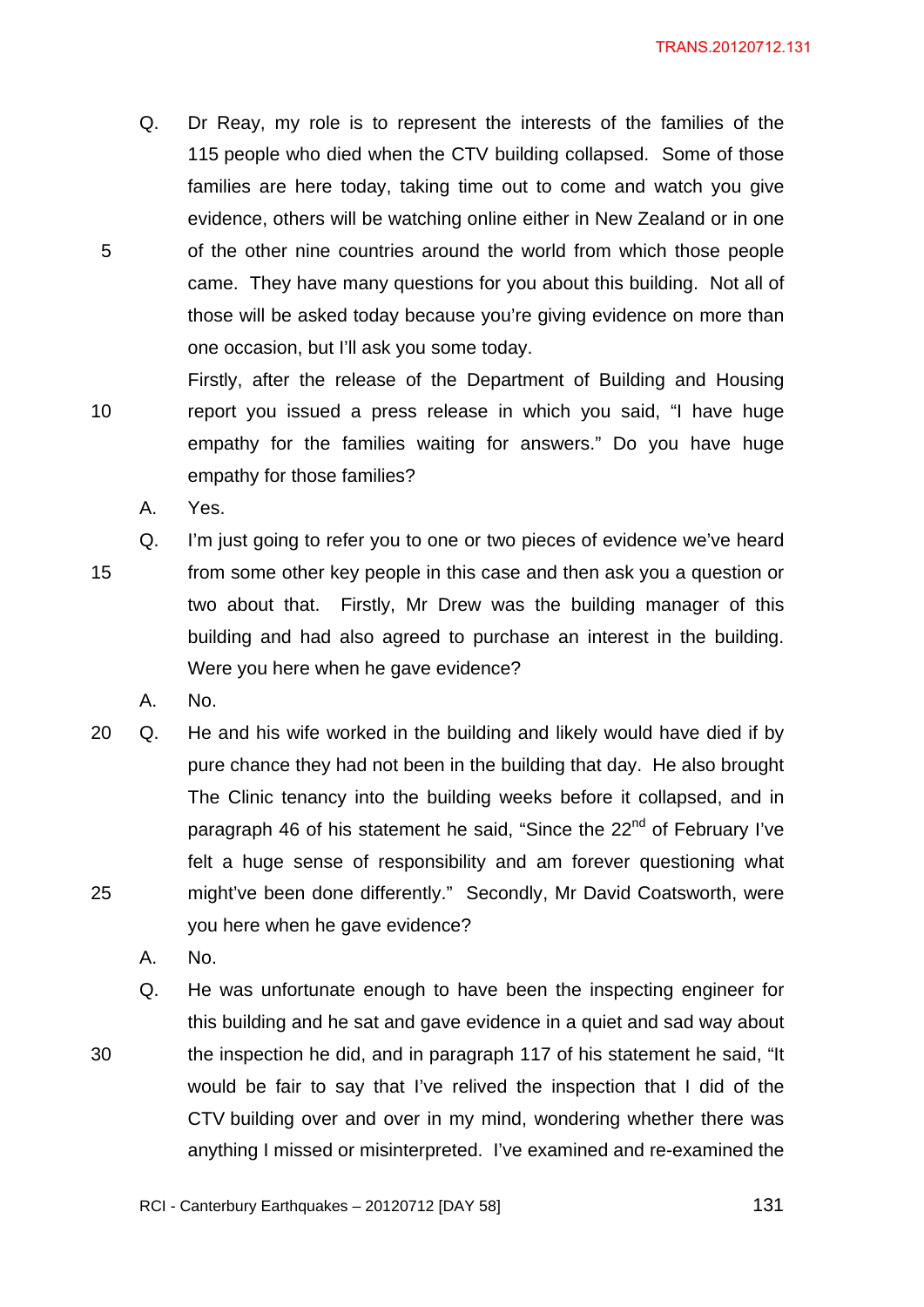120 photographs that I took and read and re-read my notes in my report. I've asked myself whether there was anything that I could or should have done differently that might have changed the outcome." So have you asked yourself what you personally could have done that might've 5 prevented all of these deaths?

- A. Yes, like the other engineers, every day, and I look back and I think that if I was, you know, and I look back and try and remember what the circumstances were at that time in my life when I was doing that, and well when I was running the firm, because I do accept that my firm is 10 ultimately responsible for the design, should Harding have had shortcomings in his work. I probably the, the, one of the issues that perhaps hit me most was when in searching the records, historical records for the work on this building I was of course going through some very old files, having been in business for 40 years, and I came across a 15 Press article dated the  $1<sup>st</sup>$  of June 1991 and it was about probably the 1<sup>st</sup> of June 2011 that I found it, and it was a full page article on the effect – it had been prepared for the regional council on the risk of earthquakes in Canterbury and in it  $-$  when you read it and it's presumably still available, it read as though it could've been written 20 today, or then, and the thing that really struck me was that in that article it was stated that there were fault lines under Christchurch and I'd obviously looked at it and put it away, but you know I felt afterwards that that was the first signal to me that the expected earthquakes may not be of the type that we had all been designing for, which was the 25 Alpine Fault earthquake. And I feel that, looking back on my career, I could've done a lot more.
	- Q. Can you tell us what in particular you think you could've done in relation to the CTV building.
- A. Well, not in direct relationship to it, but in fact in pushing for perhaps the 30 code standards to be different, perhaps lending my weight to actually having different standards than what we had. Because clearly the, when I read that article the  $-$  it alerted me to the fact that there could be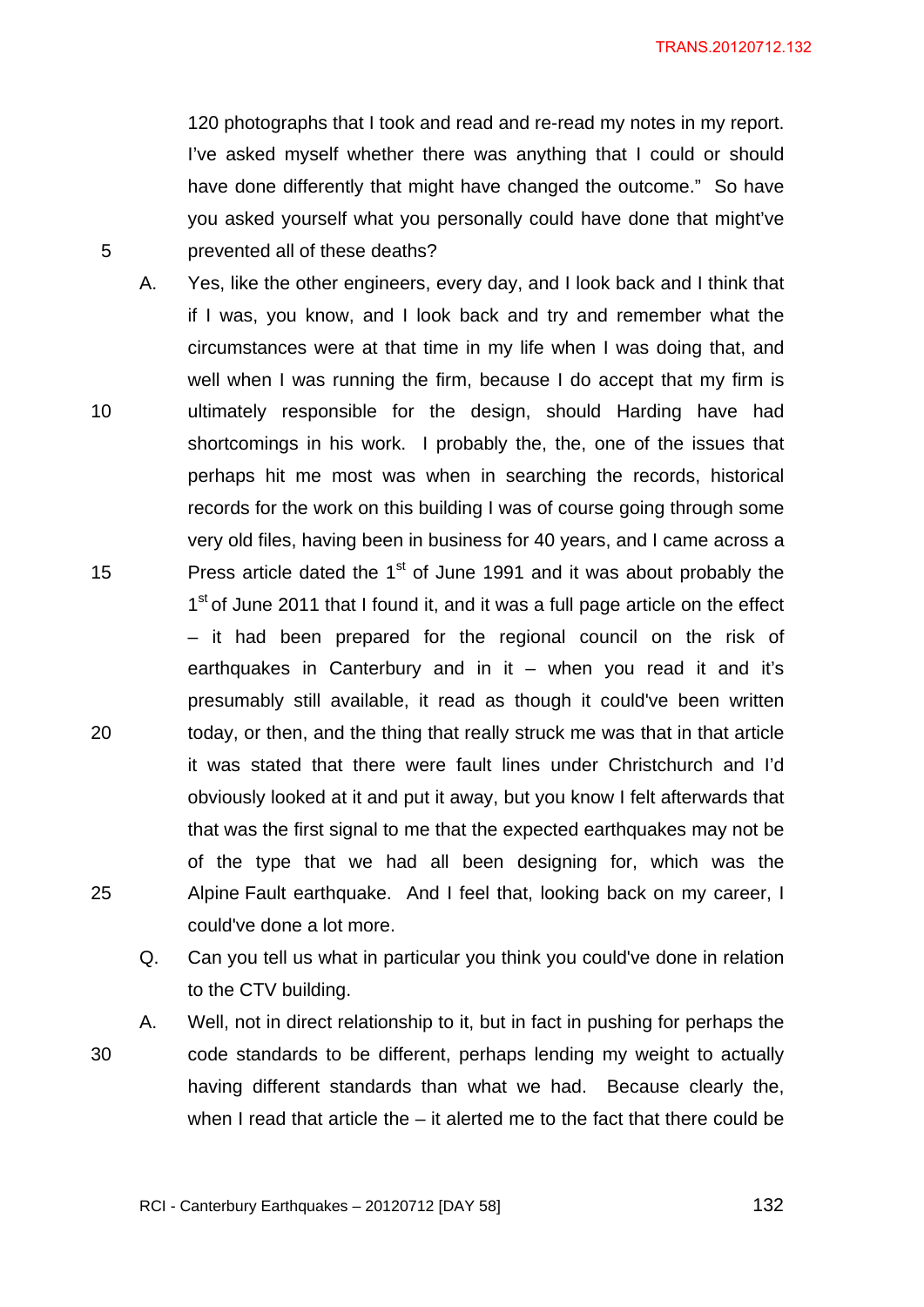worse earthquakes or different earthquakes than perhaps what we were planning or expecting.

- Q. So you've given thought to what you might've done differently in relation to the CTV building from the time it was designed, and you say there is 5 nothing that you think you could've done differently that might've prevented its collapse?
- A. Well with hindsight of course one could do many things differently, and I think today in any event we do do things differently to what we did back in 1986. There is more, the codes are more stringent. There's more 10 peer reviews. There's a different culture in the, in our professional

industry, but…

- Q. What exactly would you have done differently?
- A. Well clearly I would've taken a greater role in the job if I was looking back now. At the time I didn't, didn't see that as necessary for that 15 particular building, but clearly now after what's happened I would.
	- Q. Had you played a greater part do you think the building might've been designed differently?
- A. It's difficult to say, I mean I may have done it, designed it differently, but whether it would've withstood that earthquake I still, I couldn't actually 20 say that it would've made that fundamental difference.
	- Q. Can you say how you would've designed it differently though?
- A. That's, that's very difficult to say because I've got to put myself back 26 years and so many things have happened in the intervening period, and particularly there's been a huge learning curve of late, it tends to 25 modify your thinking really. The only, I mean I designed a building that was slightly higher than that in 1974, I think it was, and it remained standing.

1656

Q. Do you think if you had been more closely involved, the decision to build 30 the building on the basis of north shear core and the south wall as being the primary seismic resisting elements, and columns being designed non-seismically might not have happened?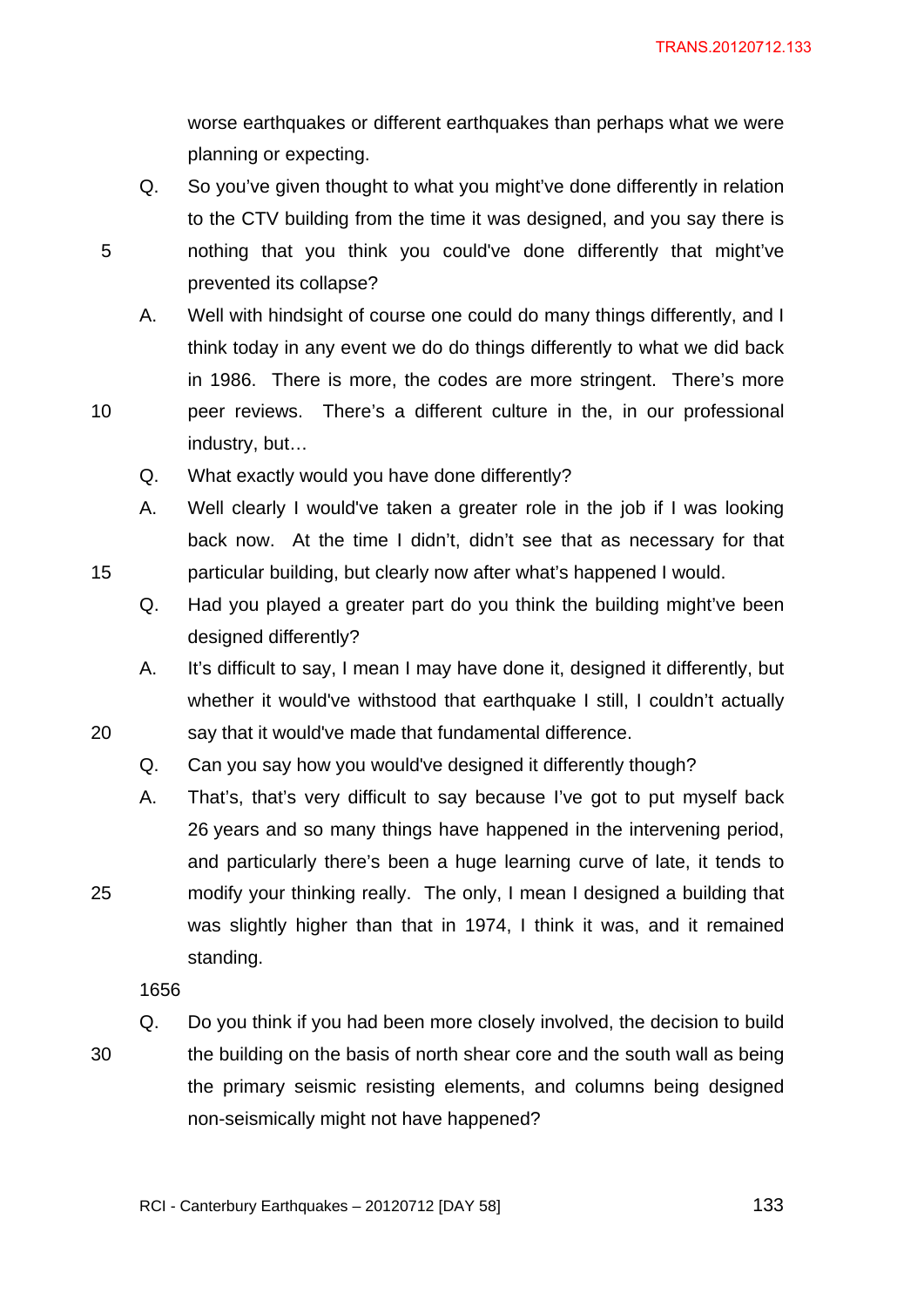- A. No I don't believe in principle that would necessarily have changed because I was aware that the building had that northern shear core in it, southern shear wall. The building that had been designed by another staff member previously was Landsborough House and it was probably 5 more torsionally sensitive than actually the CTV building was and it was designed on the basis of elastic columns.
- Q. I won't go any further with that topic because you are dealing with it separately in a later phase. Mr Mills asked you some questions about the period following  $4<sup>th</sup>$  of September 2010 earthquake. Is it right that 10 your office was quite close to the CTV building?
	- A. Oh, not really.
	- Q. Where was your office?
	- A. I was down near Bealey Avenue.
	- Q. What street was it on?
- 15 A. Madras Street.
	- Q. Did you take any steps after the  $4<sup>th</sup>$  of September to go and warn those in the CTV building that it should be red, immediately red stickered as Dr Mander describes it?
- A. I wasn't here on the  $4<sup>th</sup>$  of September, immediately after the 20  $4<sup>th</sup>$  of September but I was here a week or so later. It, it wasn't a building that in my, to my mind was one that I would have thought would have been a risk.
	- Q. It would be quite rare for you to have arranged for drag bars to be installed on a building your firm had designed wouldn't it?
- 25 A. That's the only time I'm aware it had happened.
	- Q. And it would be quite rare for you to have to notify your insurer of a claim in relation to a building your firm had designed, wouldn't it?
	- A. Fortunately, yes.
	- Q. But wouldn't the CTV building have stood out in your mind as one that
- 
- 30 you might consider speaking to people about after the 4 September earthquake?
	- A. I had every confidence in the engineer who designed those drag bars and who did the work so I had no reason to be concerned. If I had been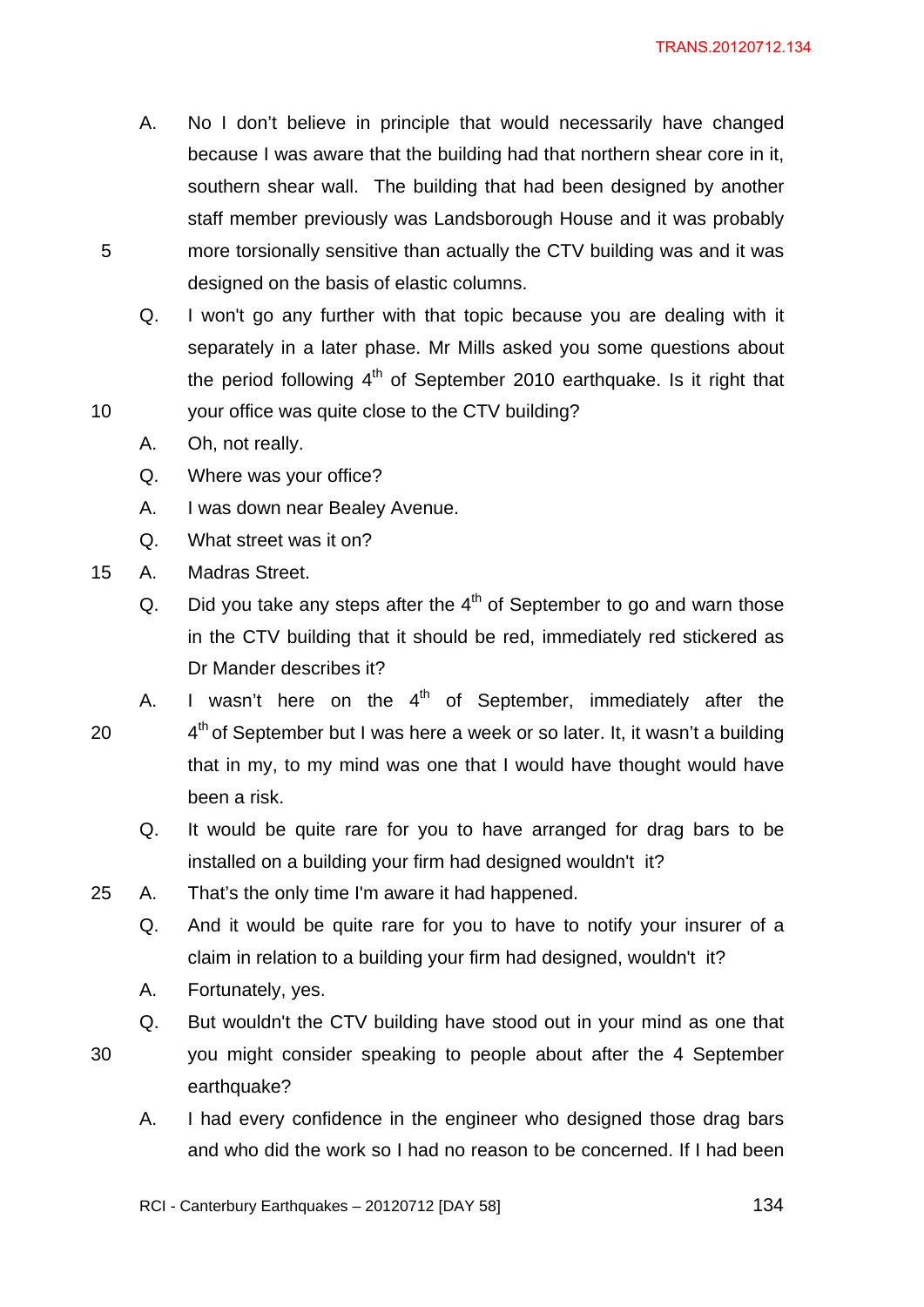concerned in the way you say I would have done something a lot, long before September.

Q. But at no time between September and the February earthquake did you take any steps to alert anyone within the CTV building or the 5 owners about any dangers you may have perceived?

A. Our company has designed thousands of buildings. You know, in my mind I thought of one or two that I thought might be an issue. For example, the one I designed in 1974 because it was a relatively eccentric building and the codes of that time weren't as good as 10 perhaps the later, as good as the later ones were so that one was one that I wondered about but –

### **JUSTICE COOPER:**

- Q. What was that building?
- A. That was Ibis House, but I think from where I was I asked one of the 15 staff members about two or three buildings that in my mind might have suffered more so than others perhaps because of the timing when they were designed and the way the earthquake engineering had moved, designs had moved on from that time but the CTV building was not one that I you know thought of as one that I would ask a question about.

#### 20 **HEARING ADJOURNS: 5.00 PM**